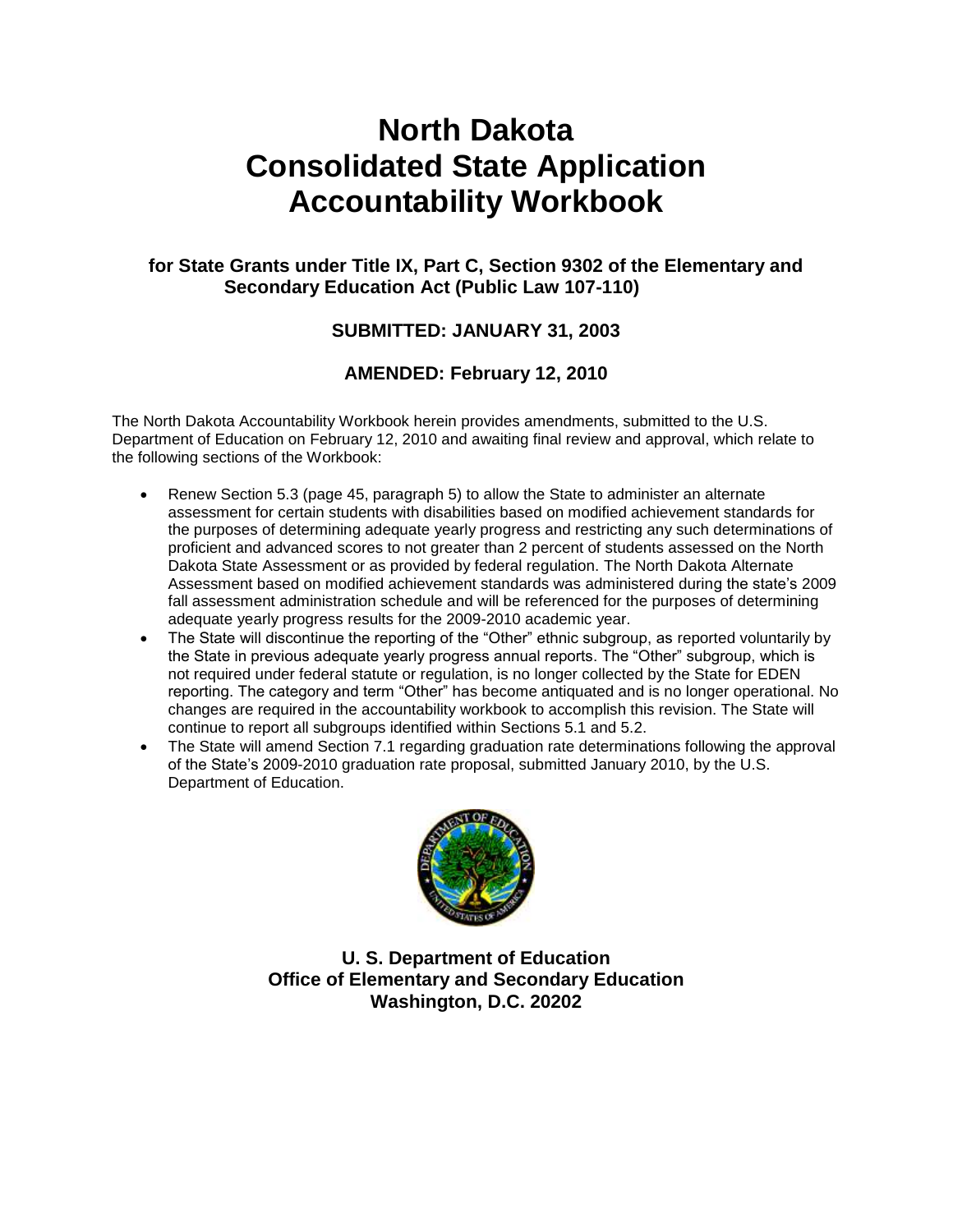## **Instructions for Completing Consolidated State Application Accountability Workbook**

By January 31, 2003, States must complete and submit to the Department this Consolidated State Application Accountability Workbook. We understand that some of the critical elements for the key principles may still be under consideration and may not yet be final State policy by the January 31 due date. States that do not have final approval for some of these elements or that have not finalized a decision on these elements by January 31 should, when completing the Workbook, indicate the status of each element which is not yet official State policy and provide the anticipated date by which the proposed policy will become effective. In each of these cases, States must include a timeline of steps to complete to ensure that such elements are in place by May 1, 2003, and implemented during the 2002-2003 school year. By no later than May 1, 2003, States must submit to the Department final information for all sections of the Consolidated State Application Accountability Workbook.

## **Transmittal Instructions**

To expedite the receipt of this Consolidated State Application Accountability Workbook, please send your submission via the Internet as a .doc file, pdf file, rtf or .txt file or provide the URL for the site where your submission is posted on the Internet. Send electronic submissions to conapp@ed.gov.

A State that submits only a paper submission should mail the submission by express courier to:

Celia Sims U.S. Department of Education 400 Maryland Ave., SW Room 3W300 Washington, D.C. 20202-6400 (202) 401-0113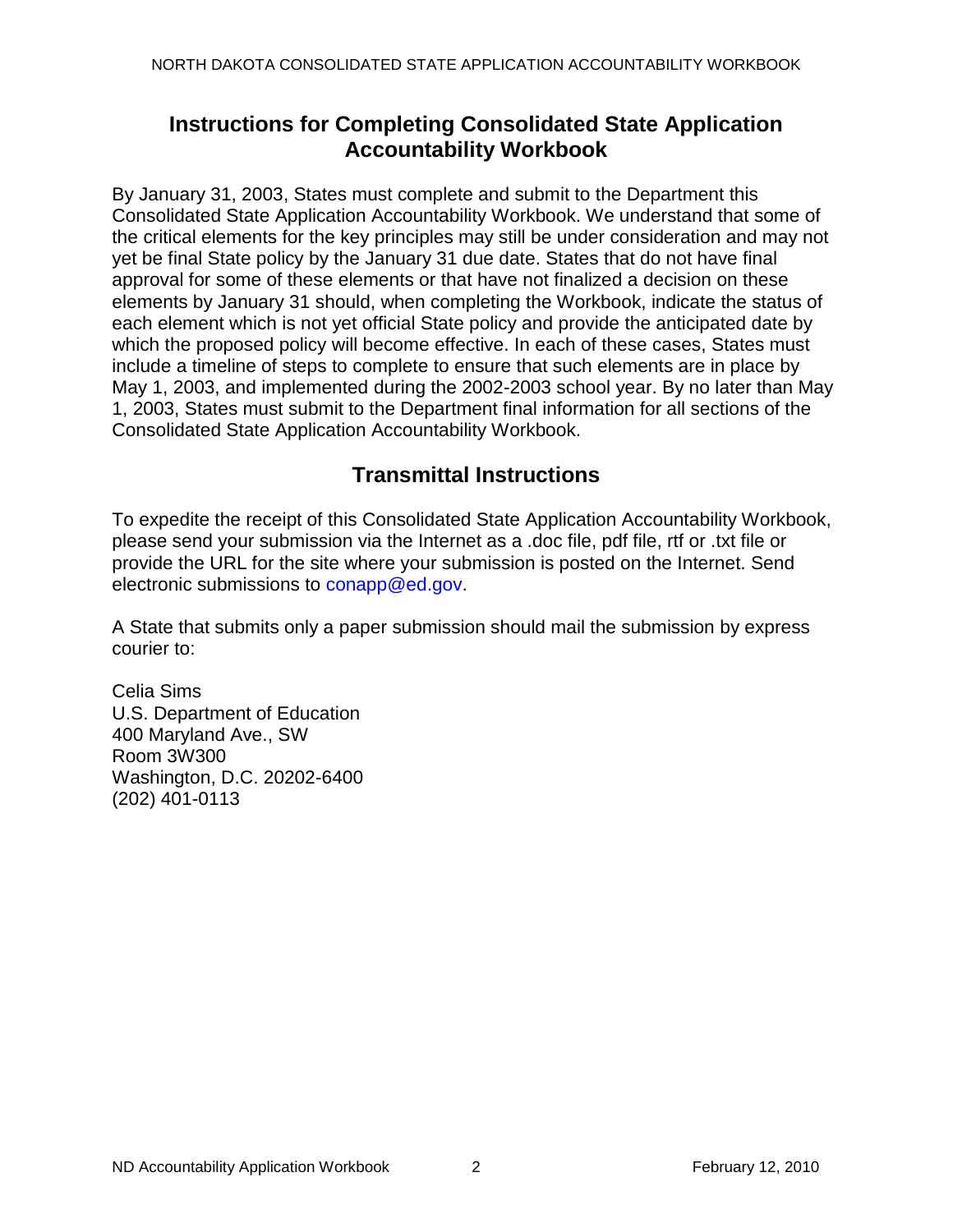## **PART I: Summary of Required Elements for State Accountability Systems**

## **Instructions**

The following chart is an overview of States' implementation of the critical elements required for approval of their State accountability systems. States must provide detailed implementation information for each of these elements in Part II of this Consolidated State Application Accountability Workbook.

For each of the elements listed in the following chart, States should indicate the current implementation status in their State using the following legend:

- **F:** State has a final policy, approved by all the required entities in the State (e.g., State Board of Education, State Legislature), for implementing this element in its accountability system.
- **P:** State has a proposed policy for implementing this element in its accountability system, but must still receive approval by required entities in the State (e.g., State Board of Education, State Legislature).
- **W:** State is still working on formulating a policy to implement this element in its accountability system.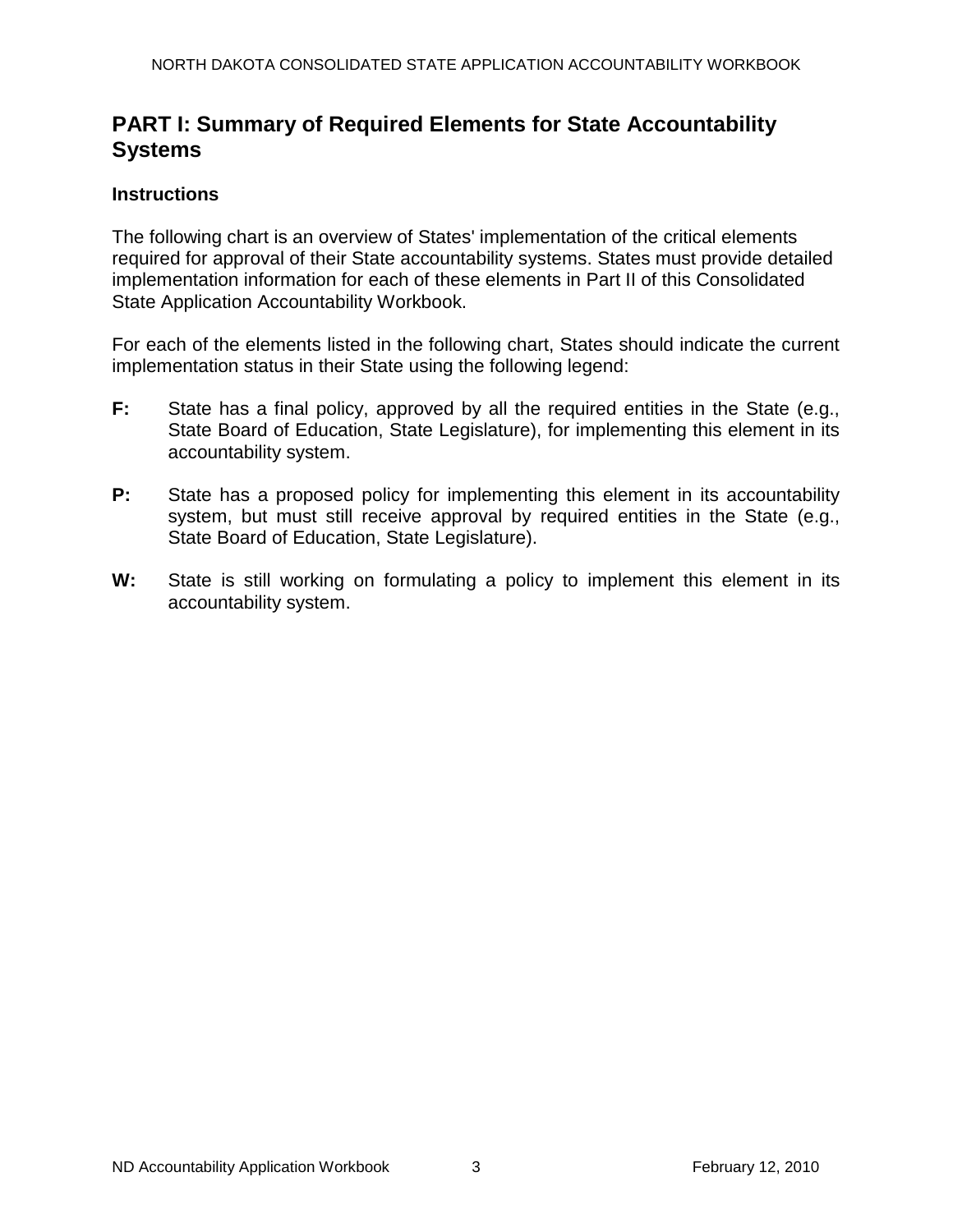|   | <b>Status</b><br><b>State Accountability System Element</b> |                                                                                                                                          |  |  |  |  |
|---|-------------------------------------------------------------|------------------------------------------------------------------------------------------------------------------------------------------|--|--|--|--|
|   | Principle 1: All Schools                                    |                                                                                                                                          |  |  |  |  |
| F | 1.1                                                         | Accountability system includes all schools and districts in the state.                                                                   |  |  |  |  |
| F | 1.2                                                         | Accountability system holds all schools to the same criteria.                                                                            |  |  |  |  |
| F | 1.3                                                         | Accountability system incorporates the academic achievement standards.                                                                   |  |  |  |  |
| F | 1.4                                                         | Accountability system provides information in a timely manner.                                                                           |  |  |  |  |
| F | 1.5                                                         | Accountability system includes report cards.                                                                                             |  |  |  |  |
| F | 1.6                                                         | Accountability system includes rewards and sanctions.                                                                                    |  |  |  |  |
|   |                                                             |                                                                                                                                          |  |  |  |  |
|   |                                                             | <b>Principle 2: All Students</b>                                                                                                         |  |  |  |  |
| F | 2.1                                                         | The accountability system includes all students                                                                                          |  |  |  |  |
| F | 2.2                                                         | The accountability system has a consistent definition of full academic year.                                                             |  |  |  |  |
| F | 2.3                                                         | The accountability system properly includes mobile students.                                                                             |  |  |  |  |
|   |                                                             | <b>Principle 3: Method of AYP Determinations</b>                                                                                         |  |  |  |  |
| F | 3.1                                                         | Accountability system expects all student subgroups, public schools, and LEAs to reach<br>proficiency by 2013-14.                        |  |  |  |  |
| F | $3.2\,$                                                     | Accountability system has a method for determining whether student subgroups, public<br>schools, and LEAs made adequate yearly progress. |  |  |  |  |
| F | 3.2a                                                        | Accountability system establishes a starting point.                                                                                      |  |  |  |  |
| F | 3.2 <sub>b</sub>                                            | Accountability system establishes statewide annual measurable objectives.                                                                |  |  |  |  |
| F | 3.2 <sub>c</sub>                                            | Accountability system establishes intermediate goals.                                                                                    |  |  |  |  |
|   | <b>Principle 4: Annual Decisions</b>                        |                                                                                                                                          |  |  |  |  |
| F | 4.1                                                         | The accountability system determines annually the progress of schools and districts.                                                     |  |  |  |  |

#### **Summary of Implementation Status for Required Elements of State Accountability Systems**

### **STATUS Legend:**

**F** – Final state policy **P** – Proposed policy, awaiting State approval **W** – Working to formulate policy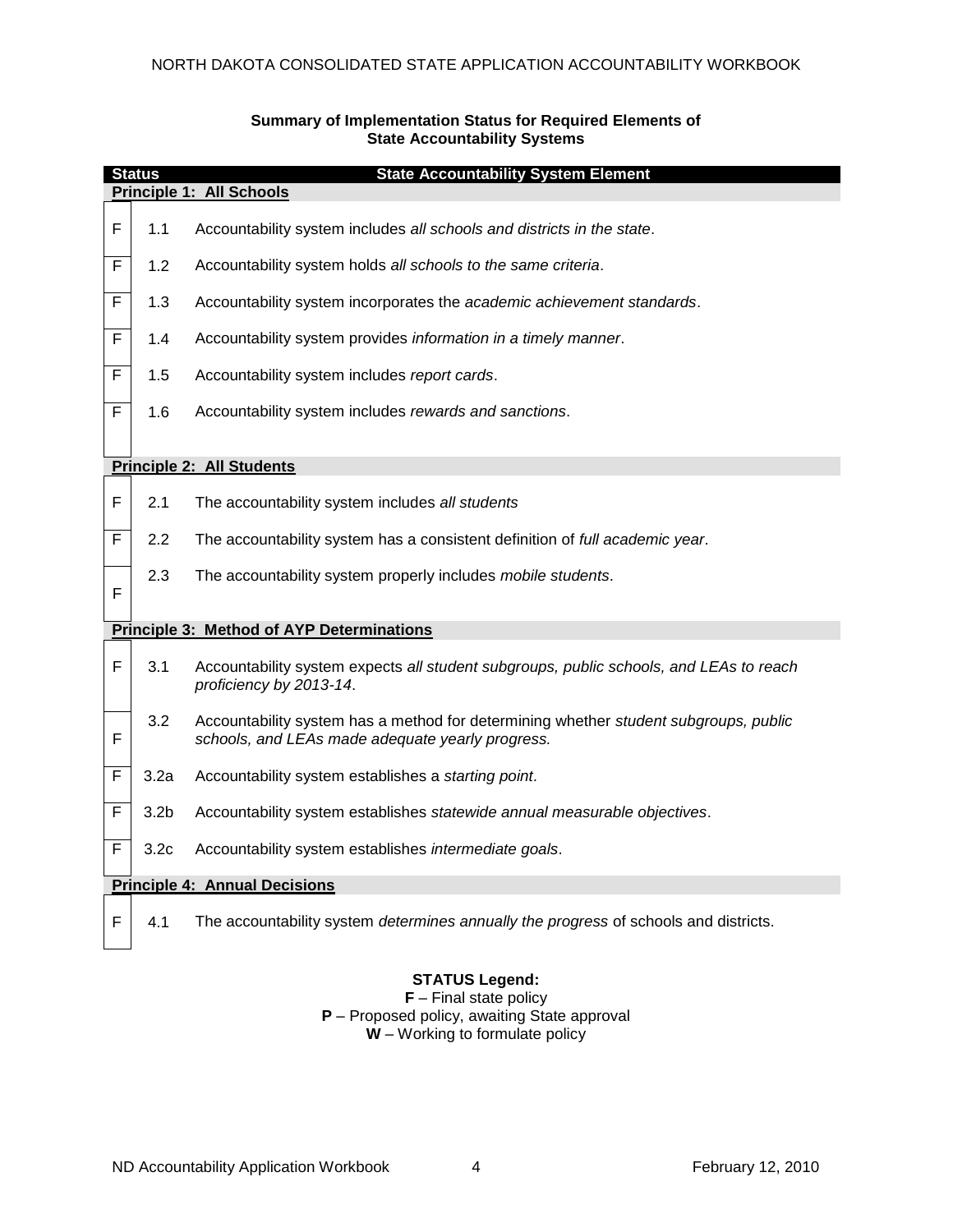|   | <b>Principle 5: Subgroup Accountability</b> |                                                                                                                                                                                                                                        |  |  |  |  |
|---|---------------------------------------------|----------------------------------------------------------------------------------------------------------------------------------------------------------------------------------------------------------------------------------------|--|--|--|--|
| F | 5.1                                         | The accountability system includes all the required student subgroups.                                                                                                                                                                 |  |  |  |  |
| F | 5.2                                         | The accountability system holds schools and LEAs accountable for the progress of student<br>subgroups.                                                                                                                                 |  |  |  |  |
| F | 5.3                                         | The accountability system includes students with disabilities.                                                                                                                                                                         |  |  |  |  |
| F | 5.4                                         | The accountability system includes limited English proficient students.                                                                                                                                                                |  |  |  |  |
| F | 5.5                                         | The State has determined the minimum number of students sufficient to yield statistically<br>reliable information for each purpose for which disaggregated data are used.                                                              |  |  |  |  |
| F | 5.6                                         | The State has strategies to protect the privacy of individual students in reporting<br>achievement results and in determining whether schools and LEAs are making adequate<br>yearly progress on the basis of disaggregated subgroups. |  |  |  |  |
|   |                                             | <b>Principle 6: Based on Academic Assessments</b>                                                                                                                                                                                      |  |  |  |  |
| F | 6.1                                         | Accountability system is based primarily on academic assessments.                                                                                                                                                                      |  |  |  |  |
|   |                                             | <b>Principle 7: Additional Indicators</b>                                                                                                                                                                                              |  |  |  |  |
| F | 7.1                                         | Accountability system includes graduation rate for high schools.                                                                                                                                                                       |  |  |  |  |
| F | 7.2                                         | Accountability system includes an additional academic indicator for elementary and middle<br>schools.                                                                                                                                  |  |  |  |  |
| F | 7.3                                         | Additional indicators are valid and reliable.                                                                                                                                                                                          |  |  |  |  |
|   |                                             | <b>Principle 8: Separate Decisions for Reading/Language Arts and Mathematics</b>                                                                                                                                                       |  |  |  |  |
| F | 8.1                                         | Accountability system holds students, schools and districts separately accountable for<br>reading/language arts and mathematics.                                                                                                       |  |  |  |  |
|   |                                             | <b>Principle 9: System Validity and Reliability</b>                                                                                                                                                                                    |  |  |  |  |
| F | 9.1                                         | Accountability system produces reliable decisions.                                                                                                                                                                                     |  |  |  |  |
| F | 9.2                                         | Accountability system produces valid decisions.                                                                                                                                                                                        |  |  |  |  |
| F | 9.3                                         | State has a plan for addressing changes in assessment and student population.                                                                                                                                                          |  |  |  |  |
|   |                                             | <b>Principle 10: Participation Rate</b>                                                                                                                                                                                                |  |  |  |  |
| F | 10.1                                        | Accountability system has a means for calculating the rate of participation in the statewide<br>assessment.                                                                                                                            |  |  |  |  |
| F | 10.2                                        | Accountability system has a means for applying the 95% assessment criteria to student<br>subgroups and small schools.                                                                                                                  |  |  |  |  |
|   | <b>STATUS Legend:</b><br>$F$ – Final policy |                                                                                                                                                                                                                                        |  |  |  |  |
|   |                                             | P - Proposed Policy, awaiting State approval<br>W-Working to formulate policy                                                                                                                                                          |  |  |  |  |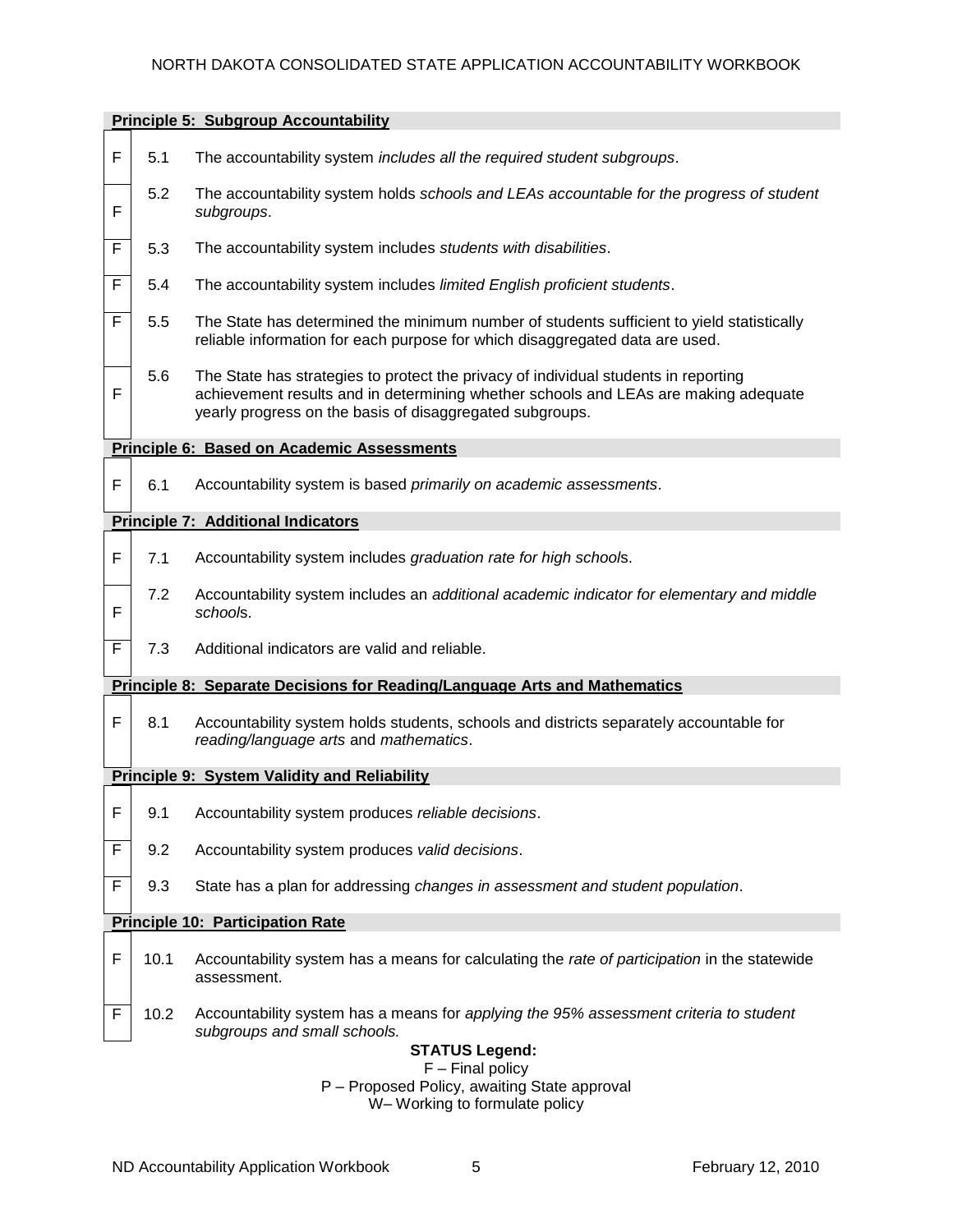## **PART II: State Response and Activities for Meeting State Accountability System Requirements**

## **Instructions**

In Part II of this Workbook, States are to provide detailed information for each of the critical elements required for State accountability systems. States should answer the questions asked about each of the critical elements in the State's accountability system. States that do not have final approval for any of these elements or that have not finalized a decision on these elements by January 31, 2003, should, when completing this section of the Workbook, indicate the status of each element that is not yet official State policy and provide the anticipated date by which the proposed policy will become effective. In each of these cases, States must include a timeline of steps to complete to ensure that such elements are in place by May 1, 2003, and implemented during the 2002-2003 school year. By no later than May 1, 2003, States must submit to the Department final information for all sections of the Consolidated State Application Accountability Workbook.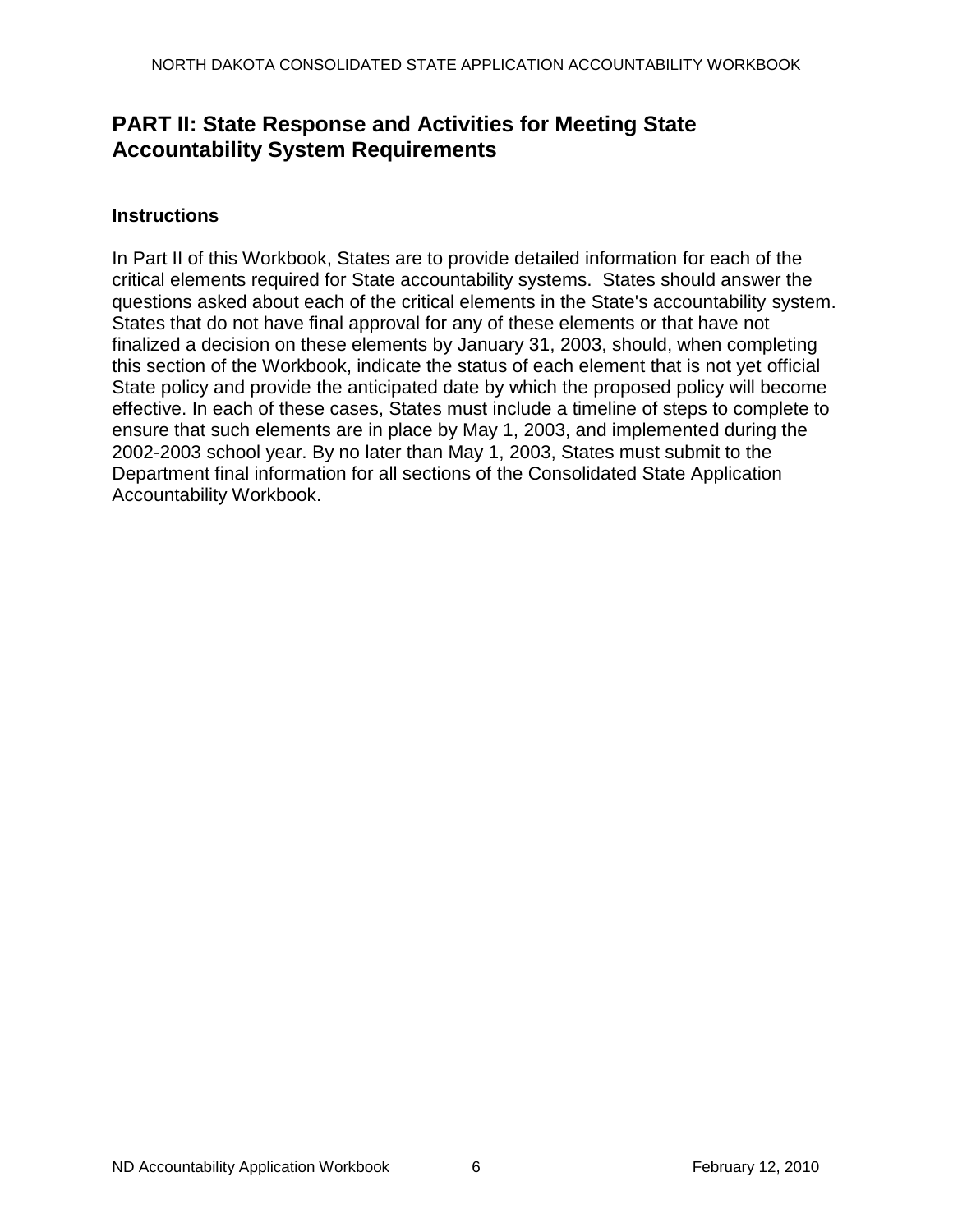| <b>CRITICAL ELEMENT</b>                                                                                        | <b>EXAMPLES FOR</b><br><b>MEETING STATUTORY</b><br><b>REQUIREMENTS</b>                                                                                                                                                                                                                                                                                                                                                                                                                                                                                                                                                                                                                                | <b>EXAMPLES OF</b><br><b>NOT MEETING</b><br><b>REQUIREMENTS</b>                                                                                                                                                               |
|----------------------------------------------------------------------------------------------------------------|-------------------------------------------------------------------------------------------------------------------------------------------------------------------------------------------------------------------------------------------------------------------------------------------------------------------------------------------------------------------------------------------------------------------------------------------------------------------------------------------------------------------------------------------------------------------------------------------------------------------------------------------------------------------------------------------------------|-------------------------------------------------------------------------------------------------------------------------------------------------------------------------------------------------------------------------------|
| 1.1 How does the State<br><b>Accountability System</b><br>include every public school<br>and LEA in the State? | Every public school and LEA is<br>required to make adequate<br>yearly progress and is included in<br>the State Accountability System.<br>State has a definition of "public"<br>school" and "LEA" for AYP<br>accountability purposes.<br>• The State Accountability<br>System produces AYP<br>decisions for all public<br>schools, including public<br>schools with variant grade<br>configurations (e.g., K-12),<br>public schools that serve<br>special populations (e.g.,<br>alternative public schools,<br>juvenile institutions, state<br>public schools for the blind)<br>and public charter schools.<br>It also holds accountable<br>public schools with no<br>grades assessed (e.g., K-<br>2). | A public school or LEA is not<br>required to make adequate<br>yearly progress and is not<br>included in the State<br>Accountability System.<br>State policy systematically<br>excludes certain public schools<br>and/or LEAs. |

## **PRINCIPLE 1. A single statewide Accountability System applied to all public schools and LEAs.**

### **STATE RESPONSE AND STATE ACTIVITIES FOR MEETING REQUIREMENTS**

The State of North Dakota stipulates that every public school and LEA is held accountable to the provisions of adequate yearly progress and is included in the State Accountability System. The North Dakota Assessment System assesses *all* students within a single, unified, statewide assessment that measures students' performance in terms of the State's challenging content and achievement standards and that all schools and all LEAs are measured for adequate yearly progress within a single, unified accountability system.

North Dakota, through an agreement with the U.S. Department of Education, has established an assessment waiver plan to bring the State into full compliance with ESEA, Section 1111(b)(1) requirements. This waiver plan, approved through August 2003, is enclosed as **Appendix A: North Dakota State Assessment Waiver Agreement Plan** and can be accessed at the following web site: [http://www.dpi.state.nd.us/testing/assess/plan.pdf.](http://www.dpi.state.nd.us/testing/assess/plan.pdf) To date, the State has met all objectives identified within the waiver agreement plan. The State stipulates that it will meet all requirements identified within the Waiver Agreement Plan.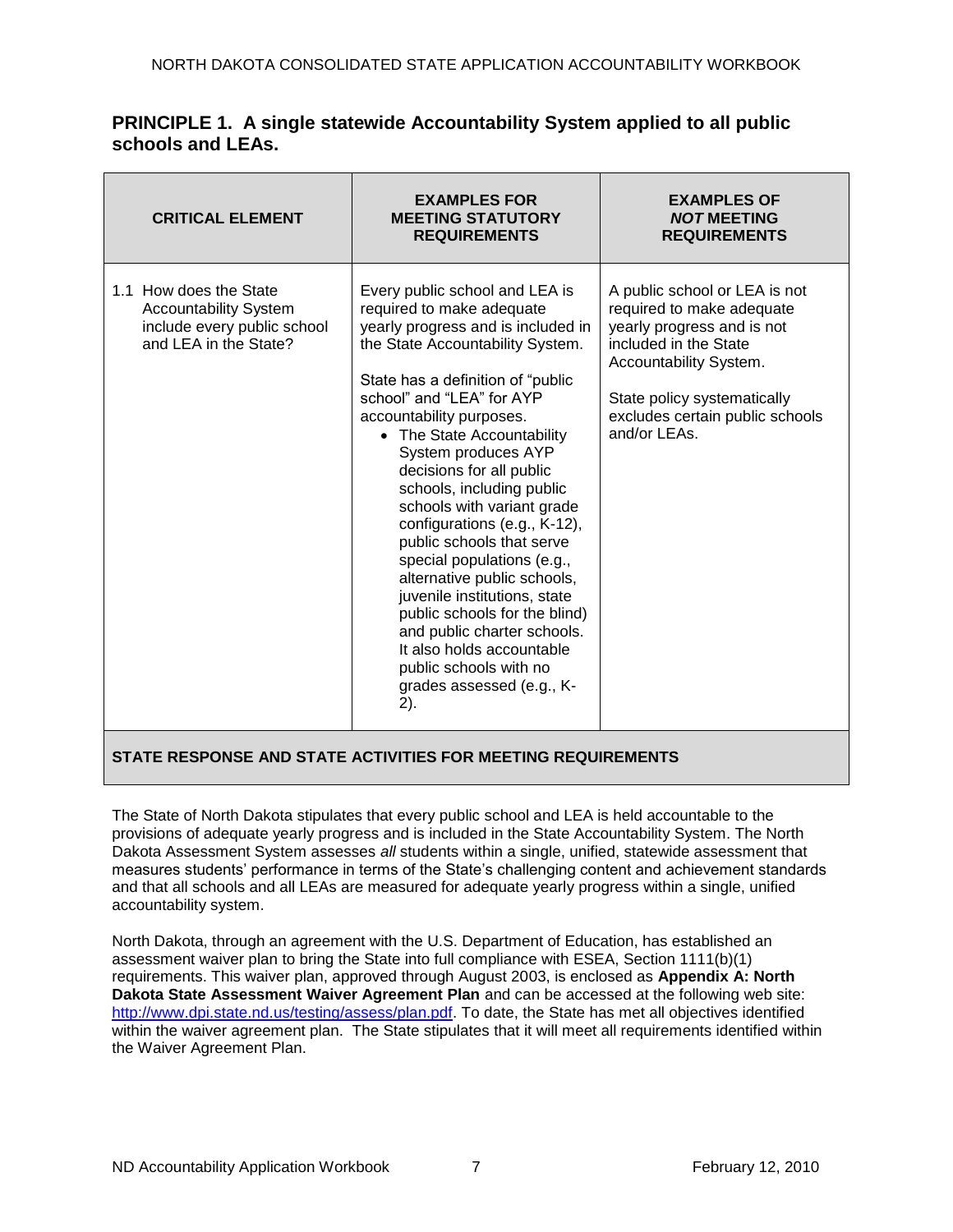The evidence of a single, unified, statewide assessment and accountability system is demonstrated by the grounding authority for State content standards and assessments in North Dakota State Law and in the North Dakota Department of Public Instruction's adherence to the requirements of Federal Law.

#### **(a) Authority within State Law for State Content Standards.**

North Dakota state law (NDCC 15.1-02-04.3) places responsibility for the development of State academic content standards with the State Superintendent (refer to **Appendix B: North D[akota Century Code](http://www.state.nd.us/lr/cencode/t151)  citations** or reference the North Dakota Century Code at the following web site, [http://www.state.nd.us/lr/cencode/T151C02.pdf](http://www.state.nd.us/lr/cencode/t151) ). The North Dakota Department of Public Instruction has developed and adopted academic content standards in mathematics (reference **Appendix D: North Dakota Mathematics Content Standards** or reference these standards at the following web site, [http://www.dpi.state.nd.us/standard/content/math.pdf\)](http://www.dpi.state.nd.us/standard/content/math.pdf) and English language arts (refer to **Appendix F: North Dakota English Language Arts Content Standards** or reference these standards at the following web site, [http://www.dpi.state.nd.us/standard/content/english.pdf\)](http://www.dpi.state.nd.us/standard/content/english.pdf). These State content standards have been developed at grades 4, 8, and 12 in accordance with the *North Dakota Standards and Assessment Development Protocols* (refer to **Appendix C: North Dakota Standards and Assessment Development Protocols** or reference the following web site, [http://www.dpi.state.nd.us/standard/content/toc.pdf\)](http://www.dpi.state.nd.us/standard/content/toc.pdf). North Dakota mathematics and English language arts academic content standards meet the requirements of section 1111(b)(1).

The State Superintendent oversees and approves all standards development. A State-level advisory committee consisting of LEA and SEA representatives, titled the *Standards, Assessment, Learning and Teaching (SALT) Team*, advises the Department of Public Instruction on the process and quality of standards development committee work. North Dakota's standards development protocols currently are being revised to incorporate improvements into the development process and to accommodate the development of grade-level content standards in grades 3, 5, 6, and 7.

North Dakota will continue to use adopted content standards as the basis for statewide assessments at grades 4, 8, and 12 in accordance with *No Child Left Behind Act (NCLBA),* section 1111(b)(1). In addition, North Dakota will expand its statewide assessments into grades 3, 5, 6, and 7, in accordance with NCLBA section 1111(b)(1) by 2005-06, based on state-defined, grade-level content standards in reading/English language arts and mathematics. These grade-level content standards will be developed and adopted in accordance with North Dakota's standards development protocols.

North Dakota has submitted its plan for the development of grade-specific content standards to meet the requirements of NCLBA. This submission was a part of the State's Consolidated Application for ESEA funding, dated June 2002. Refer to **Appendix H: North Dakota State ESEA Consolidated Application**, pages 3-6, or refer to the following web site: [http://www.dpi.state.nd.us/grants/DOEapp.pdf\)](http://www.dpi.state.nd.us/grants/DOEapp.pdf). The North Dakota State Consolidated Application has since been approved by the U.S. Department of Education.

#### **(b) Authority within State Law for State Assessments.**

North Dakota state law (NDCC 15.1-21-08) places responsibility with the State Superintendent for the administration of State assessments to all public schools statewide that are aligned to the State's content standards in reading and mathematics (refer to **Appendix B: North Dakota Century Code citations** or reference the North Dakota Century Code at the following web site,

[http://www.state.nd.us/lr/cencode/T151C21.pdf\)](http://www.state.nd.us/lr/cencode/T151C21.pdf). State law requires that the assessments be administered to at least one grade level selected within each of the following grade spans: grades three through five; grades six through nine; and grades ten through twelve. The North Dakota Department of Public Instruction has developed and administers assessments at grades 4, 8, and 12 to correspond with the State's content standards.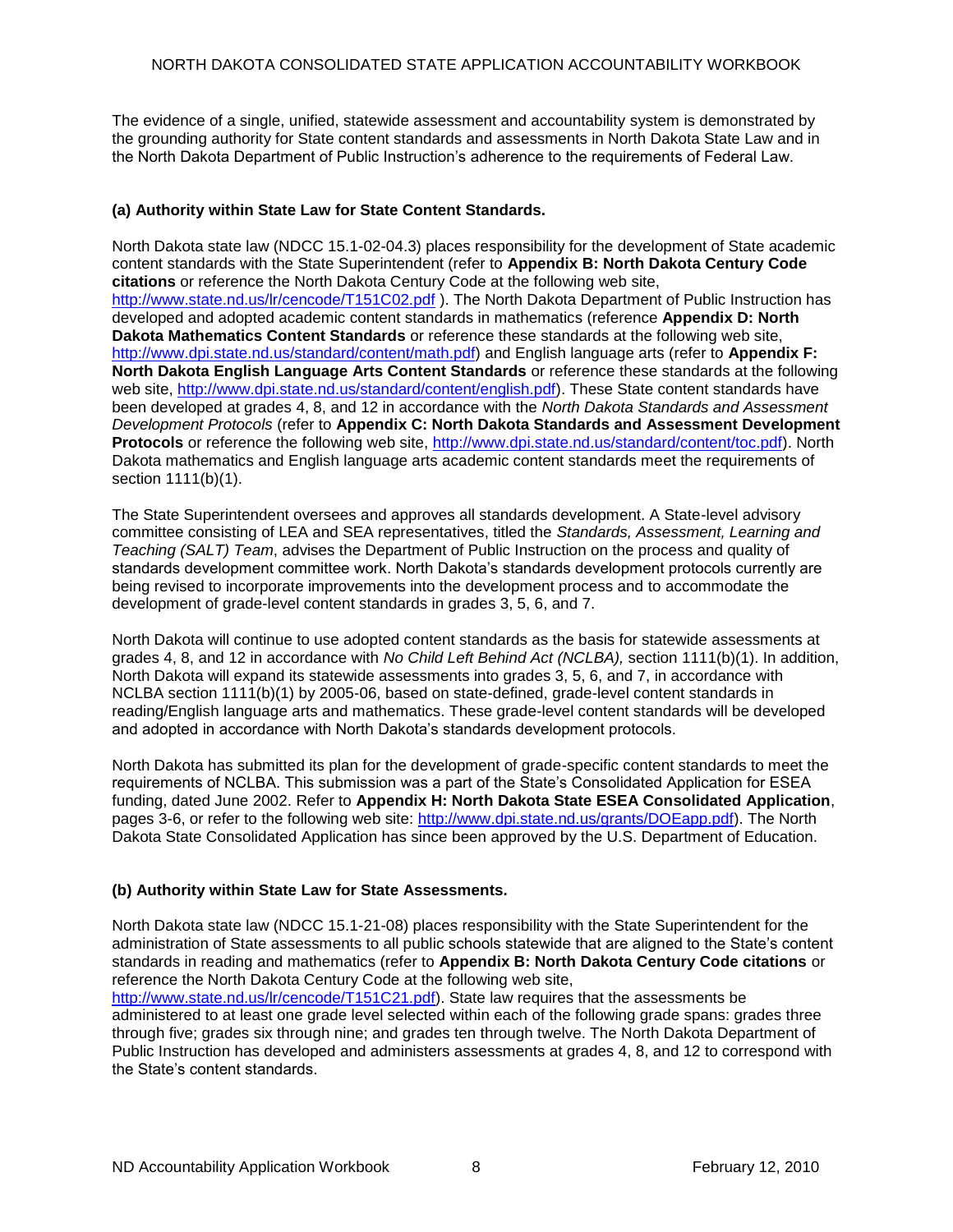In April 2003, the North Dakota Legislative Assembly enacted legislation regarding the administration of state assessments in high school. Enrolled Senate Bill 2065, which becomes effective in August 2003, requires that the administration of the state assessments in high school occur during the fall of the eleventh grade effective during at least the 2005-06 school year. The assessment development and administration schedule presented throughout this application assumes the administration of the high school state assessments at the twelfth grade until the 2004-05 school year when the assessments will be administered at the eleventh grade. Eleventh grade assessments will be aligned to the proper grade level content standards. The content standards development process will provide for the proper alignment of all content standards.

State law requires that the State assessments compile aggregated results and disaggregated results. The State assessments must compile student achievement data that allows for a comparison of individual students, classrooms within a given school and school district, schools within the district, and school districts within the state. The test scores must also allow for comparisons based on students' gender, ethnicity, economic status, service status (i.e., migrant, disability, limited English proficient) and assessment status (i.e., enrollment period within a school and LEA), unless doing so enables the identification of any student. (Refer to NDCC 15.1-21-08 within **Appendix B: North Dakota Century Code citations** or reference the North Dakota Century Code at the following web site, [http://www.state.nd.us/lr/cencode/T151C21.pdf.](http://www.state.nd.us/lr/cencode/T151C21.pdf)

State law requires the State Superintendent to present to the legislative council the test scores publicly for the first time at a meeting of a legislative committee designated by the legislative council. At the meeting, the superintendent and representatives of the testing service that created the tests shall provide detailed testimony regarding the testing instrument, the methodology used to test and assess the students, and the significance of the test scores. (Refer to NDCC 15.1-21-09 within **Appendix B: North Dakota Century Code citations** or reference the North Dakota Century Code at the following web site, [http://www.state.nd.us/lr/cencode/T151C21.pdf](http://www.state.nd.us/lr/assembly/57-2001/cencode/CCT15x1.pdf) ).

State law requires the State Superintendent to require that the entity developing a test to be administered under section 15.1-21-08 not include questions that might be deemed personal to a student or to the student's family and that the entity developing the test not include questions requiring responses that might be deemed personal to a student or to the student's family. Before a test is finalized for use in North Dakota, the State Superintendent must require that the test be reviewed by a standards alignment committee appointed by the State Superintendent to ensure that the test meets the requirement of privacy. (Refer to NDCC 15.1-21-11 within **Appendix B: North Dakota Century Code citations** or reference the North Dakota Century Code at the following web site, [http://www.state.nd.us/lr/cencode/T151C21.pdf](http://www.state.nd.us/lr/assembly/57-2001/cencode/CCT15x1.pdf) ).

State law requires school districts to allow any individual over the age of twenty to view any test administered under sections 15.1-21-08 as soon as the test is in the possession of the school district. (Refer to NDCC 15.1-21-14 within **Appendix B: North Dakota Century Code citations** or reference the North Dakota Century Code at the following web site, [http://www.state.nd.us/lr/cencode/T151C21.pdf](http://www.state.nd.us/lr/assembly/57-2001/cencode/CCT15x1.pdf) ).

#### **(c) Fulfilling the Requirements of the ESEA Waiver Plan**

North Dakota, through an agreement with the U.S. Department of Education, has established an assessment waiver plan to bring the State into full compliance with ESEA, Section 1111(b)(1) requirements. . This waiver plan, approved through August 2003, is enclosed as **Appendix A: North Dakota State Assessment Waiver Agreement Plan** and can be accessed at the following web site: [http://www.dpi.state.nd.us/testing/assess/plan.pdf.](http://www.dpi.state.nd.us/testing/assess/plan.pdf) During the 2001-02 school year, North Dakota administered its state assessment and is on schedule to meet fully all provisions set forth within the waiver plan.

State assessments have been developed and adopted thus far in mathematics and reading at grades 4, 8, and 12 in accordance with North Dakota's approved assessment waiver agreement and the *North*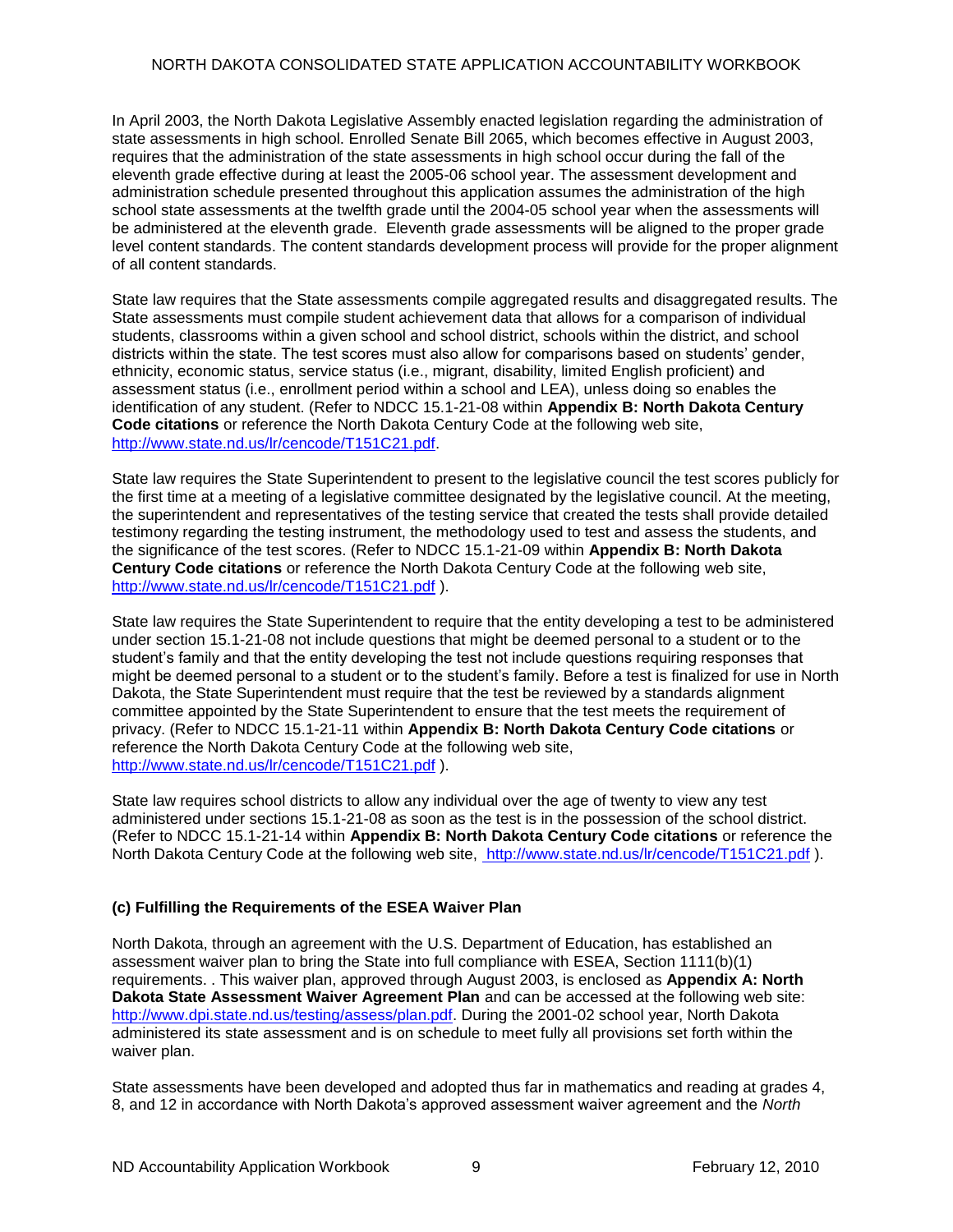#### *Dakota Standards and Assessment Development Protocols*

[\(http://www.dpi.state.nd.us/standard/content/toc.pdf\)](http://www.dpi.state.nd.us/standard/content/toc.pdf). North Dakota will proceed to develop state assessments in mathematics and reading at additional grades (grades 3, 5, 6, and 7) by 2005-2006 in accordance with State protocols and section 1111(b)(1) requirements. North Dakota will proceed to develop state assessments in science at grades 4, 8, and 12 by 2007-2008 in accordance with State protocols and section 1111(b)(1) requirements. Additionally, North Dakota will expand its science assessment, voluntarily, at grades 3, 5, 6, and 7 by 2007-2008, based on the availability of ESEA Title VI funds, in accordance with State protocols and section 1111(b)(1) standards.

North Dakota has submitted its plan to expand the development of grade specific assessments to meet the requirements of NCLBA. This submission was an element of the State's Consolidated Application for ESEA funding, dated June 2002. Refer to **Appendix H: North Dakota State ESEA Consolidated Application**, pages 7-10, or refer to the following web site:

[http://www.dpi.state.nd.us/grants/DOEapp.pdf\)](http://www.dpi.state.nd.us/grants/DOEapp.pdf). The North Dakota State Consolidated Application has since been approved by the U.S. Department of Education.

The North Dakota Assessment System provides for a single, unified, statewide assessment that measures the performance of *all* students in *all* schools and *all* LEAs in terms of the State's challenging content and achievement standards.

#### **(d) Fulfilling the requirements of ESEA Consolidated Application. Agreement to administer a statewide accountability system based on adequate yearly progress.**

State law grants to the State Superintendent of Public Instruction authority to apply for, abide by the requirements of, and administer any federal funded program on behalf of the State of North Dakota. In June 2002, the State Superintendent of Public Instruction signed the North Dakota Consolidated Application for programs administered under the *Elementary and Secondary Education Act*. This application included a signed certificate of assurances that obligated the State to administer a single, unified assessment and accountability system based on adequate yearly progress. With the signature of the State Superintendent, the State of North Dakota entered into an agreement with the U.S. Department of Education to abide with all provisions of Section 1111 of the ESEA, including all elements of accountability based on adequate yearly progress.

#### **(e) Accountability System applies to all public schools within North Dakota, including schools with variant grade configurations, schools serving special populations, and schools that with no grades assessed.**

The State of North Dakota stipulates that all public schools, regardless of grade configuration or service population, will participate in the state accountability system. State law defines any public school to include any educational institution supported through State funding. The state accountability system will include all public schools identified as K-12, all alternative public schools, the North Dakota School for the Deaf and the North Dakota State Youth Correctional Center.

Most schools within North Dakota minimally cover grade spans of K-6, 6-8, or 9-12. However, a review of School Year 2001-02 statewide student enrollments reveals 10 individual schools with student populations that do not fit within the typical grade span observed statewide. The following data indicate the respective number and type of school grade spans that do not correspond to the general assessment grade spans. Refer to **Appendix I: Schools Falling Outside Assessment System Grade Spans** for a list of schools identified with a type of organization that does not allow for any assessments within the State Assessment System.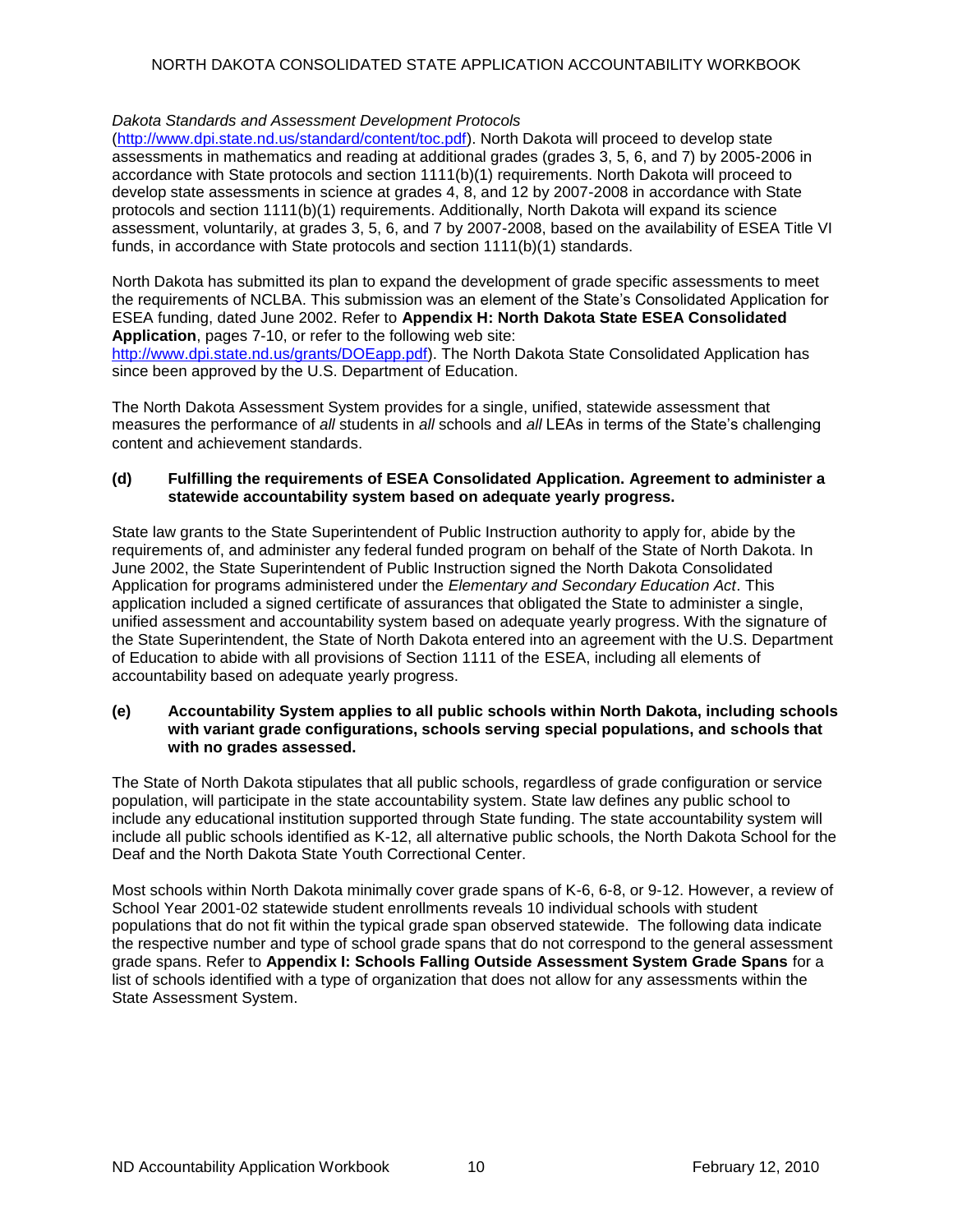|                                       | Type of School Organization (grade span) |       |       |       |         |          |
|---------------------------------------|------------------------------------------|-------|-------|-------|---------|----------|
|                                       | Kindergarten                             | $K-1$ | $K-2$ | $K-3$ | $6 - 7$ | $9 - 10$ |
| <b>Number</b><br>Οt<br><b>Schools</b> | 3                                        | 2     | 2     |       |         |          |

Students who attend any of the schools above will eventually graduate to a higher grade level in another designated school. As such, there is a clearly identified school that will receive each student from their school-of-origin listed above. Where schools-of-origin exist with grade spans that do not allow for the administration of the State Assessment, as are the cases above, student achievement reports from the receiving school will be forwarded to the school-of-origin by the State. No reports will be issued that might identify an individual student. Each school in which no assessments occur will be link directly to the supporting district. As students are promoted to school plants where assessments occur, students will participate in the assessment and accountability system. Every school, regardless of classification, resides within a district that participates in the State accountability system. Listed below are the linkages for schools that do not assess students currently because of their classification. Some schools will begin assessing students by at least 2005-06 when the State begins assessing all grades 3-8 and high school.

#### *Non-Assessed Schools Linked to District Accountability*

- 1. Naughton School linked to Naughton Public School District;
- 2. Agassiz Middle School linked to Fargo Public School District;
- 3. Eagle Kindergarten Center linked to Fargo Public School District;
- 4. Davenport Elementary School linked to Kindred Public School District;
- 5. Early Childhood Center linked to West Fargo Public School District;
- 6. Griggs County Central Elementary School linked to Griggs County Central District;
- 7. Stevenson School linked to Bowline Butte Public School District;
- 8. Zimmerman Elementary School linked to Wahpeton Public School District;
- 9. Central Campus School linked to Minot Public School District;
- 10. New Kindergarten School linked to New 8 Public School District District.

#### **(f) Rules for Performance, Participation, and Graduation For Alternative High Schools**

#### *Rules regarding performance and participation rate.*

*General rule regarding performance and participation rate:*Given the inherently high transfer rate between traditional and alternative high schools, and the cumbersome nature of tracking such transfers, the student performance and participation measures for alternative high schools will be rolled up to the traditional high school, school district of residence, or the State.

*Beginning of the year definition.* To identify the status of students within the Accountability System, the State will employ a "beginning of the school year" definition. For the 2001-02 school year, the beginning of the school year is defined as 150 school days prior to the first day of the spring testing window. In subsequent years, the number of days will be defined as the number of school days preceding the first day of the testing window, as determined by the State. This will accommodate both the fall and spring testing windows.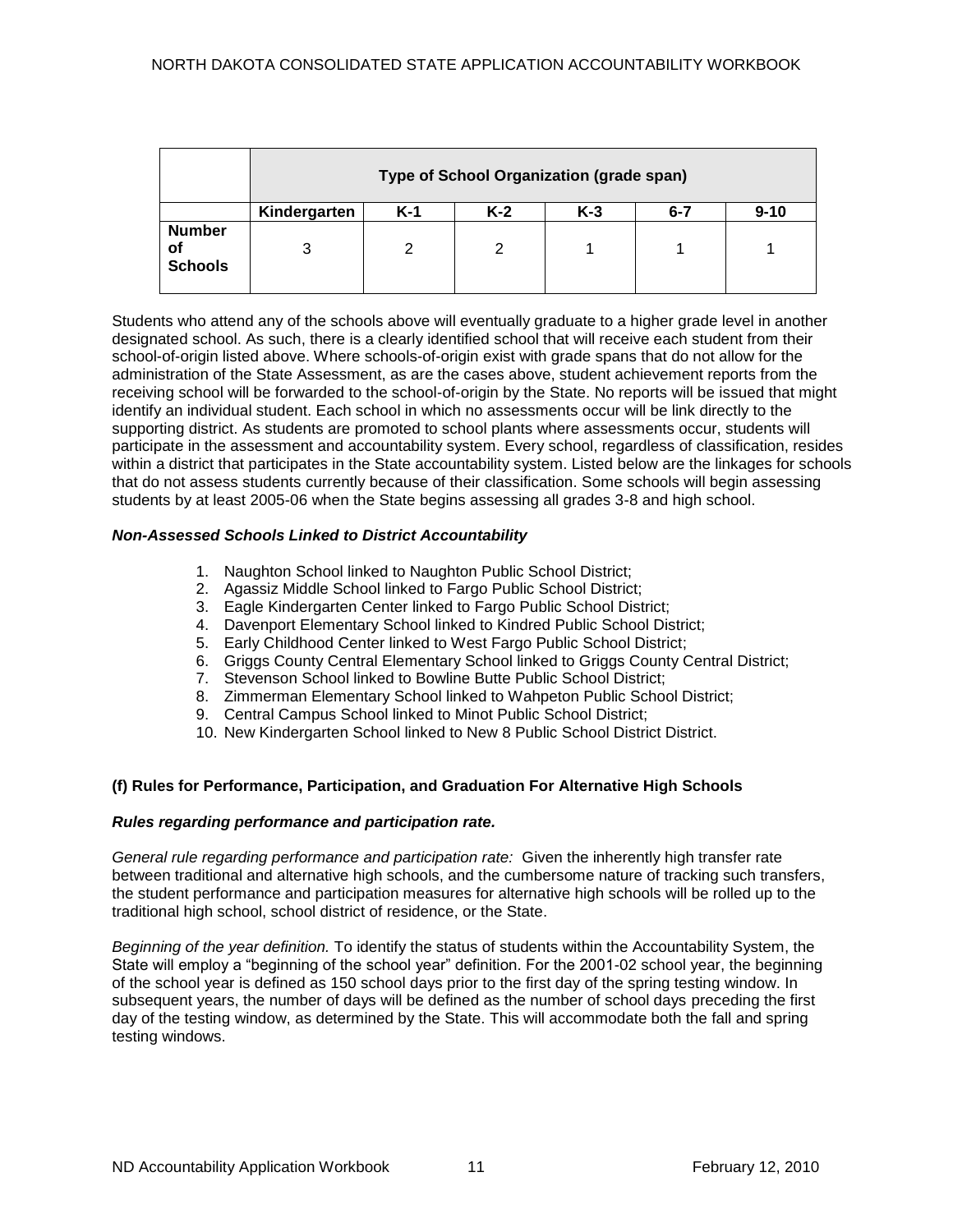#### *Specific rules for performance and participation.*

- 1. If a student is enrolled in an alternative high school and is a resident of the school district in which the alternative high school is located, the student's performance and participation are attributed to the resident school district.
- 2. If a student attends an alternative high school but is enrolled in the school district's traditional high school, then the student's performance and participation are attributed to the traditional high school.
- 3. If a student is a resident of a school district other than the one in which the alternative high school is located, and the student's resident school district claims the student for pupil membership, the student's performance and participation are attributed to the student's school district of residence.
- 4. If a student transfers from one school district to another (whether the receiving school district is the location of the alternative high school or not) since the beginning of the school year, then the student's performance and participation are attributed to the State.

#### *General rule regarding graduation rate.*

*General rule for graduation.* Given the inherently high transfer rate between traditional and alternative high schools, and the cumbersome nature of tracking such transfers, the student graduation measure for alternative high schools will be rolled up to the traditional high school, school district of residence, or the **State.** 

*Cohort definition.* To identify the status of students within the Accountability System, the State will employ a cohort definition. A cohort begins from entry as identified by the school's definition (grade 9 for a grade 9-12 school, or grade 10 for grade 10-12 school) and extends until age 21 or until graduation, whichever occurs first. The formula to determine graduation rate is stated in the Accountability Workbook, page 50.

#### *Specific rules for graduation.*

- 1. If a student is enrolled in an alternative high school and is a resident of the school district in which the alternative high school is located, the student's graduation is attributed to the resident school district.
- 2. If student attends an alternative high school but is enrolled in the school district's traditional high school, then the student's graduation is attributed to the traditional high school.
- 3. If the student is a resident of a school district other than the one in which the alternative high school is located, and the student's resident school district claims the student for pupil membership, the student's graduation is attributed to the student's school district of residence.
- 4. If a student transfers from one school district to another since the beginning of the cohort, then the student's graduation is attributed to the State.

#### **(g) Rules for Performance and Participation For Atypical Education Settings**

*General rules for performance and participation.* The following general rules apply when determining the educational entity to which a student's performance and participation will be attributed.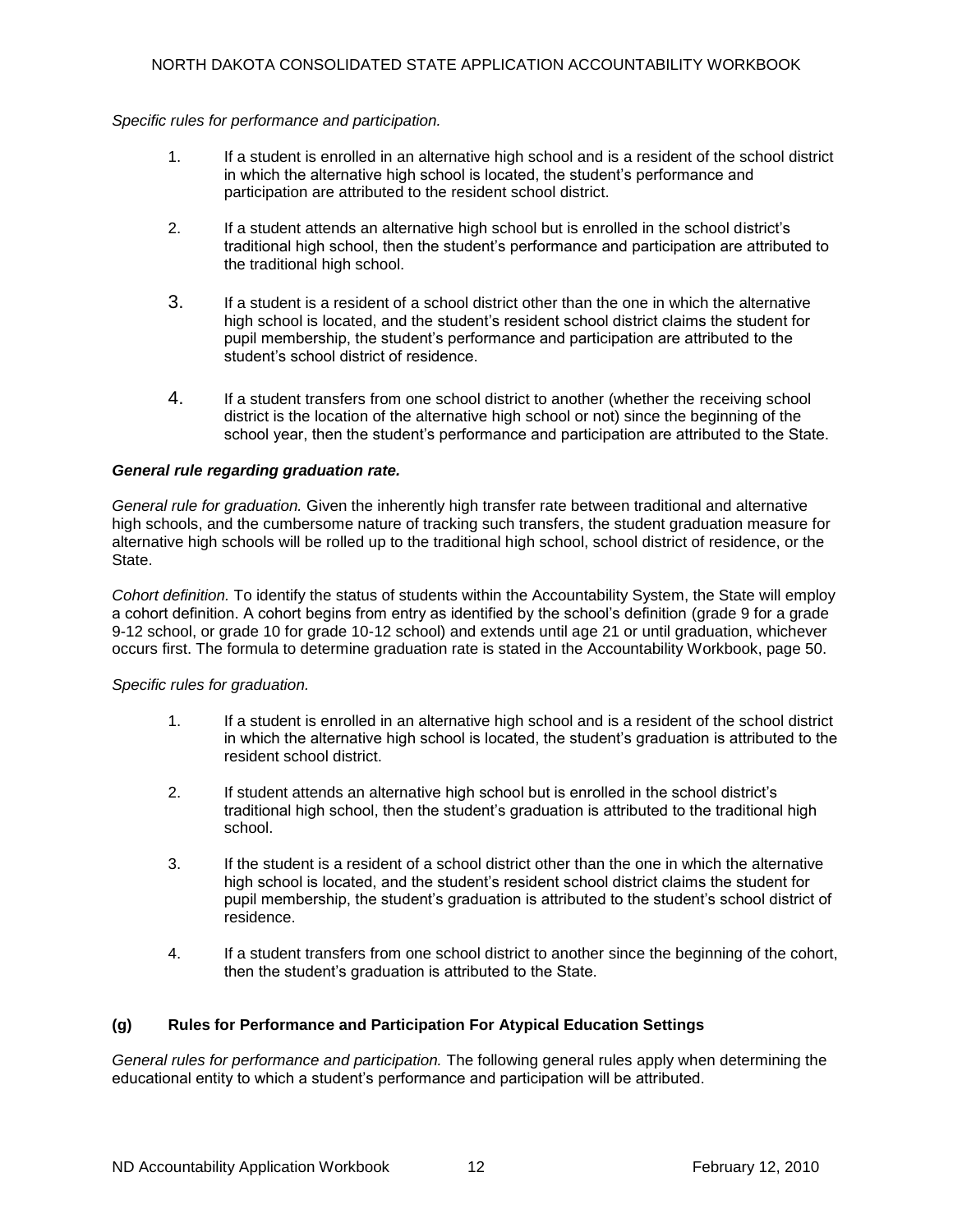- 1. If the student physically attends the public school, performance and participation are attributed to that school, the school district, and the State.
- 2. If the public or private school or facility serves the student on a contract basis, the student's school district of residence is responsible; student performance and participation are attributed to the school district of residence.
- 3. If the student is served in a state facility, student performance and participation are attributed to the State.

*Beginning of the year definition.* To identify the status of students within the Accountability System, the State will employ a "beginning of the school year" definition. For the 2001-02 school year, the beginning of the school year is defined as 150 school days prior to the first day of the spring testing window. In subsequent years, the number of days will be defined as the number of school days preceding the first day of the testing window, as determined by the State. This will accommodate both the fall and spring testing windows.

*Specific rules for performance and participation.* Students may attend school in other than the public school in their school district of residence for either a brief or extended period of time due to (1) choice; (2) developmental or health concerns; or (3) behavior/discipline issues or adjudication.

#### *(1) Specific rules for performance and participation related to choice.*

If a student attends a school and school district other than his or her school or school district of residence and the serving school district claims pupil membership for the student, performance and participation are attributed to the serving school, school district, and State. This applies to:

- a. Job Corps students
- b. Air Force Base students
- c. Open enrolled students

#### *(2) Specific rules for performance and participation related to developmental and health concerns.*

- a. If a student is served under contract to a public or private facility or to another public or private school or school district, performance and participation are attributed to the school district of residence and State. This applies to:
	- i. Anne Carlsen Center
	- ii. Developmental Center
	- iii. Adolescent Unit of Jamestown State Hospital
	- iv. Students attending psychiatric treatment or mental health facilities
	- v. Some students receiving special education services
- b. If a student is placed in a treatment facility out of North Dakota and the North Dakota school district of residence claims pupil membership, performance and participation are attributed to the school district and State.
- c. If a student is served at the North Dakota School for the Deaf (NDSD), performance and participation are attributed to NDSD and the State.
- *(3) Specific rules for performance and participation related to behavior/discipline or adjudication issues.*
	- a. If a student is served at the Youth Correctional Center or State Penitentiary, performance and participation are attributed to the State.
	- b. If a student is incarcerated and is claimed by the school district of residence for pupil membership, performance and participation are attributed to the school district. However, if a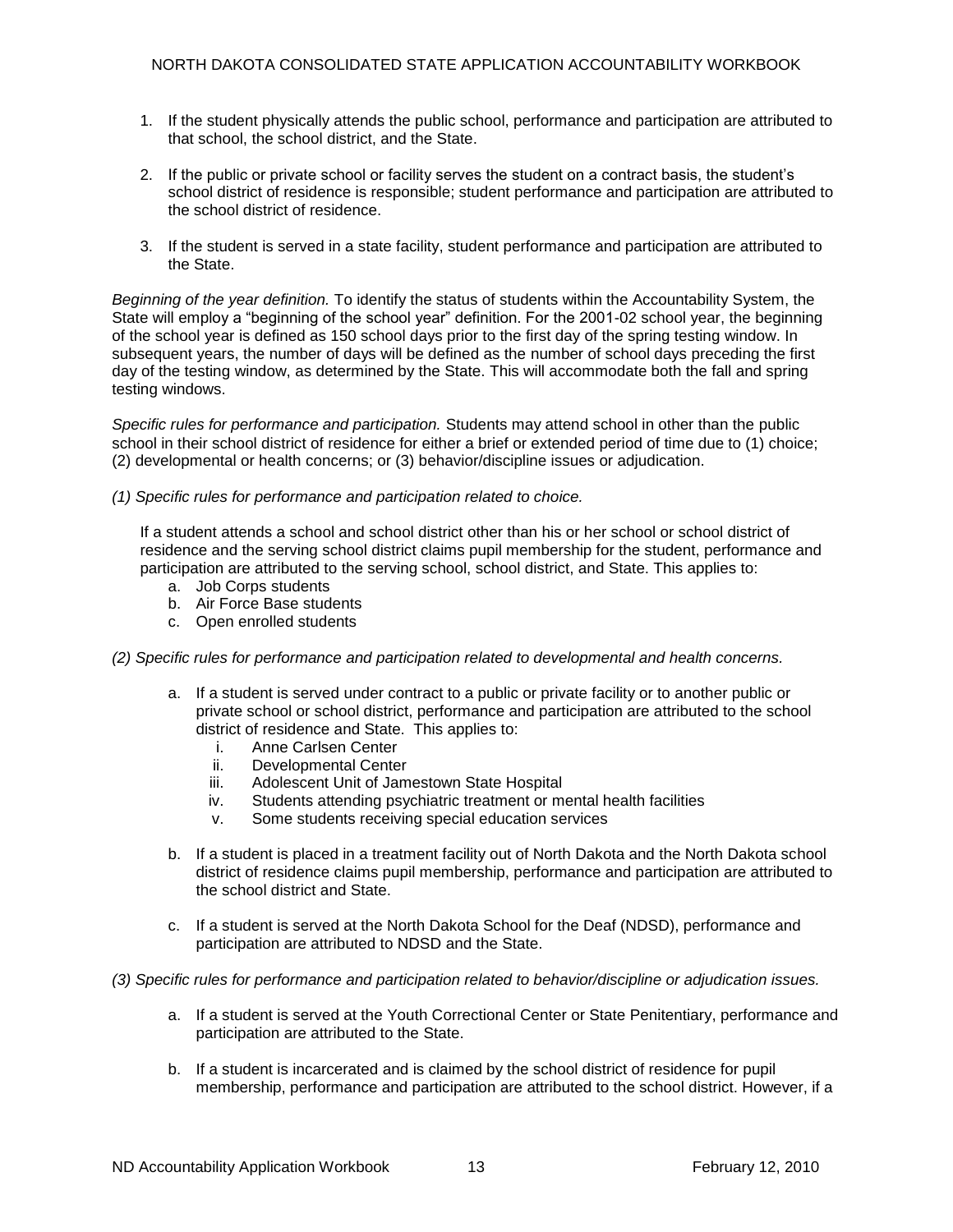student is incarcerated and is not claimed by the school district of residence for pupil membership, performance and participation are attributed to the State.

- c. If a student is served at the Adolescent Unit at the North Dakota State Hospital, performance and participation are attributed to the State.
- d. If a student is served at Dakota Boys Ranch (Minot and Fargo), performance and participation are attributed to the State.
- e. If a student is served at Home on the Range (Beach), performance and participation are attributed to the Beach school district.
- f. If the student who is less than 16 years of age is truant and the school district of residence claims pupil membership for the student, participation for that student is attributed to that school district of residence and the State. However, if the student who is less than 16 years of age is truant and the school district of residence does not claim pupil membership for the student, participation for that student is attributed to the State.
- g. If a student who is less than 16 years of age is suspended or expelled from school, as evidenced through appropriate documentation, and who is claimed by the school district of residence for purposes of pupil membership, performance and participation are attributed to the school district of residence and the State according to the beginning of year rule. However, if a student who is less than 16 years of age is suspended or expelled from school and who is not claimed by the school district of residence for purposes of pupil membership, participation is attributed to the State.
- h. If a student is placed with foster parents who reside in a North Dakota school district, performance and participation are attributed to the serving school district and State.

#### **(h) Definition of "public school" for AYP determination.**

For the purposes of determining AYP, a public school within North Dakota is identified by the grade levels it serves and is approved to operate based upon its meeting criteria established in State law (NDCC 15.1-06- 06). Schools report their approval status annually, as identified on the State's MIS 02 report for school approval. The Department of Public Instruction will reference this grade level approval status for the purposes of classifying and reporting public schools.

#### **(i) Reorganized and/or consolidated public school districts.**

The State of North Dakota stipulates that all public school districts, regardless of any operational or planned reorganization or consolidation, will receive a full and complete determination of adequate yearly progress wholly consistent with all provisions and assurances contained within the state's Consolidated State Application Accountability Workbook. Any public school districts that were to reorganize and/or consolidate through mutual agreement pursuant to provisions of state law will be recognized as a newly established, unified public school district for the purposes of determining adequate yearly progress upon the specified date of their reorganization and/or consolidation. The Department of Public Instruction will join, compile and analyze the combined multi-year, historical student achievement data of all reorganizing and/or consolidating public school districts to create a newly validated base upon which current and future adequate yearly progress determinations are made for the newly established public school district. Any newly established public school district will receive a complete determination, based on all applicable rules and assurances, and the resulting determination will be issued as the official standing determination of the newly established public school district, effective the date of its reorganization and/or consolidation.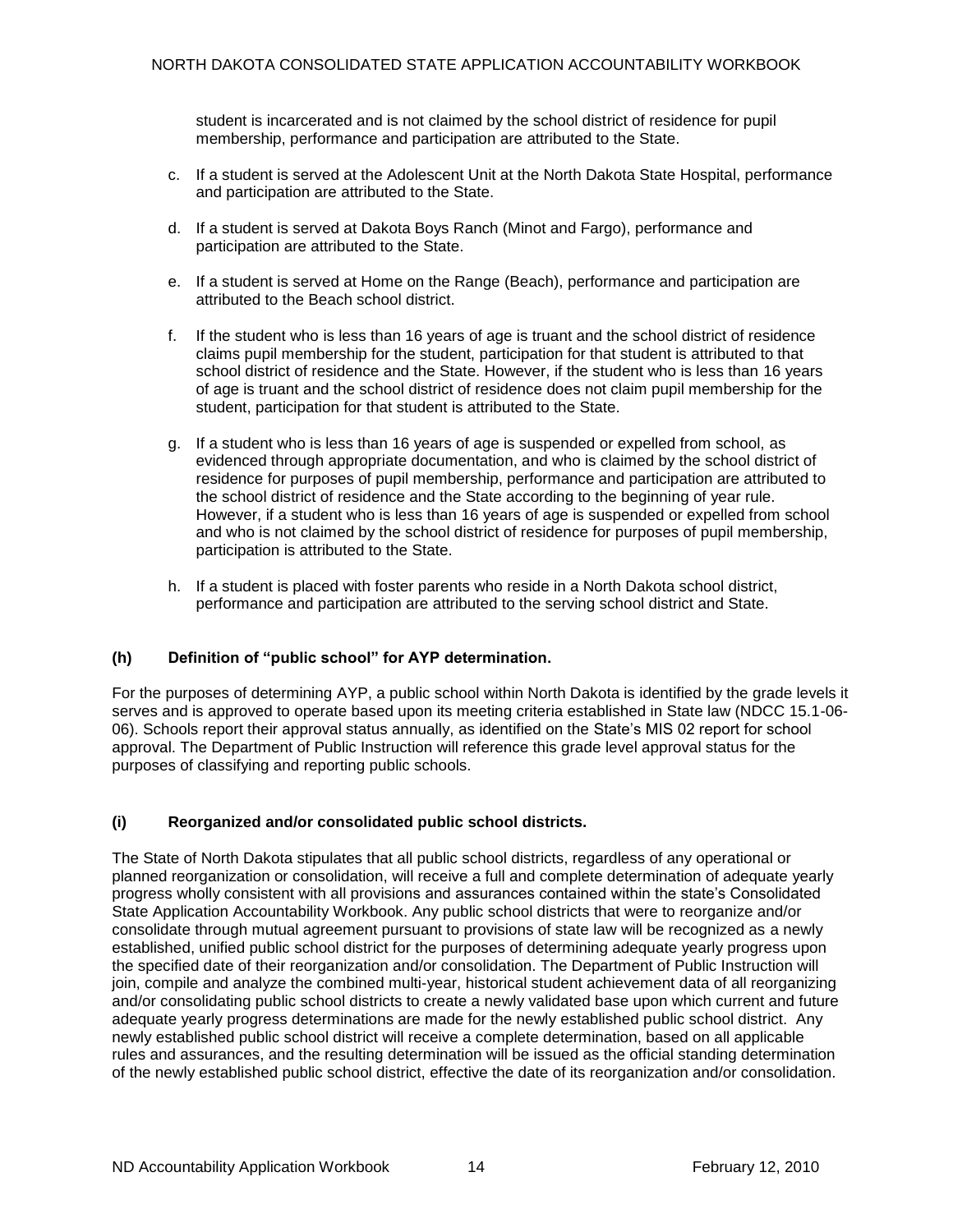| <b>CRITICAL ELEMENT</b>                                                                                      | <b>EXAMPLES FOR</b><br><b>MEETING STATUTORY</b><br><b>REQUIREMENTS</b>                                                                                                                                                            | <b>EXAMPLES OF</b><br><b>NOT MEETING</b><br><b>REQUIREMENTS</b>                                                                      |
|--------------------------------------------------------------------------------------------------------------|-----------------------------------------------------------------------------------------------------------------------------------------------------------------------------------------------------------------------------------|--------------------------------------------------------------------------------------------------------------------------------------|
| 1.2 How are all public schools<br>and LEAs held to the same<br>criteria when making an AYP<br>determination? | All public schools and LEAs are<br>systematically judged on the<br>basis of the same criteria when<br>making an AYP determination.<br>If applicable, the AYP definition is<br>integrated into the State<br>Accountability System. | Some public schools and LEAs<br>are systematically judged on the<br>basis of alternate criteria when<br>making an AYP determination. |

The State of North Dakota stipulates that all public schools and LEAs will be judged systematically on the basis of the same criteria when making AYP determination. The State will adopt the definition of AYP as set forth within ESEA section 1111.

All schools and LEAs will be measured for AYP in terms of their demonstrated achievement of each of the following criteria:

- A school's or LEA's aggregate proficiency in both mathematics and reading, determined independently;
- A school's or LEA's proficiency, determined on the disaggregated achievement results for each subgroup (ethnicity, disability, limited English proficient, and economic disadvantaged), determined independently;
- A school's or LEA's aggregate participation rate that equals or exceeds 95%;
- A school's or LEA's disaggregated participation rate that equals or exceeds 95% within each subgroup, determined independently;
- A secondary school's or LEA's achievement of the required graduation rate;
- An elementary or middle school's or LEA's achievement of the required attendance rate;
- A school's or LEA's achievement of Safe Harbor in the aggregate or disaggregated for each subgroup, determined independently.
- The rules of statistical reliability apply to all independent measures of AYP. Any application of statistical reliability for safe harbor is contingent on the study of the effects of the binomial distribution on safe harbor and an agreement between the U.S. Department of Education and the North Dakota Department of Public Instruction. Refer to section 9.1 for an overview of this study.

Each criteria stated above will apply to all public schools and LEAs, without exception.

*The incorporation of federal guidance regarding the election of a local school district to determine adequate yearly progress for a Title I targeted assistance school based solely on the achievement of students who are served by Title I or who are eligible to receive Title I service.*

On February 4, 2004, the U.S. Department of Education issued guidance regarding the determination of adequate yearly progress under Section 1116(b)(1)(D) in schools with a targeted assistance Title I program. This provision is a restricted privilege accorded to Title I targeted assistance schools. The following provisions apply.

a. *Minimum group size and subgroup accountability.* The authority to invoke the provisions of Section 1116(b)(1)(D) of the Act may be exercised only if the number of students served or eligible to be served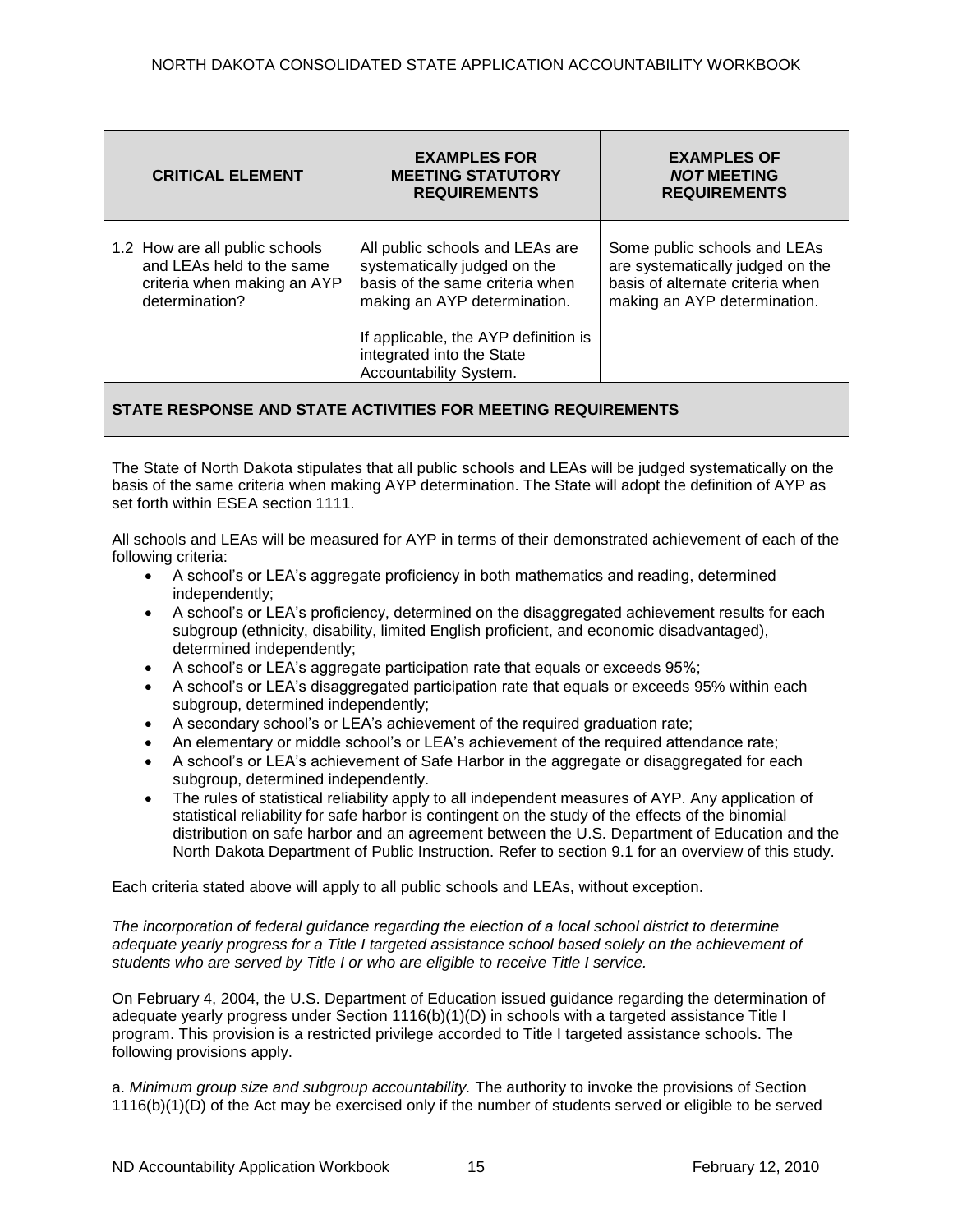by Title I services meets the minimum group size of ten students as provided within Sections 5.5 and 5.6 of the North Dakota Accountability Workbook. If, among the targeted assistance students, there are sufficient numbers of students in various subgroups to meet the minimum group size, subgroup accountability will be required. As in other schools, students who are members of subgroups that fall below the minimum group size at the school level will be included in the appropriate subgroups for district and State adequate yearly progress calculations.

b. *Separate decisions for reading and mathematics.* In the case of a targeted assistance school where Title I services are offered in only one subject, the school will still be held accountable for both reading/language arts and mathematics. An LEA will have the flexibility to calculate adequate yearly progress based on either of the following conditions:

- The reading and mathematics assessment scores/participation rates of only students served or who are eligible for Title I services; or
- The assessment scores/participation rates of only students served or eligible for Title I services in the subject in which Title I services are provided and of all students in the school for the subject in which Title I services are not provided.

c. *Other academic indicators.* The LEA may examine the data for the entire school or only those students receiving or eligible to receive Title I services to determine if adequate yearly progress was made for the other indicator. When adequate yearly progress is being calculated based upon only the students receiving or eligible for Title I services, those same students would be used to calculate progress on the other indicator if the LEA wants to take advantage of the safe harbor provisions. If data for the other indicators (i.e., graduation and attendance) cannot be collected on those students receiving or eligible for school regardless of student participation in Title I services, the State will calculate adequate yearly progress based on all students in the school regardless of student participation in Title I services.

d. *Including results at the district and state level.* When calculating adequate yearly progress for a LEA, the State will review the progress of all students attending schools without Title I programs and with schoolwide Title I programs; in schools operating targeted assistance programs, the State may review the progress of only the students who are served or eligible for Title I services or may review the progress of all students in the school. The calculation of adequate yearly progress decisions for LEAs will be conducted consistent with the USDE guidance of February 4, 2004. The progress of all students, regardless of eligibility for Title I services, will be reviewed in adequate yearly progress calculations for the State. All students must participate in the assessment at the school level, even if the school only uses results from students receiving or eligible for Title I services for accountability purposes.

e. *Adequate yearly progress for schools without tested grades.* When Title I services are provided in grades that are not assessed, an LEA has several options for determining adequate yearly progress:

- Back-mapping the performance of students in the grade assessed to the grades in which services are provided; or
- Forward-mapping by examining the achievement of students who received services once those students are in the grades where assessments are given; or
- Examining the achievement of the students who would have been eligible for Title I services in the grades assessed.

The Department stipulates that it will actively inform schools of their opportunity to invoke the privilege of this provision, draft procedures regarding the administration of this privilege, require schools to submit a written request indicating their desire to exercise this privilege, provide technical assistance and guidance to each school regarding the administration of this privilege, monitor for the correct application of this privilege according to the guidelines set forth within the February 4, 2004 guidance, and maintain records concerning the use of this privilege. Furthermore, the Department commits itself to develop clear procedures and guidance to schools that encourages and simplifies the determination of adequate yearly progress according to this privilege.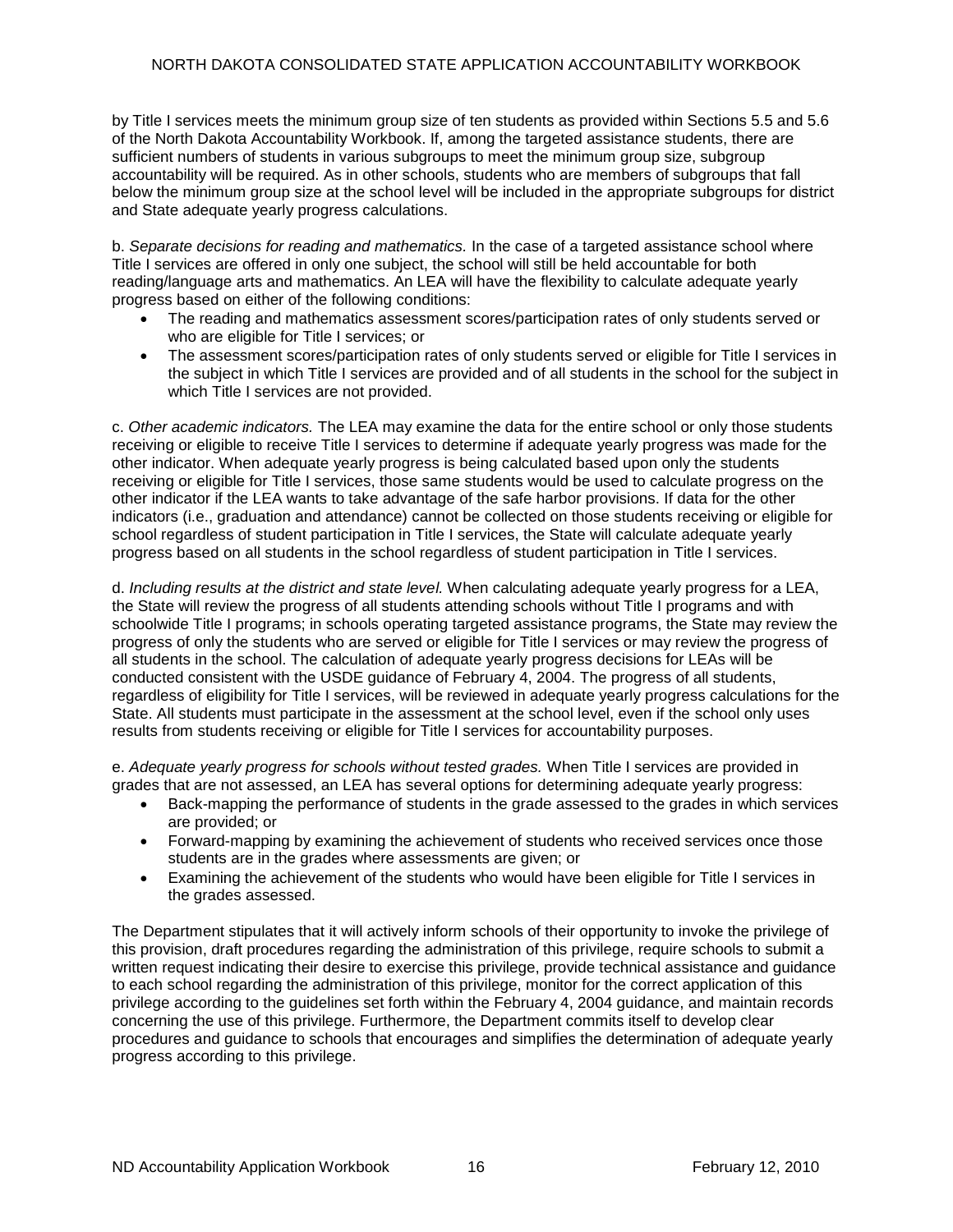| <b>CRITICAL ELEMENT</b>                                                                                                                                                      | <b>EXAMPLES FOR</b><br><b>MEETING STATUTORY</b><br><b>REQUIREMENTS</b>                                                                                                                                                                                                                                                                                                                                                                                                   | <b>EXAMPLES OF</b><br><b>NOT MEETING</b><br><b>REQUIREMENTS</b> |  |  |
|------------------------------------------------------------------------------------------------------------------------------------------------------------------------------|--------------------------------------------------------------------------------------------------------------------------------------------------------------------------------------------------------------------------------------------------------------------------------------------------------------------------------------------------------------------------------------------------------------------------------------------------------------------------|-----------------------------------------------------------------|--|--|
| 1.3 Does the State have, at a<br>minimum, a definition of<br>basic, proficient and<br>advanced student<br>achievement levels in<br>reading/language arts and<br>mathematics? | State has defined three levels of<br>student achievement: basic,<br>proficient and advanced. <sup>1</sup><br>Student achievement levels of<br>proficient and advanced<br>determine how well students are<br>mastering the materials in the<br>State's academic content<br>standards; and the basic level of<br>achievement provides complete<br>information about the progress of<br>lower-achieving students toward<br>mastering the proficient and<br>advanced levels. | Standards do not meet the<br>legislated requirements.           |  |  |
| STATE RESPONSE AND STATE ACTIVITIES FOR MEETING REQUIREMENTS                                                                                                                 |                                                                                                                                                                                                                                                                                                                                                                                                                                                                          |                                                                 |  |  |

The State of North Dakota has established achievement standards in reading and mathematics, based on four distinct levels of student achievement: novice, partially proficient, proficient, and advanced.

The State of North Dakota has developed and adopted academic achievement standards in mathematics (refer to **Appendix E: North Dakota Mathematics Achievement Standards**, at the following web site, [http://www.dpi.state.nd.us/standard/perform/index.shtm\)](http://www.dpi.state.nd.us/standard/perform/index.shtm) and English language arts (refer to **Appendix G: North Dakota English Language Arts Achievement Standards**, at the following web site, [http://www.dpi.state.nd.us/standard/perform/index.shtm\)](http://www.dpi.state.nd.us/standard/perform/index.shtm). These State achievement standards have been developed at grades 4, 8, and 12 in accordance with North Dakota's content and achievement standards protocols [\(http://www.dpi.state.nd.us/standard/content/toc.pdf\)](http://www.dpi.state.nd.us/standard/content/toc.pdf). North Dakota mathematics and English language arts academic achievement standards meet the requirements of section 1111(b)(1). North Dakota's achievement standards in science will be completed by the winter 2003, in accordance with State standards development protocols and section 1111(b)(1) requirements.

North Dakota will continue to use adopted achievement standards as the basis for statewide assessments at grades 4, 8, and 12 in accordance with section 1111(b)(1). In addition, North Dakota will expand its statewide assessments into grades 3, 5, 6, and 7 in mathematics and reading, in accordance with section 1111(b)(1) by 2005-06, based on State-defined, grade-level achievement standards. Additionally, North Dakota will expand its statewide assessments, voluntarily, based on the availability of ESEA Title VI funding, into grades 3, 5, 6, and 7 in science by 2007-2008, based on State-defined, achievement standards. All achievement standards at grades 3, 5, 6, and 7 will be aligned with North Dakota's corresponding grade-level content standards. These achievement standards will be developed and adopted in accordance with North Dakota's standards development protocols.

 $\overline{a}$ 

 $1$  System of State achievement standards will be reviewed by the Standards and Assessments Peer Review. The Accountability Peer Review will determine that achievement levels are used in determining AYP.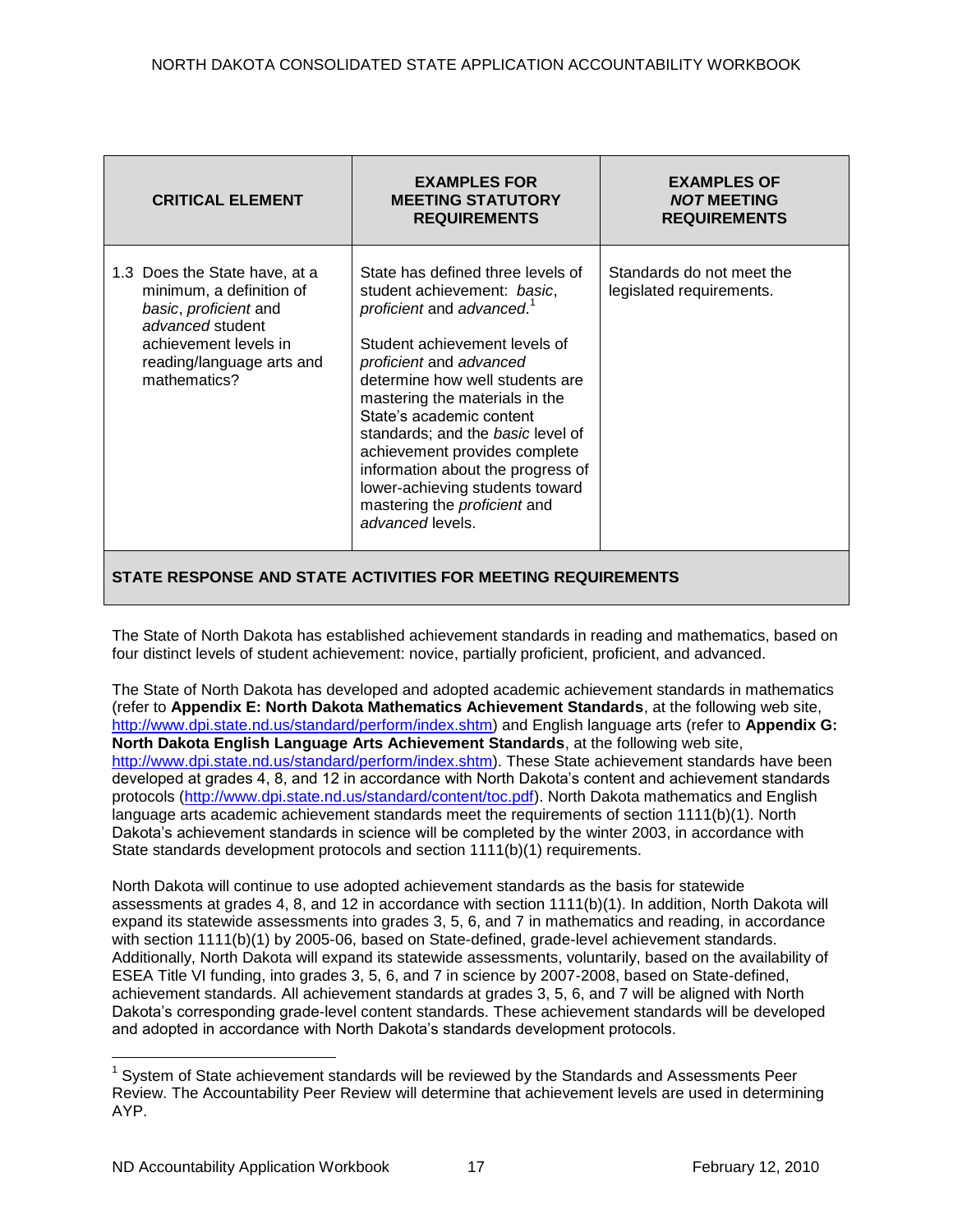North Dakota proposes to develop narrative achievement standards at grades 3, 5, 6, and 7 contemporaneously with the development of grade-level content standards. The content expectation committees will also draft the narrative achievement standards. These narrative achievement standards will act as the primary calibration tool for the cut-point standards setting performed to align the State assessment scale scores to State achievement standards.

The State of North Dakota will only recognize and reference student achievement proficiency ratings generated by the North Dakota State Assessment and its Alternate Assessment. No other student achievement assessment tools or means will be recognized. No local assessments will be recognized as an alternative to the North Dakota State Assessment.

The only definitions of proficiency levels recognized by the State AYP accountability system are those proficiency levels set for the North Dakota State Assessment through the standards-setting process. Refer to **Appendix J: North Dakota State Assessment, Bookmark Standards Setting Technical Report, 2002** for the established definitions of the North Dakota proficiency levels. The State cut scores for the North Dakota State Assessment will constitute the defining scales for identifying schools and districts for AYP. Refer to **Appendix K: State Superintendent's Approval Notification of North Dakota State Assessment Cut Scores** for the State's announced policy regarding the establishment of proficiency level cut scores.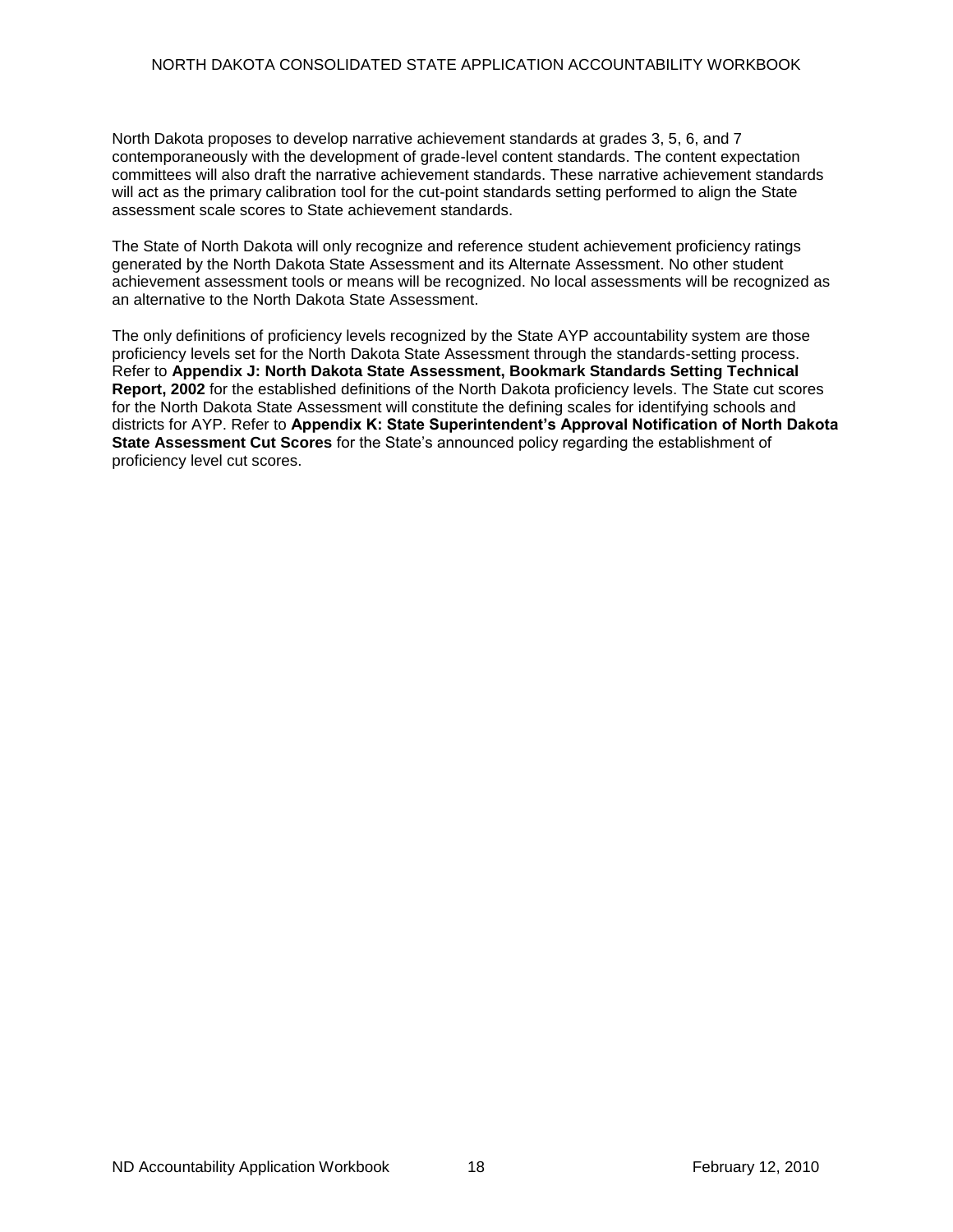| 1.4 How does the State provide<br>State provides decisions about<br>Timeline does not provide<br>sufficient time for LEAs to fulfill<br>accountability and adequate<br>adequate yearly progress in time<br>yearly progress decisions<br>for LEAs to implement the<br>their responsibilities before the<br>beginning of the next academic<br>and information in a timely<br>required provisions before the<br>manner?<br>beginning of the next academic<br>year.<br>year.<br>State allows enough time to<br>notify parents about public school<br>choice or supplemental<br>educational service options, time<br>for parents to make an informed<br>decision, and time to implement<br>public school choice and<br>supplemental educational<br>services. | <b>CRITICAL ELEMENT</b> | <b>EXAMPLES FOR</b><br><b>MEETING STATUTORY</b><br><b>REQUIREMENTS</b> | <b>EXAMPLES OF</b><br><b>NOT MEETING</b><br><b>REQUIREMENTS</b> |
|---------------------------------------------------------------------------------------------------------------------------------------------------------------------------------------------------------------------------------------------------------------------------------------------------------------------------------------------------------------------------------------------------------------------------------------------------------------------------------------------------------------------------------------------------------------------------------------------------------------------------------------------------------------------------------------------------------------------------------------------------------|-------------------------|------------------------------------------------------------------------|-----------------------------------------------------------------|
|                                                                                                                                                                                                                                                                                                                                                                                                                                                                                                                                                                                                                                                                                                                                                         |                         |                                                                        |                                                                 |

During the 2001-02 school year and pursuant to the State's Assessment Waiver Plan approved by the U.S. Department of Education, the State received its baseline assessment results from its assessment vendor during the fall, 2002. The Department of Public Instruction used these baseline assessment results to conduct the 2001-02 AYP review of each school and LEA in February 2003.

The State released its initial AYP reports in February 2003. The State provides technical assistance on programmatic issues related to AYP reports to LEAs and schools. In the spring of each school year, the Department of Public Instruction conducts a workshop for all schools identified as not achieving AYP. At this workshop, schools are provided with a timeline of required activities and information on implementing all required AYP provisions. Schools are informed of their responsibilities on parent notification, school choice, supplemental services, and other corrective actions sanctions, and are given guidance on writing a school improvement plan. The schools prepare and implement these requirements before the beginning of the next academic school year. Additionally, schools receive ongoing guidance throughout the school year including informative memos on required procedures, example forms and ideas for implementation. The Title I website for program improvement also contains the information distributed at the spring workshop to help schools as they implement required provisions before and during the school year. Refer to **Appendix L: Program Improvement Activities** at the following website: [www.dpi.state.nd.us/title1/progress/index.shtm.](http://www.dpi.state.nd.us/title1/progress/index.shtm)

For the 2002-03, and 2003-04 school years, all final assessment scores will be made available to the State from the State's assessment contractor by June of each respective year. It is anticipated that the State will be in a position to conduct its AYP determination and report dissemination by late July of each respective year. Schools will receive their AYP status reports during the summer of each respective year. This notification will arrive in time for schools and LEAs to notify, in turn, parents regarding their right to seek a supplemental service, travel service, or school choice option under program improvement with ESEA section 1116.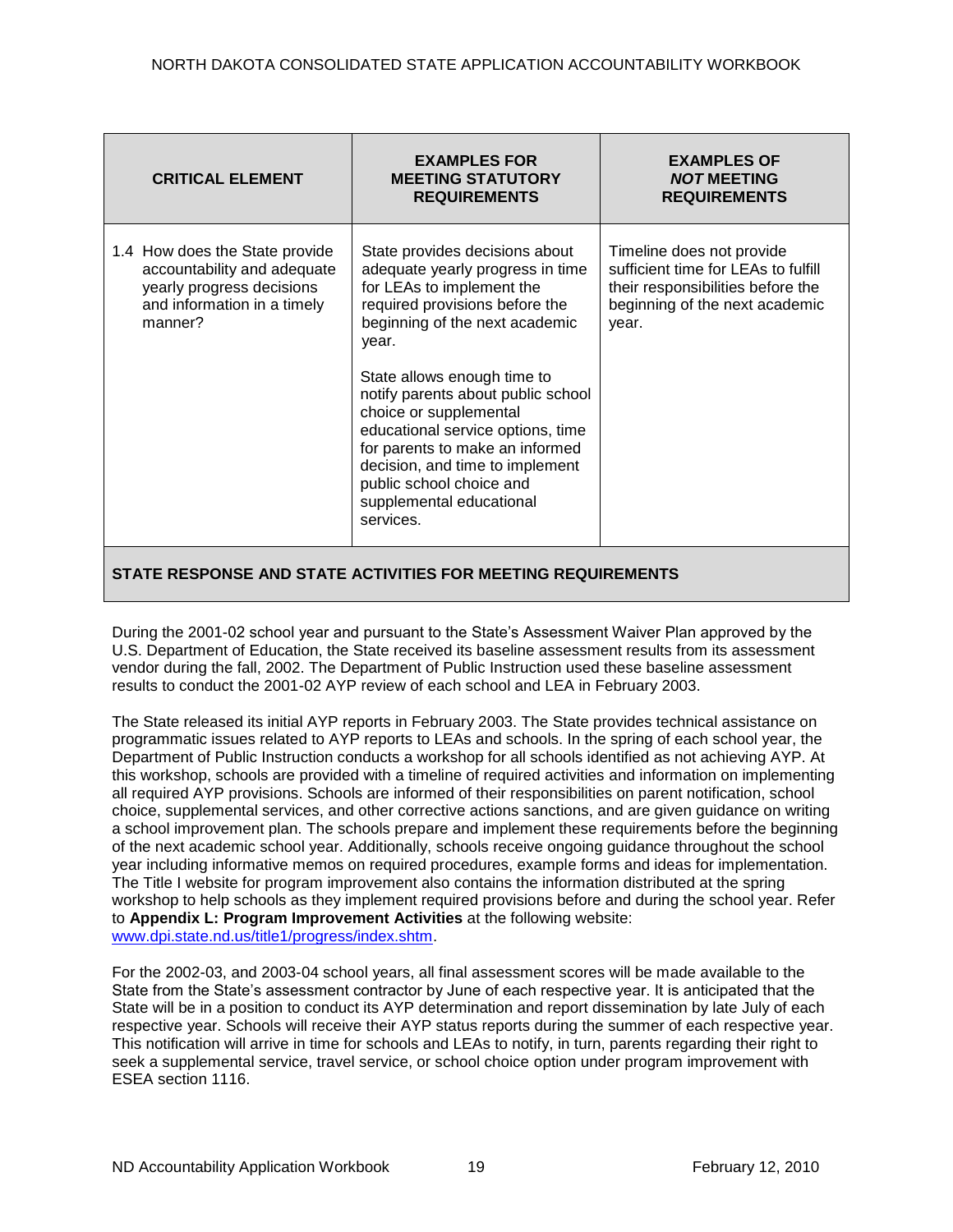Beginning during the 2004-05 school year and for every school year thereafter, the State will conduct fall assessments that will ensure the State's ability to conduct ongoing achievement cut-score analyses and AYP determinations well in advance of the end of a given school year. The advancement of a fall assessment schedule is designed to improve the quality of cut-score analyses, the generation and dissemination of reports, the timely notification of schools and LEAs, the more conducive turn-around time for school- and LEA-reporting to parents, and the more relaxed deliberation of parents in determining their parental rights options identified within ESEA, section 1116.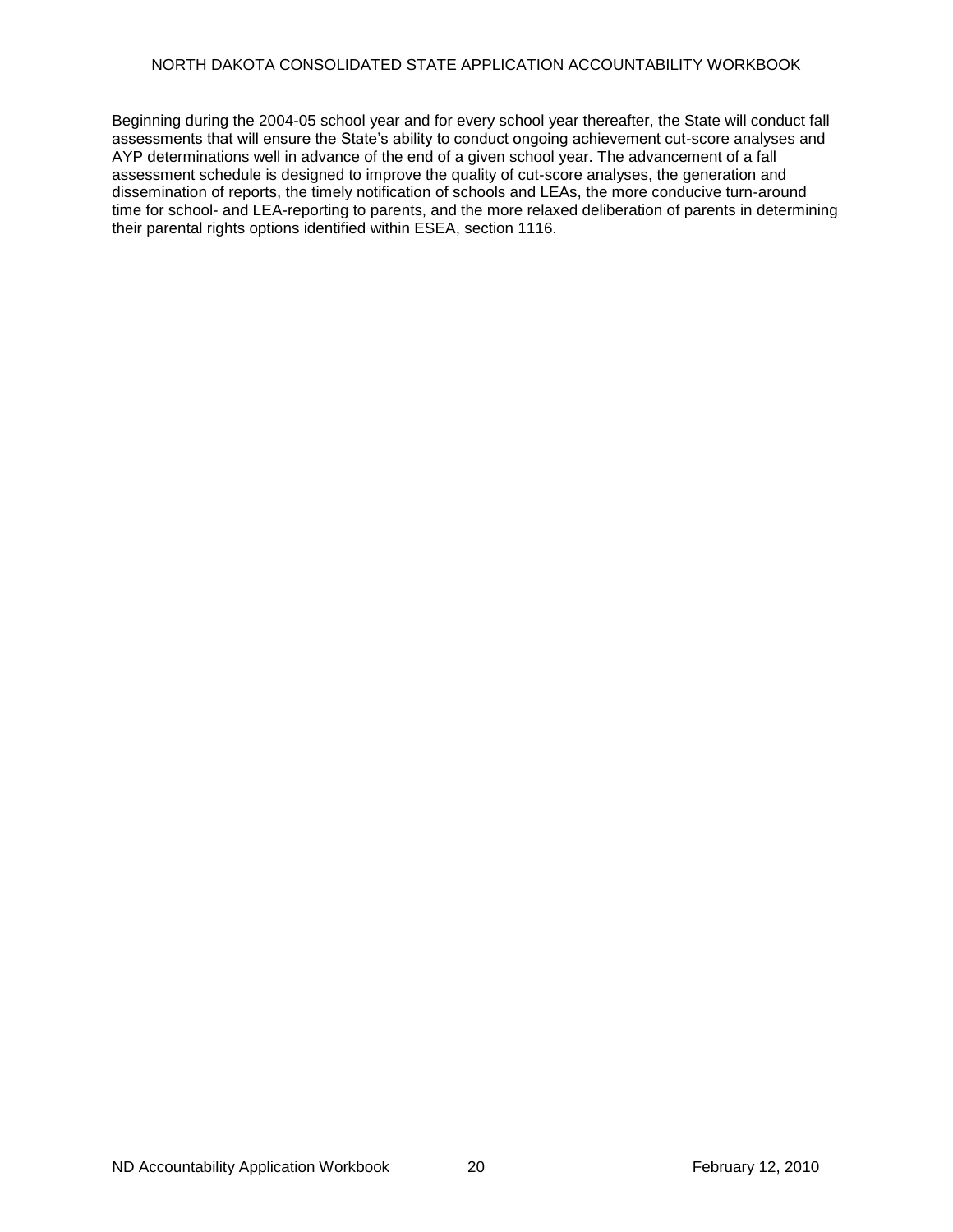| <b>CRITICAL ELEMENT</b>                                                                              | <b>EXAMPLES FOR</b><br><b>MEETING STATUTORY</b><br><b>REQUIREMENTS</b>                                                                                                                                                                                                                                                                                                                                                                                                               | <b>EXAMPLES OF</b><br><b>NOT MEETING</b><br><b>REQUIREMENTS</b>                                                                          |
|------------------------------------------------------------------------------------------------------|--------------------------------------------------------------------------------------------------------------------------------------------------------------------------------------------------------------------------------------------------------------------------------------------------------------------------------------------------------------------------------------------------------------------------------------------------------------------------------------|------------------------------------------------------------------------------------------------------------------------------------------|
| 1.5 Does the State<br><b>Accountability System</b><br>produce an annual State<br><b>Report Card?</b> | The State Report Card includes<br>all the required data elements<br>[see Appendix A for the list of<br>required data elements].<br>The State Report Card is<br>available to the public at the<br>beginning of the academic year.<br>The State Report Card is<br>accessible in languages of major<br>populations in the State, to the<br>extent possible.<br>Assessment results and other<br>academic indicators (including<br>graduation rates) are reported by<br>student subgroups | The State Report Card does not<br>include all the required data<br>elements.<br>The State Report Card is not<br>available to the public. |

The State stipulates that it will produce and disseminate a State Report Card and Profile for the state as a whole, for each LEA, and for each public school to meet all accountability requirements specified within ESEA section 1111. The State Report Card and Profile will publish all aggregate student achievement data, all disaggregate student achievement data by subgroup, graduation rates, attendance rates, participation rates, and AYP status for the State, each LEA, and each school respectively.

State law requires the dissemination of individual student assessment reports to parents and schools in an understandable format. State law also requires the presentation of State assessment results to the Legislative Council summarizing overall student achievement. Further, State law requires that aggregated and disaggregated student achievement results be published for the review of the public. Refer to **Appendix B: North Dakota Century Code, Assessment Statutes** for a summary of State's reporting requirements. Refer to **Appendix M: Testimony Before the Education Committee by the Department of Public Instruction, October 10, 2002** for a summary outline of the testimony delivered to the Legislative Council's Interim Education Committee on October 10, 2002.

The State's assessment contractor scores, prints, packages and ships all student achievement reports to the respective schools. Teachers are instructed to review the results of each student's assessment with each student and subsequently with each student's parents. Teachers are instructed to review a student's performance at the subject level, the standards level, and at the benchmark level. Further, teachers are instructed to clarify the meaning of the State content standards and achievement standards. The backside of all reports offers a summary of these standards and identifies a web site for a more detailed presentation of the State's standards. Refer to **Appendix N: North Dakota State Assessment, Student Achievement Reports** for illustrations of the various achievement reports.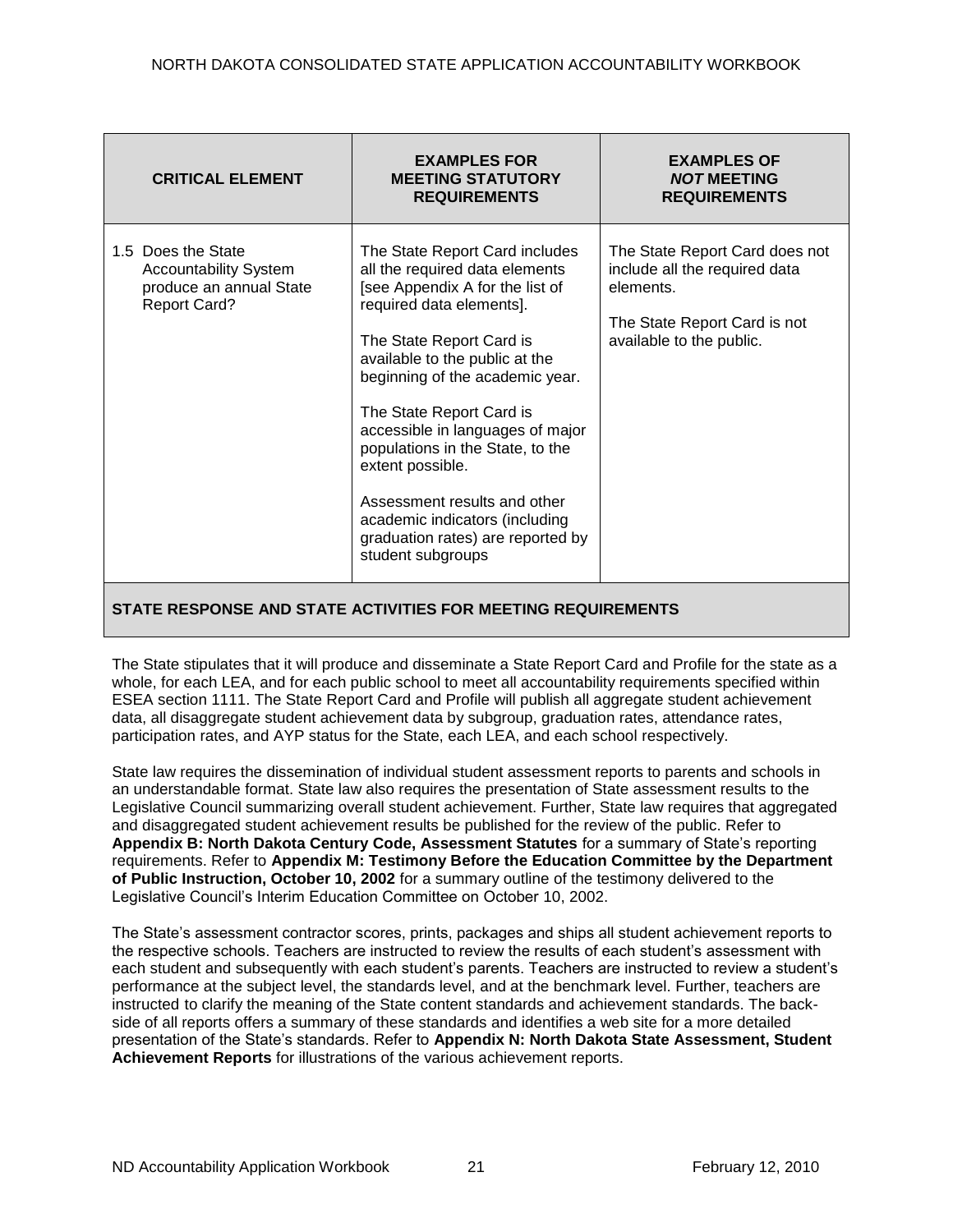The Department of Public Instruction receives all student achievement data for each school and district from the State's assessment contractor through a comprehensive data transfer. The Department compiles the data, identifies and corrects any inconsistencies, generates disaggregated reports according to defined subgroup populations, and prints summative reports for each school, each district, and the State. The results of these reports are forwarded to each school and district. These results are also listed on the State Report Card and School Profile of the Department's web site. Refer to **Appendix O: North Dakota State Report Card and Profile** for an illustration of the content. The 2001-02 State Report Card and Profile and its web site are under development and will be completed in early February 2002.

The State will produce all district- and school-level reports for the districts and schools. These reports will include both aggregated and disaggregated student achievement data. Refer to **Appendix O: North Dakota School Report Card and Profile** for an illustration of the content of these student achievement profiles. Districts may use these reports as the foundation for their locally produced report cards and profiles. These State-generated reports will offer quality assurances regarding the generation of any district achievement data.

All public information will be disseminated through the public media, as described below.

(1) The Department of Public Instruction will present an annual report to the North Dakota Legislative Council as required by law (refer **to Appendix B: North Dakota Century Code, Assessment Statutes** for an overview of State statutes on public disclosure of State Assessment results, and **Appendix M: Testimony Before the Education Committee by the Department of Public Instruction, October 10, 2002** for the 2002 presentation to the Legislative Council).

(2) The Department of Public Instruction will publish press releases for use by radio/television, the print media, and other publication media. The content for these press releases will reflect the school profile and report card. Refer to **Appendix O: North Dakota School Report Card and Profile** for an illustration of this content. Refer to **Appendix P: State Superintendent's Release of State Assessment Results**  for the November 2002 press release on the 2001-02 school year achievement data, submitted by the State Superintendent.

(3) The Department of Public Instruction will publish the school report card and profile electronically through the Department's website, Refer to **Appendix O: North Dakota School Report Card and Profile** or refer to the following web site, <http://www.dpi.state.nd.us/dpi/reports/profile/0102/50128.htm> This public information process supplements the Department's communication to parents regarding standards and assessment.

The State will publish all aggregated and disaggregated student achievement data by school, district, and the State on the Department of Public Instruction web site. This publication will allow school districts to access information on their district and other districts for use in general school improvement activities. Refer to **Appendix T: North Dakota Sample School Report Card and Profile** or refer to the following web site, [http://www.dpi.state.nd.us/dpi/reports/profile/0102/50128.htm.](http://www.dpi.state.nd.us/dpi/reports/profile/0102/50128.htm)

Parents will have access to the information through their students' individual achievement reports, the Department of Public Instruction website, the dissemination of their district's local school report card and profile, and other forms of public documents. The Department of Public Instruction will analyze data and review policies on a regular basis in order to assure that data are used to advance school improvement plans.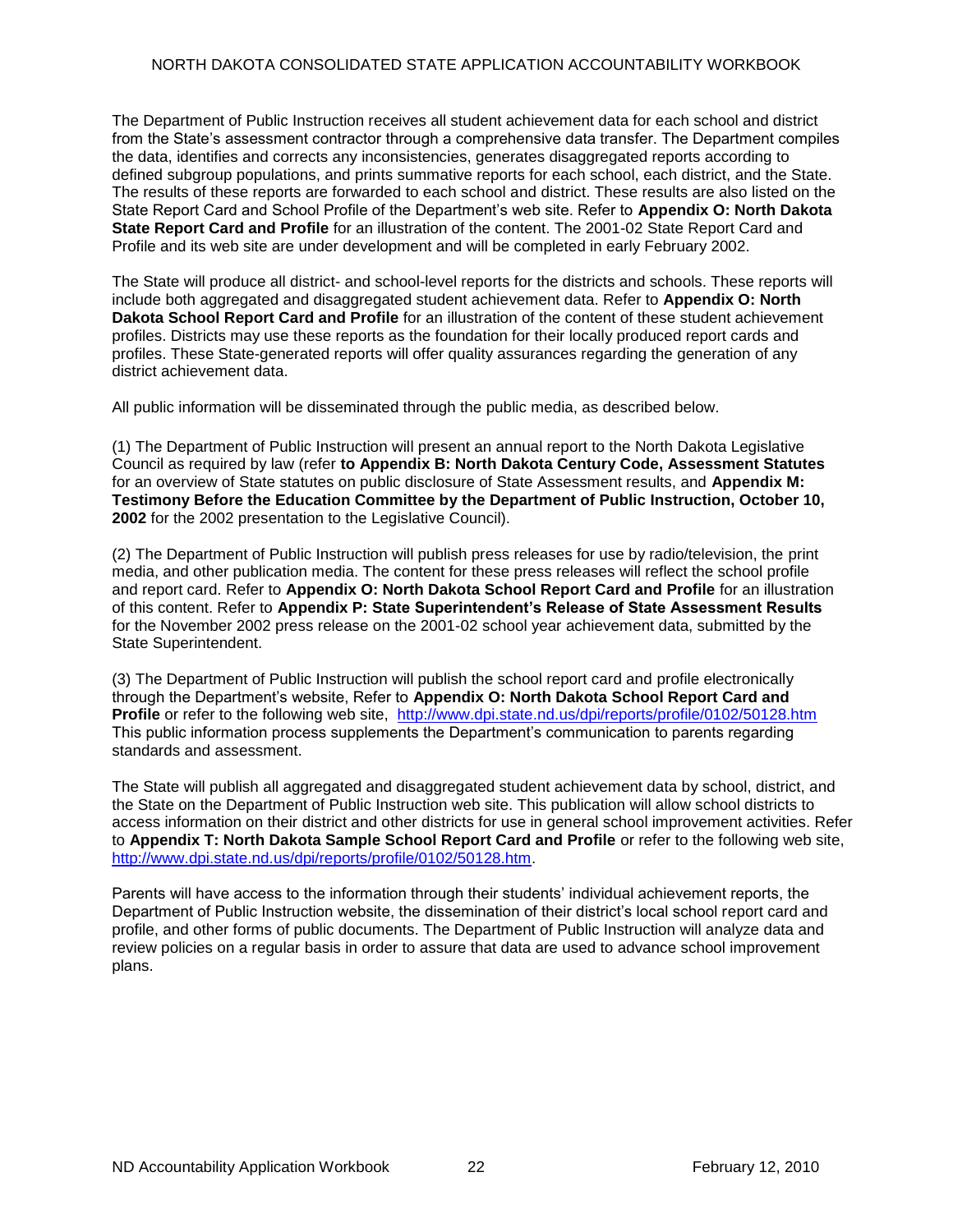| <b>CRITICAL ELEMENT</b>                                                                                                                 | <b>EXAMPLES FOR</b><br><b>MEETING STATUTORY</b><br><b>REQUIREMENTS</b>                                                                                                                                                                              | <b>EXAMPLES OF</b><br><b>NOT MEETING</b><br><b>REQUIREMENTS</b>                                                       |  |  |
|-----------------------------------------------------------------------------------------------------------------------------------------|-----------------------------------------------------------------------------------------------------------------------------------------------------------------------------------------------------------------------------------------------------|-----------------------------------------------------------------------------------------------------------------------|--|--|
| 1.6 How does the State<br><b>Accountability System</b><br>include rewards and<br>sanctions for public schools<br>and LEAs? <sup>2</sup> | State uses one or more types of<br>rewards and sanctions, where<br>the criteria are:<br>Set by the State;<br>$\bullet$<br>Based on adequate yearly<br>progress decisions; and,<br>Applied uniformly across<br>$\bullet$<br>public schools and LEAs. | State does not implement<br>rewards or sanctions for public<br>schools and LEAs based on<br>adequate yearly progress. |  |  |
| STATE RESPONSE AND STATE ACTIVITIES FOR MEETING REQUIREMENTS                                                                            |                                                                                                                                                                                                                                                     |                                                                                                                       |  |  |

*Sanctions and Rewards Based on Adequate Yearly Progress.*

The state of North Dakota has established an accountability system that is based on the state's definition of adequate yearly progress and is applied uniformly across all public schools and districts in the state. All schools and districts are held to the same standards. All schools and districts will receive written notification of whether they are satisfactory in making adequate yearly progress. However, the state does not hold schools and districts not receiving Title I funds to the requirements of Section 1116 of the *No Child Left Behind* Act.

The state of North Dakota is in the process of revising the previous system of rewards and sanctions to align with the *No Child Left Behind* Act. The Department of Public Instruction has always had a system of rewards and sanctions in place. The previous and new system for rewards and sanctions for public schools and LEAs in North Dakota is based solely on a district's or school's adequate yearly progress status.

The state's previous system of rewards was based on a state assessment that measured student progress using national percentiles. Schools that scored above the 65 percentile for 3 consecutive years were identified as Title I distinguished schools. These districts and schools were recognized and served as models under the statewide school support system.

As of 2001-2002, the state assessment measures student progress against our North Dakota state standards in reading and mathematics. North Dakota teachers, under the direction of our state assessment contractor, went through a standard setting process and identified cut scores for proficiency on the state assessment. Schools that meet or exceed the standard are declared satisfactory in making adequate yearly progress.

 $\overline{a}$ 

 $2$  The state must provide rewards and sanctions for all public schools and LEAs for making adequate yearly progress, except that the State is not required to hold schools and LEAs not receiving Title I funds to the requirements of section 1116 of NCLB [§200.12(b)(40)].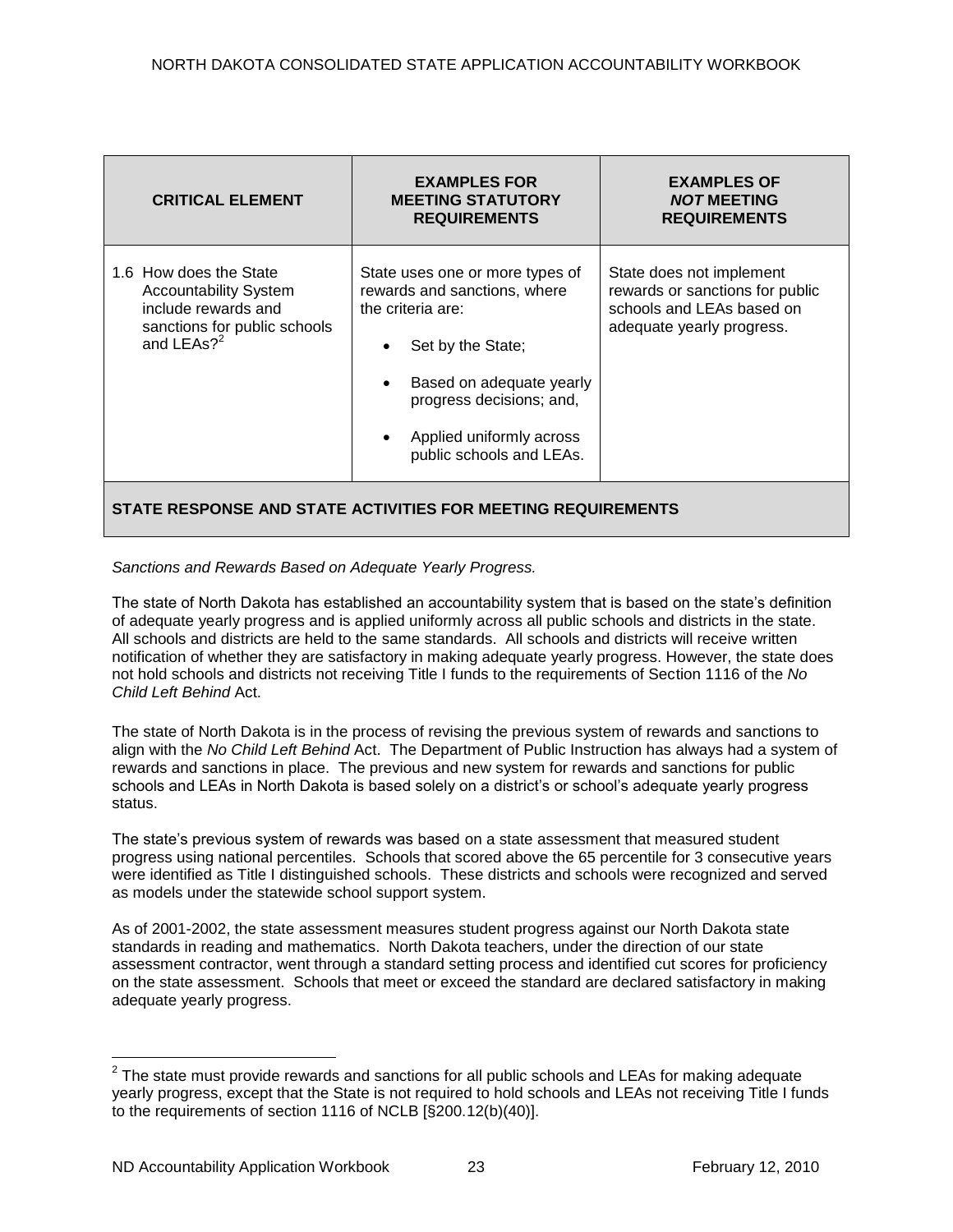#### *System of Sanctions*

The state's previous system of sanctions remains intact. Schools that were in program improvement status in the old law remained in the same category after the *No Child Left Behind* Act was enacted. North Dakota currently has twenty-three schools identified for program improvement. Twenty-one of the schools are currently in the fourth year of program improvement. Two schools are in their third year of program improvement. All twenty-three schools have submitted a program improvement plan that is currently being peer reviewed against established rubrics that assess the quality of the plans. All twentythree schools have notified parents and community members of their program improvement identification and the appropriate parent options available to them. Annual workshops for schools identified for program improvement were held during April 2002 and April 2003. School personnel were apprised of the new regulations in the *No Child Left Behind* Act.

The school choice and supplemental service provisions are currently being implemented for the twentythree schools in program improvement status. The state of North Dakota created a supplemental service application and went through a request for proposal process in August 2002. This process resulted in two supplemental service providers being approved to offer supplemental services. In December 2002, the Department of Public Instruction went through a second request for proposals process. A second round of supplemental service providers was announced in March 2003.

Current North Dakota law allows for open enrollment so the choice provision can be implemented in districts with more than one school per grade span. State law authorizes a process for the SEA to take at least one of the actions against LEAs in corrective action, listed in the NCLB legislation. In April 2003 the North Dakota Legislative Assembly enacted law to authorize open enrollment across school district lines. This provision effectively authorizes the Department to implement at least one of four alternative governance options, or another option that leads to "major restructuring" to improve student achievement for schools in year seven of the program improvement timeline.

#### *System of Rewards.*

The State of North Dakota is developing a system of rewards that includes distinguished schools designations or financial rewards. These strategies will recognize schools that have significantly closed the achievement gap, exceeded adequate yearly progress, or have made the greatest gains in student performance. The Department of Public Instruction is working with various advisory groups, including the Committee of Practitioners, Title I School Support Team, the Standards Assessment and Learning Team, and the State's Assessment and Accountability Technical Advisory Committee to develop criteria on what constitutes a significant gain for recognition awards and financial rewards.

All districts and schools in the state that significantly exceed the adequate yearly progress expectations for any given year will be recognized as a distinguished school. Distinguished schools and districts will receive certificates of distinction and receive public recognition of this distinguished status.

Title I districts and schools that have significantly closed the achievement gap or have made the greatest gains in student performance in achieving status or improvement will be eligible for financial rewards. Financial rewards will vary and most likely be limited depending on the number of eligible schools. The Department of Public Instruction will conduct an annual review of the established distribution method in order to optimize the financial impact to schools. This annual review will be conducted based on the recommendations of the Committee of Practitioners, School Support Team, SALT Team, and the State Technical Advisory Committee. The State will reward those districts and schools that have achieved the upper 10% to 25% of ranked achievement gains, allowing for statistical significance. The State Superintendent will review, amend, and approve the annual distribution formula to meet the available funds and established criteria.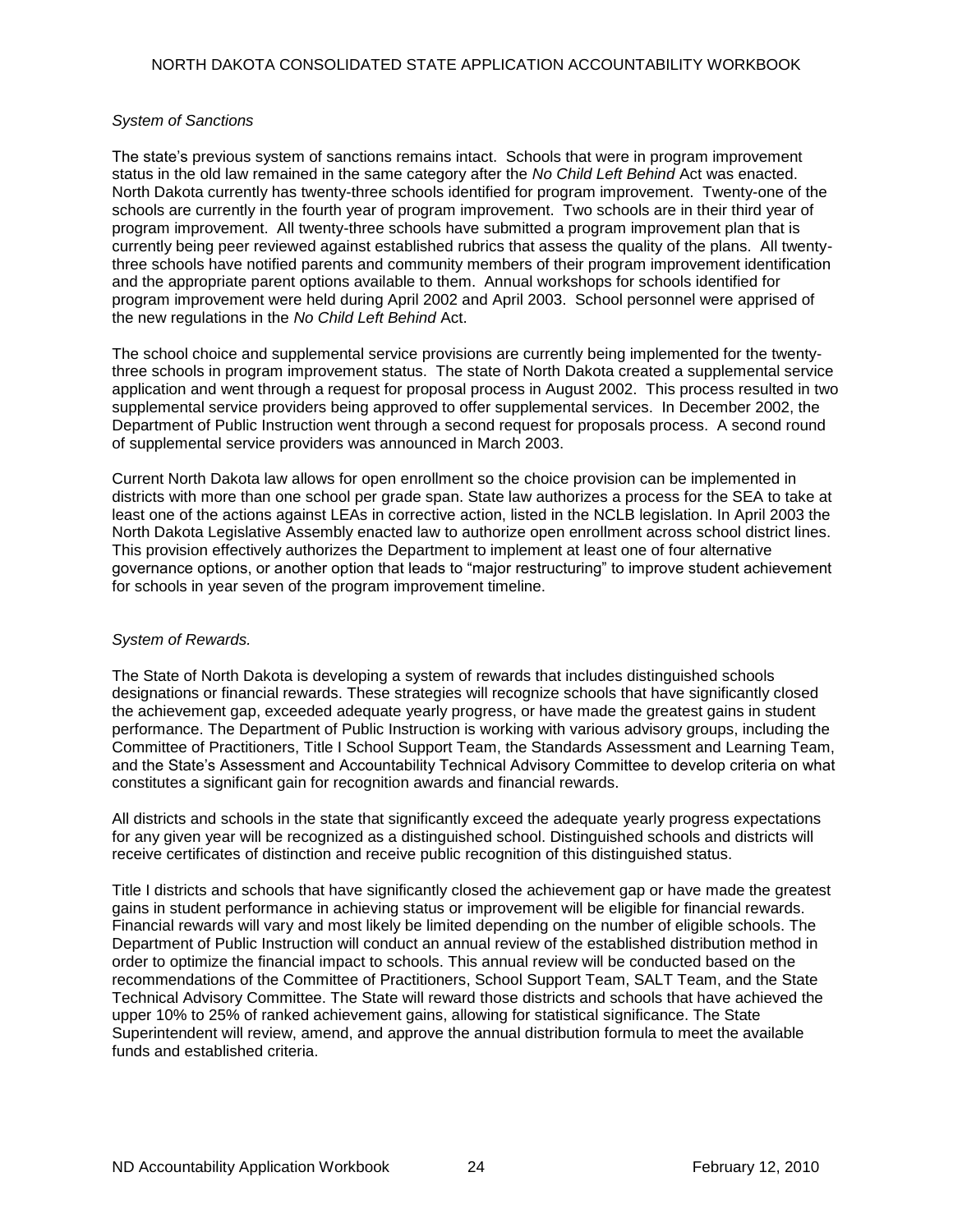| <b>CRITICAL ELEMENT</b>                                                                         | <b>EXAMPLES FOR</b><br><b>MEETING STATUTORY</b><br><b>REQUIREMENTS</b>                                                                                                                                                                                        | <b>EXAMPLES OF</b><br><b>NOT MEETING</b><br><b>REQUIREMENTS</b>                                                 |  |  |
|-------------------------------------------------------------------------------------------------|---------------------------------------------------------------------------------------------------------------------------------------------------------------------------------------------------------------------------------------------------------------|-----------------------------------------------------------------------------------------------------------------|--|--|
| 2.1 How does the State<br><b>Accountability System</b><br>include all students in the<br>State? | All students in the State are<br>included in the State<br>Accountability System.<br>The definitions of "public school"<br>and "LEA" account for all<br>students enrolled in the public<br>school district, regardless of<br>program or type of public school. | Public school students exist in<br>the State for whom the State<br>Accountability System makes no<br>provision. |  |  |
| STATE RESPONSE AND STATE ACTIVITIES FOR MEETING REQUIREMENTS                                    |                                                                                                                                                                                                                                                               |                                                                                                                 |  |  |

## **PRINCIPLE 2. All students are included in the State Accountability System.**

The North Dakota Assessment System assesses *all* students, regardless of status, within a single, unified, statewide assessment that measures students' performance in terms of the State's challenging content and achievement standards.

North Dakota state law (NDCC 15.1-21-08) places responsibility with the State Superintendent for the administration of State assessments to all public school students that are aligned to the State's content standards in reading and mathematics (refer to **Appendix B: North Dakota Century Code citations** or reference the North Dakota Century Code at the following web site, [http://www.state.nd.us/lr/cencode/T151C21.pdf](http://www.state.nd.us/lr/assembly/57-2001/cencode/CCT15x1.pdf) ). State law requires that the assessments be administered to at least one grade level selected within each of the following grade spans: grades three through five; grades six through nine; and grades ten through twelve. The North Dakota Department of Public Instruction has developed and administers assessments at grades 4, 8, and 12 to correspond with the State's content standards.

State law provides for the assessment of all students within the designated grade levels. Therefore, all students are to be included within the State assessment and accountability system. No exceptions or systematic exemptions to the State assessment and accountability system are allowed.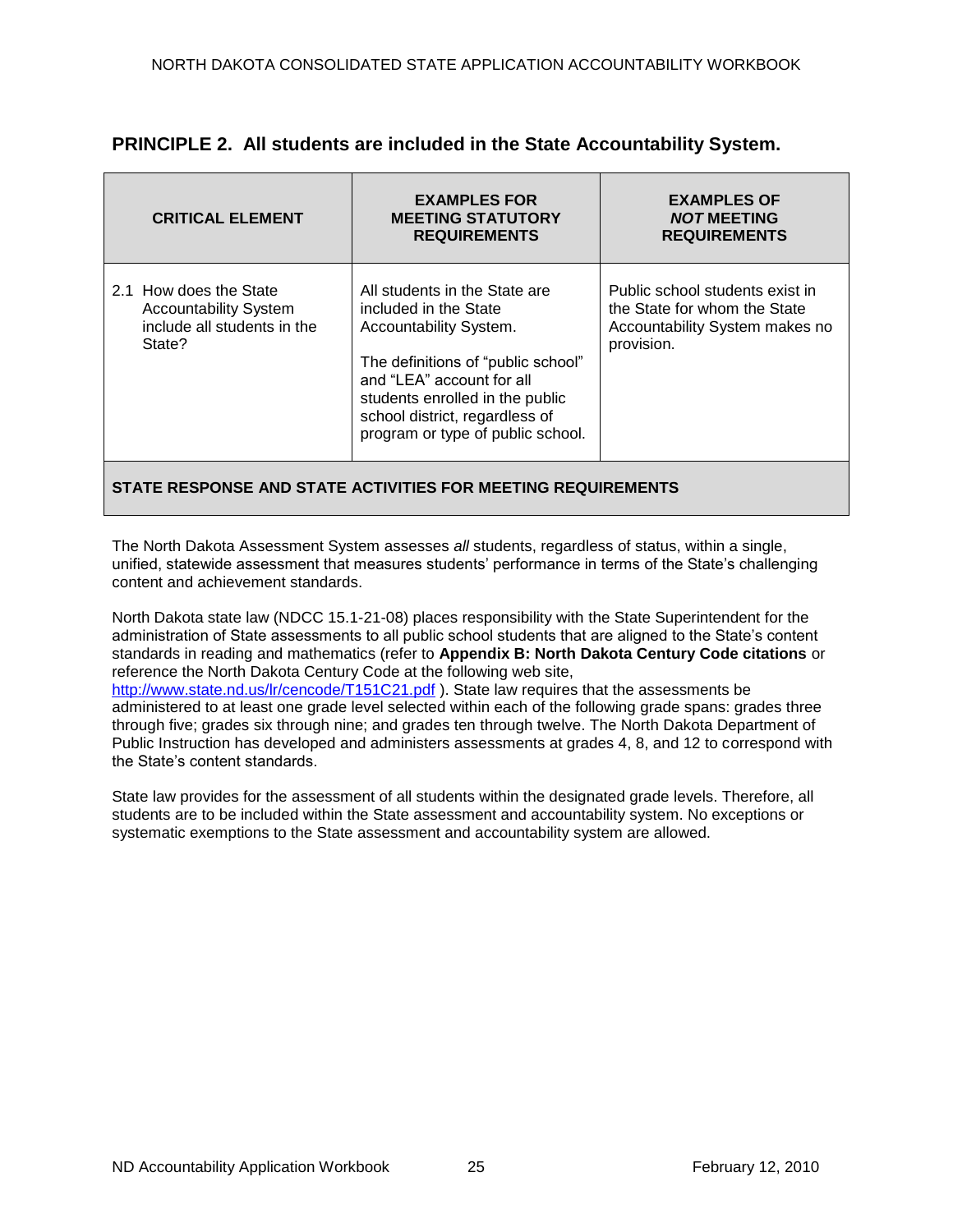| <b>CRITICAL ELEMENT</b>                                                                                | <b>EXAMPLES FOR</b><br><b>MEETING STATUTORY</b><br><b>REQUIREMENTS</b>                                                                                                                                                    | <b>EXAMPLES OF</b><br><b>NOT MEETING</b><br><b>REQUIREMENTS</b>                                                                                                                                                                                                          |
|--------------------------------------------------------------------------------------------------------|---------------------------------------------------------------------------------------------------------------------------------------------------------------------------------------------------------------------------|--------------------------------------------------------------------------------------------------------------------------------------------------------------------------------------------------------------------------------------------------------------------------|
| 2.2 How does the State define<br>"full academic year" for<br>identifying students in AYP<br>decisions? | The State has a definition of "full"<br>academic year" for determining<br>which students are to be included<br>in decisions about AYP.<br>The definition of full academic<br>year is consistent and applied<br>statewide. | LEAs have varying definitions of<br>"full academic year."<br>The State's definition excludes<br>students who must transfer from<br>one district to another as they<br>advance to the next grade.<br>The definition of full academic<br>year is not applied consistently. |

The State of North Dakota requires all students enrolled in public schools within North Dakota to participate in the State Assessment system. Refer to **Appendix B: North Dakota Century Code** citations or reference the North Dakota Century Code at the following web site, [http://www.state.nd.us/lr/cencode/T151C21.pdf](http://www.state.nd.us/lr/assembly/57-2001/cencode/CCT15x1.pdf) ). All students, regardless of their enrollment status, participate in the State Assessment. This total inclusion policy includes those students who may have enrolled in a district or school after the beginning of a school year.

For the purpose of identifying students whose achievement results are to be included within a school's or LEA's AYP determination, a student must be in school for the full academic year. A ‗full academic year means a student has been enrolled at a school or within a LEA for a period equal to or exceeding 173 instructional days, as provided by State statute and recorded within the school's pupil membership file on the State's Online Reporting System.

Any student who may have been enrolled in a school or district after the beginning of a school year is identified on their assessment demographic sheet. Students or school personnel mark a special code on the assessment demographic sheet that identifies their late enrollment status. This code identifies the student and to remove them from the school's student roll for AYP identification purposes. Refer to page 29 for codes "R" and "S" of Appendix Q: North Dakota State Assessment, Test Coordinator's Manual **2002-03** for the enrollment code identification fields. A student who has not been enrolled in a school for the entire year but has been enrolled in the district for the entire year will be included into AYP consideration for the school in which the assessment is administered and will be included into AYP consideration for the district.

All students must be accounted for regarding their enrollment status. This is a required entry on the demographic sheet of all students. Student participation rates will be compared to a school's and district's Average Daily Membership student count used to reimburse schools and districts for their State foundation aid. Therefore, the State references reimbursement census data to confirm student participation rates. Refer to page 29 for codes "R" and "S" of **Appendix Q: North Dakota State Assessment, Test Coordinator's Manual 2002-03** for the enrollment code identification fields. Student participation rates will be compared to the schools and districts Average Daily Membership student count used to reimburse school's and district's for their State foundation aid. Therefore, the State references reimbursement census data to confirm student participation rates.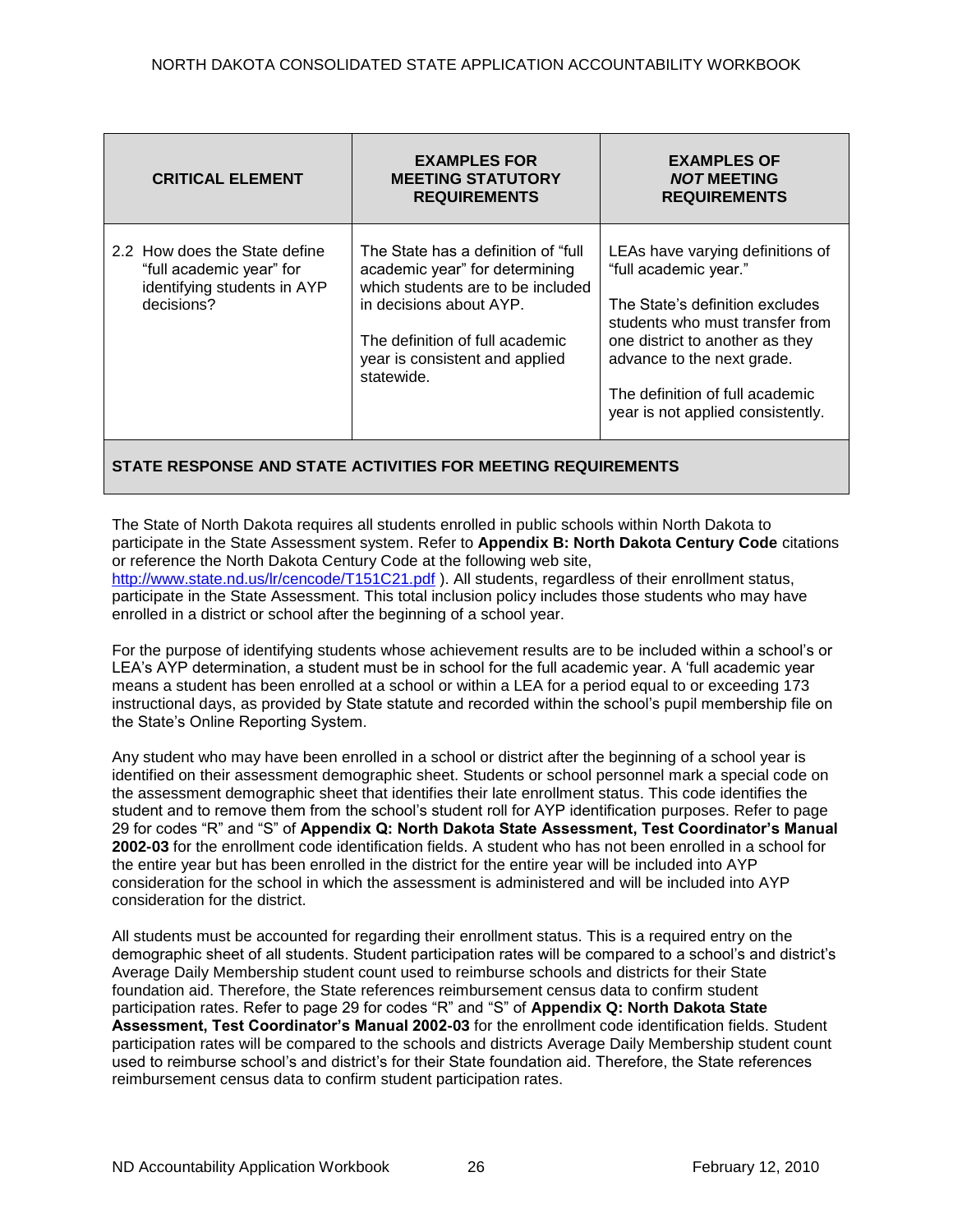The State is developing a statewide student data analysis and reporting system to aid the State in monitoring the enrollment patterns and participation rates of students. The TetraData application will allow the State to link district enrollment files with the State's assessment participation files in order to assure that all enrolled students are accounted for in the State Assessment system files. Refer to **Appendix R: TetraData Data Analysis and Reporting System Summary** for an overview of the TetraData system's purpose and design.

The State currently is reviewing its ESEA and accreditation monitoring policies. The State is pursuing an amendment to its monitoring requirements that would mandate districts to produce evidence regarding the enrollment dates of all students. Monitors would check for any students who had enrolled after the beginning of a school year and cross-check their participation status in the State Assessment data file. Any failures to include such students would be identified as a compliance violation of the school's and district's ESEA compliance agreement. Refer to **Appendix S: Consolidated Application Certification and Assurances** for the State Assessment requirement for receipt of federal ESEA funding. A school or district may be sanctioned for any compliance violation of their ESEA assurances agreement.

It is the expressed policy of the State of North Dakota to include all students within the North Dakota State Assessment.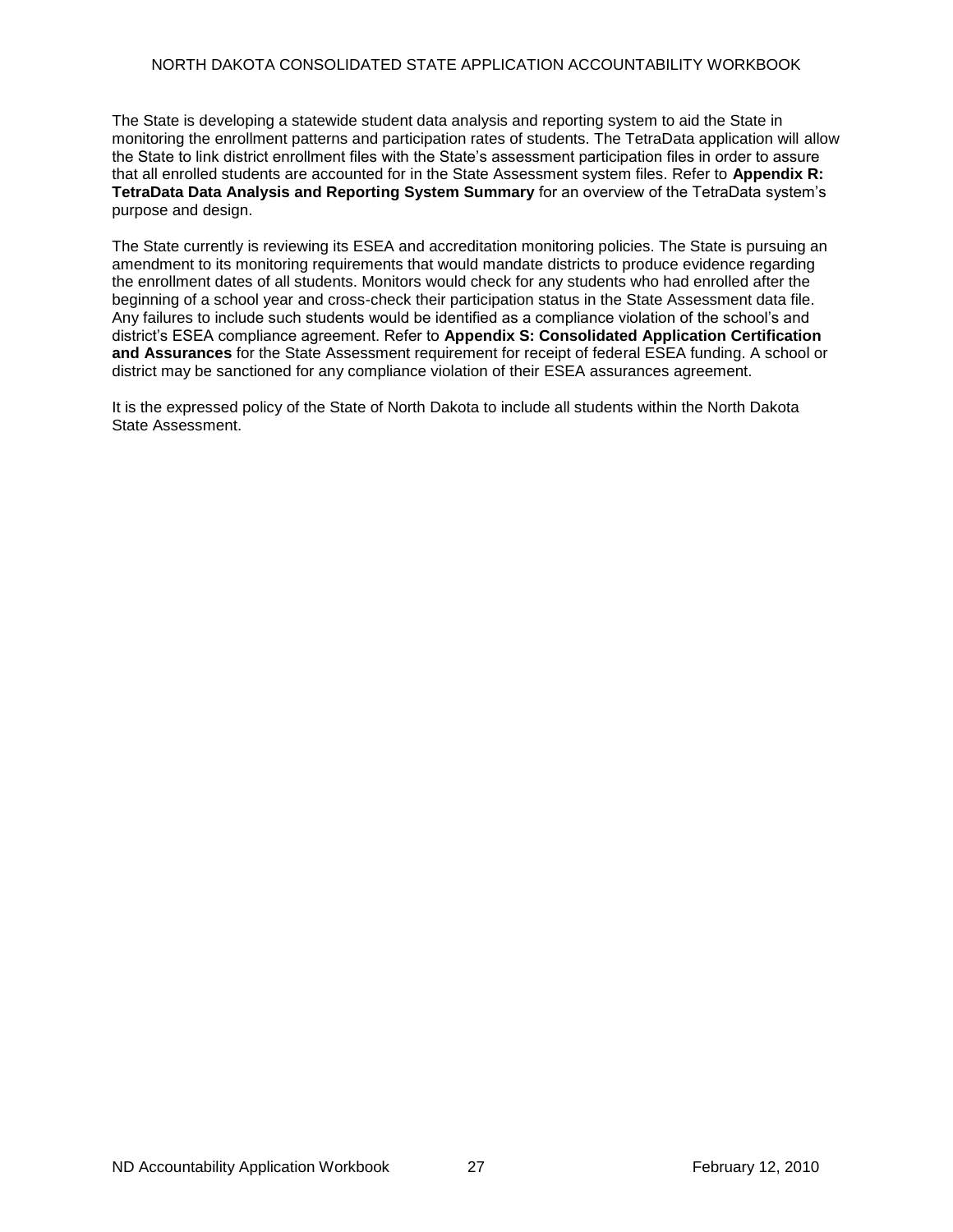| <b>CRITICAL ELEMENT</b>                                                                                                                                               | <b>EXAMPLES FOR</b><br><b>MEETING STATUTORY</b><br><b>REQUIREMENTS</b>                                                                                                                                                                                                                                                             | <b>EXAMPLES OF</b><br><b>NOT MEETING</b><br><b>REQUIREMENTS</b>                                                                                                                                                                                                                                                                                                                                                                                                                    |
|-----------------------------------------------------------------------------------------------------------------------------------------------------------------------|------------------------------------------------------------------------------------------------------------------------------------------------------------------------------------------------------------------------------------------------------------------------------------------------------------------------------------|------------------------------------------------------------------------------------------------------------------------------------------------------------------------------------------------------------------------------------------------------------------------------------------------------------------------------------------------------------------------------------------------------------------------------------------------------------------------------------|
| 2.3 How does the State<br><b>Accountability System</b><br>determine which students<br>have attended the same<br>public school and/or LEA for<br>a full academic year? | State holds public schools<br>accountable for students who<br>were enrolled at the same public<br>school for a full academic year.<br>State holds LEAs accountable for<br>students who transfer during the<br>full academic year from one<br>public school within the district to<br>another public school within the<br>district. | State definition requires students<br>to attend the same public school<br>for more than a full academic<br>year to be included in public<br>school accountability.<br>State definition requires students<br>to attend school in the same<br>district for more than a full<br>academic year to be included in<br>district accountability.<br>State holds public schools<br>accountable for students who<br>have not attended the same<br>public school for a full academic<br>year. |

All students participating in the State assessment must be accounted for regarding their enrollment status. This is a required entry on the student demographic sheet of all students. Student participation rates will be compared to the school's and district's Average Daily Membership student count used to reimburse schools and districts for their State foundation aid. Therefore, the State references reimbursement census data to confirm student participation rates.

The State requires all schools to account for all students regarding their enrollment status within the school and district and their inclusion within the State Assessment. The enrollment status of each student is a required entry on the demographic sheet of all students. Refer to page 29 for codes "R" and "S" of **Appendix Q: North Dakota State Assessment, Test Coordinator's Manual 2002-03** for the enrollment code identification fields. Student participation rates will be compared to the school's and district's Average Daily Membership student count used to reimburse school's and district's for their State foundation aid. Therefore, the State references reimbursement census data to confirm student participation rates.

The State is developing a statewide student data analysis and reporting system to aid the State in monitoring the enrollment patterns and participation rates of students. The TetraData application will allow the State to link district enrollment files with the State's assessment participation files in order to assure that all enrolled students are accounted for in the State Assessment system files. Refer to **Appendix R: TetraData Data Analysis and Reporting System Summary** for an overview of the TetraData system's purpose and design.

The State currently is reviewing its ESEA and accreditation monitoring policies. The State is pursuing an amendment to its monitoring requirements that would mandate districts to produce evidence regarding the enrollment dates of all students. Monitors would check for any students who had enrolled after the beginning of a school year and cross-check their participation status in the State Assessment data file.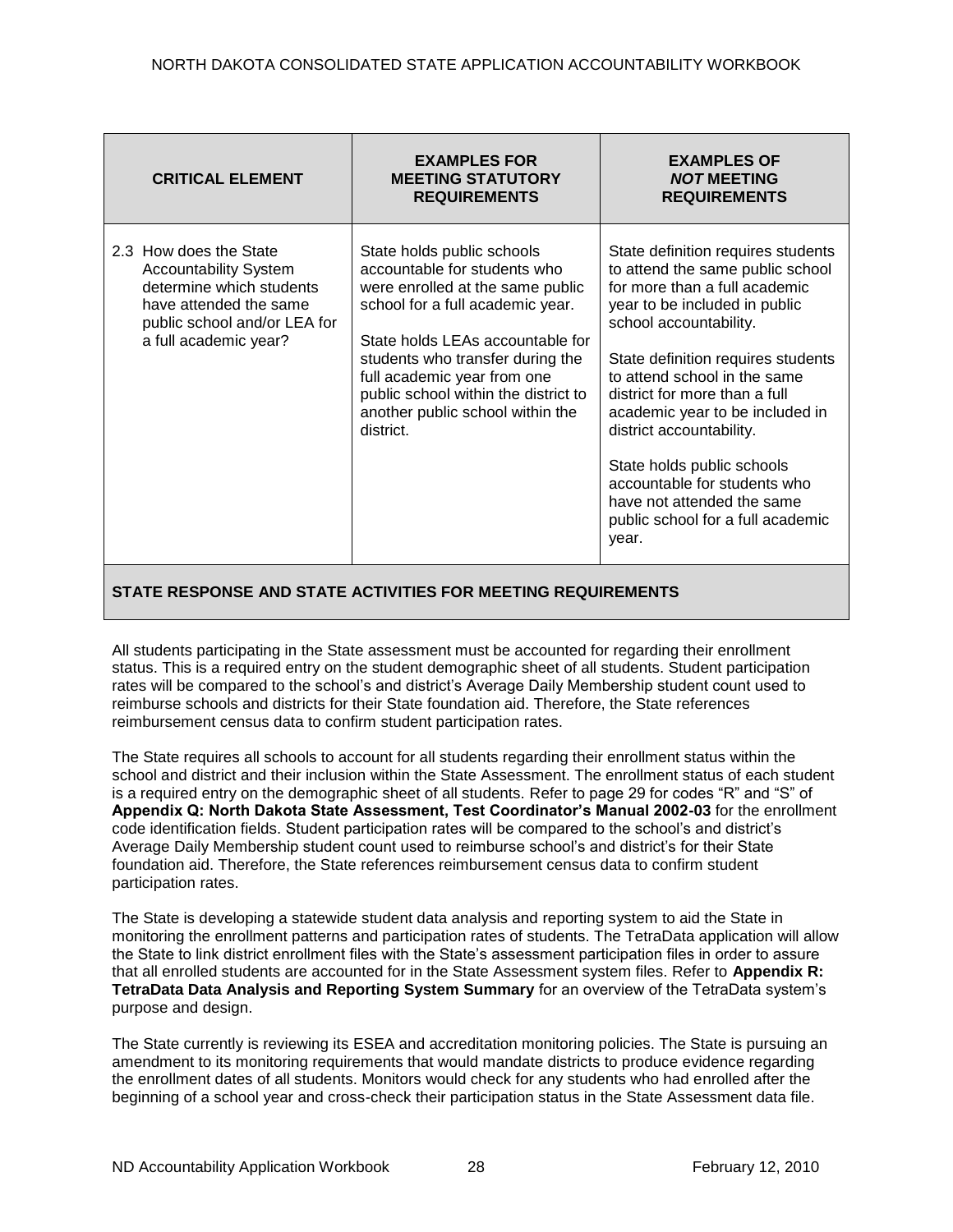Any failures to include such students would be identified as a compliance violation of the school's and district's ESEA compliance agreement. Refer to **Appendix S: Consolidated Application Certification and Assurances** for the State assessment requirement for receipt of federal ESEA funding. A school or district may be sanctioned for any compliance violation of their ESEA assurances agreement.

It is the expressed policy of the State of North Dakota to include all students within the North Dakota State Assessment.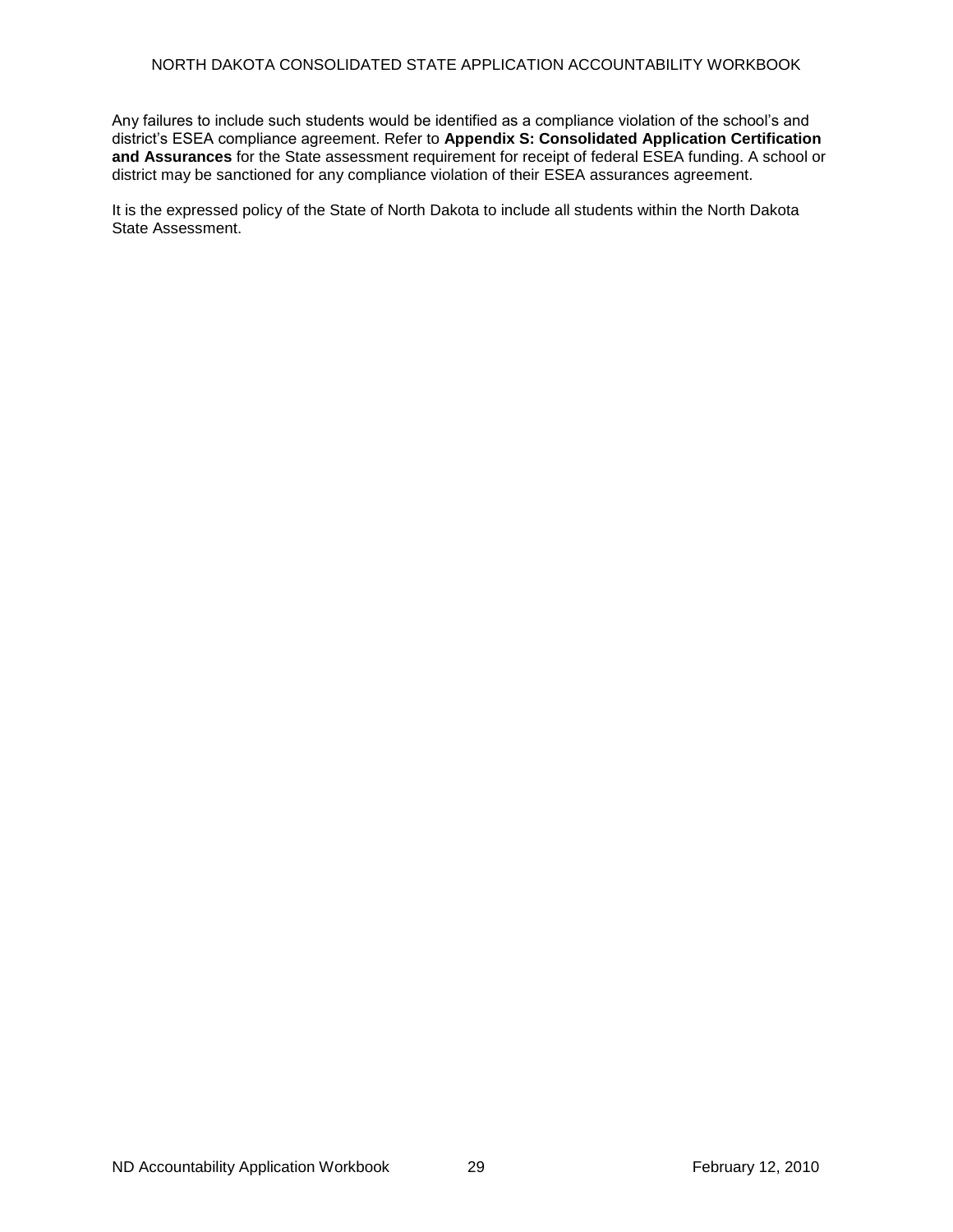**PRINCIPLE 3. State definition of AYP is based on expectations for growth in student achievement that is continuous and substantial, such that all students are proficient in reading/language arts and mathematics no later than 2013-2014.**

| <b>CRITICAL ELEMENT</b>                                                                                                                                                                           | <b>EXAMPLES FOR</b><br><b>MEETING REQUIREMENTS</b>                                                                                                           | <b>EXAMPLES OF</b><br><b>NOT MEETING</b><br><b>REQUIREMENTS</b> |  |  |  |  |  |
|---------------------------------------------------------------------------------------------------------------------------------------------------------------------------------------------------|--------------------------------------------------------------------------------------------------------------------------------------------------------------|-----------------------------------------------------------------|--|--|--|--|--|
| 3.1 How does the State's<br>definition of adequate yearly<br>progress require all students<br>to be proficient in<br>reading/language arts and<br>mathematics by the 2013-<br>2014 academic year? | State definition does not require<br>all students to achieve<br>proficiency by 2013-2014.<br>State extends the timeline past<br>the 2013-2014 academic year. |                                                                 |  |  |  |  |  |
| STATE RESPONSE AND STATE ACTIVITIES FOR MEETING REQUIREMENTS                                                                                                                                      |                                                                                                                                                              |                                                                 |  |  |  |  |  |

The State of North Dakota stipulates that its State Accountability System provides for an established timeline that ensures that all students will be proficient in reading and mathematics by the 2013-14 academic year, as specified within ESEA section 1111.

The State of North Dakota has developed and adopted academic achievement standards in mathematics (refer to **Appendix E: North Dakota Mathematics Achievement Standards** at the following web site, [http://www.dpi.state.nd.us/standard/perform/index.shtm\)](http://www.dpi.state.nd.us/standard/perform/index.shtm) and English language arts (refer to **Appendix G: North Dakota English Language Arts Achievement Standards** at the following web site, [\(http://www.dpi.state.nd.us/standard/perform/index.shtm\)](http://www.dpi.state.nd.us/standard/perform/index.shtm). These State achievement standards have been developed at grades 4, 8, and 12 in accordance with North Dakota's content and achievement standards protocols [\(http://www.dpi.state.nd.us/standard/content/toc.pdf\)](http://www.dpi.state.nd.us/standard/content/toc.pdf). North Dakota mathematics and English language arts academic achievement standards meet the requirements of section 1111(b)(1). North Dakota's achievement standards in science will be completed by the winter 2003, in accordance with State standards development protocols and section 1111(b)(1) requirements.

It is the policy of the State that all students achieve proficiency as defined within the State's challenging achievement standards by the 2013-14 academic year.

For the purposes of determining AYP, proficiency means the aggregation of all student achievement within the "proficient" and "advanced" performance levels of the State's achievement standards. Schools and LEAs must evidence a steady improvement of student achievement from the below-proficient performance level (the aggregate of the novice and partially-proficient performance level) to the proficient performance level.

 $\overline{a}$ 

 $^3$  If the state has separate assessments to cover its language arts standards (e.g., reading and writing), the State must create a method to include scores from all the relevant assessments.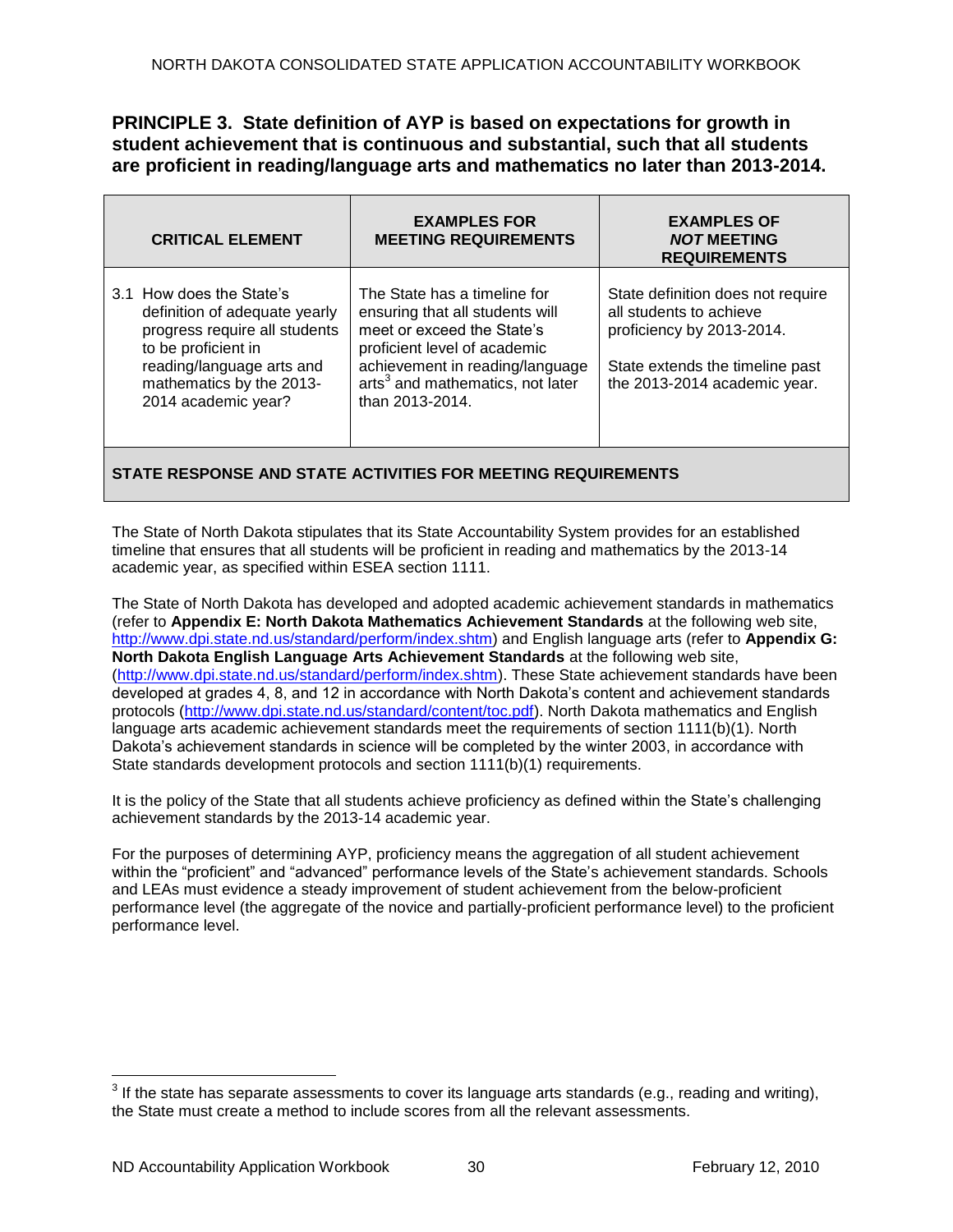| <b>CRITICAL ELEMENT</b>                                                                                                                      | <b>EXAMPLES FOR</b><br><b>MEETING REQUIREMENTS</b>                                                                                                                                                                                                                                                                                                                                                                                                                                                                                                                                                                                                                                                                                                                                                                                                                                                                                                                                           | <b>EXAMPLES OF</b><br><b>NOT MEETING</b><br><b>REQUIREMENTS</b>                         |
|----------------------------------------------------------------------------------------------------------------------------------------------|----------------------------------------------------------------------------------------------------------------------------------------------------------------------------------------------------------------------------------------------------------------------------------------------------------------------------------------------------------------------------------------------------------------------------------------------------------------------------------------------------------------------------------------------------------------------------------------------------------------------------------------------------------------------------------------------------------------------------------------------------------------------------------------------------------------------------------------------------------------------------------------------------------------------------------------------------------------------------------------------|-----------------------------------------------------------------------------------------|
| 3.2 How does the State<br><b>Accountability System</b><br>determine whether each<br>student subgroup, public<br>school and LEA makes<br>AYP? | For a public school and LEA to<br>make adequate yearly progress,<br>each student subgroup must<br>meet or exceed the State annual<br>measurable objectives, each<br>student subgroup must have at<br>least a 95% participation rate in<br>the statewide assessments, and<br>the school must meet the State's<br>requirement for other academic<br>indicators.<br>However, if in any particular year<br>the student subgroup does not<br>meet those annual measurable<br>objectives, the public school or<br>LEA may be considered to have<br>made AYP, if the percentage of<br>students in that group who did<br>not meet or exceed the proficient<br>level of academic achievement<br>on the State assessments for that<br>year decreased by 10% of that<br>percentage from the preceding<br>public school year; that group<br>made progress on one or more of<br>the State's academic indicators;<br>and that group had at least 95%<br>participation rate on the<br>statewide assessment. | State uses different method for<br>calculating how public schools<br>and LEAs make AYP. |

The State of North Dakota stipulates that the State will determine AYP for each public school and LEA as provided for within ESEA section 1111, including emphasis on the school identification method referenced to proficiency ratings, safe harbor provisions, statistical reliability assurances, graduation rates for secondary schools, attendance rates for elementary and middle schools, and a minimum assessment participation rate of 95%.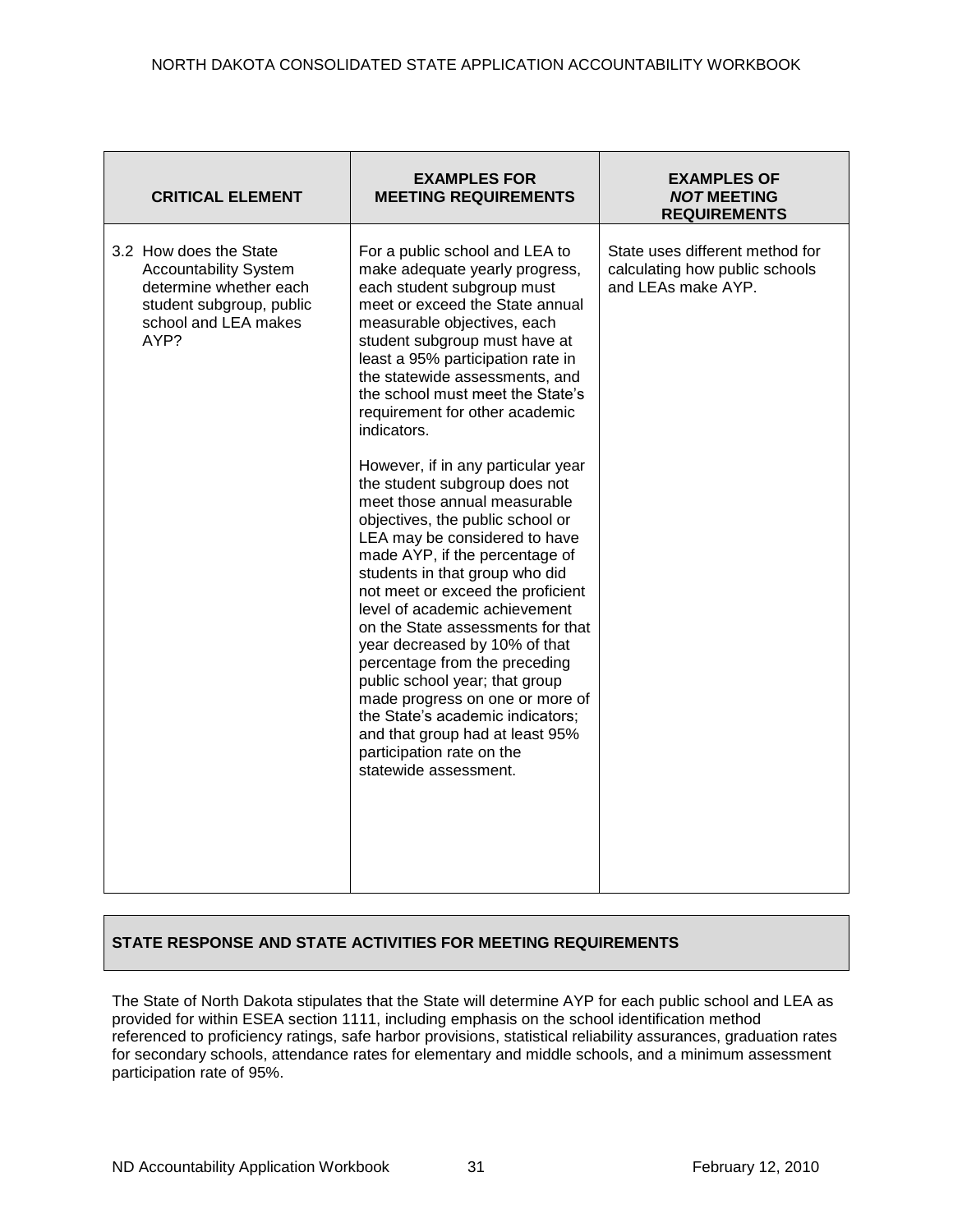The State of North Dakota will only recognize and reference student achievement proficiency ratings generated by the North Dakota State Assessment and its Alternate Assessment. No other student achievement assessment tools or means will be recognized. No local assessments will be recognized as an alternative to the North Dakota State Assessment.

The only definitions of achievement levels recognized by the State AYP accountability system are those proficiency levels set for the North Dakota State Assessment through the standards-setting process. Refer to **Appendix J: North Dakota State Assessment, Bookmark Standards Setting Technical Report, 2002** for the established definitions of the North Dakota achievement levels. The State cut scores for the North Dakota State Assessment will constitute the defining scales for identifying schools and districts for AYP. Refer to **Appendix K: State Superintendent's Approval Notification of North Dakota State Assessment Cut Scores** for the State's announced policy regarding the establishment of achievement level cut scores.

All student achievement data collected during the administration of the State Assessment will be used to aggregate overall student achievement and to disaggregate student achievement results into each of the required student subgroups to determine AYP. Refer to **Appendix X: North Dakota Assessment System 2001-02 Baseline Impact Data** to review the State's impact data.

AYP will be determined using 2001-02 school year data as the baseline. The starting points are calculated pursuant to the prescribed ESEA section 1111 requirements. The same starting point and annual, measurable objectives apply to all student subgroups resulting in 100% proficiency of all students by 2013-2014.

In calculating AYP for student aggregated and subgroup populations, the State will employ a binomial distribution statistical model to ensure high levels of reliability. Ninety-five percent of students, considering statistical reliability, in each applicable student sub-group must be tested in order for the school to make AYP.

In calculating AYP for any student subgroup that did not meet the AYP goal but did decrease the percentage of students in the applicable student sub-group by 10% or more, the school or district will then be judged to have made AYP if the respective subgroup also meets the state's other criteria when using the safe harbor provision (graduation rate for high school and attendance rates for elementary and secondary). Goals must be met for all applicable student subgroups in accordance with 34 CFR 200.19(d)(2)(i). Following a study of the effects of statistical reliability on safe harbor and with the concurrence of the State and the U.S. Department of Education, the State will employ the binomial distribution statistical method within the calculation of safe-harbor status, including safe harbor for subgroups.

All students' scores will be used as an aggregate to determine the AYP of schools as a whole. All schools' scores will be used as an aggregate to determine the AYP of LEAs. All LEAs scores will be used as an aggregate to determine the AYP of the State

Please refer to **Appendix T: State AYP Computation Rules** for the working rules used to determine AYP.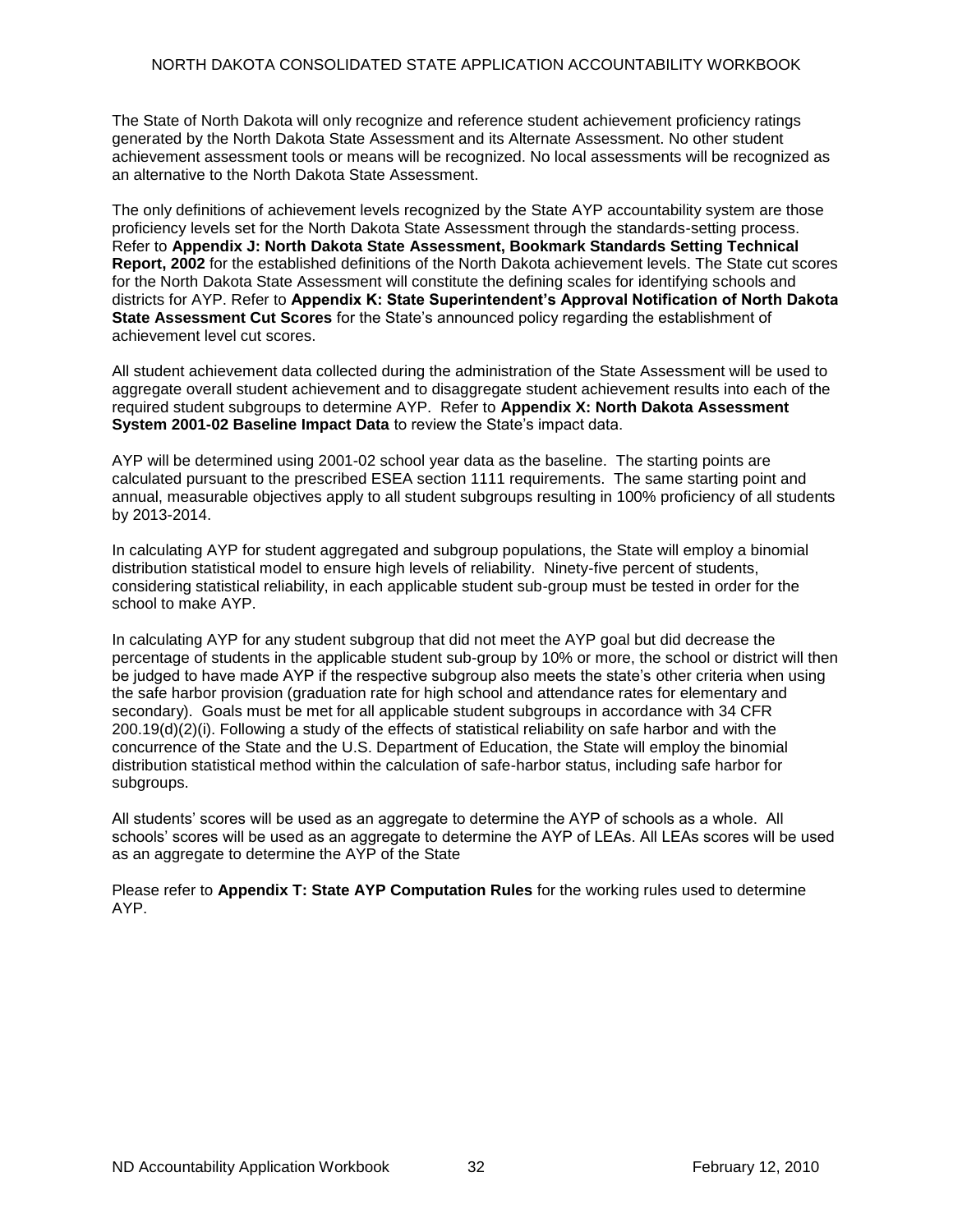| <b>CRITICAL ELEMENT</b>                                                                           | <b>EXAMPLES FOR</b><br><b>MEETING REQUIREMENTS</b>                                                                                                                                                                                                                                                                                                                                                                                                                                    | EXAMPLES OF<br><b>NOT MEETING</b><br><b>REQUIREMENTS</b>                                                                |
|---------------------------------------------------------------------------------------------------|---------------------------------------------------------------------------------------------------------------------------------------------------------------------------------------------------------------------------------------------------------------------------------------------------------------------------------------------------------------------------------------------------------------------------------------------------------------------------------------|-------------------------------------------------------------------------------------------------------------------------|
| 3.2a What is the State's starting<br>point for calculating<br><b>Adequate Yearly</b><br>Progress? | Using data from the 2001-2002<br>school year, the State<br>established separate starting<br>points in reading/language arts<br>and mathematics for measuring<br>the percentage of students<br>meeting or exceeding the State's<br>proficient level of academic<br>achievement.                                                                                                                                                                                                        | The State Accountability System<br>uses a different method for<br>calculating the starting point (or<br>baseline data). |
|                                                                                                   | Each starting point is based, at a<br>minimum, on the higher of the<br>following percentages of students<br>at the proficient level: (1) the<br>percentage in the State of<br>proficient students in the lowest-<br>achieving student subgroup; or,<br>(2) the percentage of proficient<br>students in a public school at the<br>20 <sup>th</sup> percentile of the State's total<br>enrollment among all schools<br>ranked by the percentage of<br>students at the proficient level. |                                                                                                                         |
|                                                                                                   | A State may use these<br>procedures to establish separate<br>starting points by grade span;<br>however, the starting point must<br>be the same for all like schools<br>(e.g., one same starting point for<br>all elementary schools, one same<br>starting point for all middle<br>schools).                                                                                                                                                                                           |                                                                                                                         |
|                                                                                                   |                                                                                                                                                                                                                                                                                                                                                                                                                                                                                       |                                                                                                                         |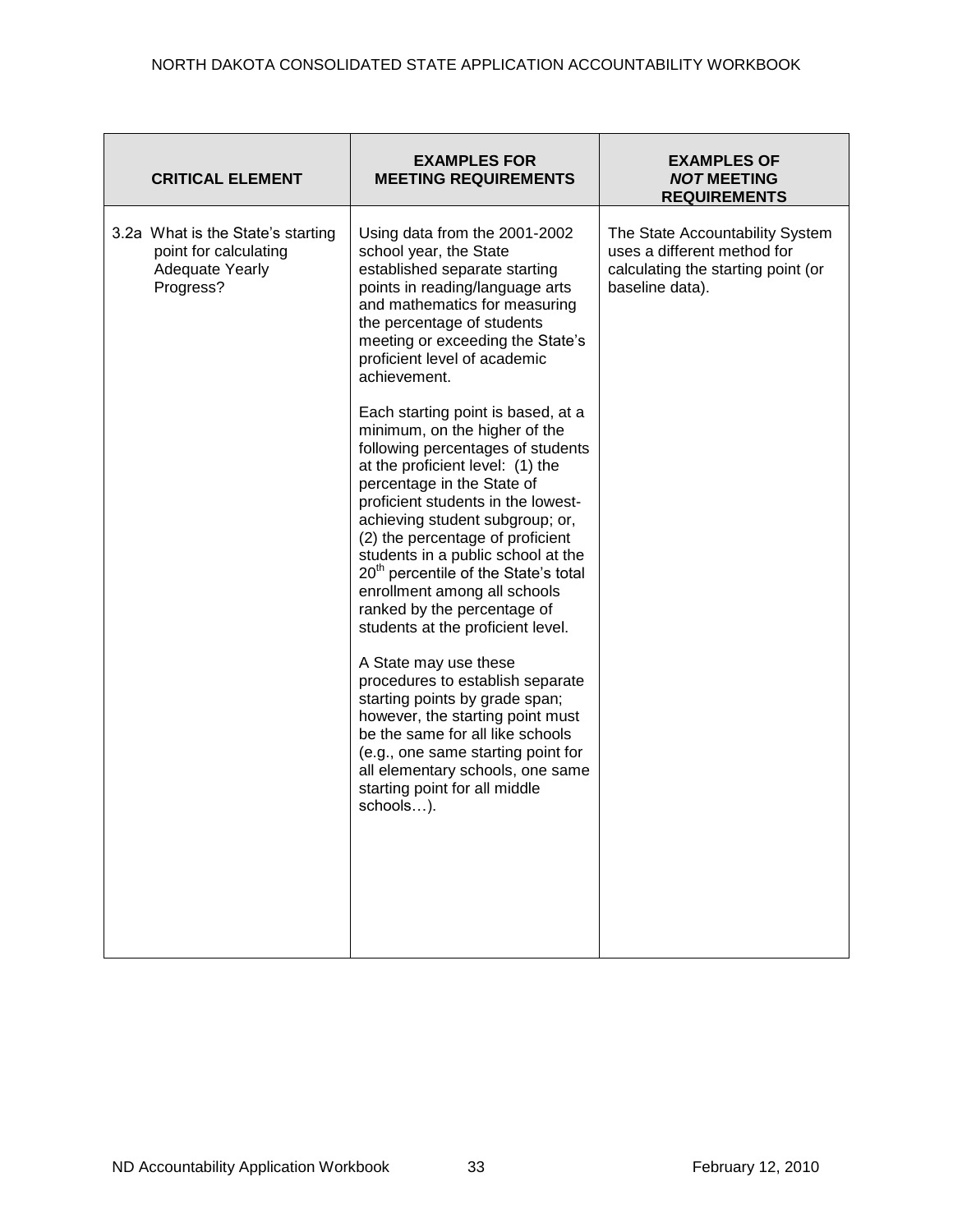Based on the administration of the rules identified within section 3.2 above, the State has established starting points for calculating Adequate Yearly Progress.

Using baseline data from the 2001-02 school year, the State has established starting points of proficiency separately in reading and math for each grade level. Refer to **Appendix X: North Dakota Assessment System 2001-02 Baseline Impact Data** to review the State's impact data. The same starting point for reading and math will apply to the aggregate student population within each subject and to each student subgroup for each of the three grade levels. Each starting point is based, at a minimum, on the higher of the following percentages of students at the proficient level: (1) the percentage in the State of proficient students in the lowest-achieving student subgroup; or, (2) the percentage of proficient students in a public school at the 20<sup>th</sup> percentile of the State's total enrollment among all schools ranked by the percentage of students at the proficient level.

The State has established the following starting points for AYP.

| <b>Subject</b>           | <b>Grade Level</b> |       |        |  |  |  |  |  |  |
|--------------------------|--------------------|-------|--------|--|--|--|--|--|--|
|                          | Four               | Eight | Twelve |  |  |  |  |  |  |
| Reading/language<br>arts | 65.1%              | 61.4% | 42.9%  |  |  |  |  |  |  |
|                          |                    |       |        |  |  |  |  |  |  |
| <b>Mathematics</b>       | 45.7%              | 33.3% | 24.1%  |  |  |  |  |  |  |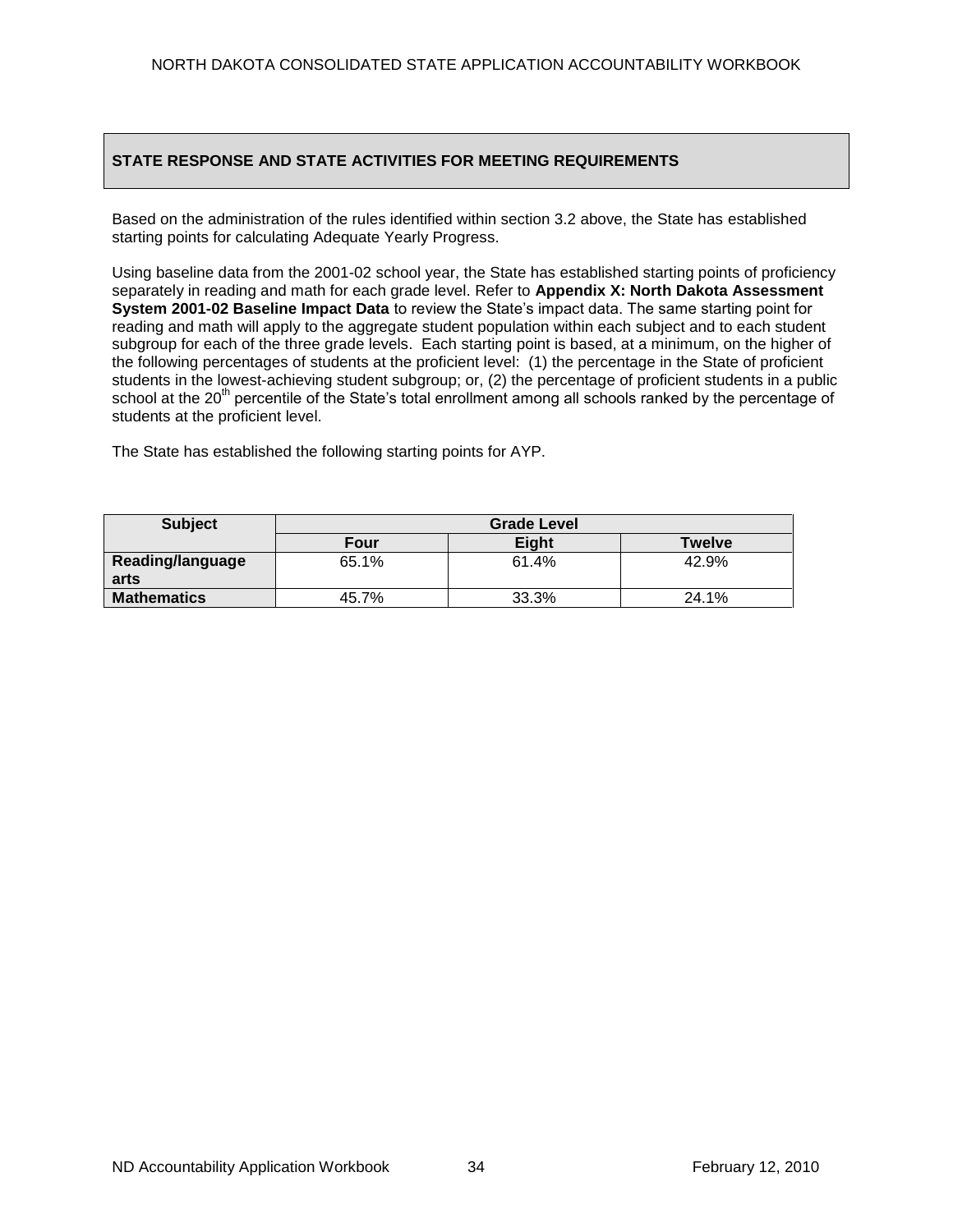| 3.2b What are the State's annual<br>State has annual measurable<br>The State Accountability System<br>uses another method for<br>measurable<br>objectives that are consistent<br>objectives for determining<br>with a state's intermediate goals<br>calculating annual measurable<br>and that identify for each year a<br>adequate yearly progress?<br>objectives.<br>minimum percentage of students<br>who must meet or exceed the<br>The State Accountability System<br>does not include annual<br>proficient level of academic<br>achievement on the State's<br>measurable objectives.<br>academic assessments.<br>The State's annual measurable<br>objectives ensure that all<br>students meet or exceed the<br>State's proficient level of<br>academic achievement within the<br>timeline.<br>The State's annual measurable<br>objectives are the same<br>throughout the State for each | <b>CRITICAL ELEMENT</b> | <b>EXAMPLES FOR</b><br><b>MEETING REQUIREMENTS</b> | <b>EXAMPLES OF</b><br><b>NOT MEETING</b><br><b>REQUIREMENTS</b> |
|----------------------------------------------------------------------------------------------------------------------------------------------------------------------------------------------------------------------------------------------------------------------------------------------------------------------------------------------------------------------------------------------------------------------------------------------------------------------------------------------------------------------------------------------------------------------------------------------------------------------------------------------------------------------------------------------------------------------------------------------------------------------------------------------------------------------------------------------------------------------------------------------|-------------------------|----------------------------------------------------|-----------------------------------------------------------------|
| each subgroup of students.                                                                                                                                                                                                                                                                                                                                                                                                                                                                                                                                                                                                                                                                                                                                                                                                                                                                   |                         | public school, each LEA, and                       |                                                                 |

Based on the administration of the rules identified within section 3.2 above, the State has established measurable objectives for determining Adequate Yearly Progress.

Using baseline data from the 2001-02 school year, the State has established measurable objectives for proficiency separately in reading and math for each year from 2001-02 to 2013-14. Refer to **Appendix X: North Dakota Assessment System 2001-02 Baseline Impact Data** to review the State's impact data. The same measurable objectives for reading and math will apply to the aggregate student population within each subject and to each student subgroup for each of the three grade levels.

The measurable objectives are determined using the baseline percentage of proficient students statewide from the 2001-02 school year and prorating the expected annual growth required to achieve 100% by 2013-14. The following chart identifies the measurable objectives established for Adequate Yearly Progress.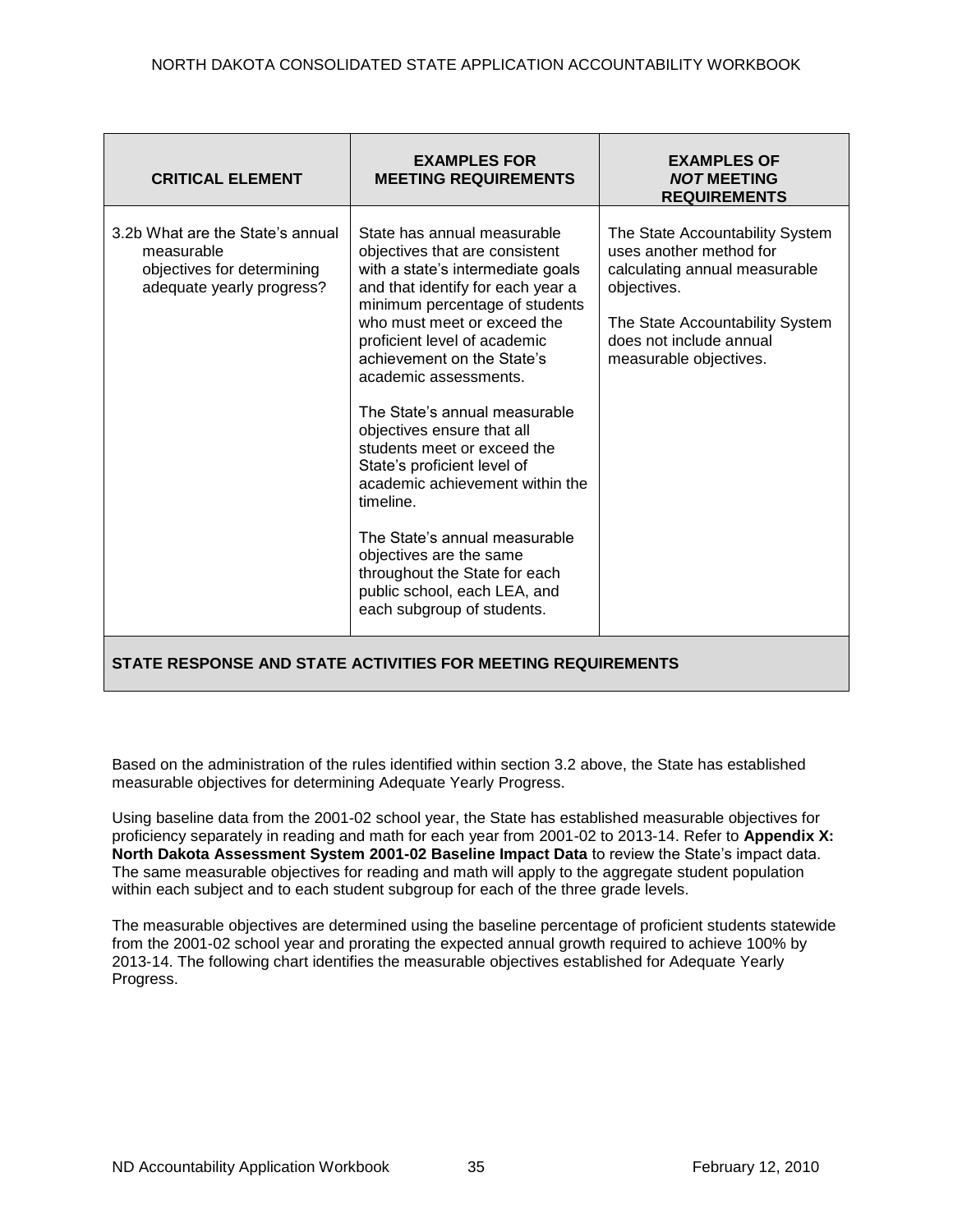| Subject/         | <b>School Years</b> |              |              |              |              |              |              |           |              |             |              |                                        |                   |
|------------------|---------------------|--------------|--------------|--------------|--------------|--------------|--------------|-----------|--------------|-------------|--------------|----------------------------------------|-------------------|
| <b>Grades</b>    | $01 -$<br>02        | $02 -$<br>03 | $03 -$<br>04 | $04 -$<br>05 | $05 -$<br>06 | $06 -$<br>07 | $07 -$<br>08 | 08-<br>09 | $09 -$<br>10 | $10-$<br>11 | $11 -$<br>12 | $\mathbf 1$<br>$\overline{\mathbf{3}}$ | $\mathbf 1$<br>14 |
| Reading          |                     |              |              |              |              |              |              |           |              |             |              |                                        |                   |
| 4                | 65.1                | 68.0         | 70.9         | 73.8         | 76.7         | 79.6         | 82.6         | 85.5      | 88.4         | 91.3        | 94.2         | 9                                      | 0                 |
| 8                | 61.4                | 64.6         | 67.8         | 71.1         | 74.3         | 77.5         | 80.7         | 83.9      | 87.1         | 90.4        | 93.6         | 9                                      | 0                 |
| 12               | 42.9                | 47.7         | 52.4         | 57.2         | 61.9         | 66.7         | 71.5         | 76.2      | 81.0         | 85.7        | 90.5         | 9                                      | 0                 |
|                  |                     |              |              |              |              |              |              |           |              |             |              |                                        |                   |
| <b>Math</b>      |                     |              |              |              |              |              |              |           |              |             |              |                                        |                   |
| 4                | 45.7                | 50.2         | 54.8         | 59.3         | 63.8         | 68.3         | 72.9         | 77.4      | 81.9         | 86.4        | 91.0         | 9                                      | 0                 |
| 8                | 33.3                | 38.9         | 44.4         | 50.0         | 55.5         | 61.1         | 66.7         | 72.2      | 77.8         | 83.3        | 88.9         | 9                                      | 0                 |
| 12               | 24.1                | 30.4         | 36.8         | 43.1         | 49.4         | 55.7         | 62.1         | 68.4      | 74.7         | 81.0        | 87.4         | 9                                      | 0                 |
| <b>Graduatio</b> | 89.9                |              |              | <b>TBD</b>   |              |              |              |           |              |             |              |                                        |                   |
| <b>Attendanc</b> | 93.0                |              |              |              |              |              |              |           |              |             |              |                                        |                   |

\* 2004-05 will initiate a new method for determining graduation rates based on the disaggregated tracking of 9<sup>th</sup> grade cohorts through to graduation. In 2005 the State will recalculate the target graduation rate using the 20% ranking rule for graduation rates.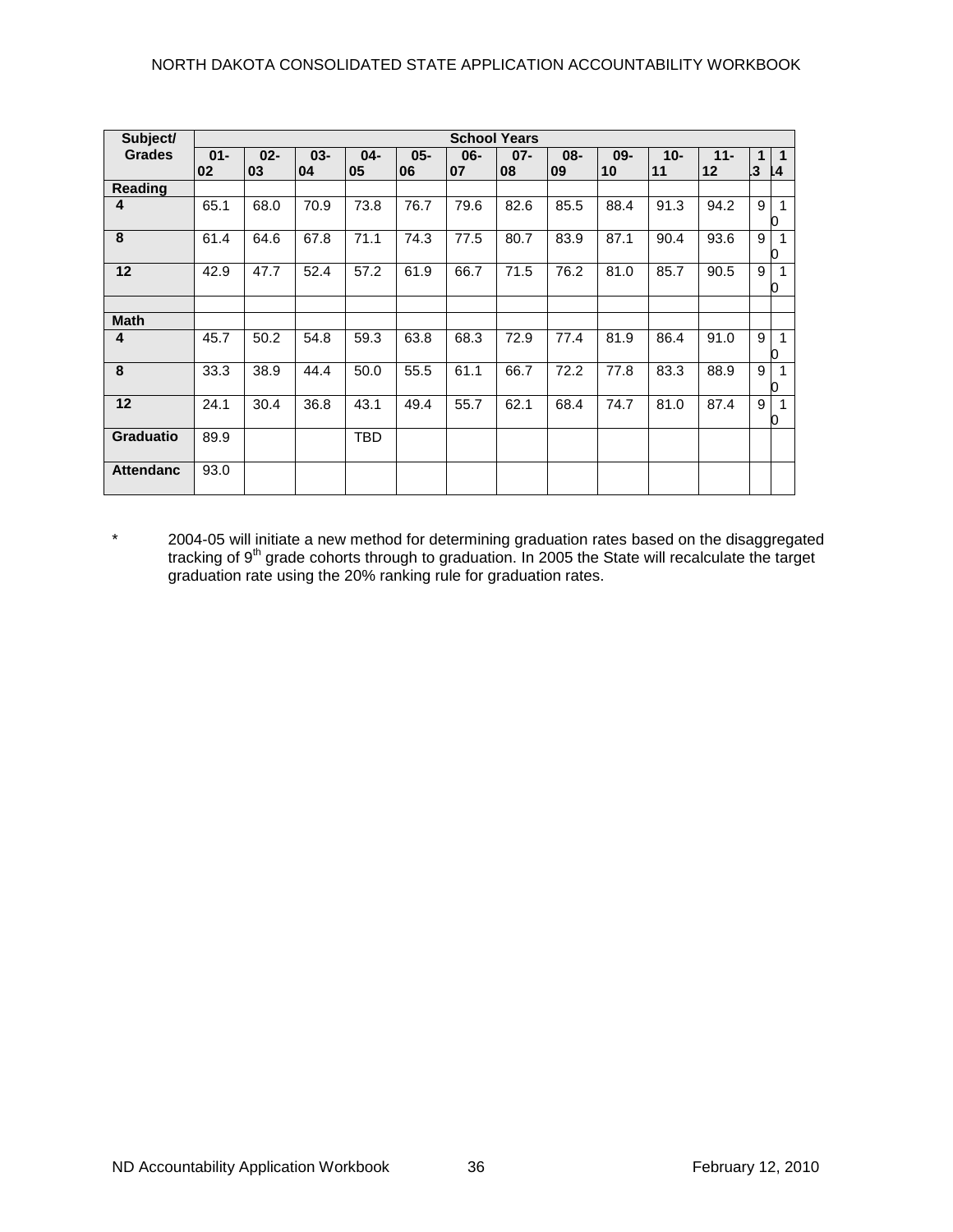| <b>CRITICAL ELEMENT</b>                                                                         | <b>EXAMPLES FOR</b><br><b>MEETING REQUIREMENTS</b>                                                                                                                                                                                                                                                                      | <b>EXAMPLES OF</b><br><b>NOT MEETING</b><br><b>REQUIREMENTS</b>                                                                                                            |  |
|-------------------------------------------------------------------------------------------------|-------------------------------------------------------------------------------------------------------------------------------------------------------------------------------------------------------------------------------------------------------------------------------------------------------------------------|----------------------------------------------------------------------------------------------------------------------------------------------------------------------------|--|
| 3.2c What are the State's<br>intermediate goals for<br>determining adequate<br>yearly progress? | State has established<br>intermediate goals that increase<br>in equal increments over the<br>period covered by the State<br>timeline.<br>• The first incremental<br>increase takes effect not<br>later than the $2004-2005$<br>academic year.<br>• Each following incremental<br>increase occurs within<br>three years. | The State uses another method<br>for calculating intermediate goals.<br>The State does not include<br>intermediate goals in its definition<br>of adequate yearly progress. |  |
| STATE RESPONSE AND STATE ACTIVITIES FOR MEETING REQUIREMENTS                                    |                                                                                                                                                                                                                                                                                                                         |                                                                                                                                                                            |  |

The State of North Dakota stipulates that the State Superintendent has established State intermediate goals for determining adequate yearly progress that meet the provisions of ESEA section 1111. The intermediate goals are based on the respective measurable objectives established from the 2001-02 baseline data, set forth within Principle 3.2b above. Refer to **Appendix X: North Dakota Assessment System 2001-02 Baseline Impact Data** to review the State's impact data.

The intermediate goals will be based on the respective measurable objectives for reading, mathematics, graduation, and attendance determined independently and defined for the following years:

Step 1: 2001-02 through 2003-04 and set at the 2001-02 baseline AYP cut-point. Step 2: 2004-05 through to 2006-07 and set at the 2004-05 measurable objective; Step 3: 2007-08 through to 2009-10 and set at the 2008-09 measurable objective; Step 4: 2010-11 through to 2012-13 and set at the 2010-11 measurable objective; and Step 5: 2013-14 and set at the 2013-14 measurable objective.

The intermediate goals will be the effective AYP cut-point for all years within each respective step. The intermediate goal will constitute the AYP cut-point upon which all school and district program improvement identification will be made. The following chart identifies the respective intermediate goals for each respective subject and grade level.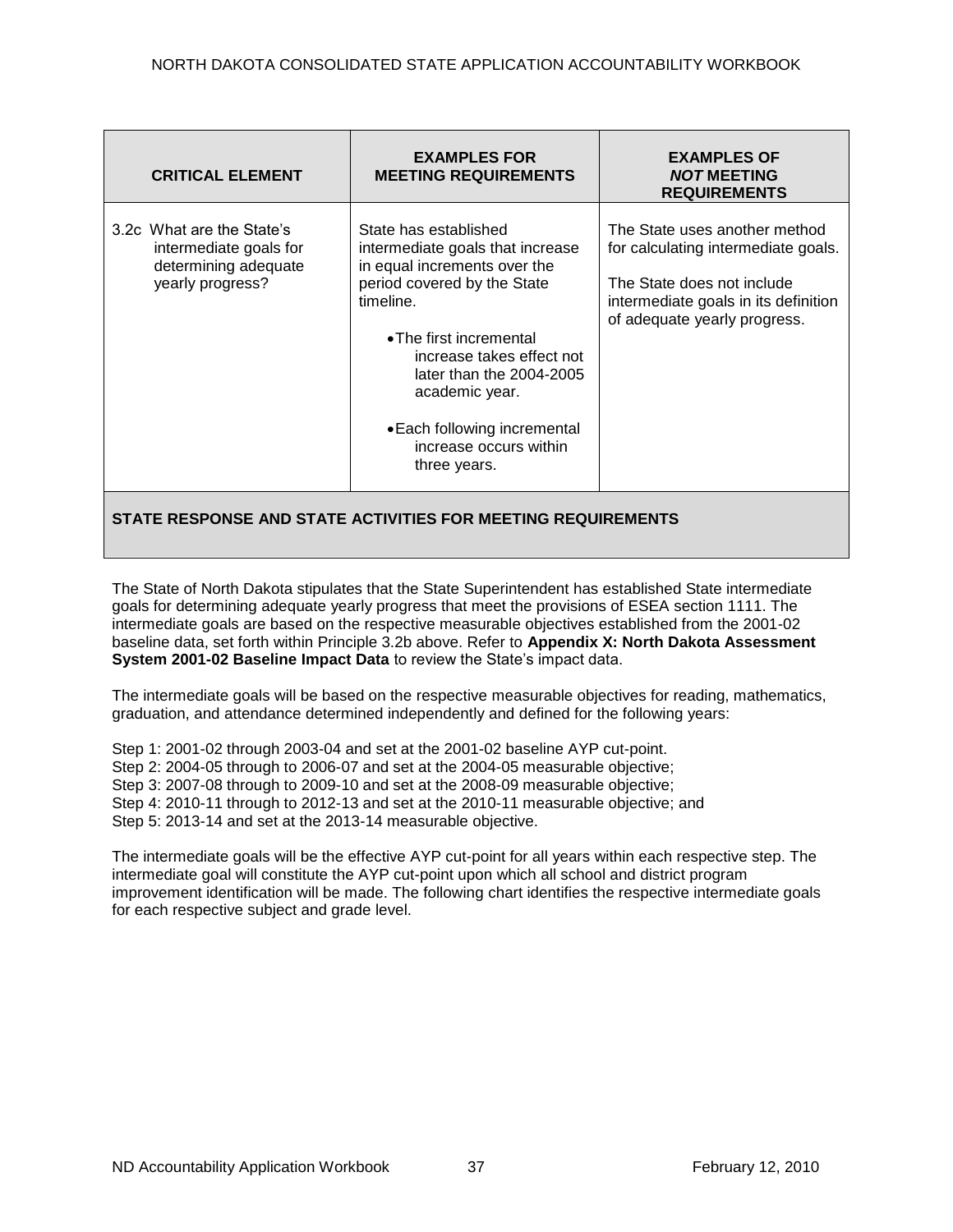## NORTH DAKOTA CONSOLIDATED STATE APPLICATION ACCOUNTABILITY WORKBOOK

| Subject/          |           | <b>School Years</b> |       |           |       |       |           |       |         |           |           |           |           |
|-------------------|-----------|---------------------|-------|-----------|-------|-------|-----------|-------|---------|-----------|-----------|-----------|-----------|
| <b>Grades</b>     | $01 - 02$ | $02 - 03$           | 03-04 | $04 - 05$ | 05-06 | 06-07 | $07 - 08$ | 08-09 | $09-10$ | $10 - 11$ | $11 - 12$ | $12 - 13$ | $13 - 14$ |
| Reading           |           |                     |       |           |       |       |           |       |         |           |           |           |           |
| 4                 | 65.1      |                     |       | 73.8      |       |       | 82.6      |       |         | 91.3      |           |           | 100.0     |
| 8                 | 61.4      |                     |       | 71.1      |       |       | 80.7      |       |         | 90.4      |           |           | 100.0     |
| 12                | 42.9      |                     |       | 57.2      |       |       | 71.5      |       |         | 85.7      |           |           | 100.0     |
|                   |           |                     |       |           |       |       |           |       |         |           |           |           |           |
| <b>Math</b>       |           |                     |       |           |       |       |           |       |         |           |           |           |           |
| 4                 | 45.7      |                     |       | 59.3      |       |       | 72.9      |       |         | 86.4      |           |           | 100.0     |
| 8                 | 33.3      |                     |       | 50.0      |       |       | 66.7      |       |         | 83.3      |           |           | 100.0     |
| 12                | 24.1      |                     |       | 43.1      |       |       | 62.1      |       |         | 81.0      |           |           | 100.0     |
| Graduation        | 89.9      |                     |       | $\star$   |       |       |           |       |         |           |           |           |           |
| <b>Attendance</b> | 93.0      |                     |       |           |       |       |           |       |         |           |           |           |           |

**\*** 2004-05 will initiate a new method for determining graduation rates based on the disaggregated tracking of 9<sup>th</sup> grade cohorts through to graduation. In 2005 the State will recalculate the target graduation rate using the 20% ranking rule for graduation rates.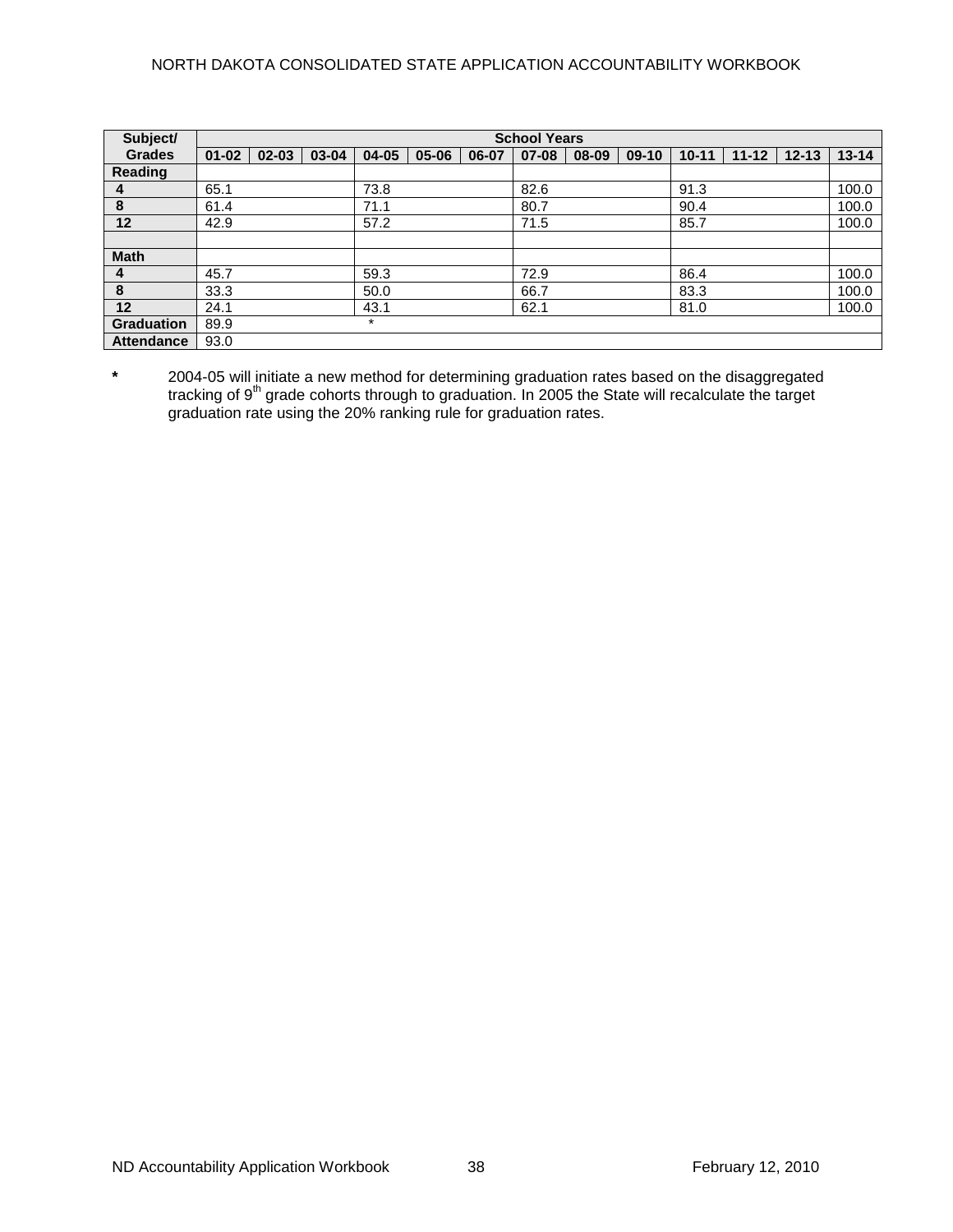|                   | <b>PRINCIPLE 4. State makes annual decisions about the achievement of all public</b> |
|-------------------|--------------------------------------------------------------------------------------|
| schools and LEAs. |                                                                                      |

| <b>CRITICAL ELEMENT</b>                                                                                                                                      | <b>EXAMPLES FOR</b><br><b>MEETING REQUIREMENTS</b>                                 | <b>EXAMPLES OF</b><br><b>NOT MEETING</b><br><b>REQUIREMENTS</b>     |  |
|--------------------------------------------------------------------------------------------------------------------------------------------------------------|------------------------------------------------------------------------------------|---------------------------------------------------------------------|--|
| 4.1 How does the State<br><b>Accountability System</b><br>make an annual<br>determination of whether<br>each public school and LEA<br>in the State made AYP? | AYP decisions for each public<br>school and LEA are made<br>annually. <sup>4</sup> | AYP decisions for public schools<br>and LEAs are not made annually. |  |
| <b>DECOONICE AND CTATE ACTIVITIES EOD MEETING DEQUIDEMENTS</b>                                                                                               |                                                                                    |                                                                     |  |

## **STATE RESPONSE AND STATE ACTIVITIES FOR MEETING REQUIREMENTS**

The State of North Dakota stipulates that it will conduct annual reviews of school and district achievement data for the purposes of determining whether each public school and LEA had made AYP as provided within ESEA section 1111.

North Dakota state law (NDCC 15.1-21-08) places responsibility with the State Superintendent for the annual administration of State assessments that are aligned to the State's content standards in reading and mathematics (refer to **Appendix B: North Dakota Century Code citations** or reference the North Dakota Century Code at the following web site,<http://www.state.nd.us/lr/cencode/T151C21.pdf>). State law requires that the assessments be administered annually to at least one grade level selected within each of the following grade spans: grades three through five; grades six through nine; and grades ten through twelve. The North Dakota Department of Public Instruction has developed and administers assessments at grades 4, 8, and 12 to correspond with the State's content standards. Effective with the 2006-07 administration of adequate yearly progress, the State will conduct adequate yearly progress determinations based on student achievement data for grades 3-8, and 11.

State law further requires that the State assessments compile aggregated results and disaggregated results. The annual State assessments must compile student achievement data that allows for a comparison of individual students, classrooms within a given school and school district, schools within the district, and school districts within the state. The test scores must also allow for comparisons based on students' gender, ethnicity, economic status, service status (i.e., migrant, LEP, disability), and assessment status (i.e., enrollment status and participation status), unless doing so enables the identification of any student. (Refer to NDCC 15.1-21-08 within **Appendix B: North Dakota Century Code citations** or reference the North Dakota Century Code at the following web site, [http://www.state.nd.us/lr/cencode/T151C21.pdf](http://www.state.nd.us/lr/assembly/57-2001/cencode/CCT15x1.pdf) ).

The State will make its annual AYP review and determinations based solely on student achievement data generated by the annual State Assessment and on official graduation and attendance data reported to and monitored by the State. The State will issue annual AYP status reports to all LEAs and schools identifying each LEA's and school's overall performance in terms of AYP performance goals.

The State will produce all district- and school-level reports for districts and schools regarding their respective student achievement levels. These reports will include both aggregated and disaggregated

 $\overline{a}$ 

 $4$  Decisions may be based upon several years of data and data may be averaged across grades within a public school  $[\S1111(b)(2)(J)].$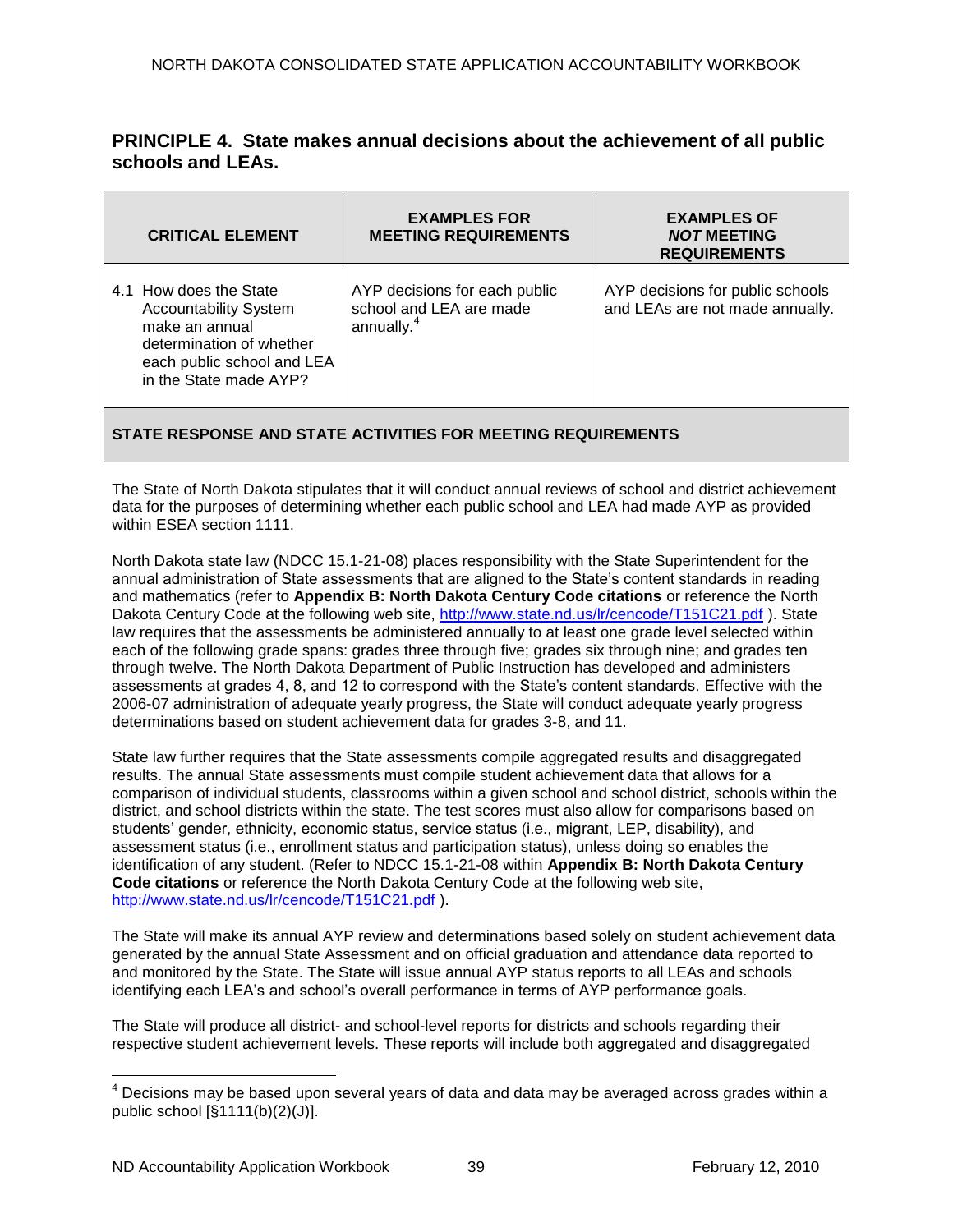student achievement data. Refer to **Appendix O: North Dakota School Report Card and Profile** for an illustration of the content of these student achievement profiles. Districts may use these profile reports as the foundation for their locally produced profiles. The State-generated reports will offer quality assurances regarding the generation of any district achievement data.

The State requires all districts to disseminate student achievement report cards and profiles to their communities. This mandate is required as a condition of their receipt of federal funds. Refer to **Appendix S: Consolidated Application Certification and Assurances** for the State assessment requirement for receipt of federal ESEA funding. To assure compliance with this provision for the development and dissemination of performance profiles per Title I funding, the Department will require timely and comprehensive reports as a condition of receiving uninterrupted Title I funds. Further, evidence of these profiles will be one of the criteria in the Department's Title I monitoring program.

The State currently is reviewing its ESEA and accreditation monitoring policies. The State is pursuing an amendment to its monitoring requirements that would mandate districts to produce evidence regarding the dissemination of achievement profiles to their communities. Monitors would check for the production and dissemination of such achievement profiles. Any failures to disseminate such profiles would be identified as a compliance violation of the school's and district's ESEA compliance agreement. Refer to **Appendix S: Consolidated Application Certification and Assurances** for the State Assessment requirement for receipt of federal ESEA funding. A school or district may be sanctioned for any compliance violation of their ESEA assurances agreement.

All AYP review and determination activity will be conducted annually and completed by July of each respective year.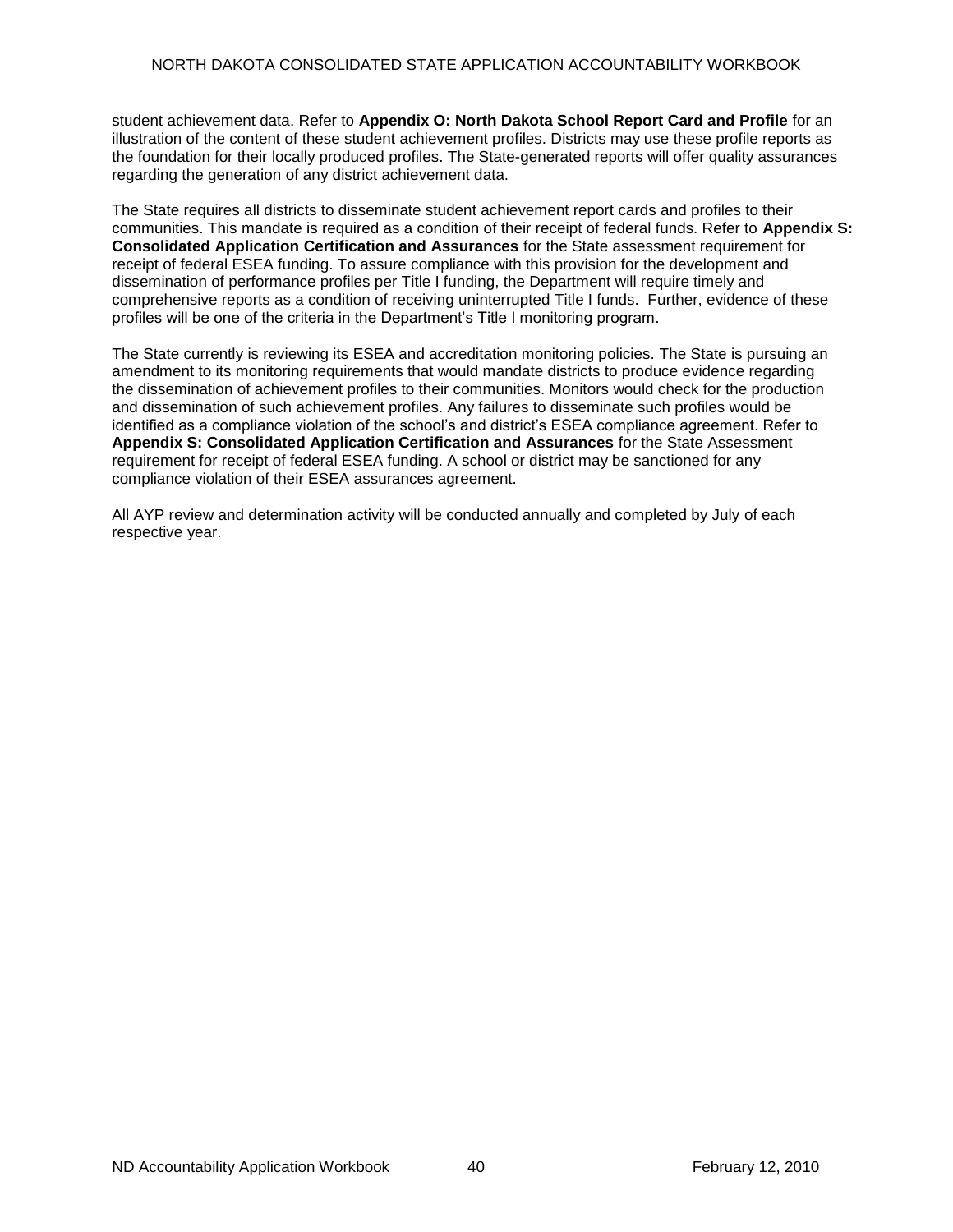# **PRINCIPLE 5. All public schools and LEAs are held accountable for the achievement of individual subgroups.**

| <b>CRITICAL ELEMENT</b>                                                                                      | <b>EXAMPLES FOR</b><br><b>MEETING REQUIREMENTS</b>                                                                                                                                                                                                                                                           | <b>EXAMPLES OF</b><br><b>NOT MEETING REQUIREMENTS</b>                     |  |
|--------------------------------------------------------------------------------------------------------------|--------------------------------------------------------------------------------------------------------------------------------------------------------------------------------------------------------------------------------------------------------------------------------------------------------------|---------------------------------------------------------------------------|--|
| 5.1 How does the definition of<br>adequate yearly progress<br>include all the required<br>student subgroups? | Identifies subgroups for defining<br>adequate yearly progress:<br>economically disadvantaged,<br>major racial and ethnic groups,<br>students with disabilities, and<br>students with limited English<br>proficiency.<br>Provides definition and data<br>source of subgroups for adequate<br>yearly progress. | State does not disaggregate data<br>by each required student<br>subgroup. |  |
| STATE RESPONSE AND STATE ACTIVITIES FOR MEETING REQUIREMENTS                                                 |                                                                                                                                                                                                                                                                                                              |                                                                           |  |

The State of North Dakota stipulates that the State's definition of adequate yearly progress includes all required subgroups as provided within ESEA section 1111.

State law requires that the State assessments compile aggregated results and disaggregated results. The State assessments must compile student achievement data that allows for a comparison of individual students, classrooms within a given school and school district, schools within the district, and school districts within the state. The test scores must also allow for comparisons based on students' gender, ethnicity, economic status, service status (i.e., migrant, LEP, and disability), and assessment status (i.e., enrollment and participation status), unless doing so enables the identification of any student. (Refer to NDCC 15.1-21-08 within **Appendix B: North Dakota Century Code citations** or reference the North Dakota Century Code at the following web site,<http://www.state.nd.us/lr/cencode/T151C21.pdf>).

The results generated by the North Dakota State Assessment are reported in mathematics and reading for grades 4, 8, and 12. Results are reported at the individual student, school, district, and State level. Results are disaggregated by gender, ethnicity, disability, limited English proficiency status, migrant status, and economic disadvantaged status. AYP determination includes consideration for ethnicity, disability, limited English proficiency, and economic status. The following tables summarize the level of the disaggregated reports.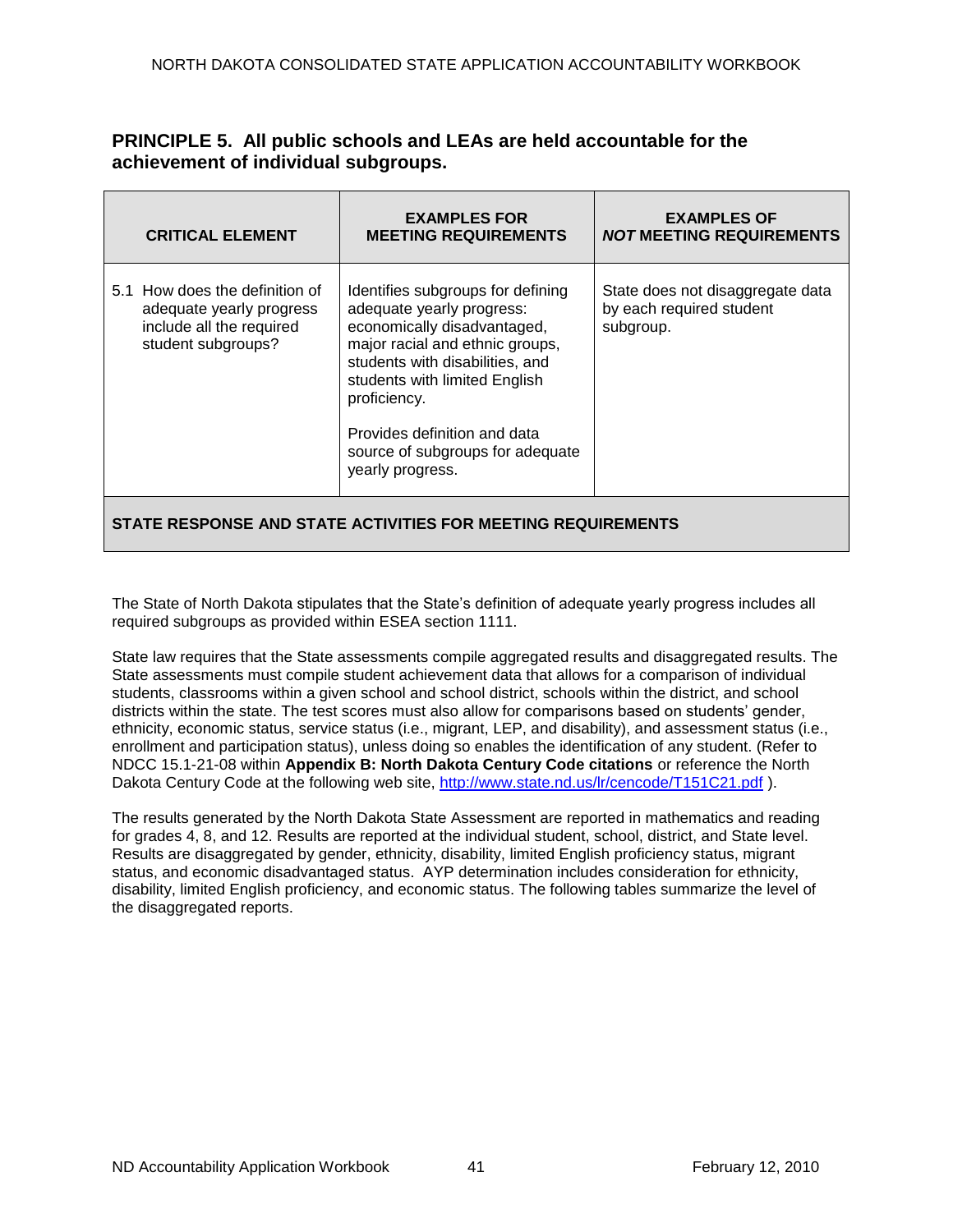| Disaggregated Levels for ND State Assessment in<br><b>Mathematics and Reading</b><br><b>Grades 4, 8, and 12</b><br>(** refers to AYP subgroups) |                   |               |                 |              |
|-------------------------------------------------------------------------------------------------------------------------------------------------|-------------------|---------------|-----------------|--------------|
| <b>Reporting</b>                                                                                                                                | <b>Individual</b> | <b>School</b> | <b>District</b> | <b>State</b> |
| Level                                                                                                                                           | <b>Student</b>    |               |                 |              |
| <b>Gender</b>                                                                                                                                   |                   |               |                 |              |
|                                                                                                                                                 | N/A               | $\star$       | $\star$         | $\star$      |
| Ethnicity **                                                                                                                                    |                   |               |                 |              |
|                                                                                                                                                 | N/A               | $\star$       | $\star$         | $\star$      |
| Disability **                                                                                                                                   |                   |               |                 |              |
|                                                                                                                                                 | N/A               | $\star$       | $\star$         | $\star$      |
| <b>Limited English</b>                                                                                                                          |                   |               |                 |              |
| <b>Proficient **</b>                                                                                                                            | N/A               | $\star$       | $\star$         | $\star$      |
|                                                                                                                                                 |                   |               |                 |              |
| <b>Migrant</b>                                                                                                                                  |                   |               |                 |              |
|                                                                                                                                                 | N/A               | $\star$       | $\star$         | $\star$      |
| <b>Economically</b><br>Disadvantaged **                                                                                                         | N/A               | $\star$       | $\star$         | $\star$      |

The State and its assessment contractor assume the full responsibility for generating aggregate and disaggregated student achievement reports. Local districts do not generate these reports.

Student demographic information is gathered at the time of the assessment administration on the individual student's assessment demographic sheet. On this sheet the student or a school official completes basic information about the student, including their name and other essential information. The assessment requires completion of certain demographic and special codes that are included on the demographic sheet and detailed for testing coordinators within the *Test Coordinator's Manual*. Refer to pages 28-31 of **Appendix Q: North Dakota State Assessment, Test Coordinator's Manual 2002-03**  for a listing of the various demographic and special categories used to describe a student. These codes are then used during the process of classifying student achievement by subgroup populations.

A central concern of any demographic collection process is the introduction of erroneous information on the part of an individual. This is especially troublesome within an assessment system where information can be inadvertently omitted. The State of North Dakota has established a plan to centralize student identification information with the use of a data analysis and reporting application contracted through TetraData Corporation. Refer to **Appendix R: TetraData Data Analysis and Reporting System Summary** for an overview of the application. This application will allow the State to routinely link student identification information statewide with the database supplied by CTB/McGraw-Hill in order to identify and reconcile incorrect information. The use of this data linkage application will enhance the accuracy, reliability, and speed of collecting the demographic information used to classify school, district, and State subgroup achievement reports.

Disaggregated reports will approximate the presentation format identified with the State Report Card and Profile. Refer to **Appendix O: North Dakota State Report Card and Profile** for an example of the presentation format used to report disaggregated subgroup achievement data.

The State alone may authorize the publication of any reports regarding the State Assessment for accountability purposes based on State Assessment data. The State's contractor (CTB/McGraw-Hill) produces all reports for the State Assessment. The State recognizes no other assessment reports produced by other outside sources, including districts and schools, as authoritative regarding the State Assessment.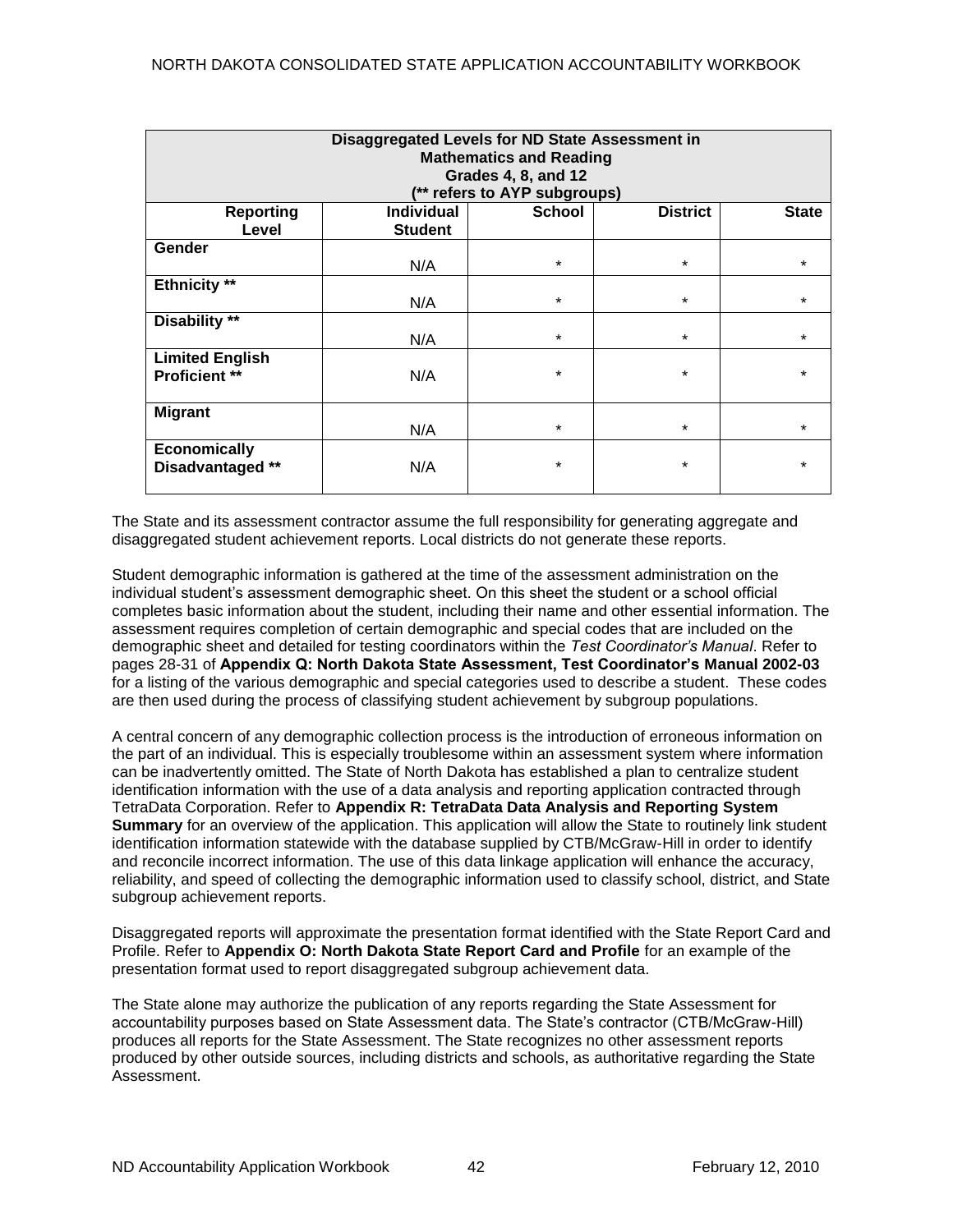| <b>CRITICAL ELEMENT</b>                                                                                                                                        | <b>EXAMPLES FOR</b><br><b>MEETING REQUIREMENTS</b>                                                                                                                                                                                | <b>EXAMPLES OF</b><br><b>NOT MEETING REQUIREMENTS</b>                              |
|----------------------------------------------------------------------------------------------------------------------------------------------------------------|-----------------------------------------------------------------------------------------------------------------------------------------------------------------------------------------------------------------------------------|------------------------------------------------------------------------------------|
| 5.2 How are public schools<br>and LEAs held<br>accountable for the<br>progress of student<br>subgroups in the<br>determination of adequate<br>yearly progress? | Public schools and LEAs are held<br>accountable for student subgroup<br>achievement: economically<br>disadvantaged, major ethnic and<br>racial groups, students with<br>disabilities, and limited English<br>proficient students. | State does not include student<br>subgroups in its State<br>Accountability System. |

# **STATE RESPONSE AND STATE ACTIVITIES FOR MEETING REQUIREMENTS**

The State of North Dakota stipulates that it will conduct an AYP review and determination for each school and LEA based on the progress of student subgroups as provided within ESEA section 1111.

As identified in Principle 5.1 above, the State provides a method to identify, record, and report student achievement for all subgroups. The State will disaggregate and hold schools and LEAs accountable for the performance of each of the following student subgroups:

- All Students
- Asian/Pacific
- Black
- Hispanic
- Native American
- White
- Economic disadvantaged
- Limited English Proficient
- Students with Disabilities

The State will determine whether each subgroup within each school and LEA achieved the annual measurable objective, or met the "Safe Harbor" provision, and met the 95% participation rate criteria. For a school or LEA to make AYP, every group for which a school or LEA is accountable must make AYP. Any subgroup that makes AYP based on the safe harbor provision must also make AYP based on the appropriate secondary indicator (i.e., graduation rate or attendance rate). The rules for statistical reliability will apply in reviewing and determining subgroup accountability.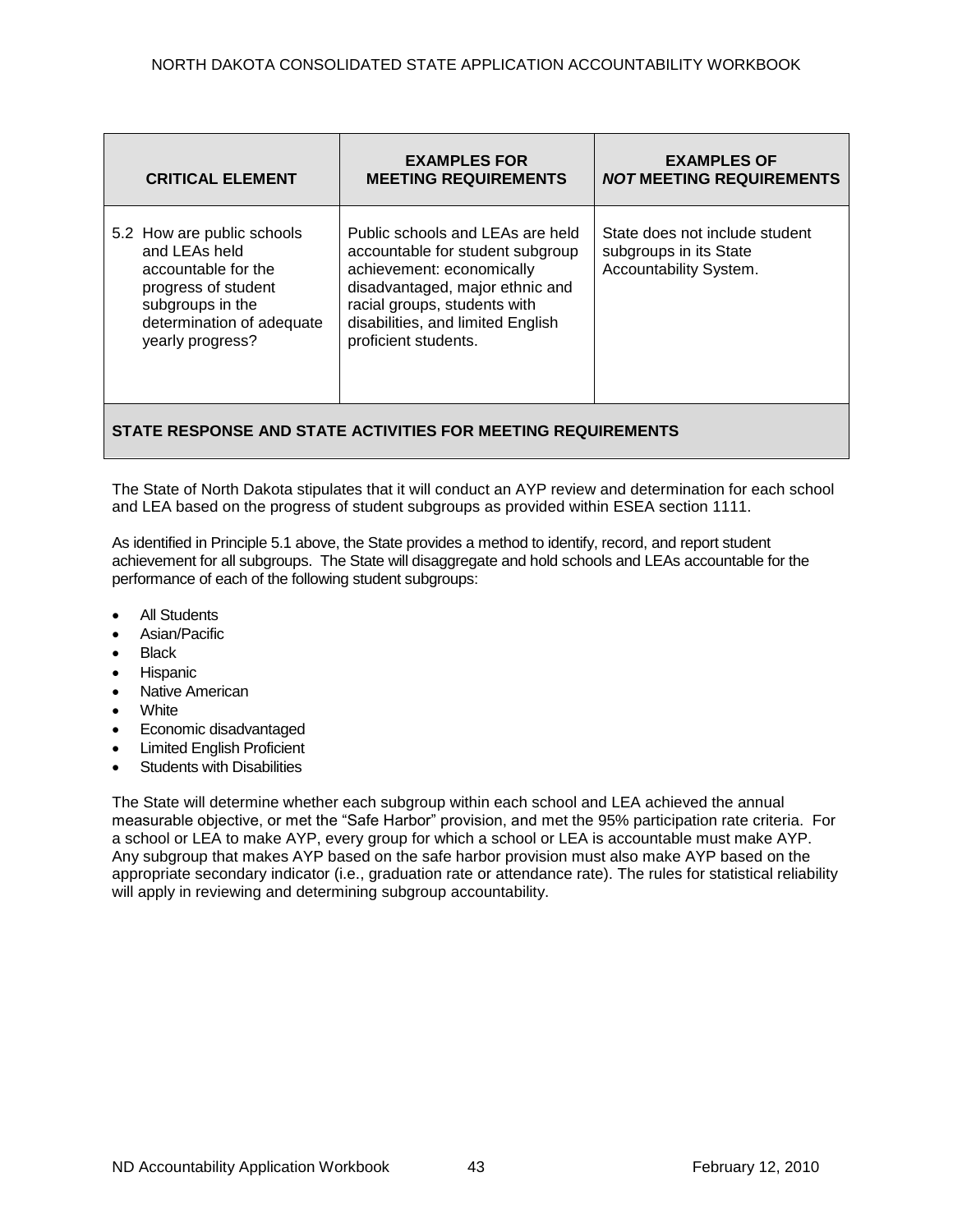| <b>CRITICAL ELEMENT</b>                                                                                         | <b>EXAMPLES FOR</b><br><b>MEETING REQUIREMENTS</b>                                                                                                                                                                                                                                                                                                                         | <b>EXAMPLES OF</b><br><b>NOT MEETING REQUIREMENTS</b>                                                                                                                                                                                                                                        |  |
|-----------------------------------------------------------------------------------------------------------------|----------------------------------------------------------------------------------------------------------------------------------------------------------------------------------------------------------------------------------------------------------------------------------------------------------------------------------------------------------------------------|----------------------------------------------------------------------------------------------------------------------------------------------------------------------------------------------------------------------------------------------------------------------------------------------|--|
| 5.3 How are students with<br>disabilities included in the<br>State's definition of<br>adequate yearly progress? | All students with disabilities<br>participate in statewide<br>assessments: general<br>assessments with or without<br>accommodations or an alternate<br>assessment based on grade level<br>standards for the grade in which<br>students are enrolled.<br>State demonstrates that students<br>with disabilities are fully included<br>in the State Accountability<br>System. | The State Accountability System<br>or State policy excludes students<br>with disabilities from participating<br>in the statewide assessments.<br>State cannot demonstrate that<br>alternate assessments measure<br>grade-level standards for the<br>grade in which students are<br>enrolled. |  |
| STATE RESPONSE AND STATE ACTIVITIES FOR MEETING REQUIREMENTS                                                    |                                                                                                                                                                                                                                                                                                                                                                            |                                                                                                                                                                                                                                                                                              |  |

The State of North Dakota stipulates that all students with disabilities will be included in the State's definition of adequate yearly progress as provided within ESEA section 1111.

State law requires that the State assessments compile aggregated results and disaggregated results. The State assessments must compile student achievement data that allows for a comparison of classrooms within a given school and school district, schools within the district, and school districts within the state. The test scores must also allow for comparisons based on students' gender, ethnicity, economic status, service status (i.e., migrant, LEP, and disability), and assessment status (i.e., enrollment and participation status), unless doing so enables the identification of any student. (Refer to NDCC 15.1-21-08 within **Appendix B: North Dakota Century Code citations** or reference the North Dakota Century Code at the following web site, [http://www.state.nd.us/lr/cencode/T151C21.pdf](http://www.state.nd.us/lr/assembly/57-2001/cencode/CCT15x1.pdf) ).

It is the policy of the Department of Public Instruction to include all students with disabilities in the North Dakota accountability system. See enclosed **Appendix U: Individualized Education Program Planning Proces***s,* or access this document at [http://www.dpi.state.nd.us/speced/guide/iep/index.shtm.](http://www.dpi.state.nd.us/speced/guide/iep/index.shtm) The State's individualized education program (IEP) form (page 4), required for every student eligible under the Individuals with Disabilities Education Act (IDEA), includes a section requiring the description of the student's participation in district-wide and statewide assessments. The IEP team must indicate whether the student will participate without accommodations, with accommodations (which must be stated), or in the Alternate Assessment. This element of the IEP is addressed by the school district as it conducts a self-assessment in preparation for the Office of Special Education monitoring. If violations are found, corrective actions are determined and evidence of completion is required.

The State Assessment Program *Test Coordinator's Manual, 2002-2003,* **(Appendix Q**) provides very limited opportunity for a school to exclude a student from participation in the State Assessment by invalidating an assessment. Any school that proposes to invalidate a student's test must provide written documentation to the Department of Public Instruction stating the reason for test invalidation. The authorizing administrator must sign the form. If a school systematically fails to include students in the State Assessment, sanctions will be imposed. Any non-participating student or any invalidated assessment will be included into the calculation to determine the participation rate of the school, district and State.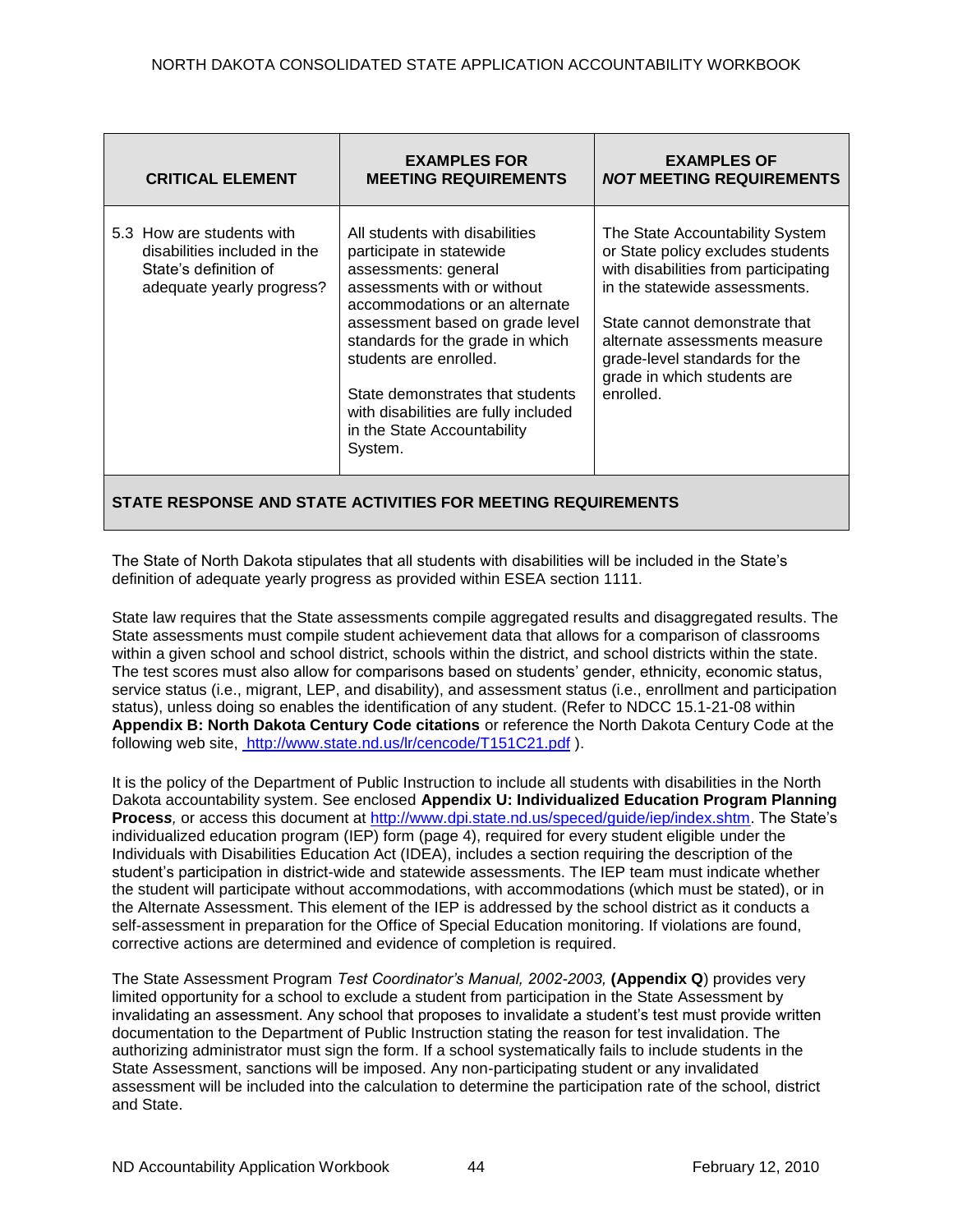All students who participate in the North Dakota Alternate Assessment will have levels of performance included within the State accountability system. The State Assessment Program *Test Coordinator's Manual, 2002-2003,* provides guidance for use of the Alternate Assessment (**Appendix Q**), and in the use of accommodations (pages 33 – 35).

As provided under pending federal regulations and allowances offered by the U.S. Department of Education, the State may use alternate achievement standards to calculate AYP for schools and districts for students with the most significant cognitive disabilities who take an alternate assessment. This allowance is offered until the newly proposed regulations related to alternate assessments become finalized. The State attests that the State's alternate assessments and achievement standards are aligned with North Dakota's academic content standards and reflect qualified, professional judgment of the highest learning standards possible for these students.

Additionally, the State acknowledges that the percentage of students identified as proficient on the alternate assessment at the district and State levels may not exceed 1.0 percent of all students in the grades assessed. The State stipulates that it will monitor the participation and achievement rates of students in the alternate assessments within each district and across the State; no district or the State will be permitted to exceed this limit. The State will calculate and monitor the overall enrollment of students, the participation rates of students within the State Assessment, and the participation and achievement rates of students within the Alternate Assessment.

### *The incorporation of an alternate assessment provision identified in federal guidance, dated May 10, 2005, affecting students with persistent cognitive disabilities, beginning with the 2004-05 school year.*

On May 10, 2005, U.S. Secretary of Education Margaret Spellings announced the details of a new policy designed to assist students with persistent cognitive disabilities to more appropriately participate in their state assessment and accountability system. Under this policy a limited number of students with persistent cognitive disabilities, approximating two percent, will be allowed to have the results from alternate assessments classified as proficient when specifically based on alternate achievement standards. This provision is a policy separate from and in addition to the current regulation that allows up to one percent of all students being tested, i.e., those students with a significant cognitive disability, to have the results from alternate assessments classified as proficient based on alternate achievement standards.

Effective during the 2009-2010 academic year, the State will administer an alternate assessment for certain students with disabilities based on modified achievement standards for the purposes of determining adequate yearly progress and restricting any such determinations of proficient and advanced scores to not greater than 2 percent of students assessed on the North Dakota State Assessment or as provided by federal regulation. The North Dakota Alternate Assessment based on modified achievement standards was administered during the state's 2009 fall assessment administration schedule and will be referenced for the purposes of determining adequate yearly progress results for the 2009-2010 academic year.

The Department of Public Instruction stipulates that it will abide by the established core principles identified within the May 10, 2005 guidance.

1. Statewide assessment participation rates for students with disabilities, for purposes of measuring adequate yearly progress, will remain at or above 95%. During the 2003-04 school year, the statewide students with disabilities participation rate equaled 98.05% in reading and 97.83% in mathematics. (Reference the following web address for the state report: [http://www.dpi.state.nd.us/dpi/reports/profile/0304/AYPState/aypstate2004.pdf.](http://www.dpi.state.nd.us/dpi/reports/profile/0304/AYPState/aypstate2004.pdf));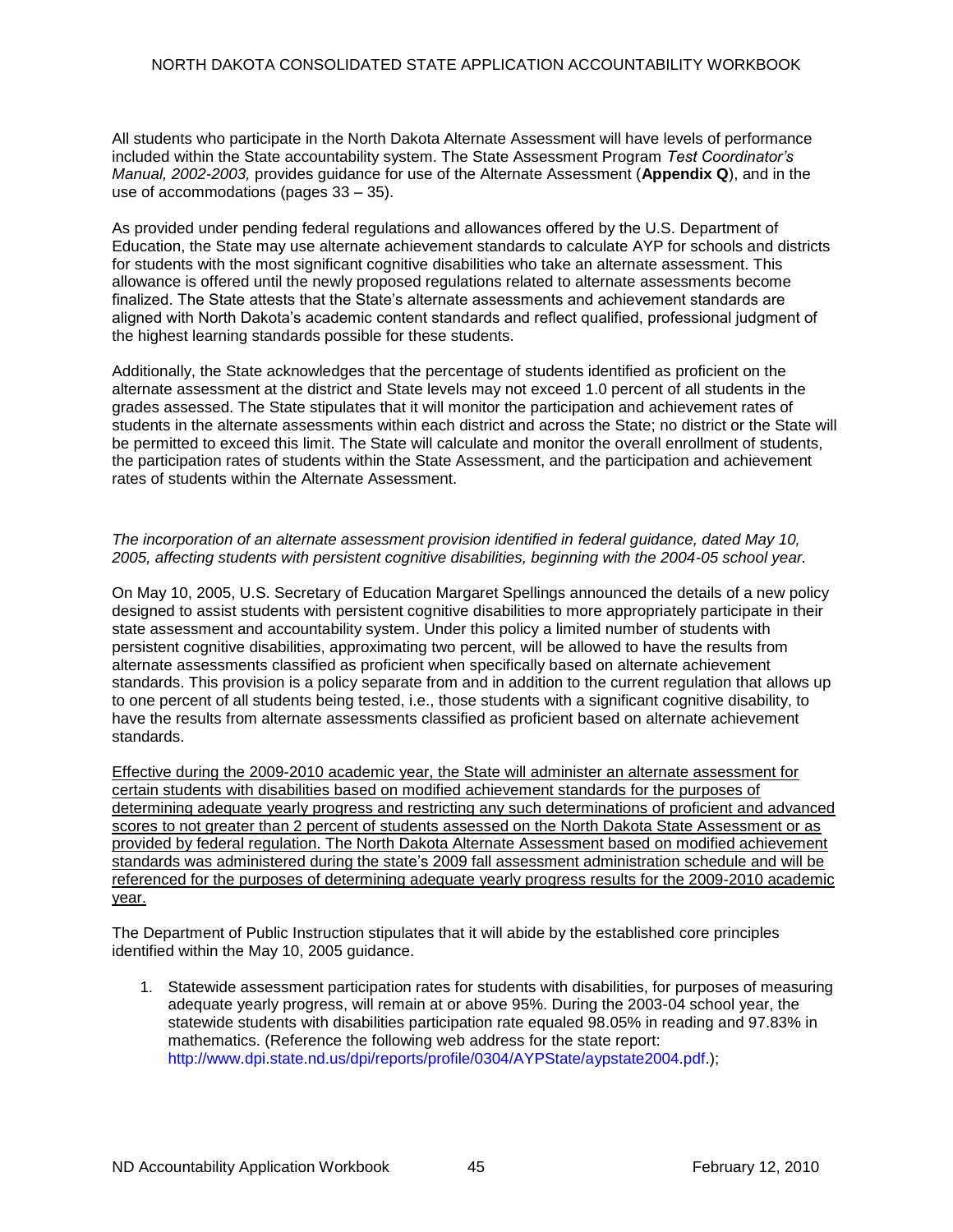- 2. Alternate assessments in reading/language arts and mathematics are available for students with disabilities who are unable to participate in the regular assessment even with accommodations (as required by the Individuals with Disabilities Education Act) and the State will report results to the Secretary and the public based on these alternate assessments in reading/language arts and mathematics;
- 3. Appropriate accommodations are available for the state assessment for students with disabilities;
- 4. The State stipulates that all students with disabilities will continue to be included in the state's assessment system. The Department of Public Instruction will cross-check that all identified special education students will be included in the statewide assessment file, as captured on the state's Online Reporting System. This system also monitors special education enrollment for payment purposes.

The Department of Public Instruction has previously submitted support data and narrative within the state's Consolidated Performance Report, which is available to the U.S. Department of Education, to establish the state's eligibility status. Following a review by the U.S. Department of Education on the state's eligibility status to receive this proposed provision, the Department of Public Instruction will submit additional evidence as identified within the "Sound State Education Policies" within the May 10, 2005 guidance.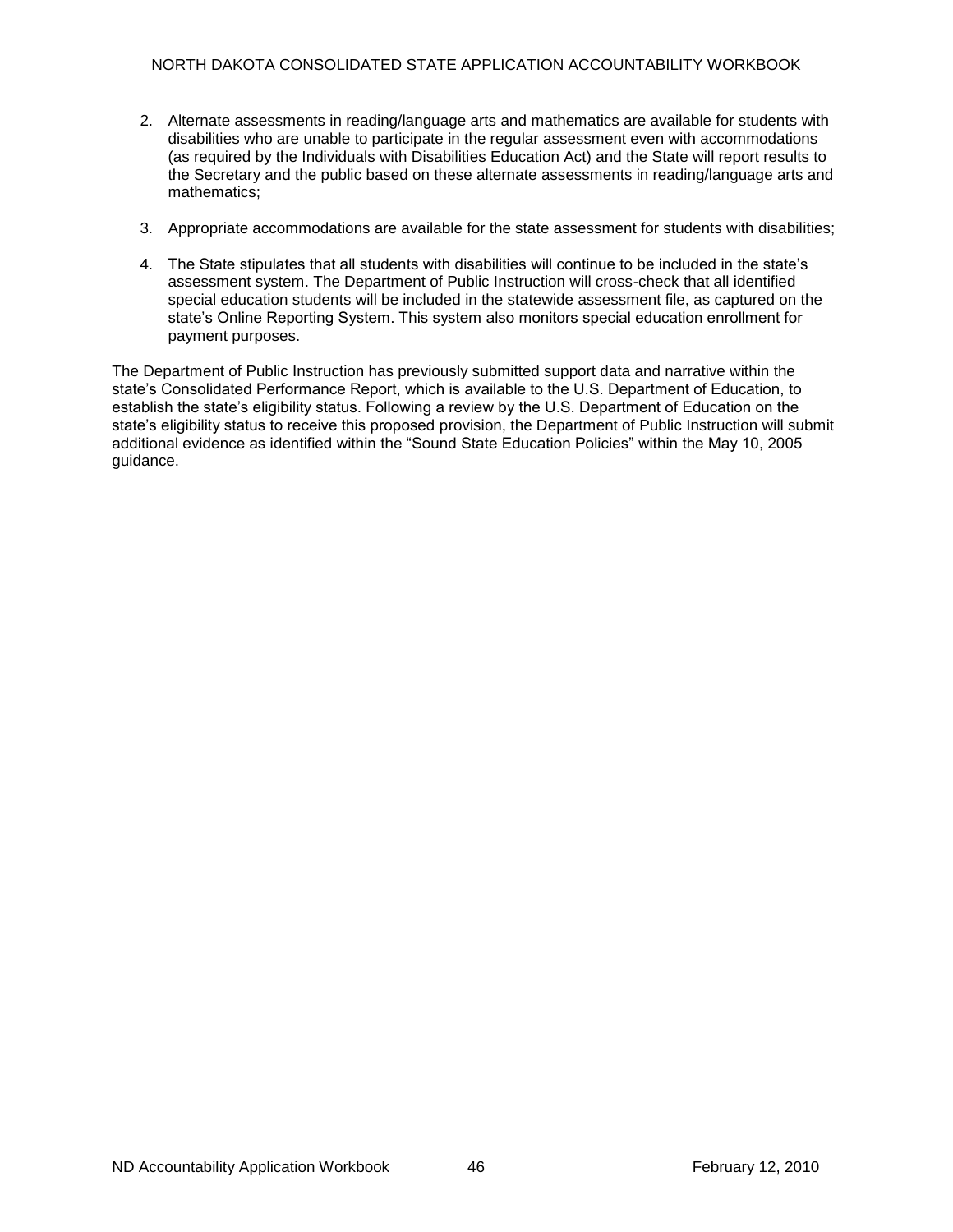| <b>CRITICAL ELEMENT</b>                                                                                                           | <b>EXAMPLES FOR</b><br><b>MEETING REQUIREMENTS</b>                                                                                                                                                                                                                                                                     | <b>EXAMPLES OF</b><br><i>NOT</i> MEETING REQUIREMENTS                         |  |
|-----------------------------------------------------------------------------------------------------------------------------------|------------------------------------------------------------------------------------------------------------------------------------------------------------------------------------------------------------------------------------------------------------------------------------------------------------------------|-------------------------------------------------------------------------------|--|
| 5.4 How are students with<br>limited English proficiency<br>included in the State's<br>definition of adequate<br>yearly progress? | All LEP student participate in<br>statewide assessments: general<br>assessments with or without<br>accommodations or a native<br>language version of the general<br>assessment based on grade level<br>standards.<br>State demonstrates that LEP<br>students are fully included in the<br>State Accountability System. | LEP students are not fully<br>included in the State<br>Accountability System. |  |
| STATE RESPONSE AND STATE ACTIVITIES FOR MEETING REQUIREMENTS                                                                      |                                                                                                                                                                                                                                                                                                                        |                                                                               |  |

The State of North Dakota stipulates that all limited English proficient students will be included in the State's definition of adequate yearly progress as provided within ESEA section 1111.

State law requires that the State assessments compile aggregated results and disaggregated results. The State assessments must compile student achievement data that allows for a comparison of classrooms within a given school and school district, schools within the district, and school districts within the state. The test scores must also allow for comparisons based on students' gender, ethnicity, economic status, service status (i.e., migrant, LEP, and disability) and assessment status (i.e., enrollment and participation status), unless doing so enables the identification of any student. (Refer to NDCC 15.1-21-08 within **Appendix B: North Dakota Century Code citations** or reference the North Dakota Century Code at the following web site, [http://www.state.nd.us/lr/cencode/T151C21.pdf](http://www.state.nd.us/lr/assembly/57-2001/cencode/CCT15x1.pdf) ).

It is the policy of the Department of Public Instruction to include all LEP students in the State Assessment program. The State Consolidated Application (Part I-H), which was approved by the U.S. Department of Education (see **Appendix H**), indicates the State's commitment to include all students in the State Assessment.

The School Report Card and Profile, as illustrated in **Appendix O**, reports LEP student achievement against the State standards, compared with other students.

Accountability for LEP student achievement is predicated on the ability of schools and LEAs to assess all students suspected of having limited English proficiency, to identify those meeting the federal definition of LEP, and to record all LEP students who participate in the State Assessment. The Department of Public Instruction reconciles all discrepancies in LEP student numbers reported via the Survey of the State's Limited English Proficient Students and Available Educational Programs and Services compared with State Assessment statistics and the TetraData data analysis and reporting system.

The State provides to LEP student the right to accommodations in the classroom and in the State Assessment. Accommodations are listed in the Test Coordinator's Manual for the statewide achievement testing program on pages 33 - 35, located in **Appendix Q**, and at the following website: [http://www.dpi.state.nd.us/testing/assess/testmanl.pdf.](http://www.dpi.state.nd.us/testing/assess/testmanl.pdf) The North Dakota State Task Force on Limited English Proficiency, convened by the Department of Public Instruction in 2000, developed guidance for LEP students and state content standards. During the 2002-2003 school year, the Task Force will further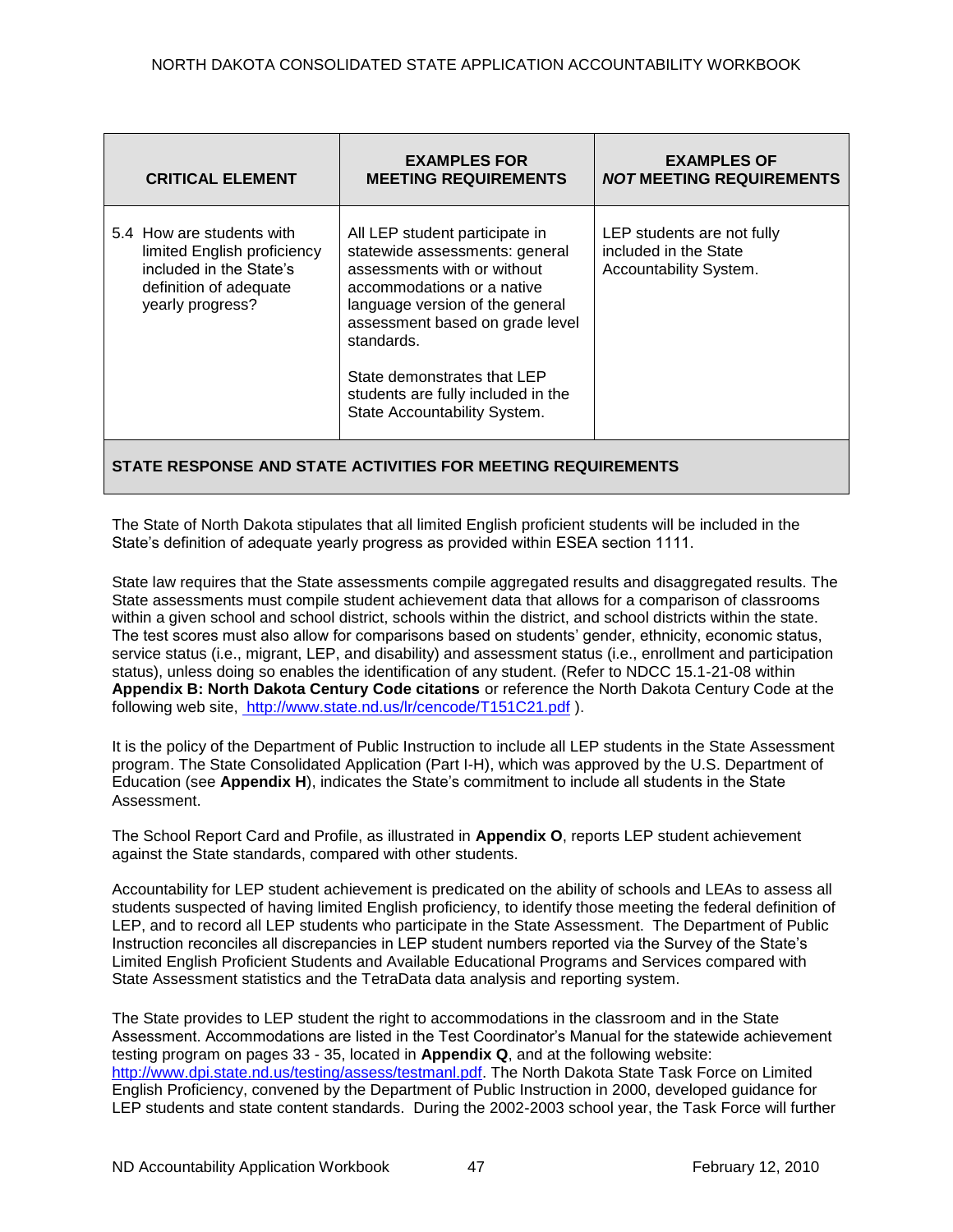refine the guidance for limited English proficient students and statewide achievement testing. This will be provided to schools and districts, along with specific accommodations for the levels of English language proficiency. See **Appendix H: North Dakota State ESEA Consolidated Application** for further discussion of accommodations.

*The incorporation of federal guidance regarding the assessment of new limited English proficient (LEP) students and the extended classification of LEP students for two years beyond program status for the purposes of determining adequate yearly progress.* 

On February 20, 2004, the U.S. Department of Education released guidance regarding the assessment of new LEP students and the inclusion of new LEP students within the State's accountability system. This guidance acknowledges that teachers need sufficient time with their students to provide high-quality instruction before it is appropriate to hold a particular school accountable. The following provisions are limited by federal regulation and restricted only to those LEP students who are newly arrived to the United States within the allowance of the current instructional year. Any LEP student identified outside this restricted definition of "new" will be covered by provisions of the current State Accountability Workbook. The following provisions apply.

a. *Definition of first year of enrollment*. A "new" LEP student is understood as any student who has arrived in the United States and whose direct instruction is initiated and conducted within the course of the current school year. Under the State's accountability plan for schools and districts, within the limits of federal regulation, only those students who have been under the direct instruction of a school since the beginning of the school year will be included in the determination of adequate yearly progress under the assessment provisions outlined in subsection b below. The designation of entry into the United States is recorded within the LEP record of the pupil membership file on the State's Online Reporting System.

b. *Assessing new limited English proficient students.* For purposes of participation in the State assessment system, LEP students, during their first year of enrollment in U.S. schools, must take an English proficiency assessment, as provided within Section 1111(b)(7) of the Act, and may participate in the reading/language arts assessment, as provided within Section 1111(b)(3) of the Act. The assessment results of first-year LEP students who take the reading/language arts assessment will not be included in determining adequate yearly progress for achievement,. New LEP students who take the English language proficiency assessment and/or the reading/language arts assessment, will be counted as participants toward meeting the 95% assessment participation required for adequate yearly progress determinations for reading.

New LEP students will take the State's mathematics assessment, as provided within Section 1111(b)(3) of the Act, with accommodations as necessary; however, the State will not include these new LEP students' assessment results from the mathematics assessments during their first year in U.S. schools. New LEP students who take the mathematics assessment will be counted as participants toward meeting the 95% assessment participation required for adequate yearly progress determinations for mathematics.

c. *Two-year extension of LEP status for accountability reporting.* The State will include in the LEP subgroup any student who had previously been considered an LEP student during the past one or two years, to calculate adequate yearly progress for schools, districts, and the State. The determination of when a student has attained English language proficiency and is no longer an LEP student will follow the State's method and definition as provided within the State's Consolidated Application. New LEP students will not be included into the base calculation of determining a minimum LEP subgroup size.

The Department of Public Instruction will conduct an independent review of all new LEP student reports, as captured within the State's pupil membership file, and validate all data points used to substantiate the claim of a new LEP student's status.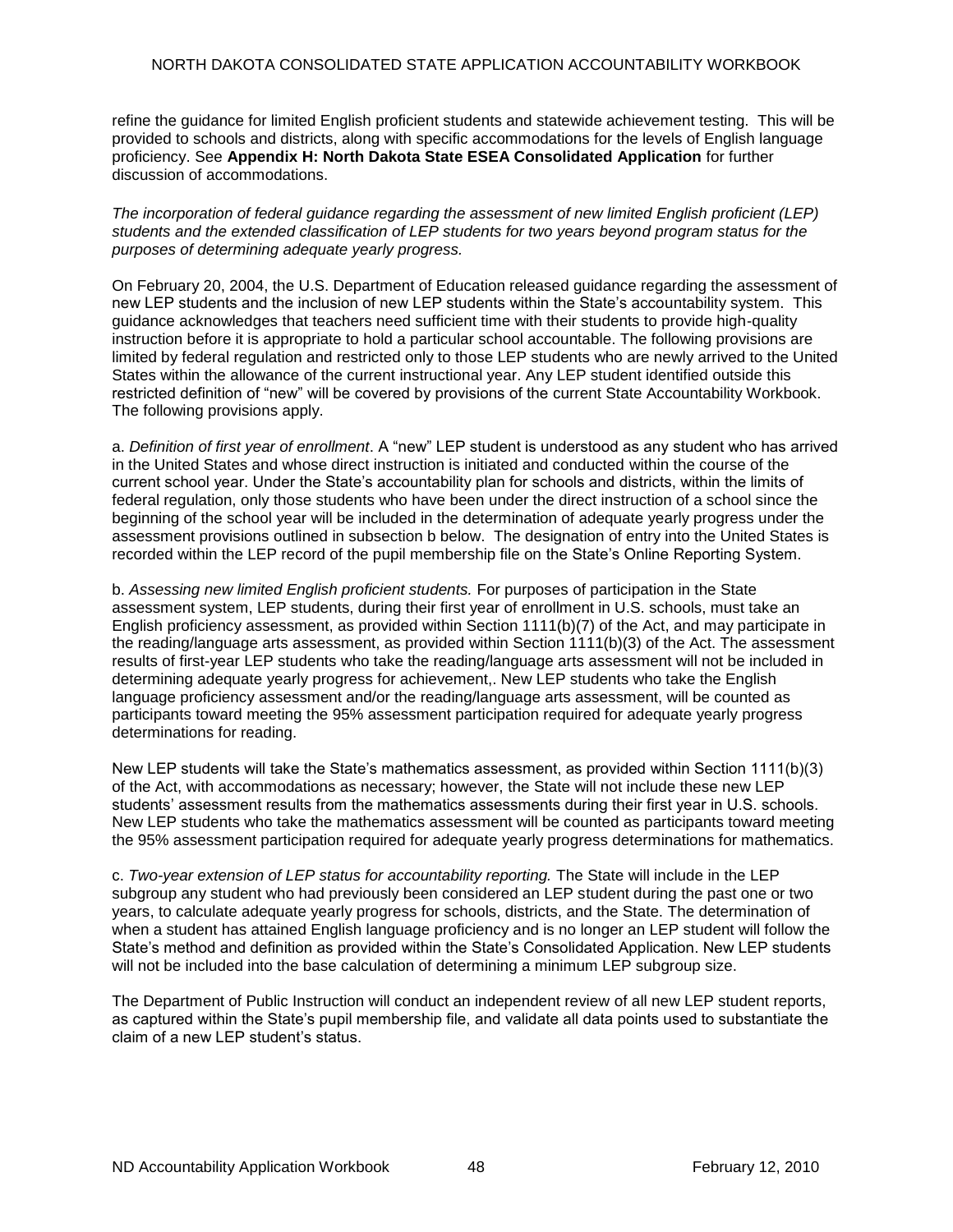| <b>CRITICAL ELEMENT</b>                                                                                                                                         | <b>EXAMPLES FOR</b><br><b>MEETING REQUIREMENTS</b>                                                                                                                                                                                                                              | <b>EXAMPLES OF</b><br><b>NOT MEETING REQUIREMENTS</b>                                                                                                                                                                                                            |  |
|-----------------------------------------------------------------------------------------------------------------------------------------------------------------|---------------------------------------------------------------------------------------------------------------------------------------------------------------------------------------------------------------------------------------------------------------------------------|------------------------------------------------------------------------------------------------------------------------------------------------------------------------------------------------------------------------------------------------------------------|--|
| 5.5 What is the State's<br>definition of the minimum<br>number of students in a<br>subgroup required for<br>reporting purposes? For<br>accountability purposes? | State defines the number of<br>students required in a subgroup<br>for reporting and accountability<br>purposes, and applies this<br>definition consistently across the<br>State. <sup>5</sup><br>Definition of subgroup will result in<br>data that are statistically reliable. | State does not define the required<br>number of students in a subgroup<br>for reporting and accountability<br>purposes.<br>Definition is not applied<br>consistently across the State.<br>Definition does not result in data<br>that are statistically reliable. |  |
| STATE RESPONSE AND STATE ACTIVITIES FOR MEETING REQUIREMENTS                                                                                                    |                                                                                                                                                                                                                                                                                 |                                                                                                                                                                                                                                                                  |  |

The State of North Dakota has established a definition for the minimum number of students in a subgroup for both reporting and accountability purposes. The definition is consistent with the minimum number identified within Principle 9. The State has established a test of statistical significance for the method of determining a minimum number within a given population and referenced to the established measurable objective, safe harbor, participation rate, graduation rate, or attendance rate. Refer to Principle 9.1 for a detailed overview of this method of statistical significance.

 5 The minimum number is not required to be the same for reporting and accountability.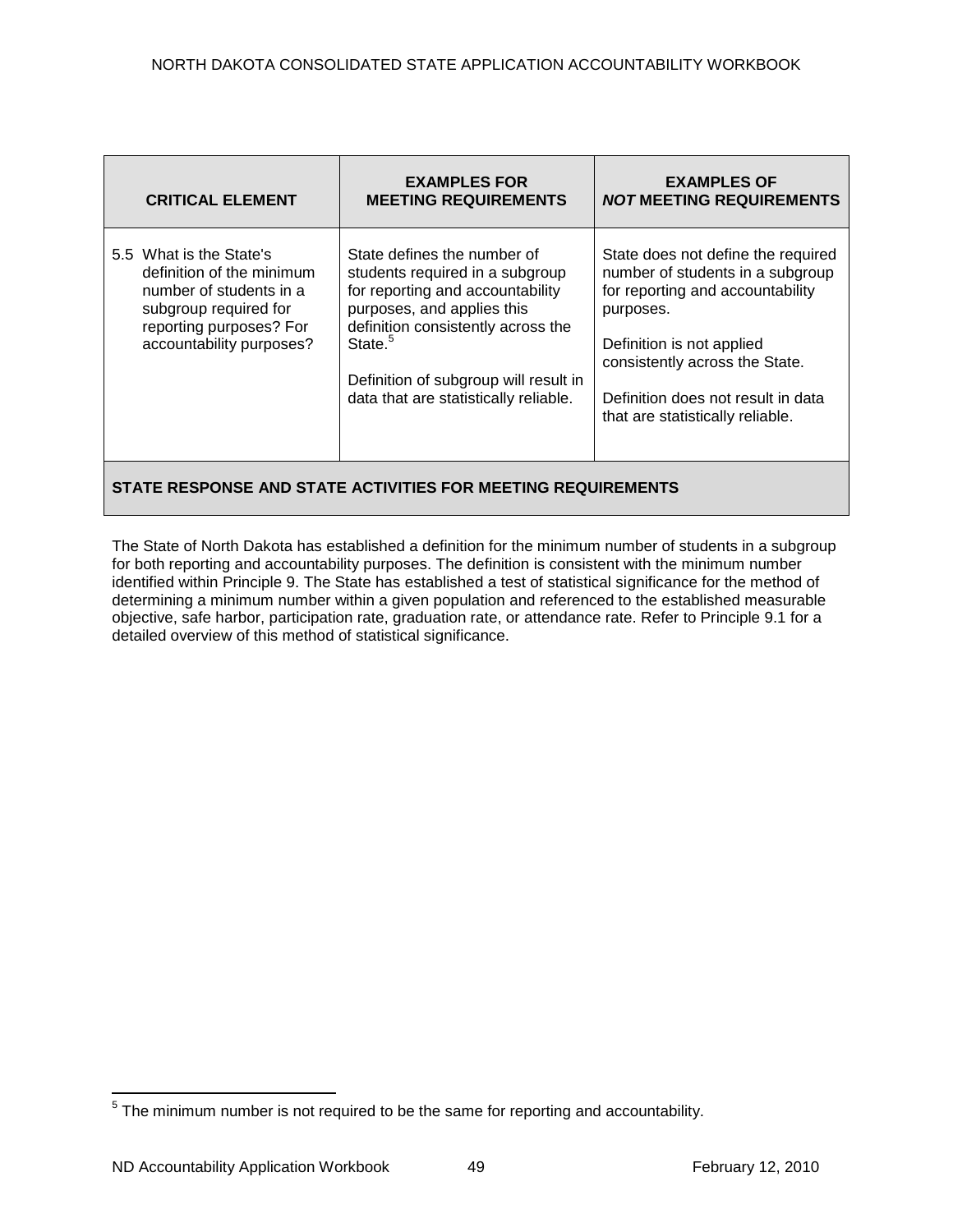| <b>CRITICAL ELEMENT</b>                                                                                                                             | <b>EXAMPLES FOR</b><br><b>MEETING REQUIREMENTS</b>                                 | <b>EXAMPLES OF</b><br><b>NOT MEETING REQUIREMENTS</b>      |  |
|-----------------------------------------------------------------------------------------------------------------------------------------------------|------------------------------------------------------------------------------------|------------------------------------------------------------|--|
| 5.6 How does the State<br><b>Accountability System</b><br>protect the privacy of<br>students when reporting<br>results and when<br>determining AYP? | Definition does not reveal<br>personally identifiable<br>information. <sup>6</sup> | Definition reveals personally<br>identifiable information. |  |
| STATE RESPONSE AND STATE ACTIVITIES FOR MEETING REQUIREMENTS                                                                                        |                                                                                    |                                                            |  |

The Department of Public Instruction employs a four level procedure, described below, to eliminate the possibility of compromising student identification through an inadvertent publication of student achievement results. These procedures are designed to eliminate any violation of FERPA law regarding student privacy.

(1) *Minimal N Value Rule.* The Department employs an N<10 value, where any population value N less than 10 will prohibit the reporting of students within an identified population. Any population value N of 10 or greater will allow the reporting of students within an identified subgroup.

(2) *Single-populated Level Rule.* The Department employs a rule where if all students within a school or subgroup report at a certain performance level and no other performance levels record any students, then the Department will record a limited percentage of students, presented as an inequality, to serve as a representative finding. As such, if all students were to reside within a given level, for example "partially proficient", then reporting on that level will identify any and all students. This would be a violation. To remedy this situation, a representative inequality (e.g. <5% or >95%) will be recorded.

(3) *Total Population Below Proficient Rule.* The Department employs a rule to allow for the proper identification of a school or district where all students' achievement scores fall below proficient (i.e., the combination of partially proficient and novice). It is in the interest of the public and students that any school or district with 100% below-proficient achievement scores be identified for not making Adequate Yearly Progress. To eliminate the possibility of identifying any student, the reports for schools and districts with 100% below-proficient achievement scores will record an inequality to serve as a representative finding (e.g., <5% or >95%). This representative finding would eliminate any possible student identification and also allow for the proper identification of the school or district. In the absence of this rule, extremely low performing schools would be exempt from not making Adequate Yearly Progress, thereby violating the principle of validity.

(4) *Distinguished Students Rule.* The Department employs a rule to allow for the proper identification of a school or district where all students' achievement scores rest above proficient (i.e., the combination of proficient and advanced). It is in the interest of the public and students that any school or district with 100% above-proficient achievement scores be identified as making Adequate Yearly Progress. To eliminate the possibility of identifying any student, the reports for schools and districts with 100% aboveproficient achievement scores will record an inequality to serve as a representative finding (e.g., <5% or

 $\overline{a}$ 

 $^6$  The Family Education Rights and Privacy Act (FERPA) prohibits an LEA that receives Federal funds from releasing, without the prior written consent of a student's parents, any personally identifiable information contained in a student's education record.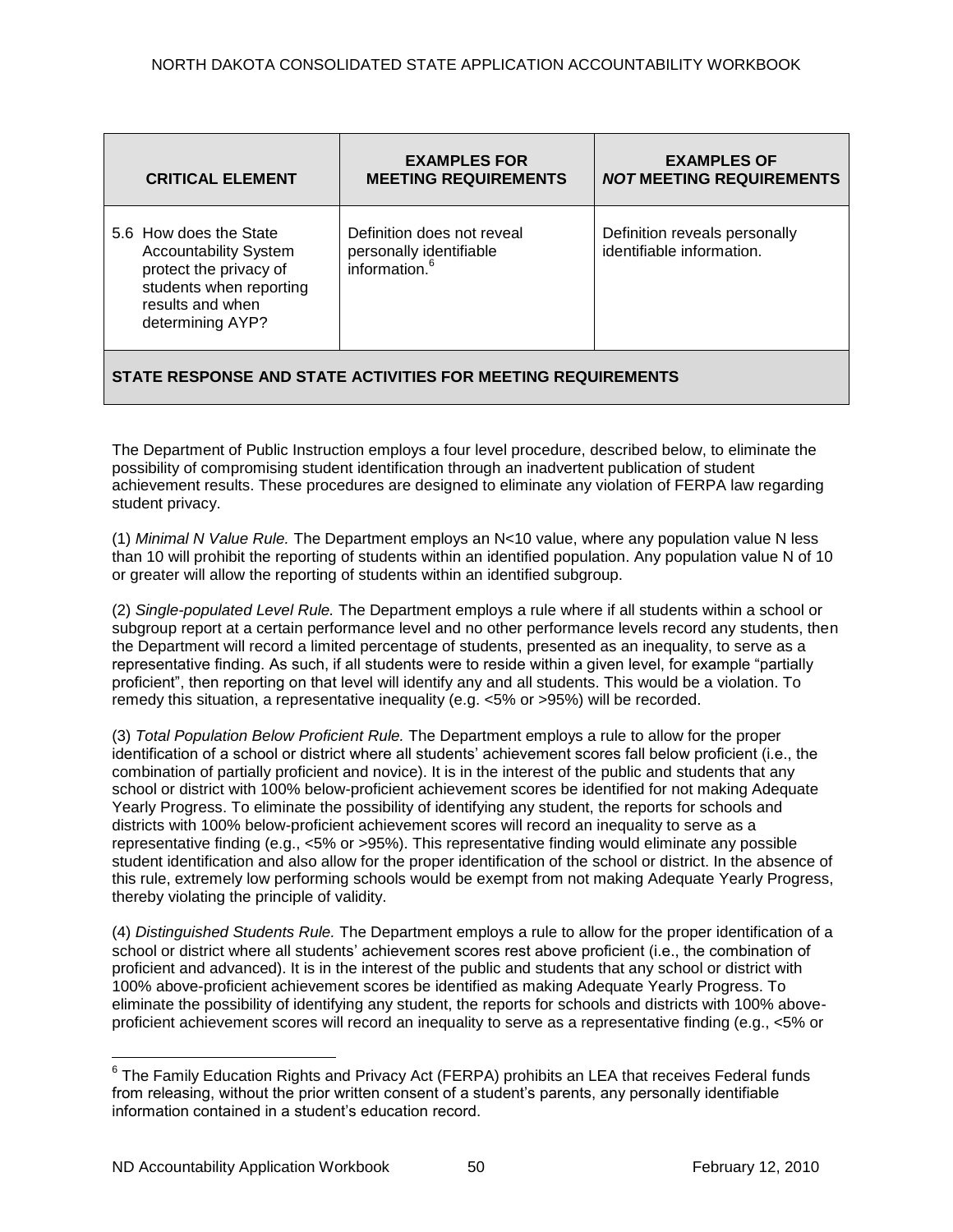>95%). This representative finding would eliminate any possible student identification and also allow for the proper identification of the school or district. In the absence of this rule, high performing schools would not be recognized for making Adequate Yearly Progress.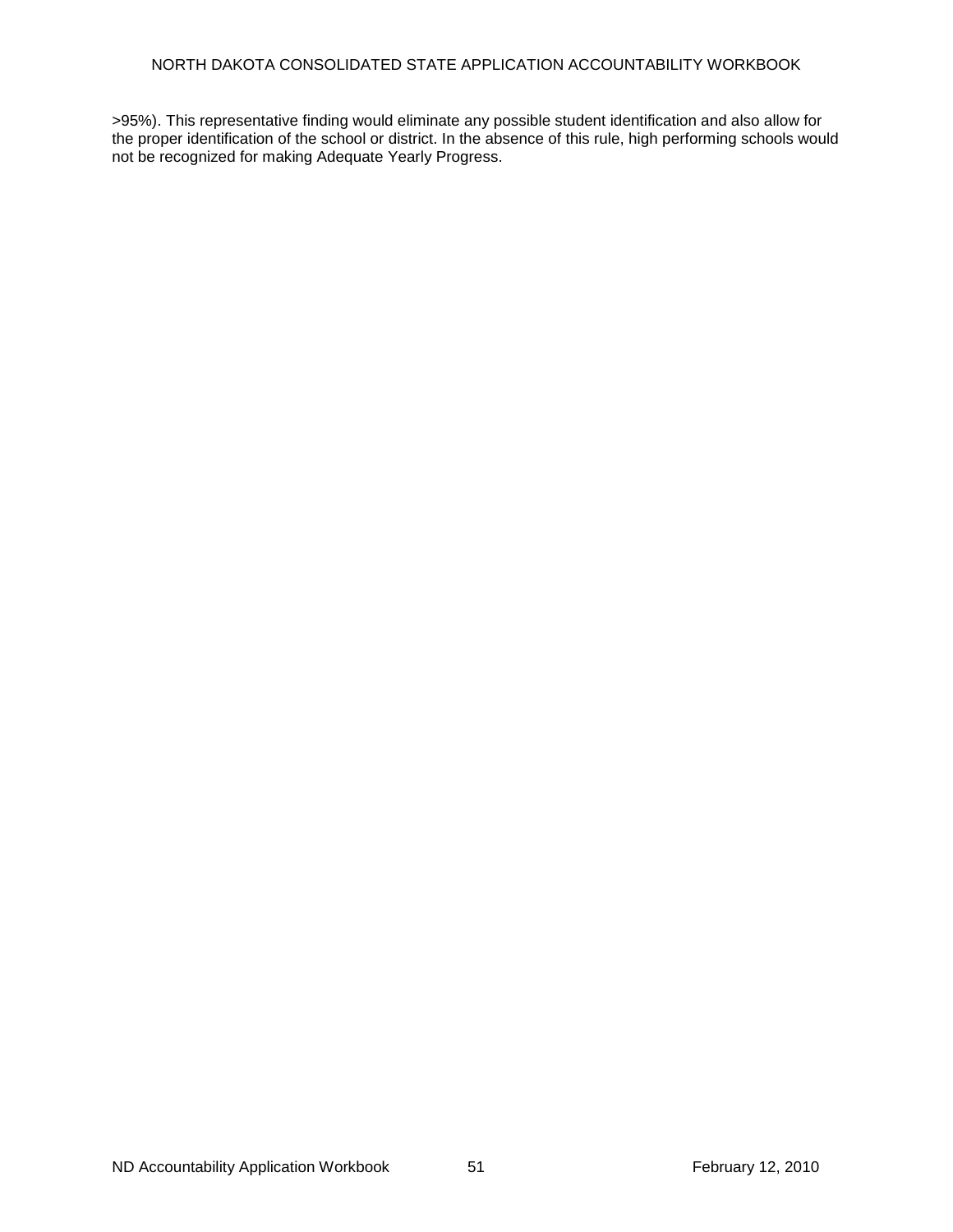# **PRINCIPLE 6. State definition of AYP is based primarily on the State's academic assessments.**

| <b>CRITICAL ELEMENT</b>                                                                                            | <b>EXAMPLES FOR</b><br><b>MEETING REQUIREMENTS</b>                                                                                                                    | <b>EXAMPLES OF</b><br><b>NOT MEETING</b><br><b>REQUIREMENTS</b>                                                                                 |
|--------------------------------------------------------------------------------------------------------------------|-----------------------------------------------------------------------------------------------------------------------------------------------------------------------|-------------------------------------------------------------------------------------------------------------------------------------------------|
| 6.1 How is the State's<br>definition of adequate<br>yearly progress based<br>primarily on academic<br>assessments? | Formula for AYP shows that<br>decisions are based primarily on<br>assessments. $7$<br>Plan clearly identifies which<br>assessments are included in<br>accountability. | Formula for AYP shows that<br>decisions are based primarily on<br>non-academic indicators or<br>indicators other than the State<br>assessments. |

## **STATE RESPONSE AND STATE ACTIVITIES FOR MEETING REQUIREMENTS**

The State of North Dakota stipulates that the State's definition of adequate yearly progress is based primarily on academic assessments as provided within ESEA section 1111.

North Dakota state law (NDCC 15.1-21-08) places responsibility with the State Superintendent for the administration of State assessments that are aligned to the State's content standards in reading and mathematics (refer to **Appendix B: North Dakota Century Code citations** or reference the North Dakota Century Code at the following web site,<http://www.state.nd.us/lr/cencode/T151C21.pdf> ). State law requires that the assessments be administered to at least one grade level selected within each of the following grade spans: grades three through five; grades six through nine; and grades ten through twelve. The North Dakota Department of Public Instruction has developed and administers assessments at grades 4, 8, and 12 to correspond with the State's content standards.

The State AYP plan meets the requirements of the ESEA*,* including emphasis on the school identification method referenced to student achievement proficiency rating, safe harbor provisions, statistical reliability assurances, graduation rates for secondary schools, attendance rates for elementary schools, and a minimum assessment participation rate of 95%. The primary means for the identification of schools and LEAs is, nevertheless, student achievement data.

The State of North Dakota will only recognize and reference student achievement proficiency ratings generated by the North Dakota State Assessment and its Alternate Assessment. No other student achievement assessment tools or means will be recognized. No local assessments will be recognized as an alternative to the North Dakota State Assessment.

The only definitions of achievement levels recognized by the State AYP accountability system are those proficiency levels set for the North Dakota State Assessment through the standards-setting process. Refer to **Appendix J: North Dakota State Assessment, Bookmark Standards Setting Technical Report, 2002** for the established definitions of the North Dakota achievement levels. The State cut scores for the North Dakota State Assessment will constitute the defining scales for identifying schools and districts for AYP. Refer to **Appendix K: State Superintendent's Approval Notification of North Dakota State Assessment Cut Scores** for the State's announced policy regarding the establishment of performance level cut scores.

 $\overline{a}$ 

 $^7$  State Assessment System will be reviewed by the Standards and Assessments Peer Review Team.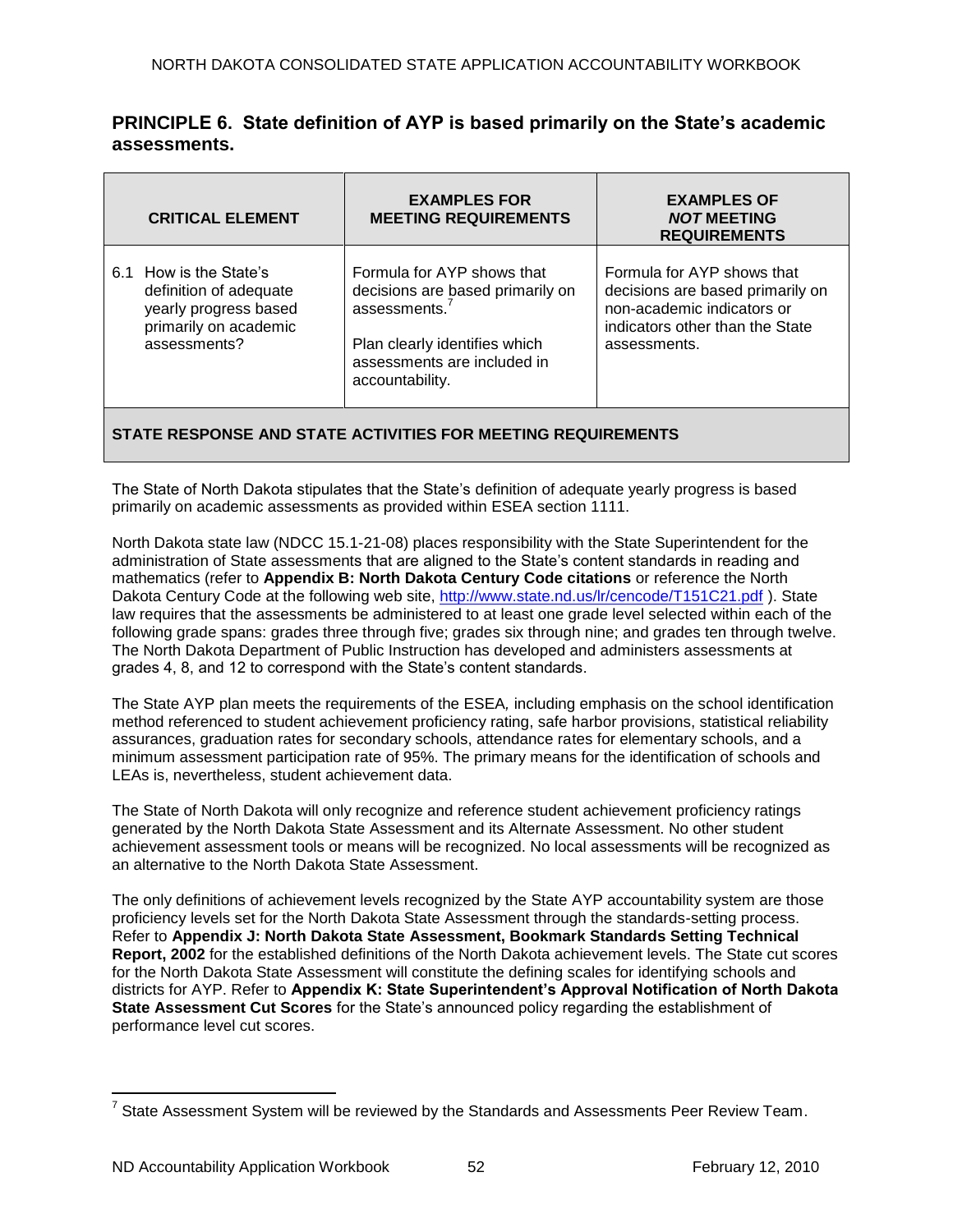### **PRINCIPLE 7. State definition of AYP includes graduation rates for public High schools and an additional indicator selected by the State for public Middle and public Elementary schools (such as attendance rates).**

| <b>CRITICAL ELEMENT</b>                                                            | <b>EXAMPLES FOR</b><br><b>MEETING REQUIREMENTS</b>                                                                                                                                                                                                                                                                                                                                                                                                                                                                                                                                                                                                                                                                                      | <b>EXAMPLES OF</b><br><b>NOT MEETING REQUIREMENTS</b>                                      |
|------------------------------------------------------------------------------------|-----------------------------------------------------------------------------------------------------------------------------------------------------------------------------------------------------------------------------------------------------------------------------------------------------------------------------------------------------------------------------------------------------------------------------------------------------------------------------------------------------------------------------------------------------------------------------------------------------------------------------------------------------------------------------------------------------------------------------------------|--------------------------------------------------------------------------------------------|
| 7.1 What is the State definition<br>for the public high school<br>graduation rate? | State definition of graduation rate:<br>Calculates the percentage<br>$\bullet$<br>of students, measured<br>from the beginning of the<br>school year, who graduate<br>from public high school<br>with a regular diploma (not<br>including a GED or any<br>other diploma not fully<br>aligned with the state's<br>academic standards) in<br>the standard number of<br>years; or,<br>Uses another more<br>$\bullet$<br>accurate definition that<br>has been approved by the<br>Secretary; and<br>Must avoid counting a<br>$\bullet$<br>dropout as a transfer.<br>Graduation rate is included (in the<br>aggregate) for AYP, and<br>disaggregated (as necessary) for<br>use when applying the exception<br>clause <sup>8</sup> to make AYP. | State definition of public high<br>school graduation rate does not<br>meet these criteria. |

<sup>8&</sup>lt;br>8 See USC 6311(b)(2)(I)(i), and 34 C.F.R. 200.20(b)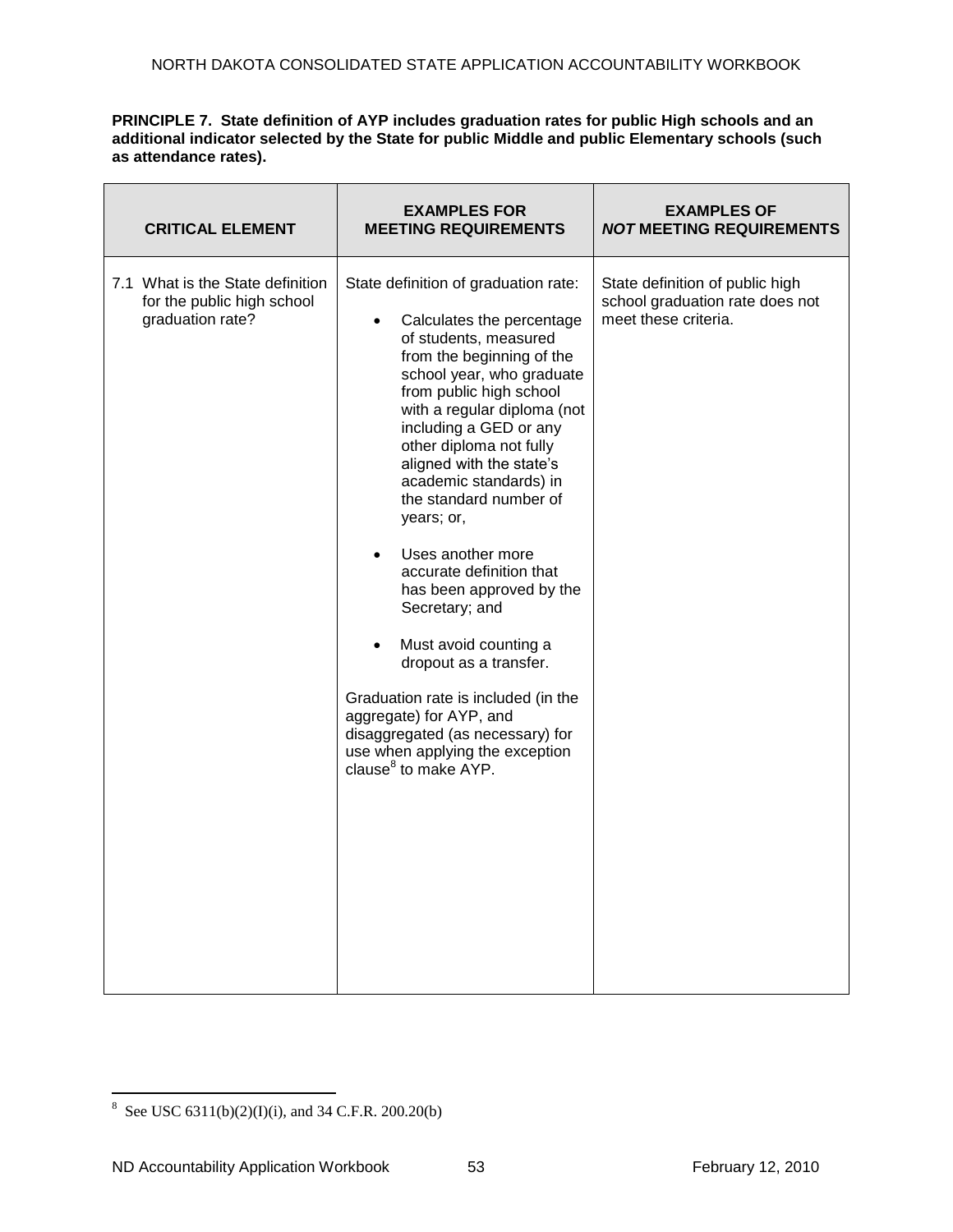## **STATE RESPONSE AND STATE ACTIVITIES FOR MEETING REQUIREMENTS**

The State of North Dakota stipulates that it has established the graduation rate of each high school as a component for determining adequate yearly progress, as provided within ESEA section 1111.

The graduation rate defined within ESEA section 1111 requires the State to report graduates, retentions, and dropouts, within cohorts, in the aggregate and disaggregated by subgroups. The State has initiated measures to collect and report this information to the specification of the Act; however, the State's full capacity to do so will not become effective until 2005. In the interim, until State data to perform the required calculations becomes available, the State will define and use an alternative measure, based on schools' reported dropout and graduation data within cohorts where graduation occurs in a standard number of years. The interim measure, effective for the graduating classes of 2003 and 2004, will be defined by the following equation:

> Number of Graduates \_\_\_\_\_\_\_\_\_\_\_\_\_\_\_\_\_\_\_\_\_\_\_\_\_\_\_\_\_\_\_\_\_\_\_\_\_\_\_\_\_\_\_\_\_\_\_\_\_\_\_\_\_\_\_

> > (divided by)

Number of Graduates + Dropouts Yr1 + Dropouts Yr2 + Dropouts Yr3 + Dropouts Yr4

The State stipulates that, as required under final Title I regulations, this definition will avoid counting a dropout as a transfer and will not include students who receive a non-standard diploma (e.g., attendance certificate, GED). Students that transfer in or out of the school after the State Assessment administration will not be included in the denominator or numerator.

The State has established the target graduation rate based on the same 20% ranking rule used for determining achievement targets. Any district with a graduation rate lower than this target point will be identified for not making Adequate Yearly Progress. This target point will remain as the State reference for graduation throughout the duration of the 2001-2005 school years. Based on this interim definition, the State has established a graduation target point of 89.9% based on North Dakota 2001-02 graduation baseline impact data. This 89.9% target rate will be applied for the first time to 2002-03 graduation rates. Refer to **Appendix Y: North Dakota 2001-02 Graduation Impact Data** for a summary of the impact data.

In 2005 when the State transfers from its current definition of graduation to that used within NCLBA, the State will recalculate the target graduation rate using the 20% ranking rule for graduation rates. This target point will remain as the State definition for graduation throughout the duration of the 2005-2014 school years. Therefore, it is anticipated that the State's interim graduation target point of 89.9% will be revised with the scheduled 2005 recalculation.

The State will begin reporting graduation rates using the NCLBA definition in 2005, using collected cohort State data from 2001 – 2005. The rate will be calculated based on the following equation:

# Graduates (with regular diploma) who completed high school in four years

(divided by)

[# Graduates (same as above) + # of  $9<sup>th</sup>$  grade dropouts/retentions + # 10<sup>th</sup> grade dropouts/retentions + # 11<sup>th</sup> grade dropouts/retentions + # 12<sup>th</sup> grade dropouts/retentions + # students who complete 12<sup>th</sup> grade without a regular diploma]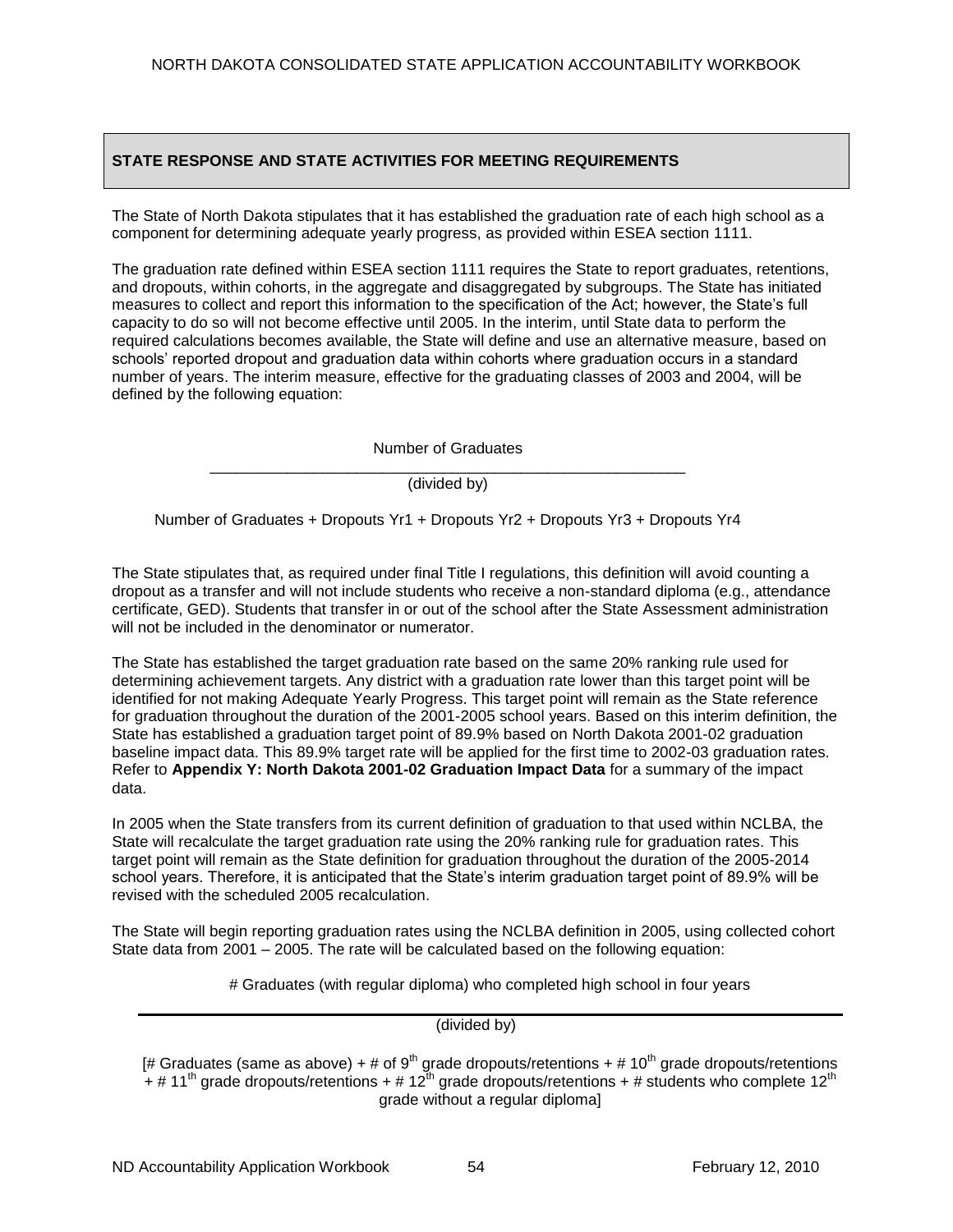The data for each class will be tracked forward from  $9<sup>th</sup>$  grade. Dropouts are defined as students who leave school prior to graduation for reasons other than transfer to another school. Students who are retained in grade, and thus leave their original class, will not count toward the number of graduates, but will be included in the denominator as members of the original class.

The State stipulates that any school or district that has met the requirements of safe harbor for any specified subgroup must also demonstrate that it has met the requirements for graduation rate for that same specified subgroup as required under 34 CFR 200.19(d)(2)(i). The State anticipates having a student data warehouse in place by 2005 to accommodate the monitoring and reporting of disaggregated graduation rates. Prior to its full implementation, the State will require schools or districts that have met safe harbor within a specified subgroup to also evidence the achievement of the graduation rate for that specified subgroup. The State will independently review all school and district information to validate the authenticity of these data. Following 2005, the State anticipates an ability to automate this activity with the statewide student data warehouse.

#### *The restricted extension of a graduation cohort beyond four years, as defined within an individualized education program, for students served within provisions of the Individuals with Disabilities Education Act or as provided within a LEP service program for specified LEP students;*

The graduation rate defined within ESEA section 1111 requires the State to report graduates, retentions, and dropouts, within cohorts, in the aggregate and disaggregated by subgroups. The Department reaffirms its commitment to proceed with the determination of adequate yearly progress based on these elements.

The Department of Public Instruction is also mindful of its responsibility to administer the provisions of the Individuals with Disabilities Education Act. Inherent throughout the Act is the paramount importance of schools to provide appropriate instruction to each student with a disability according to the design of that student's unique individualized education program. By definition, a student's individualized education program sets the course of study for that student, including curriculum, instructional strategy, assessment, service supports, and educational schedule, including anticipated graduation. Within North Dakota law, services to students with disabilities may extend beyond the traditional twelve years up to the age of 21 inclusive. In such circumstances, a student with a disability may properly graduate, according to the dictates of the student's individualized education program, at age 21, several years beyond a traditional graduation that, for a typical student, may be completed within four years of entering high school.

To ensure that schools properly exercise their instructional duties according to a student's individualized education program, the Department of Public Instruction monitors school's compliance with the provisions of the IDEA, including the proper development and administration of a student's individualized education program. The Department monitors graduation rates of all students with disabilities, including those students whose graduation rates extend to age 21. The State provides oversight on all services provided to students with disabilities, including the proper conclusion of their services and the bestowal of graduation at a time prescribed within the student's individualized education program.

Given the high educational standards and service schedules set forth within a student's individualized education program and the civil rights granted to students with disabilities to receive the full benefit of these standards and service schedules, it is incumbent on the State to offer every support to schools to provide the full benefit of instruction to all students with disabilities, regardless of the duration of their education. It is likewise incumbent on the State to eliminate any barriers that might impede or otherwise deter schools from properly administering their duties to all students, regardless of disability status. This concern includes the bestowal of a standard graduation on students with disabilities, whose individualized education programs require a high school instruction period that extends beyond the traditional four years. Any policy that places pressures on schools to divert their full attention on the needs of students with disabilities must be reviewed and amended accordingly.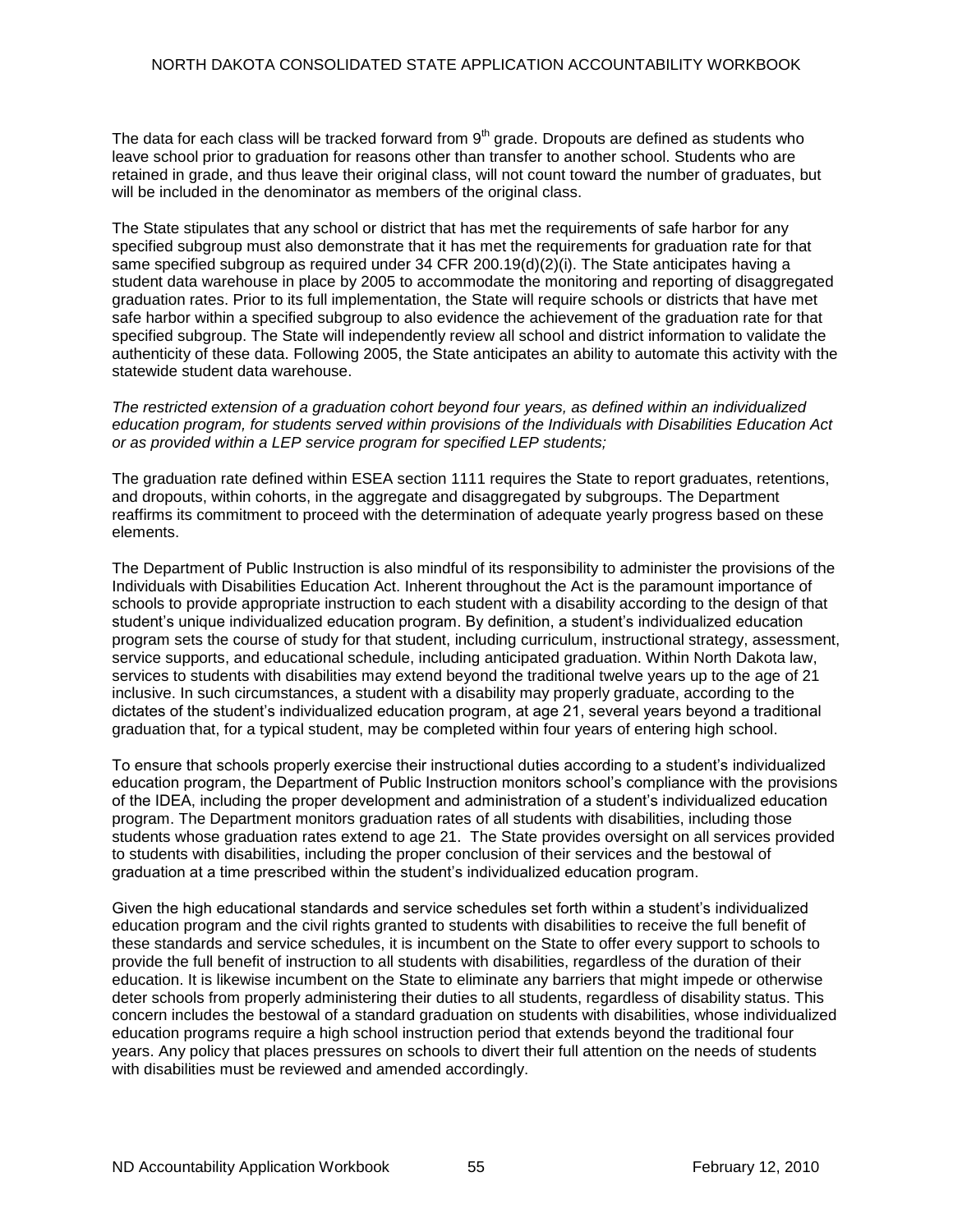### NORTH DAKOTA CONSOLIDATED STATE APPLICATION ACCOUNTABILITY WORKBOOK

It is to this aim, to eliminate any impediment to the proper delivery of high school instruction to some students with disabilities, that the Department of Public Instruction allows for the extension of the standard graduation date beyond the traditional four years for students with disabilities whose individual education programs identify such a need. This extension meets the spirit of the Individuals with Disabilities Education Act and to advance a considered policy that encourages the properly paced delivery of instruction for all students with disabilities.

Based on the above stated principles, but uniquely referenced to limited English proficient students, the Department of Public Instruction additionally extends the standard graduation provision for those LEP students identified by a school's LEP service team as requiring additional time to achieve the full benefit of their high school education. Any extended standard graduation schedule must be documented in a service plan for that student, signed by the members of the LEP team, and submitted to the Department as partial confirmation of the request.

The Department stipulates that this privilege of an extended standard graduation date must be documented within each student's individualized education program or LEP service program and that all programs will be monitored for proper compliance, according to monitoring protocols. The Department will require districts to submit evidence of any extension of a standard graduation in order to confirm its proper use. The Department will maintain records regarding incidence rates for any such claims; however, no student identifiable reports will be issued. The State stipulates, furthermore, that any awarded extension of a standard graduation schedule will culminate in the award of a standard diploma to students with individualized education programs and to LEP students with a LEP service program.

### *Graduation Indicator, Transition Extension*

To determine the adequate yearly progress graduation indicator for 2004-05, the State will calculate graduation rates according to the current definition, which has been applicable for determinations for 2001-04, within Section 7.1 of the State Accountability Plan. The State will delay the implementation of the anticipated graduation rate formula, originally set for implementation for 2004-05, until the 2005-06 school year. At that point determinations will be referenced on graduation data collected on June 30 of the previous year and will allow for the disaggregated reporting of subgroups as stipulated in the State Accountability Plan.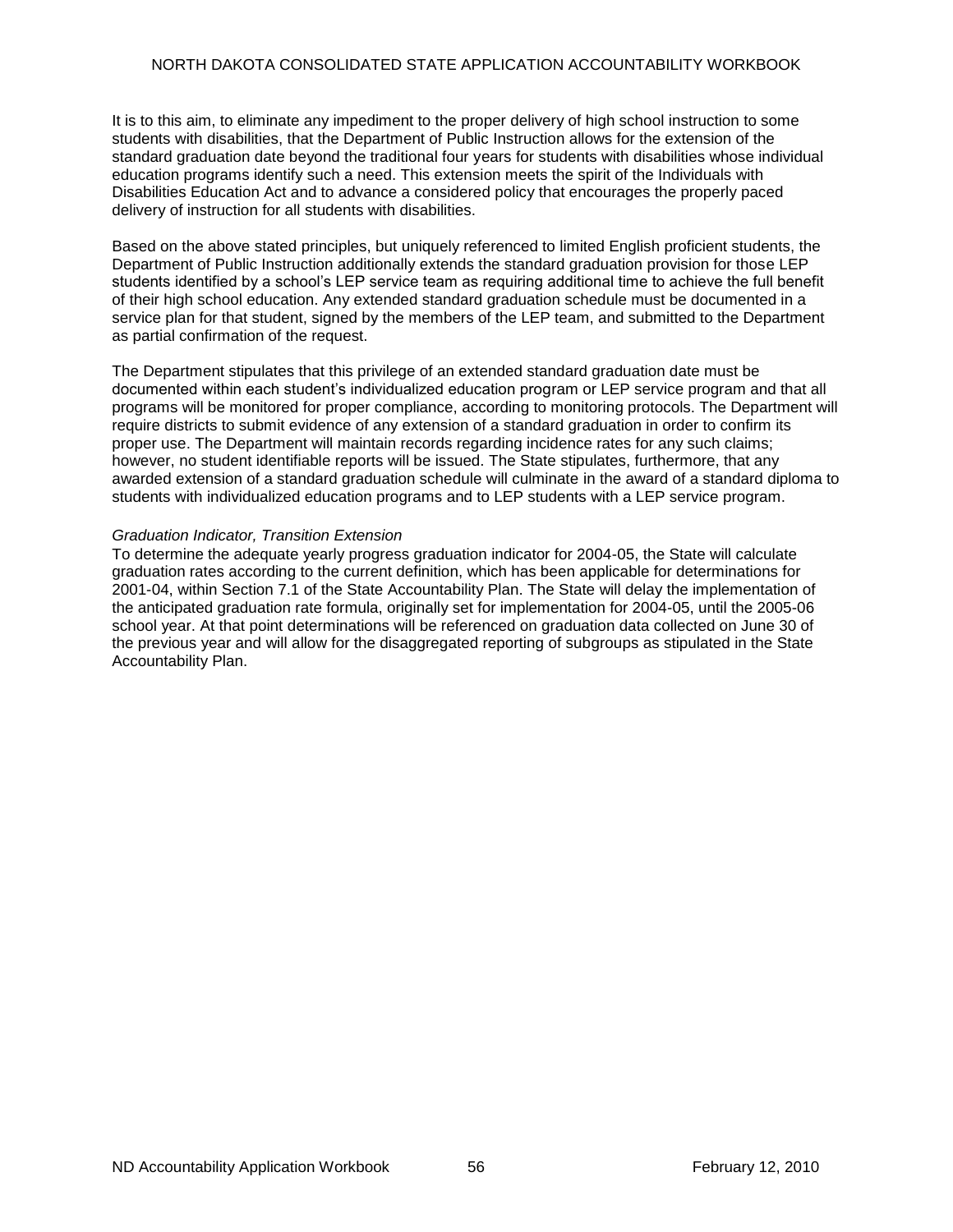| <b>CRITICAL ELEMENT</b>                                                                                                                                                               | <b>EXAMPLES FOR</b><br><b>MEETING REQUIREMENTS</b>                                                                                                                                                                                                                                                                                                                                                                               | <b>EXAMPLES OF</b><br><b>NOT MEETING REQUIREMENTS</b>                                           |
|---------------------------------------------------------------------------------------------------------------------------------------------------------------------------------------|----------------------------------------------------------------------------------------------------------------------------------------------------------------------------------------------------------------------------------------------------------------------------------------------------------------------------------------------------------------------------------------------------------------------------------|-------------------------------------------------------------------------------------------------|
| 7.2 What is the State's<br>additional academic<br>indicator for public<br>elementary schools for the<br>definition of AYP? For<br>public middle schools for<br>the definition of AYP? | State defines the additional<br>academic indicators, e.g.,<br>additional State or locally<br>administered assessments not<br>included in the State assessment<br>system, grade-to-grade retention<br>rates or attendance rates. <sup>9</sup><br>An additional academic indicator<br>is included (in the aggregate) for<br>AYP, and disaggregated (as<br>necessary) for use when applying<br>the exception clause to make<br>AYP. | State has not defined an<br>additional academic indicator for<br>elementary and middle schools. |
| STATE RESPONSE AND STATE ACTIVITIES FOR MEETING REQUIREMENTS                                                                                                                          |                                                                                                                                                                                                                                                                                                                                                                                                                                  |                                                                                                 |

The State of North Dakota has adopted the attendance rate for elementary and middle schools as the additional academic indicator for determining AYP.

The State has established an attendance target point based on North Dakota 2001-02 attendance baseline impact data. Refer to **Appendix Z: North Dakota 2001-02 Attendance Impact Data** for a summary of the impact data. The State has set the target attendance rate at the second standard deviation below the norm of ranked district attendance rates. Any district with an attendance rate lower than this target point will be identified for not making Adequate Yearly Progress. This target point will remain as the State definition for attendance throughout the duration of the 2001-2014 school years. Based on the State's attendance rate definition, the State attendance target point has been set at 93%.

Attendance rate is defined as the aggregate days of attendance in a school or school district divided by the aggregate days of enrollment. The attendance rate is included in the aggregate for AYP. Attendance data are collected through the State's ADM (average daily membership) reporting system.

## *Attendance Indicator, Transition Extension*

To determine the adequate yearly progress attendance indicator for 2004-05, the State will calculate attendance rates according to the current definition within Section 7.2 of the State Accountability Plan. To allow for a successful transition to previous year reporting, attendance rate determinations for 2004-05 will reference data collected on June 30, 2004. This will result in 2004-05 attendance determinations that are identical to the 2003-04 attendance determinations; however, no school or district will be held to a double-jeopardy effect. Schools previously identified in 2003-04 as not making adequate yearly progress for attendance will be held harmless with any subsequent 2004-05 identification. All reports will indicate that the attendance data references previous year data; no "did not make adequate yearly progress" designations will be reported. Effective for the 2005-06 school year, determinations will be referenced on attendance data collected on June 30 of the previous year, data that would not have been previously reported.

 $\overline{a}$  $9$  NCLB only lists these indicators as examples.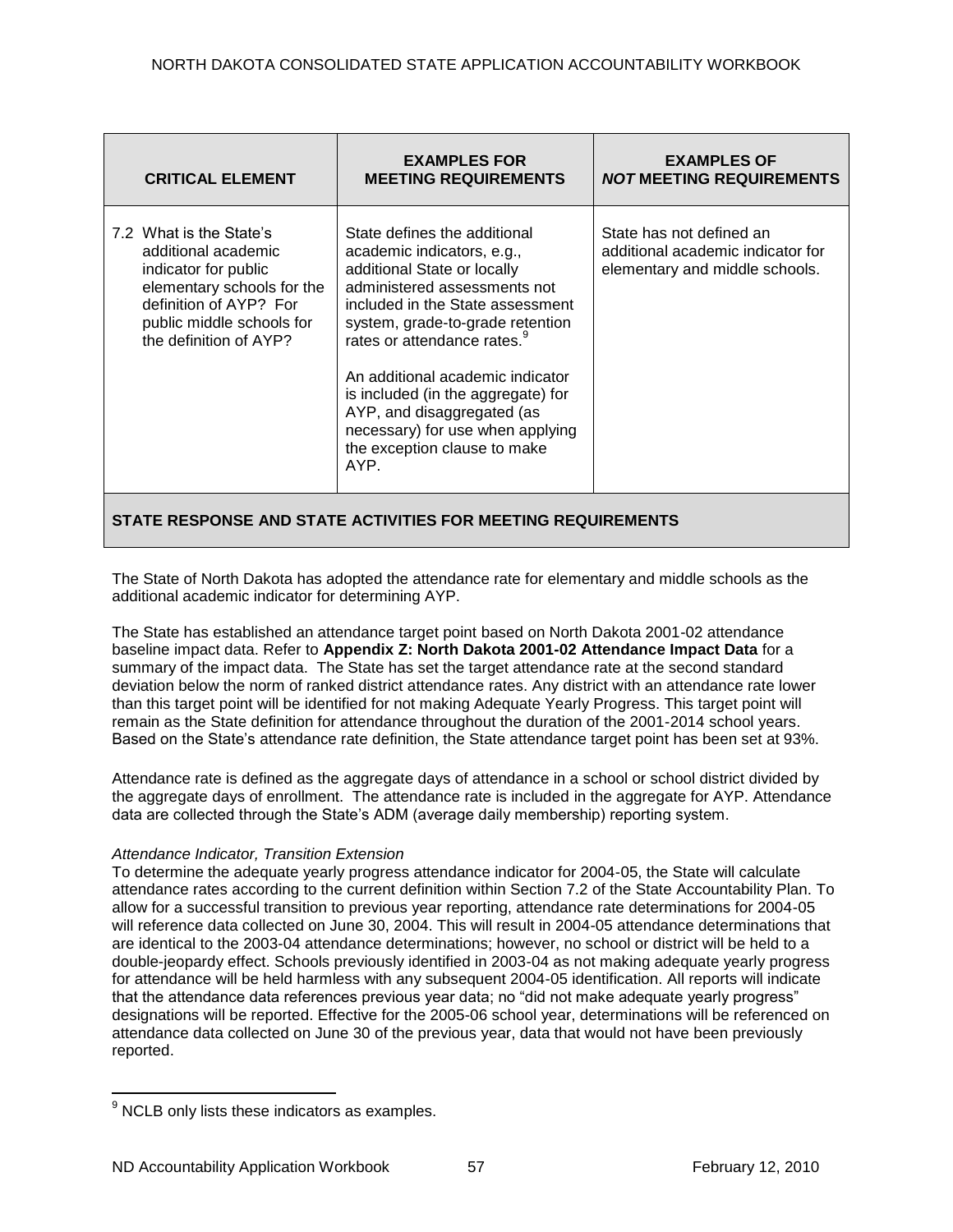| <b>CRITICAL ELEMENT</b>                                           | <b>EXAMPLES FOR</b><br><b>MEETING REQUIREMENTS</b>                                                                                                                                           | <b>EXAMPLES OF</b><br><b>NOT MEETING REQUIREMENTS</b>                                                                                                                                                                                                         |  |
|-------------------------------------------------------------------|----------------------------------------------------------------------------------------------------------------------------------------------------------------------------------------------|---------------------------------------------------------------------------------------------------------------------------------------------------------------------------------------------------------------------------------------------------------------|--|
| 7.3 Are the State's academic<br>indicators valid and<br>reliable? | State has defined academic<br>indicators that are valid and<br>reliable.<br>State has defined academic<br>indicators that are consistent with<br>nationally recognized standards, if<br>any. | State has an academic indicator<br>that is not valid and reliable.<br>State has an academic indicator<br>that is not consistent with<br>nationally recognized standards.<br>State has an academic indicator<br>that is not consistent within grade<br>levels. |  |
| STATE RESPONSE AND STATE ACTIVITIES FOR MEETING REQUIREMENTS      |                                                                                                                                                                                              |                                                                                                                                                                                                                                                               |  |

Attendance rates are widely recognized as a valid indicator of student success. Attention to student achievement in addition to attendance and graduation rates offers a balanced presentation of key student performance indicators.

The State's ADM reporting system provides a reliable means of identifying students and monitoring student attendance rates.

The State of North Dakota has established a definition for the minimum number of students in a subgroup for both reporting and accountability purposes. The definition is consistent with the minimum number identified within Principle 9. The State has established a test of statistical significance for the method of determining a minimum number within a given population and referenced to the established measurable objective, participation rate, graduation rate, or attendance rate. Refer to Principle 9.1 for a detailed overview of this method of statistical significance.

## *Safe Harbor for Academic Indicators*

If a high school whose calculated graduation rate is below the state-defined measurable objective, as determined by the method prescribed in Section 7.1, reports sufficient improvement in the graduation rate to meet the terms of safe harbor, then the high school will be identified as having made adequate yearly progress for the graduation rate. Safe harbor for the graduation rate is defined as a ten percent reduction in the not-graduated rate.

If an elementary or middle school whose calculated attendance rate is below the state-defined measurable objective, as determined by the method prescribed in Section 7.2, reports sufficient improvement in the attendance rate to meet the terms of safe harbor, then the elementary or middle school will be identified as having made adequate yearly progress for the attendance rate. Safe harbor for the attendance rate is defined as a ten percent reduction in the absence rate.

No statistical significance test will be conducted during the calculation of safe harbor. The safe harbor provision for graduation and attendance will be applied in the determination of adequate yearly progress for school districts and the State.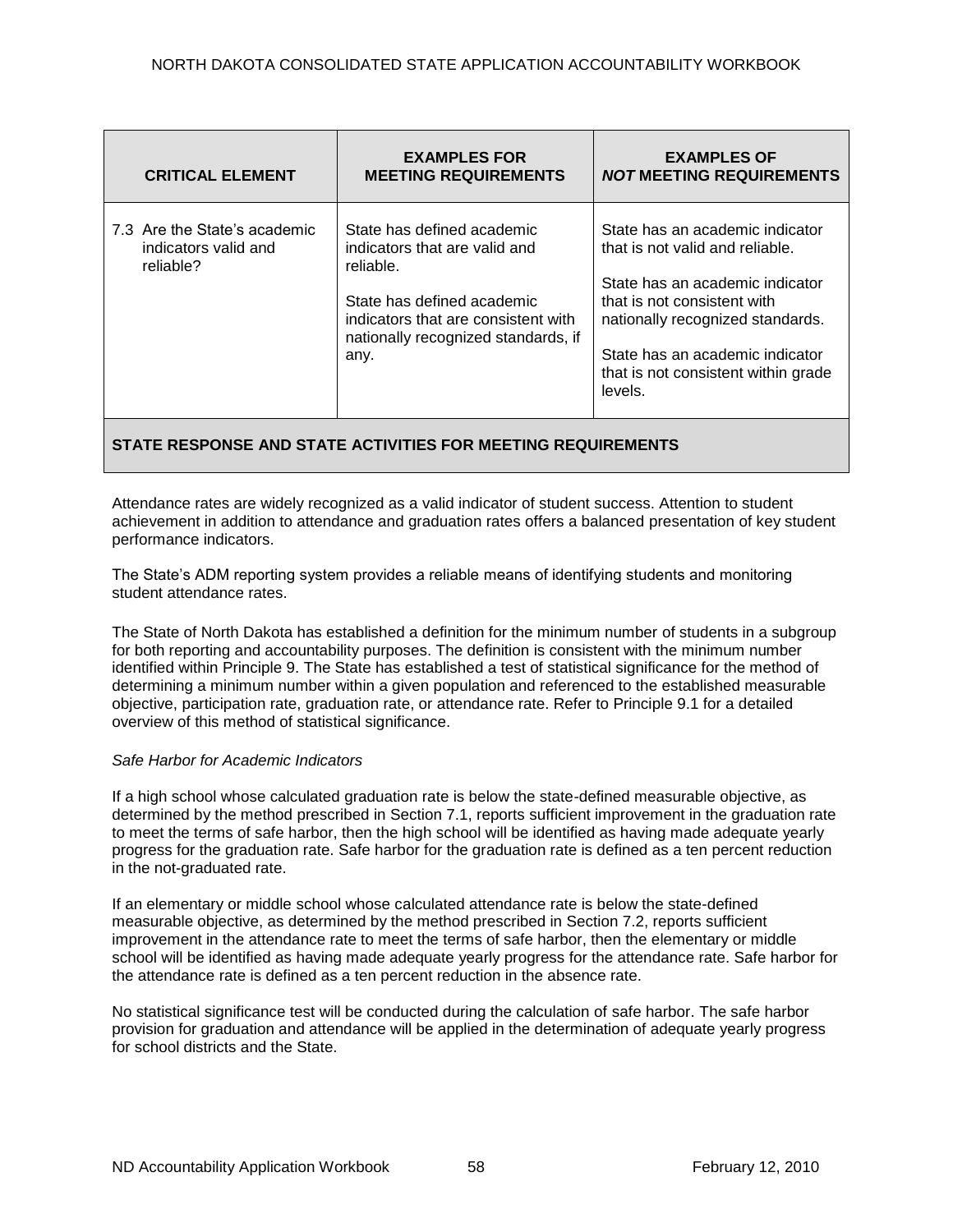# **PRINCIPLE 8. AYP is based on reading/language arts and mathematics achievement objectives.**

| <b>CRITICAL ELEMENT</b>                                                                                                     | <b>EXAMPLES FOR</b><br><b>MEETING REQUIREMENTS</b>                                                                                                                                                                                                                                      | <b>EXAMPLES OF</b><br><b>NOT MEETING</b><br><b>REQUIREMENTS</b>                                                                                                      |  |
|-----------------------------------------------------------------------------------------------------------------------------|-----------------------------------------------------------------------------------------------------------------------------------------------------------------------------------------------------------------------------------------------------------------------------------------|----------------------------------------------------------------------------------------------------------------------------------------------------------------------|--|
| 8.1 Does the state measure<br>achievement in<br>reading/language arts and<br>mathematics separately for<br>determining AYP? | State AYP determination for<br>student subgroups, public<br>schools and LEAs separately<br>measures reading/language arts<br>and mathematics. <sup>10</sup><br>AYP is a separate calculation for<br>reading/language arts and<br>mathematics for each group,<br>public school, and LEA. | State AYP determination for<br>student subgroups, public<br>schools and LEAs averages or<br>combines achievement across<br>reading/language arts and<br>mathematics. |  |
| STATE RESPONSE AND STATE ACTIVITIES FOR MEETING REQUIREMENTS                                                                |                                                                                                                                                                                                                                                                                         |                                                                                                                                                                      |  |

The State of North Dakota stipulates that the State will measure achievement in reading and mathematics separately for determining AYP.

North Dakota state law (NDCC 15.1-21-08) places responsibility with the State Superintendent for the administration of State assessments that are aligned to the State's content standards in reading and mathematics (refer to **Appendix B: North Dakota Century Code citations** or reference the North Dakota Century Code at the following web site,<http://www.state.nd.us/lr/cencode/T151C21.pdf> ). State law requires that the assessments be administered to at least one grade level selected within each of the following grade spans: grades three through five; grades six through nine; and grades ten through twelve. The North Dakota Department of Public Instruction has developed and administers assessments at grades 4, 8, and 12 to correspond with the State's content standards.

State law requires that the State assessments compile aggregated results and disaggregated results. The State assessments must compile student achievement data that allows for a comparison of classrooms within a given school and school district, schools within the district, and school districts within the state. The test scores must also allow for comparisons based on students' gender, ethnicity, economic status, service status (i.e., migrant, LEP, disability), and assessment status (i.e., enrollment and participation status), unless doing so enables the identification of any student. (Refer to NDCC 15.1-21-08 within **Appendix B: North Dakota Century Code citations** or reference the North Dakota Century Code at the following web site, [http://www.state.nd.us/lr/cencode/T151C21.pdf](http://www.state.nd.us/lr/assembly/57-2001/cencode/CCT15x1.pdf) ).

The State will produce all district- and school-level reports for districts and schools regarding their respective student achievement levels in both reading and mathematics separately. These profile reports will include both aggregated and disaggregated student achievement data. Refer to **Appendix O: North Dakota Sample School Report Card and Profile** for an illustration of the content of these student achievement profiles. Districts may use these profile reports as the foundation for their locally produced

 $\overline{a}$ 

 $10$  If the state has more than one assessment to cover its language arts standards, the State must create a method for including scores from all the relevant assessments.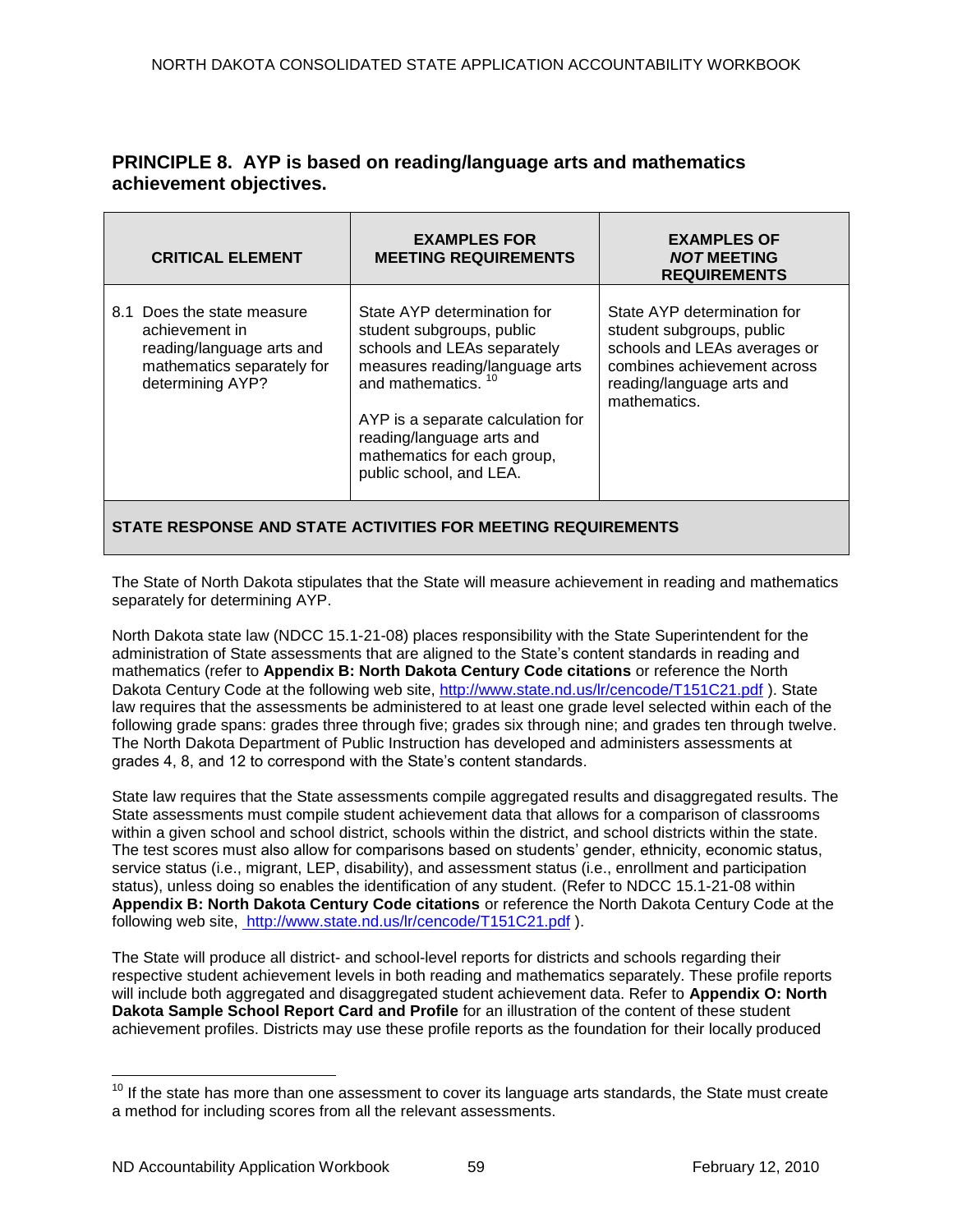profiles. These State-generated reports will offer quality assurances regarding the generation of any district achievement data.

The State requires all districts to disseminate student achievement profiles to their communities. This mandate is required as an element of their receipt of federal funds. Refer to **Appendix S: Consolidated Application Certification and Assurances** for the State assessment requirement for receipt of federal ESEA funding. To assure compliance with this provision for the development and dissemination of performance profiles per Title I funding, the Department will require timely and comprehensive reports as a condition of receiving uninterrupted Title I funds. Further, evidence of these profiles will be one of the criteria in the Department's Title I monitoring program.

The State currently is reviewing its ESEA and accreditation monitoring policies. The State is pursuing an amendment to its monitoring requirements that would mandate districts to produce evidence regarding the dissemination of achievement profiles to their communities. Monitors would check for the production and dissemination of any such achievement profiles. Any failures to disseminate these profiles would be identified as a compliance violation of the school's and district's ESEA compliance agreement. Refer to **Appendix S: Consolidated Application Certification and Assurances** for the State Assessment requirement for receipt of federal ESEA funding. A school or district may be sanctioned for any compliance violation of their ESEA assurances agreement.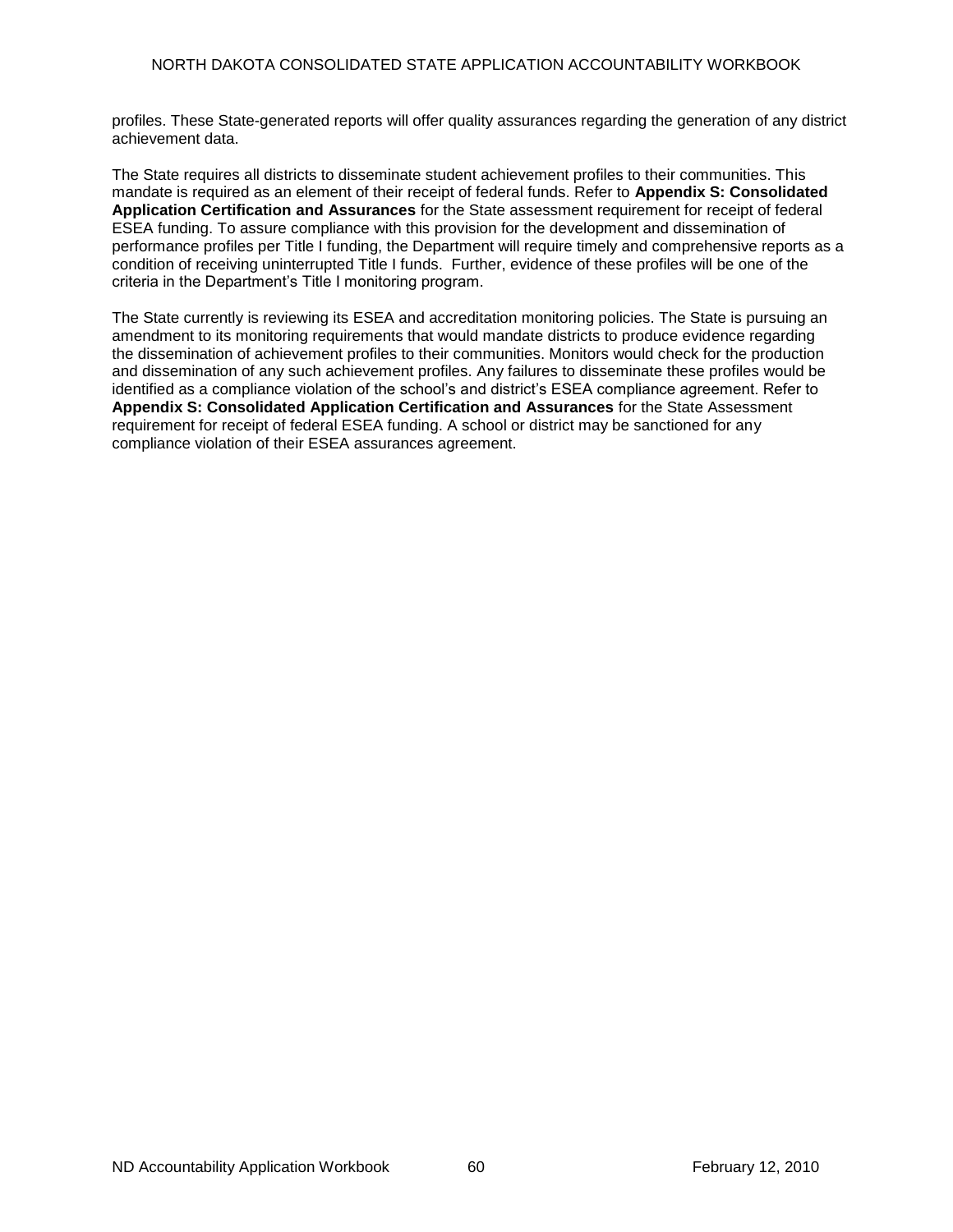| <b>CRITICAL ELEMENT</b>                                                                      | <b>EXAMPLES FOR</b><br><b>MEETING REQUIREMENTS</b>                                                                                                                                                                                                                                                                                                                                                                                                                                                                                                        | <b>EXAMPLES OF</b><br><b>NOT MEETING</b><br><b>REQUIREMENTS</b>                                                                                                                                                                                                                                                                                                                                                                                                             |
|----------------------------------------------------------------------------------------------|-----------------------------------------------------------------------------------------------------------------------------------------------------------------------------------------------------------------------------------------------------------------------------------------------------------------------------------------------------------------------------------------------------------------------------------------------------------------------------------------------------------------------------------------------------------|-----------------------------------------------------------------------------------------------------------------------------------------------------------------------------------------------------------------------------------------------------------------------------------------------------------------------------------------------------------------------------------------------------------------------------------------------------------------------------|
| 9.1 How do AYP<br>determinations meet the<br>State's standard for<br>acceptable reliability? | State has defined a method for<br>determining an acceptable level of<br>reliability (decision consistency)<br>for AYP decisions.<br>State provides evidence that<br>decision consistency is (1) within<br>the range deemed acceptable to<br>the State, and (2) meets<br>professional standards and<br>practice.<br>State publicly reports the estimate<br>of decision consistency, and<br>incorporates it appropriately into<br>accountability decisions.<br>State updates analysis and<br>reporting of decision consistency<br>at appropriate intervals. | State does not have an<br>acceptable method for<br>determining reliability (decision<br>consistency) of accountability<br>decisions, e.g., it reports only<br>reliability coefficients for its<br>assessments.<br>State has parameters for<br>acceptable reliability; however,<br>the actual reliability (decision<br>consistency) falls outside those<br>parameters.<br>State's evidence regarding<br>accountability reliability (decision<br>consistency) is not updated. |

# **PRINCIPLE 9. State Accountability System is statistically valid and reliable.**

## **STATE RESPONSE AND STATE ACTIVITIES FOR MEETING REQUIREMENTS**

The State of North Dakota stipulates that all AYP determinations meet the State's standard for acceptable validity and reliability. The State has adopted, with the technical assistance of Richard Hill of the National Center for the Improvement of Educational Assessments, a test for statistical significance that establishes a balance between systemic validity and reliability.

## **Background**

Each state must create an accountability system in response to the requirements of the No Child Left Behind Act (NCLBA). Among the requirements is the determination of whether schools and subgroups within the school either have achieved a particular percentage of students at the proficient level or higher (i.e., met the "status" requirement) or have improved their percentage of students achieving at the proficient level or higher over the prior year's level (i.e., met the "improvement" or "safe harbor" requirement). If a school or a subgroup fails one or both those tests, it is identified as not making Adequate Yearly Progress (AYP). Results for subgroups are not required to be included "in a case in which the number of students in a category is insufficient to yield statistically reliable information." States are left to determine what that proper number might be.

One issue to be addressed is how low reliability can go before it is "insufficient." If the stakes for identification are lower, then a fairly low level of reliability might be acceptable. If the stakes for identification are higher, however, then one would want to be fairly certain that a school had been correctly classified before applying the proscribed consequences to the school. In NCLBA, annual judgments are made about whether a school has made AYP. If a school is identified as not making AYP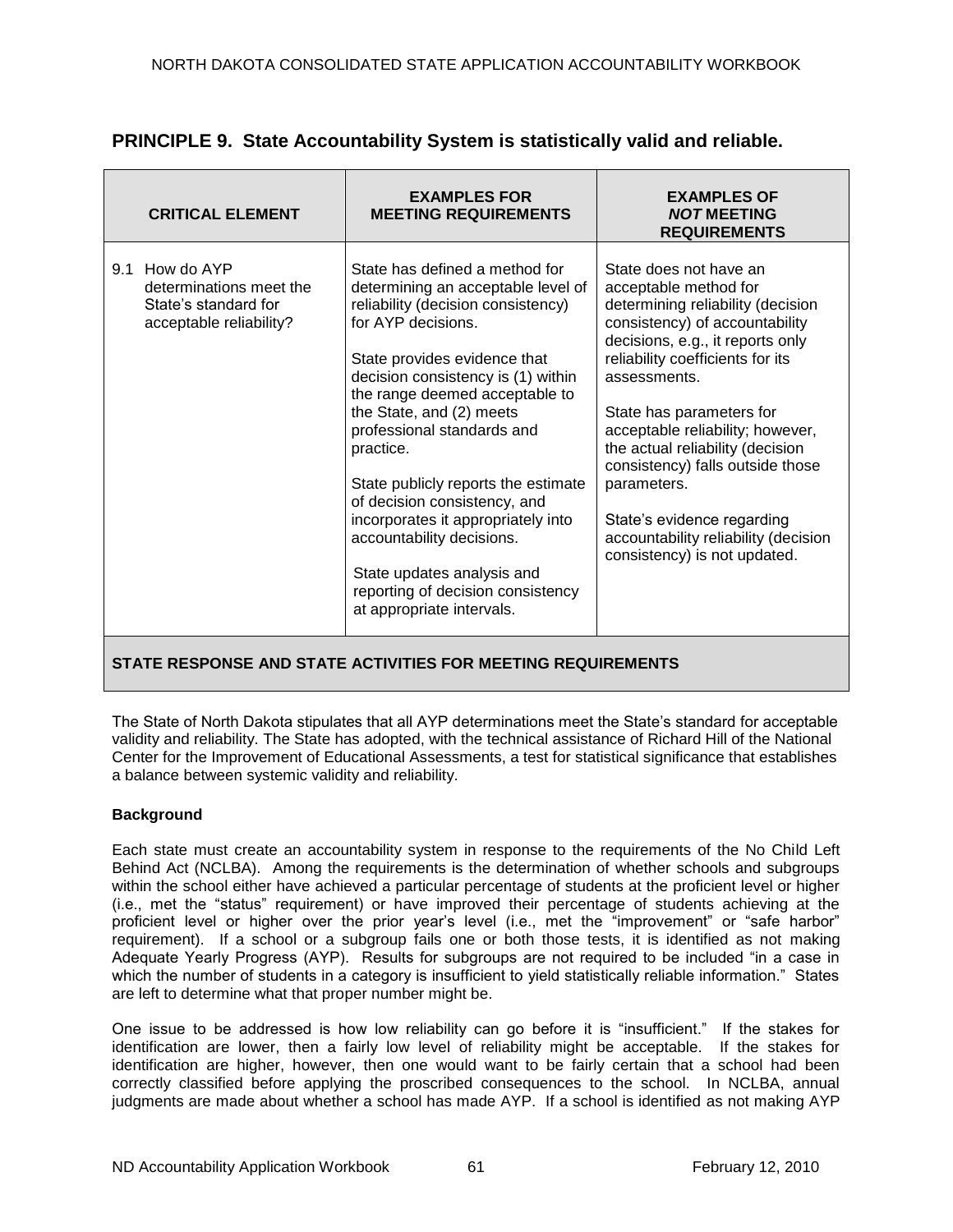two years in a row, a series of proscribed consequences is set in motion. So, unquestionably, one would want the decision about whether a school had not made AYP two years in a row to be highly reliable. Given the effects of identification for not making adequate yearly progress, a reasonable argument can be constructed for wanting a reliable decision to be made every year for every school.

### **Selecting a Fixed N**

There exists an approach that requires a school or subgroup to have a particular number of assessed students (for example, 30) in order to be considered for AYP identification, regardless of the performance of the school or subgroup. This appears to be an approach that will not work well for either measuring status or safe harbor. If a certain fixed number is chosen, schools will not be directly accountable for subgroups with fewer than that number (i.e., those subgroups will be included in the school's total score, but the performance of that subgroup by itself will not be considered). No matter how small a number is chosen, this will exclude many subgroups, leading to an incomplete look at the performance of the school. Thus, one could argue that a number like 30 is *far* too large a number—a requirement that subgroups meet this minimum N will eliminate the vast majority of subgroups in North Dakota.

On the other hand, the results for schools and subgroups are supposed to be "statistically reliable." That would mean, at a minimum, that if a subgroup causes a school to not make AYP, another sample of students in that subgroup drawn for that school would be likely to have the same result. While reasonably modest numbers of students often (but not always) can be used to reliably determine whether a subgroup has met the status requirement, it takes large numbers (hundreds of students) to reliability detect whether a school has made sufficient improvement.

So, on the one hand, a state should pick a fairly small N for purposes of validity (say, certainly something no larger than 10), but needs a very high N (say, 300 or more) for purposes of reliability. A value that provides reasonable validity is wholly inadequate for reliability purposes; conversely, a value that provides reasonable reliability is wholly inadequate for validity purposes. A figure between those two is largely inadequate for *both* purposes. This is the reason that the selection of any given fixed value for minimum N remains problematic. Until one looks carefully at the issue, one presumes that a modest fixed N will be a reasonable compromise between reliability and validity. A careful look tells us that choosing any value is wholly inadequate for at least one of the two concerns, if not both. In short, there isn't a reasonable answer to this dilemma. One is not faced with a reasonable balancing of concerns over reliability and validity when arbitrary N values are considered; any purported answer will be clearly wrong for at least one of the two.

Given that one cannot have validity without reliability, it would be justifiable for a state to select a minimum N of 300. Granted, an N of this size will eliminate virtually every subgroup in a state, essentially eliminating this aspect of NCLBA. But such an N would at least ensure that decisions would be sufficiently reliable.

### **Selecting an Alternative Method: the North Dakota Model**

An alternative to selecting a fixed N is to run a test of statistical significance. That way, schools and subgroups that are far from the standard do not need to have a large N for a reliable decision to be made. For example, suppose the standard for a state is 50 percent proficient. If no students in a subgroup are proficient, a reliable decision (i.e., one that has less than a 1 percent probability of misclassifying the subgroup) that the subgroup does not meet the status test can be made if there are just seven students in the subgroup. That is, if 50 percent of the students in a subgroup are proficient, there is less than 1 chance out of 100 that no students within a sample of seven would be proficient. Thus, in cases where results are extremely low, the inadequate performance of the subgroup can be reliably detected even with small Ns. On the other hand, if 499 out of 1000 students were proficient, one would not be certain that another sample of students from that same subgroup wouldn't have at least 50 percent proficient. So, this system will select a group that is far away from the standard even if the group is small, but will not select a group that is very, very close to the standard even if the group is quite large. Not only is this a better application of statistics than the fixed N approach, it also is more fair and valid. Certainly, one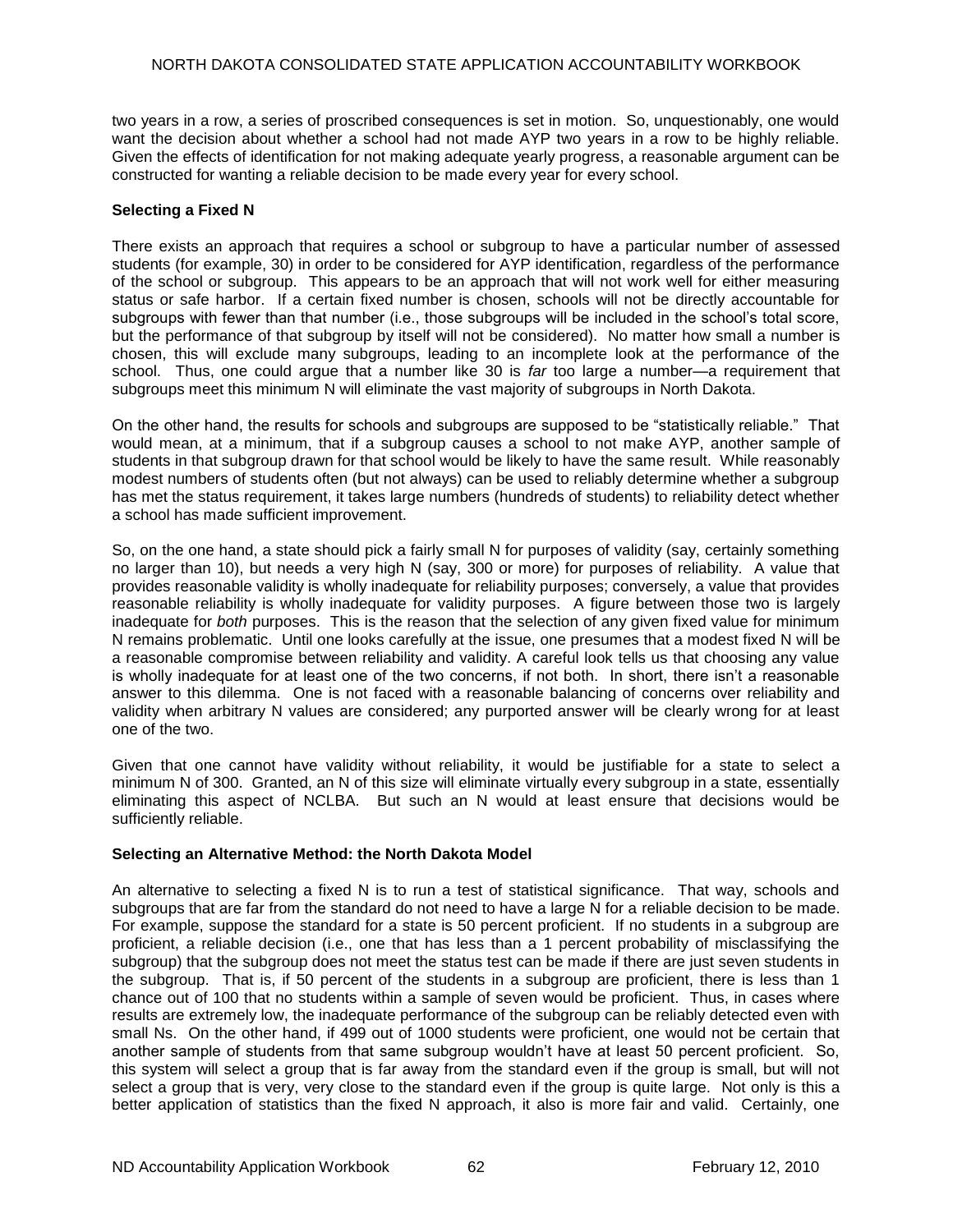would want to identify and target resources to very low-achieving subgroups before doing the same to subgroups that are very close to the state's standard.

However, even this system cannot solve the problem of measuring subgroup improvement. Measuring improvement over one year is difficult to do because the amount of improvement desired is small, relative to status (10 percentage points or less) and the measurement is made between two samples of students rather than one. A subgroup's status might be 50 percentage points away from the state's standard; as such, detecting differences that large can be done with samples as small as seven (as shown above). But a subgroup's required annual improvement can be no larger than 10 percent, and is often considerably smaller than that. Given that measurement of improvement is made by comparing one sample to another, each with its own sampling error, reliable judgments require, at a minimum, scores of students, and more typically require hundreds of students.

Take this specific example. Suppose a subgroup has 50 percent of its students passing one year. To make AYP through the safe harbor provision, the subgroup must improve to 55 percent passing the following year. If the subgroup really does improve its performance by 5 percentage points, how many students will it take, each year, to have at least a 95 percent probability that the subgroup's performance will *increase* over the previous year, much less go up the required amount?

A school with 50 percent of its students failing is supposed to reduce that percentage by 5 in one year, and a z-score of 2.33 cuts off the upper 1 percent of the area under a normal curve. So, to reject the null hypothesis at the .01 level one-tailed, the standard error of the difference can be no bigger than 5/2.33, or 2.15.

Now, suppose we hypothesize that a school has *N* students in each of two years, and its proportion of students passing goes from 50 percent passing the first year to 55 percent the second year. The equation we need to solve is as follows:

$$
2.15 = \sqrt{P1*Q1/N + P2*Q2/N}
$$
, or  

$$
2.15 = \sqrt{50*50/N + 55*45/N}
$$

Solving for *N* produces a result of 1076.25. Rounding up means that an N of 1,077 students per year is required to have a 99 percent probability that a school's observed scores will increase from one year to the next if its true percentage of proficient students increases from 50 to 55.

The results above assume that the two samples are independent (as would be the case, for example, if testing were done at just one grade and the same grade was tested two consecutive years). If the results of the two years are not independent but are positively correlated, the required N drops. This would be the case if, for example, we followed the progress of a group of students from one year to the next. In that case, the standard error of the difference scores is computed as follows:

$$
\sigma_{P1-P2} = \sqrt{\sigma_{P1}^2 + \sigma_{P2}^2 - 2r\sigma_{P1}\sigma_{P2}}
$$

Now, suppose we continued our example from above (determine the standard error of difference scores when a school's true score changes from 50 percent passing to 55 percent), but followed the same cohort of students from one year to the next. Suppose further that all the students tested in one year are tested the next, and suppose the correlation between scores from one year to the next is .7 (a typical intraschool student-level correlation of scores across one year). We still need a standard error of the difference of 2.15, but now the equation is:

$$
2.15 = \sqrt{P1^*Q1/N + P2^*Q2/N - 2^*.\frac{7}{P1^*Q1^*P2^*Q2}}/N
$$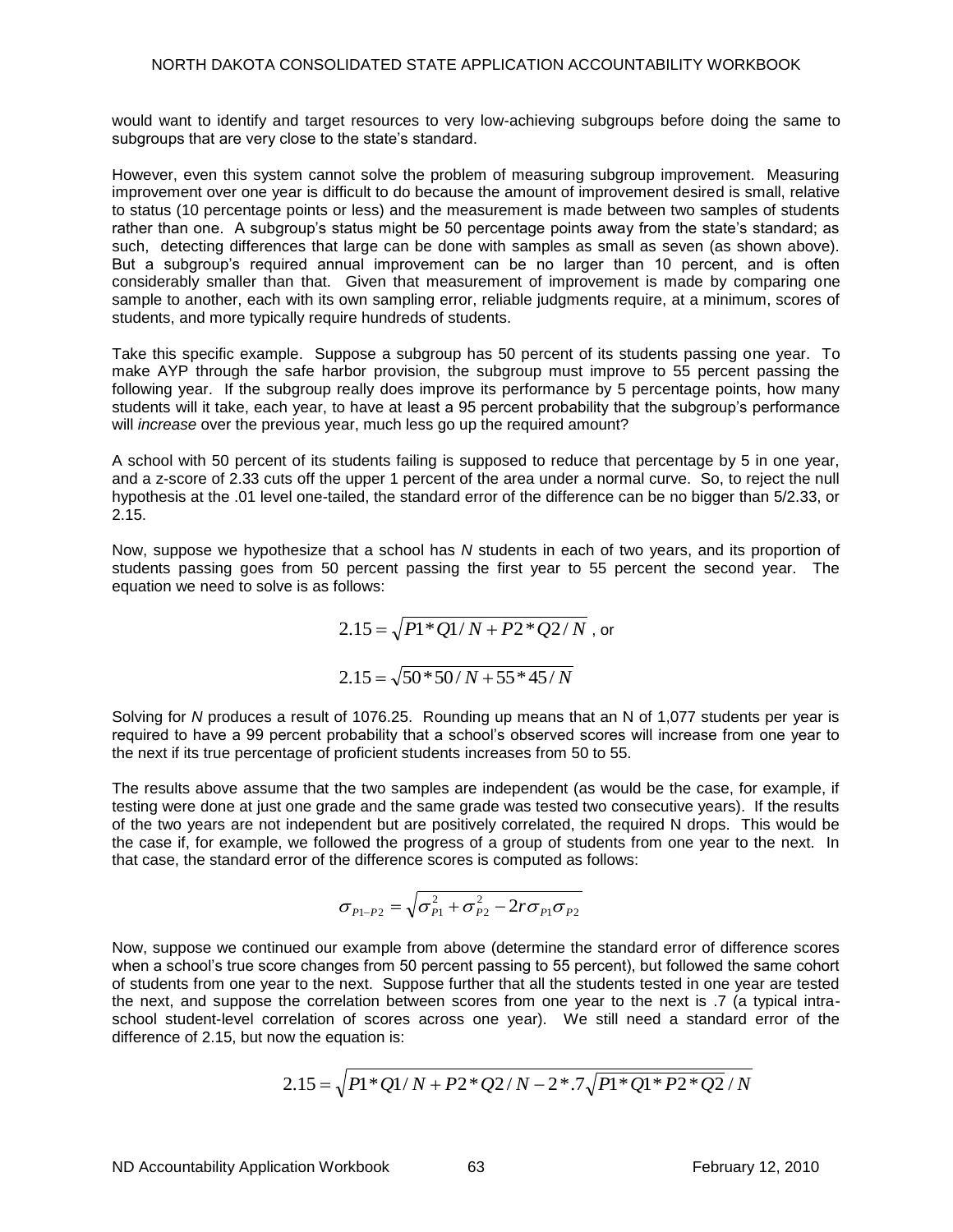Solving for *N* produces a result of 245. So, even if the same students are tracked from one year to the next, it takes a very large number to be 99 percent certain that the observed results from one year to the next will increase if the percent proficient goes from 50 to 55.

### **Specifics of North Dakota's Approach**

Schools or subgroups will be identified as not making AYP if their status score is insufficiently high, and failing that, if their improvement is insufficient. This section will describe in more detail how each of those judgments will be made.

### **Status**

North Dakota will establish a required statewide status score equal to the percentage of students proficient or higher in the 20<sup>th</sup> percentile school in the state, as required by NCLB. Call that value π<sub>0</sub>. Once that "starting point" has been established, each subgroup will pass the status test if the null hypothesis that the proportion of students for that school is equal to  $\pi_0$  cannot be rejected at the .01 level.

Exact probabilities vs. normal approximation. The exact probability that the null hypothesis can be rejected, given *X* students proficient out of *N* tested and a population proportion of  $\pi_0$ , is:

$$
P(X \leq X_0 \mid \pi_0, N) = \sum_{i=0}^{X_0} C_i^N \pi^i (1 - \pi)^{N - i}
$$

For example, if  $N = 3$  and  $\pi_0 = .5$ , the probability that  $X = 0$  is .125 and the probability that  $X = 1$  is .375. The probability that  $X \le 1$  is .5.

To further illustrate, suppose the starting point for North Dakota is 40 percent proficient, and suppose a certain subgroup of 10 students has 2 proficient students. The observed percentage of students passing in the subgroup is 20, which is less than the required value of 40. But would one reject the null hypothesis that the true population percentage for that subgroup is 40? The test for the subgroup would proceed as follows:

The probability of having 0 students proficient out of 10 if  $\pi_0 = .40$  is .0001. The probability of having 1 student proficient out of 10 if  $\pi_0 = .40$  is .0016. The probability of having 2 student proficient out of 10 if  $\pi_0 = .40$  is .0106.

Therefore, the probability of 2 or fewer students proficient out of 10 if  $\pi_0$  = .40 is .0123. Since this value is greater than .01, this subgroup would *not* be identified as not having met the AYP status standard. If, on the other hand, only 1 student had been proficient, the subgroup *would* be identified as not having met the AYP status standard, and therefore would have to meet the improvement standard to avoid having the school identified as failing to make AYP.

Computing these exact probabilities is computationally intense. Before today's super-fast computers, the amount of computation required was so extreme that often these exact probabilities were estimated through normal approximation. With that method, one first computes the standard error of the mean as

 $\pi_{0}(1-\pi_{0})/N$  , computes a z-score, and then determines the probability of a z-score that extreme or more in a table of normal probabilities.

Taking our second example of 1 student proficient out of 10 with  $\pi_0 = .40$ , we would compute the standard error as .1549. In that case, the observed proportion of proficient students (.10) would yield a zscore of (.10 - .40) / .1549, or –1.94. The probability of observing a z-score of that value or lower is .026. Thus, in this case, the normal approximation is not a very good approximation of the exact (correct) probability. We would have not rejected the null hypothesis in this case, but as was shown above, we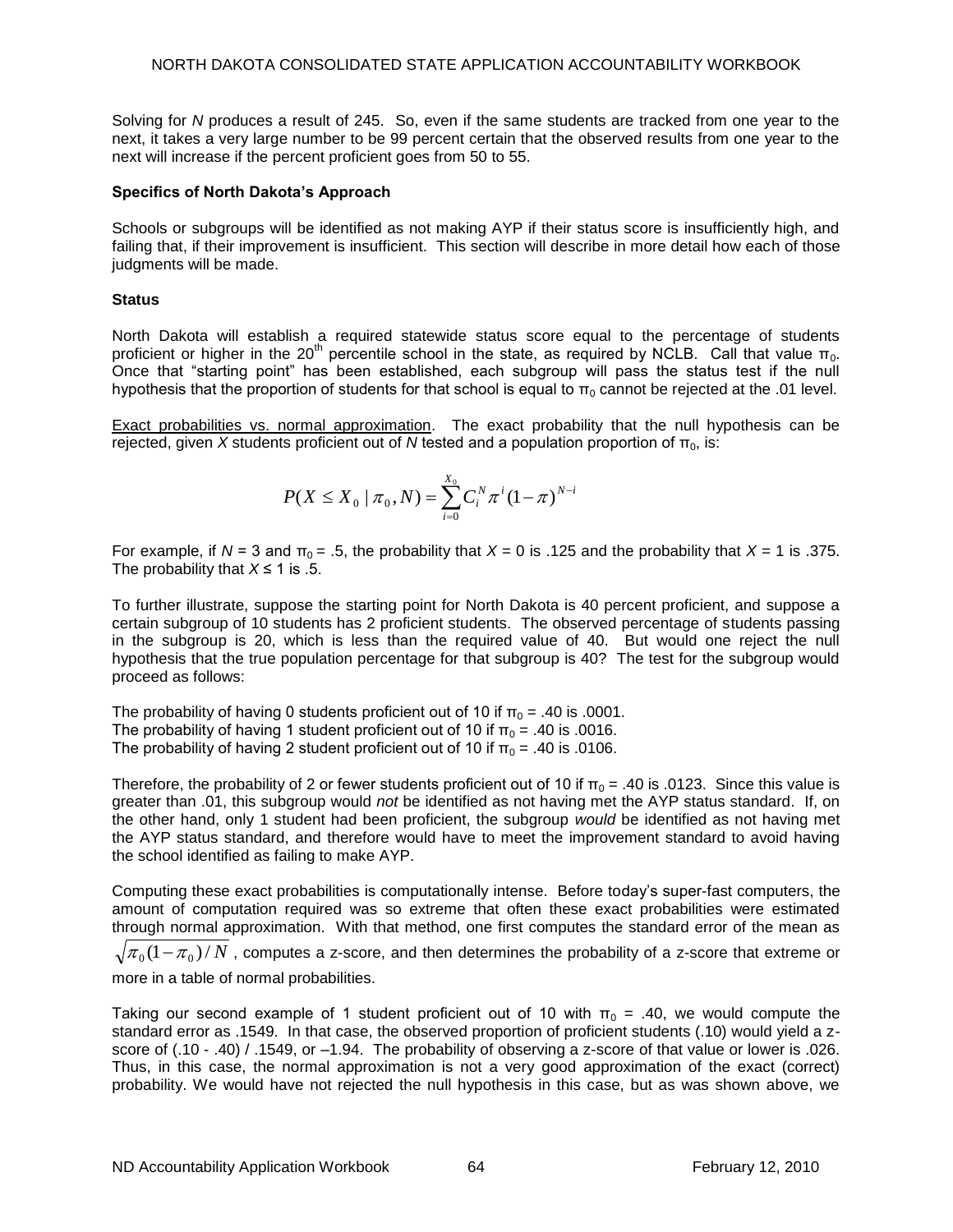should have. A general rule of thumb is that the normal approximation works well if *pN* > 5. In this case, it equals 1, so the normal approximation does not approximate well.

It would be reasonable to compute exact probabilities only for the most extreme cases and use the normal approximation for the remainder of the calculations. In fact, until recently, that was fairly common practice. However, since computers can make the complex calculations for the exact probability quickly and that using one method for all calculations leads to easier programming than using multiple methods, North Dakota proposes to make the exact calculations for all schools and subgroups. Given that there will be schools and many subgroups in North Dakota for which *pN* < 5 (and therefore many cases in which the exact calculations would need to be done anyway), this is by far the most practical approach for assessing status. However, the calculations for safe harbor are much more complex, and therefore the normal approximation will be used for those tests.

For the purposes of calculating AYP, the State will reference a school's and LEA's current year's achievement results in addition to two previous years' achievement results. Additionally, the State will reference the combined effect across all grades tested within the school and LEA. The addition of a total of three years data and the combined effect of all grades will increase the N value and ensure greater reliability.

Choosing an *alpha* level. North Dakota has elected to use an *alpha* =0.01 level to conduct these tests of statistical significance. This level of confidence will be applied to each subgroup tested for achievement, participation rate, graduation rate, and attendance rate within each school, each district, and the State.

The selection of an alpha=0.01 assures a reasonably high level of confidence given the multiple tests conducted within the process of determining AYP. However, these tests applied on the various subgroups are not independent. Reading and math are well correlated, and some of the subgroups are so highly inter-correlated as to be assessing virtually the same students because of their cross-over into other subgroups. Thus, for most schools, the probability of an error across all the tests done is likely to be below .05, which is the standard often used in educational research.

To balance all factors and mitigate the combined effect of different tests, the State has adopted an alpha=0.01 as the means to ensure highly reliable identifications.

## **Safe Harbor: A Provisional Proposal and Study**

*Provisionally Adopting the ESEA Safe Harbor Definition.* The State proposes to conduct a study of the effects of the binomial distribution on the determination of safe harbor. Until this study of the binomial distribution's application on safe harbor is completed, the State of North Dakota will adopt the definition of safe harbor established within ESEA section 1111. In the event that the study of the binomial distribution improvement model produces findings that support the use of the binomial distribution, the State reserves the right to propose the replacement of the ESEA definition of safe harbor with another that applies the binomial distribution. The State Superintendent will communicate with the U.S. Department of Education regarding any proposed changes affecting the State's AYP safe harbor definition.

*Conducting a Study of Statistical Reliability on Safe Harbor.* The approach described in the sections above will work well for assessing status. In contrast to selecting a fixed N, where many subgroups would pass AYP regardless of performance, only the very smallest subgroups will receive this automatic pass in North Dakota. Subgroups of even modest size will need to have at least some reasonable portion of their students proficient in order to pass the status test. On the other hand, by selecting an *alpha*-level of 0.01, North Dakota assures that those subgroups identified as not having met AYP would be very likely to have a value lower than the state-required amount even if another sample of students were drawn. This approach provides an excellent balance between validity (accountability for all subgroups) and reliability (assuring that those subgroups identified have not been so identified simply on the basis of random fluctuation).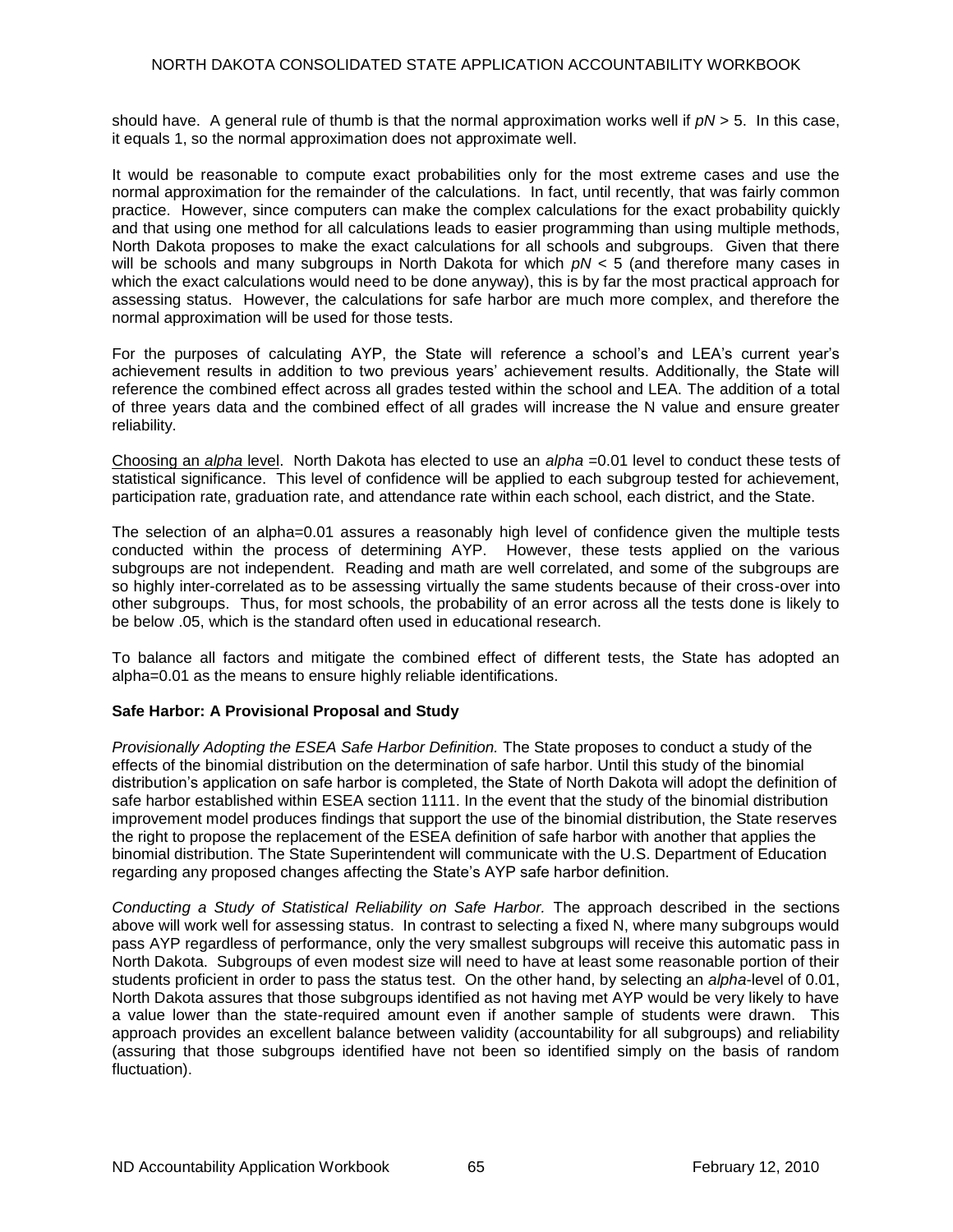Assuring this same appropriate balance for measuring safe harbor will not be as easy. The amount of improvement required each year is small relative to the standard error for most groups. As a result, it is possible to reliably detect the required amount of annual improvement only for very large groups, as was shown in an earlier section. Measuring improvement reliably will require a considered study. Because the statistical test for safe harbor is conducted on each element of performance independently and because there is no cumulative effect, it is proper to maintain an alpha=0.01 within the safe harbor test for performance.

*Conducting a Study of the Safe Harbor Model.* The proper application of the binomial distribution to measure the annual improvement of schools and districts for safe harbor requires a careful analysis in order to ensure the vital interests of validity and reliability are honored. A statistical reliability model for safe harbor remains largely theoretical; it has not been tested or validated. The application of the binomial distribution within the status test can be demonstrated as effective, practical, and balanced; as such, the application of the binomial distribution within the status measurement has been used and validated successfully. In the absence of any demonstrable data or validation and in order to sufficiently analyze the effect of the binomial distribution on the number and types of identifications and protections it allows, the Department of Public Instruction will conduct a study of the binomial distribution within safe harbor prior to its adoption and implementation. The State will proceed to use the binomial distribution for determining status. The Department of Public Instruction will access the technical expertise of the National Center for the Improvement of Educational Assessments and the North Dakota Technical Advisory Committee to conduct this study. This study, which is expected to take several months, will provide evidence on the effects of adopting the binomial distribution for determining safe harbor within AYP. The State Superintendent will review any recommendations and communicate these findings to the U.S. Department of Education.

## **Supporting Research Study**

The ESEA places a high standard upon States to administer an accountability system that requires, on the one hand, a consistent pressure to identify low performing schools, and on the other hand, a counter force that limits any identifications of schools or districts where insufficient confidence exists. States must provide for a meaningful and just accountability system. Any fair accountability system must adhere to foundational principles, rest upon objective and universally applied rules, evidence balance between validity and reliability, evoke a sense of confidence among schools and the public, and demonstrate administrative practicality.

The North Dakota accountability model is as a viable system that supports these principles. After careful consideration of the various options for implementing a valid and reliable accountability system, the Department of Public Instruction asserts that the binomial distribution model offers a comprehensive and balanced approach to accomplish these aims. Its principles are sound. The State's supporting impact data demonstrate that this statistical model constitutes a viable accountability system.

The Department of Public Instruction will conduct an ongoing study of the effects of the binomial distribution model in ensuring the administration of a valid and reliable accountability system. This study, to be conducted based on 2001-2004 data for final release by September 2004, will assess the impact of the statistical model's vitality, including the selected alpha=0.01 level, in balancing the dynamic factors of identification and confidence. This study will assess the impact of the binomial distribution on the identification patterns for achievement, safe harbor, participation rates, graduation rates, and attendance rates for subgroups, schools, and districts. This study will assess impact data related to Type I errors and Type II errors. Additionally, this study will analyze the level of confidence placed in the accountability system by schools, parents, policymakers, and the public. The Department of Public Instruction will submit any findings to the U.S. Department of Education for further review. It is in the best interest of the State and the advancement of quality accountability systems that the North Dakota Accountability System be peer reviewed for the purposes of improvement and possible wider dissemination.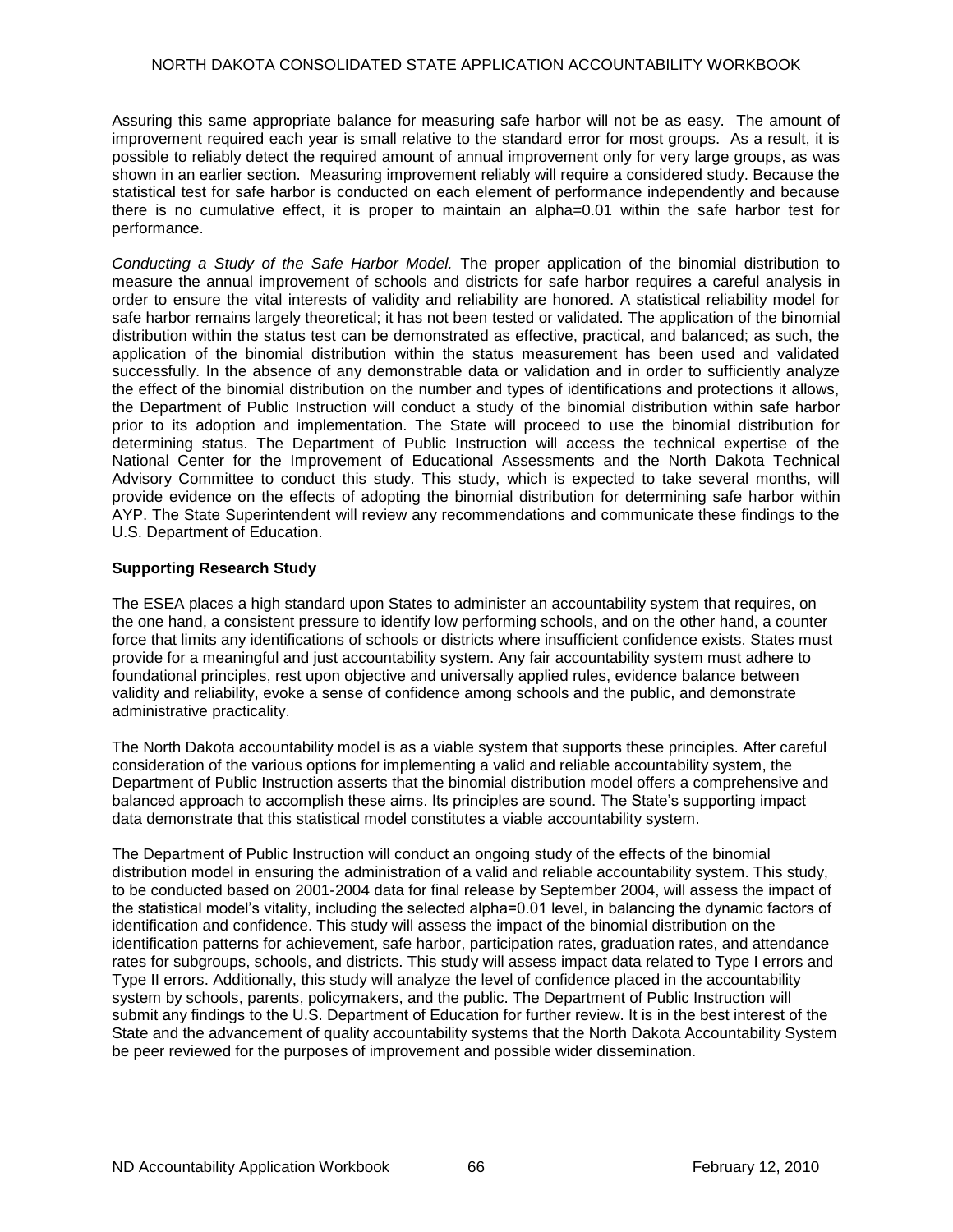|                                                              | <b>CRITICAL ELEMENT</b>                                                    | <b>EXAMPLES FOR</b><br><b>MEETING REQUIREMENTS</b>                                                      | <b>EXAMPLES OF</b><br><b>NOT MEETING</b><br><b>REQUIREMENTS</b>                      |
|--------------------------------------------------------------|----------------------------------------------------------------------------|---------------------------------------------------------------------------------------------------------|--------------------------------------------------------------------------------------|
|                                                              | 9.2 What is the State's process<br>for making valid AYP<br>determinations? | State has established a process<br>for public schools and LEAs to<br>appeal an accountability decision. | State does not have a system for<br>handling appeals of accountability<br>decisions. |
| STATE RESPONSE AND STATE ACTIVITIES FOR MEETING REQUIREMENTS |                                                                            |                                                                                                         |                                                                                      |

The State of North Dakota has established its accountability system upon assessments that are documented as valid and reliable measures of student achievement. Validity denotes the appropriateness, meaningfulness, and usefulness of any inferences made from an assessment tool. As such, validity addresses whether an assessment truly assesses what it purports to assess and whether it will lead any user to an appropriate understanding and application of results. The State's Assessment System imbeds the elements of content validity (alignment to State content standards), item design validity, related assessment validity, and consequential validity.

(a) Content validity (alignment to State content standards).

The activities conducted by the State to assure that all test items are aligned to the State's content standards. This review of content coverage, conducted by North Dakota teachers, offers assurance that the State Assessment indeed does assess student achievement in terms of the State standards in breadth. North Dakota teachers affirm that the State Assessment does assess the breadth of the standards and that each standard is covered sufficiently to generate meaningful results. Each standard is identified and is supported by a sufficient number of items to offer enough data to reach a valid indication of a student's performance.

(b) Test design validity.

The construction of individual test items and the test as a whole are critical elements of validity. Additionally, the effects of any test item or the test as a whole on subgroups of students similarly becomes an element of validity. The Department of Public Instruction has contracted with CTB/McGraw-Hill to develop and administer an augmented, multiple measures assessment at each respective grade level. These assessments meet high technical specifications to assure validity, reliability, and comparability, thereby offering confidence in the application of any information gained through the use of the assessments.

Refer to **Appendix V: North Dakota State Assessment, Test Specifications** for a summary review of the technical specifications incorporated within the State Assessment. This summary identifies a variety of factors that impact test validity and the appropriate use of acquired information. Refer to pages 1-11 of **Appendix W: North Dakota State Assessment, 2002 Preliminary Technical Report**, for actual impact data supporting the overall validity of the North Dakota State Assessment.

(c) Related assessment validity.

An inherent consideration confirming the validity of any assessment is how well it correlates with other assessment tools of comparable quality. To quantify comparability among differing assessment tools requires an ability to directly link individual student achievement among different assessment tools. To do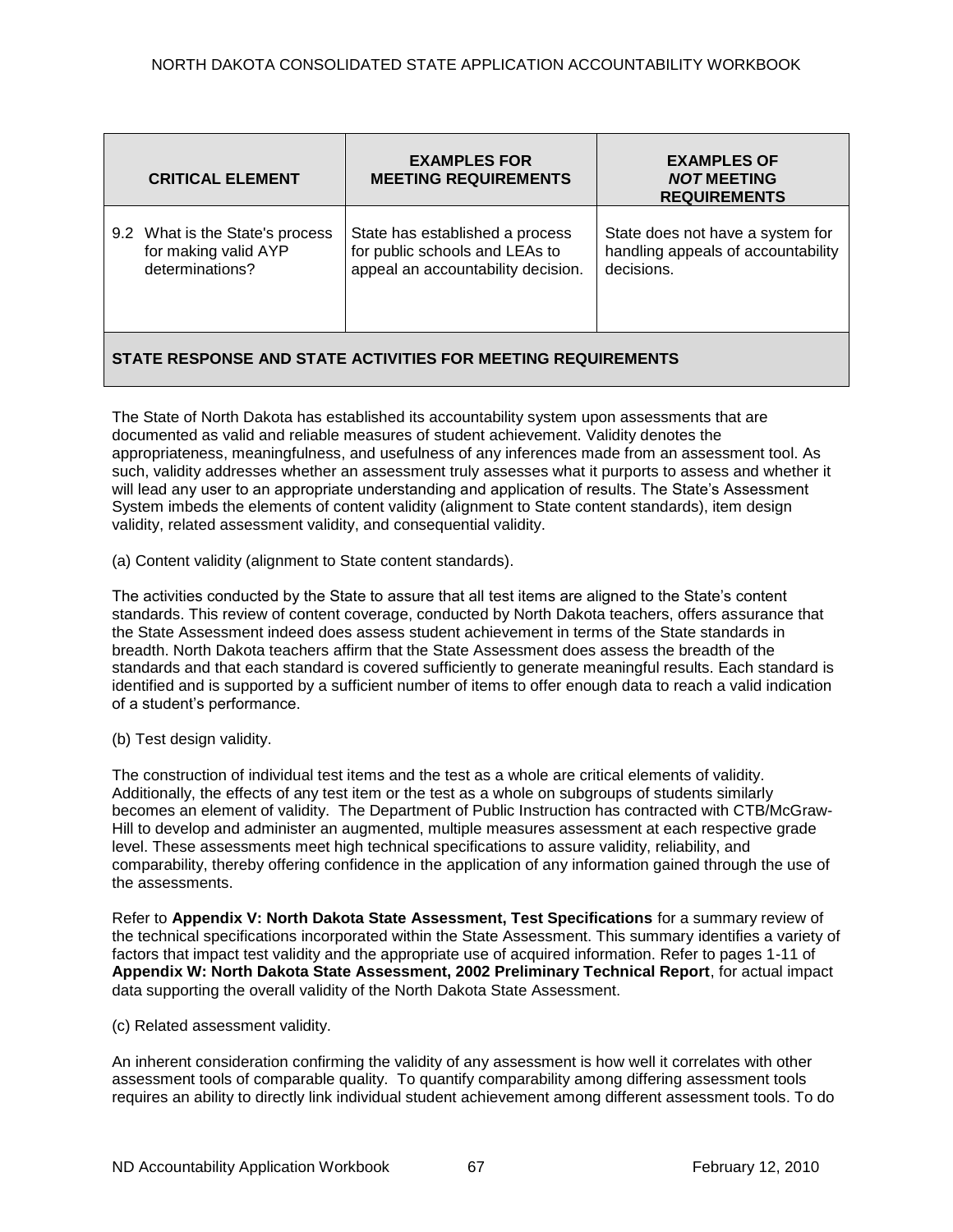so requires a data analysis and reporting tool capable of managing such linkages among different databases.

The State of North Dakota has never possessed the ability to track the performance of individual student or system performance levels in a meaningful manner based on quality disaggregated data analysis. The State has never owned, developed, or accessed a single, statewide student data system. This absence of a statewide data system has resulted in an inability to access accurate, meaningful information regarding student demographics, student achievement levels, school performance, teacher quality indicators, systemic improvements, or statewide systems monitoring. In the area of assessment, this absence of a statewide data system has resulted in an inability to sufficiently study correlations of student achievement among assessment tools or instructional methods of varying quality.

To eliminate these deficiencies and to advance meaningful school improvement measures, the Department of Public Instruction has contracted with TetraData Corporation, in October 2002, to develop and administer a statewide data analysis and reporting system. This data analysis and reporting system will allow for the linkage of various databases in order to track individual student, staff, and institutional achievement levels, including the correlation of student achievement across different assessment tools.

Included in this capability, is the capacity of the State to compile, compare, and validate student achievement on all grade-level State assessments and to compare these with other assessment tools or classroom grading. Official student files will be linked to State Assessment files that will, in turn, be linked to other assessment tools and classroom grading in order to conduct correlation studies. This will offer the State an auditing capability that will approach 100% accuracy, thereby ensuring a high degree of confidence in any correlation study. Refer to **Appendix R: TetraData Data Analysis and Reporting System Summary** for an overview of the project. The system will be functional statewide by March 2003.

With the development of this statewide data analysis and reporting system, the State will be able to monitor and confirm the contextual validity of its State Assessment.

### (d) Consequential validity.

The fundamental purpose for the administration of any assessment is to learn how well individual students and populations of students perform against a standard. The intended consequence of such learning is to apply this knowledge to the improvement of instruction for each student individually and for all students collectively and by subgroup. Consequential validity means that the State Assessment is designed in such a manner as to accomplish this aim with end users. Does the assessment lend itself to reaching correct conclusions from the data?

North Dakota has never conducted follow up studies to record the application of its assessments to enhance instruction. This analysis has never been attempted because of the difficulty in accurately measuring the effort of schools to integrate assessment data into school improvement or, more importantly, measuring the effect of such improvement efforts on students' achievement. Beginning with the 2001-02 baseline data generated through the first administration of the standards-based North Dakota State Assessment, the State of North Dakota will begin a process of confirming the contextual validity of its State Assessment.

The Department of Public Instruction has contracted with TetraData Corporation, in October 2002, to develop and administer a statewide data analysis and reporting system. This data analysis and reporting system will allow for the linkage of various databases in order to track individual student, staff, and institutional achievement levels, including the correlation of student achievement across different assessment tools. Additionally, the Department of Public Instruction will contract with an independent, outside contractor to conduct a study of how well schools use the data from the State Assessment to improve standards-based instruction.

This study will use survey tools with teachers and administrators to assess the degree that data from the state assessment are used for overall school improvement, especially instruction. This study will also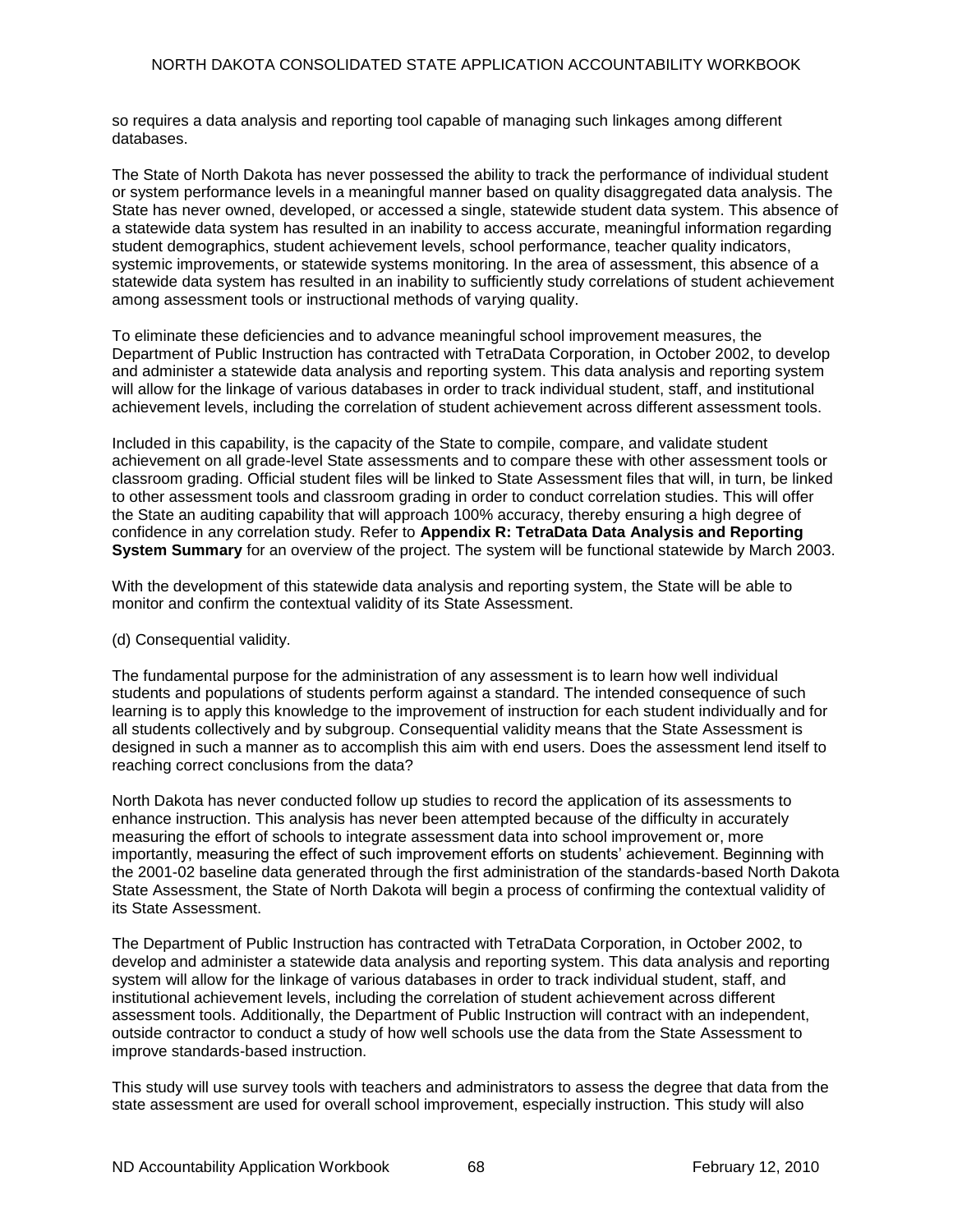### NORTH DAKOTA CONSOLIDATED STATE APPLICATION ACCOUNTABILITY WORKBOOK

survey the efforts of school personnel to reform instructional practices. Finally, this study will use the data linkage and analysis functions within the TetraData application to measure actual student achievement. Because student cohorts can be linked to teachers and schools that engage in reform activities, meaningful measurements can be derived on the effects of these efforts. Specific attention can be made to track the broad effects of using State Assessment data to improve instructional areas identified as deficient in the data.

The State seeks to implement a valid assessment and accountability system. Evidence of such an effort will be marked by the State's ability to monitor the alignment of its assessment to State content standards, to assure high technical specification in the development of its State Assessment, to correlate the State Assessment with other outside assessments and classroom grading, and to assure the meaningful application of the assessment for school reform.

#### e) AYP Identification Method.

Principle 9.1 identifies the State's method of identifying schools and LEAs for program improvement. This Principle carefully balances the need to protect the interests of schools and LEAs from misidentification with the public interest of knowing the overall performance of their schools. Refer to Principle 9.1 for a thorough analysis of this issue.

### f) Automatic Appeals.

Any school or district that has been identified through the AYP determination process will automatically receive an appeal to clarify and correct information within the determination process and to present extenuating information that may have bearing on the validity or reliability of the foundational information or the determination process itself. In the case of AYP decisions regarding schools, the school district must consider the appeal, with the assistance of the State, and render a final decision within 30 days, after the submission date of the appeal. In the event of a district identification, if a district appeals a decision regarding AYP, the Department of Public Instruction must make a final determination within 30 days of the date of the appeal. The State Superintendent will determine all appeals regarding AYP identification.

The Department of Public Instruction will provide ongoing technical assistance to districts and schools regarding the AYP determination process, all program improvement and corrective action activities, including appeals regarding AYP decisions.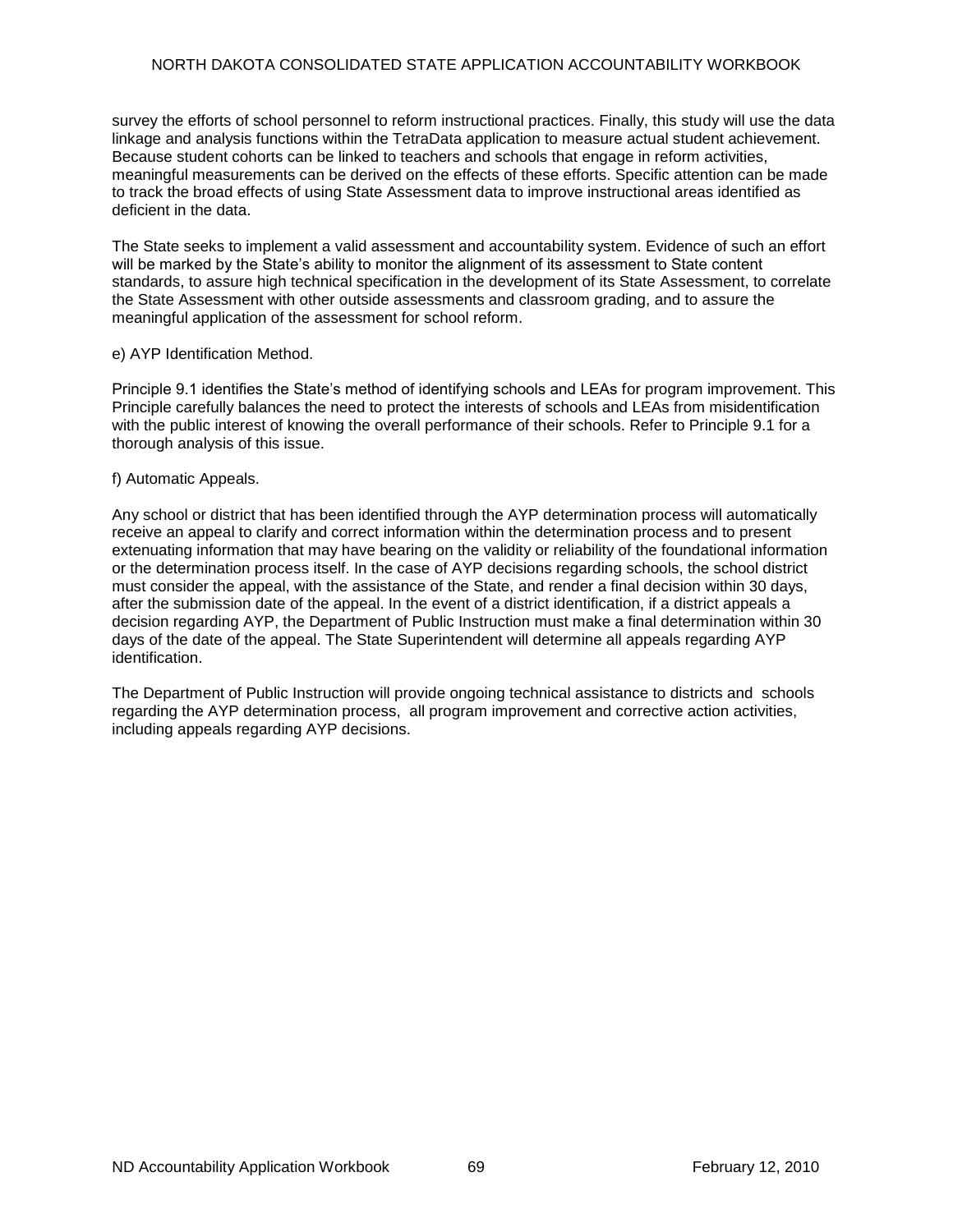| State's transition plan interrupts<br>9.3 How has the State planned<br>State has a plan to maintain<br>annual determination of AYP.<br>for incorporating into its<br>continuity in AYP decisions<br>definition of AYP<br>necessary for validity through<br>planned assessment changes,<br>anticipated changes in<br>State does not have a plan for<br>and other changes necessary to<br>assessments?<br>handling changes: e.g., to its<br>comply fully with NCLB. <sup>11</sup><br>assessment system, or the<br>addition of new public schools.<br>State has a plan for including new<br>public schools in the State<br>Accountability System.<br>State has a plan for periodically<br>reviewing its State Accountability<br>System, so that unforeseen | <b>CRITICAL ELEMENT</b> | <b>EXAMPLES FOR</b><br><b>MEETING REQUIREMENTS</b> | <b>EXAMPLES OF</b><br><b>NOT MEETING</b><br><b>REQUIREMENTS</b> |
|---------------------------------------------------------------------------------------------------------------------------------------------------------------------------------------------------------------------------------------------------------------------------------------------------------------------------------------------------------------------------------------------------------------------------------------------------------------------------------------------------------------------------------------------------------------------------------------------------------------------------------------------------------------------------------------------------------------------------------------------------------|-------------------------|----------------------------------------------------|-----------------------------------------------------------------|
| addressed.                                                                                                                                                                                                                                                                                                                                                                                                                                                                                                                                                                                                                                                                                                                                              |                         | changes can be quickly                             |                                                                 |

The State of North Dakota has developed a long-term plan to advance assessment system improvements, assessment system expansion, and enhancements to the State's accountability system.

- I. Assessment System Improvements
- (a) Assessment development procedural improvements.

The State Superintendent instituted a state-level advisory committee consisting of LEA and SEA representatives, titled the *Standards, Assessment, Learning and Teaching (SALT) Team*, and authorized this committee to advise the Department of Public Instruction on standards and assessment development committee work. North Dakota's assessment development protocols currently are being revised by the Department of Public Instruction with the advise of the SALT Team to incorporate improvements into the assessment development process and to accommodate the expansion of current assessments (grades 4, 8, and 12) into grades 3, 5, 6, and 7 and in science in grades 3-8 and 12. Refer to **Appendix Y: North Dakota Standards and Assessment Development Protocols** regarding the procedures to be followed for the development and improvement of state assessments. Completion of the revised State Assessment Protocols is expected by May 2003.

Department of Public Instruction has adopted certain improvements in the development of assessment RFPs. These improvements are identified within the white paper, *Model Contractor Standards and State Responsibilities for State Testing Programs,* Education Leaders Council, 2002. Additionally, the

 $\overline{a}$ 

 $11$  Several events may occur which necessitate such a plan. For example, (1) the State may need to include additional assessments in grades 3-8 by 2005-2006; (2) the State may revise content and/or academic achievement standards; (3) the State may need to recalculate the starting point with the addition of new assessments; or (4) the State may need to incorporate the graduation rate or other indicators into its State Accountability System. These events may require new calculations of validity and reliability.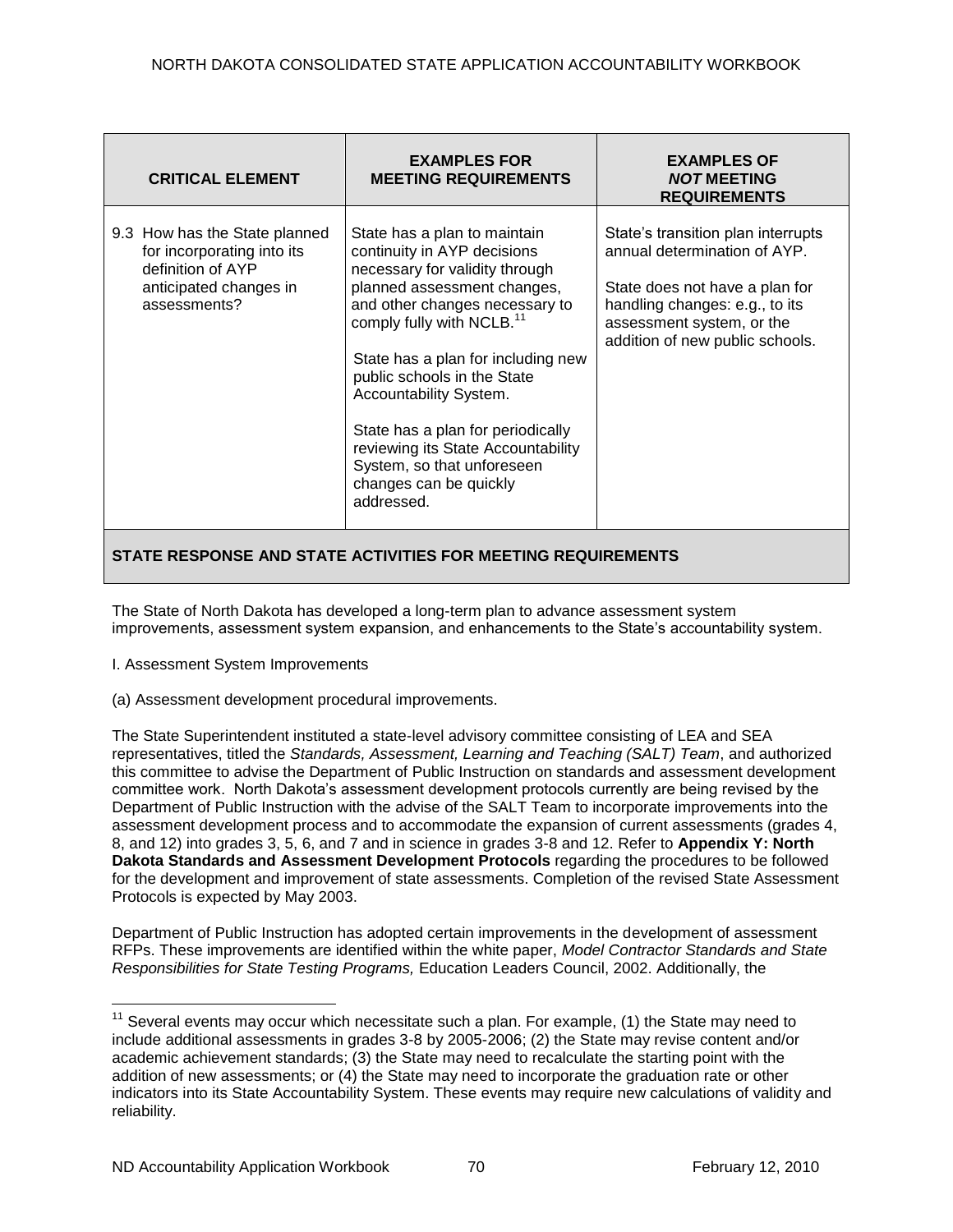Department is considering for adoption several innovations identified by other States and developed within the white paper, *State Innovation Priorities for Testing,* Education Leaders Council. The Department is expected to submit a comprehensive list of assessment procedure improvements and potential innovations to the State Superintendent by May 2003.

The State Superintendent, by State law, is responsible for the oversight of all assessment development and administration duties (refer to **Appendix B: North Dakota Century Code, Assessment Statutes**  regarding the delineation of State Assessment oversight responsibilities). The State Superintendent has commissioned the SALT Team as the primary advisory committee. The State will contract with an outside consultant to conduct an independent, systematic review of the State Assessment system and to issue recommendations to the State Superintendent on the improvement of the system. The Department contracts with CTB/McGraw-Hill to conduct the development and improvement of the State's Assessment.

(b) Ongoing assessment refinement.

The Department of Public Instruction is developing a long-term plan for the ongoing replacement of test items with additional selective- and constructive-response test items. This replacement plan will be written into the next generation of RFP documents that are scheduled for release in May 2003. The Department has identified, as a high priority, (1) the administration of an independent audit of the current State Assessment's breadth and depth of standards coverage, (2) the expansion of high-quality constructiveresponse test items, and (3) the advancement of discussions with other States to collaborate in the development of high quality test items and other assessment strategies.

(1) *Test item rigor analysis.* The Department of Public Instruction will conduct a thorough analysis of the current North Dakota State Assessment regarding its rigor of higher order thinking skills and understanding. The Department will contract with an independent, outside facilitator to conduct this analysis. The RFP has not yet been drafted. The depth and breadth analysis will be conducted in early 2003 as a baseline evaluation of the current State Assessment in anticipation of its enhancement with future replacement items and the future development of other grade-level assessments. It is anticipated that the project will convene educators from across the State, including classroom teachers, administrators, content specialists, and university professors, to conduct an audit of the current State Assessment in terms of an agreed upon evaluation criteria. This effort would evaluate the State Assessment against five levels of increasing difficulty: (1) identity and recall; (2) use of concepts; (3) explanation and reasoning; (4) evaluation and extension; and (5) integration and performance.

(2) *Item replacement policy.* It is the long-term commitment of the Department of Public Instruction to employ an item-replacement model that steadily increases the number and quality of constructive-response test items, including greater use of extended constructive-response items. Future RFPs for the North Dakota State Assessment will include a schedule for the improved quality of constructive-response test items. The Department has adopted a policy requiring future RFPs to incorporate the recommendations of the Education Leaders Council, *Model Contractor Standards & State Responsibilities for State Testing Programs, 2002* (refer to page 19 within **Appendix Y: North Dakota Standards and Assessment Development Protocols** or reference the following web site, [http://www.dpi.state.nd.us/standard/content/toc.pdf\)](http://www.dpi.state.nd.us/standard/content/toc.pdf).

(3) *State consortium efforts.* Following the selection of the State's next assessment vendor following an RFP selection process, the Department of Public Instruction will explore with the State's next approved vendor the prospects of initiating a series of discussions with other States who contract with the approved vendor to establish a consortium of States committed to assessment improvement. This consortium of States would share the costs and advance the development of high quality test items, specifically constructive-response and extended-response test items. By convening States that share a common vendor, there are greater opportunities to achieve successes by unifying efforts, maximizing gains, and minimizing copyright impediments. The State will begin discussions with interested States beginning in July 2003.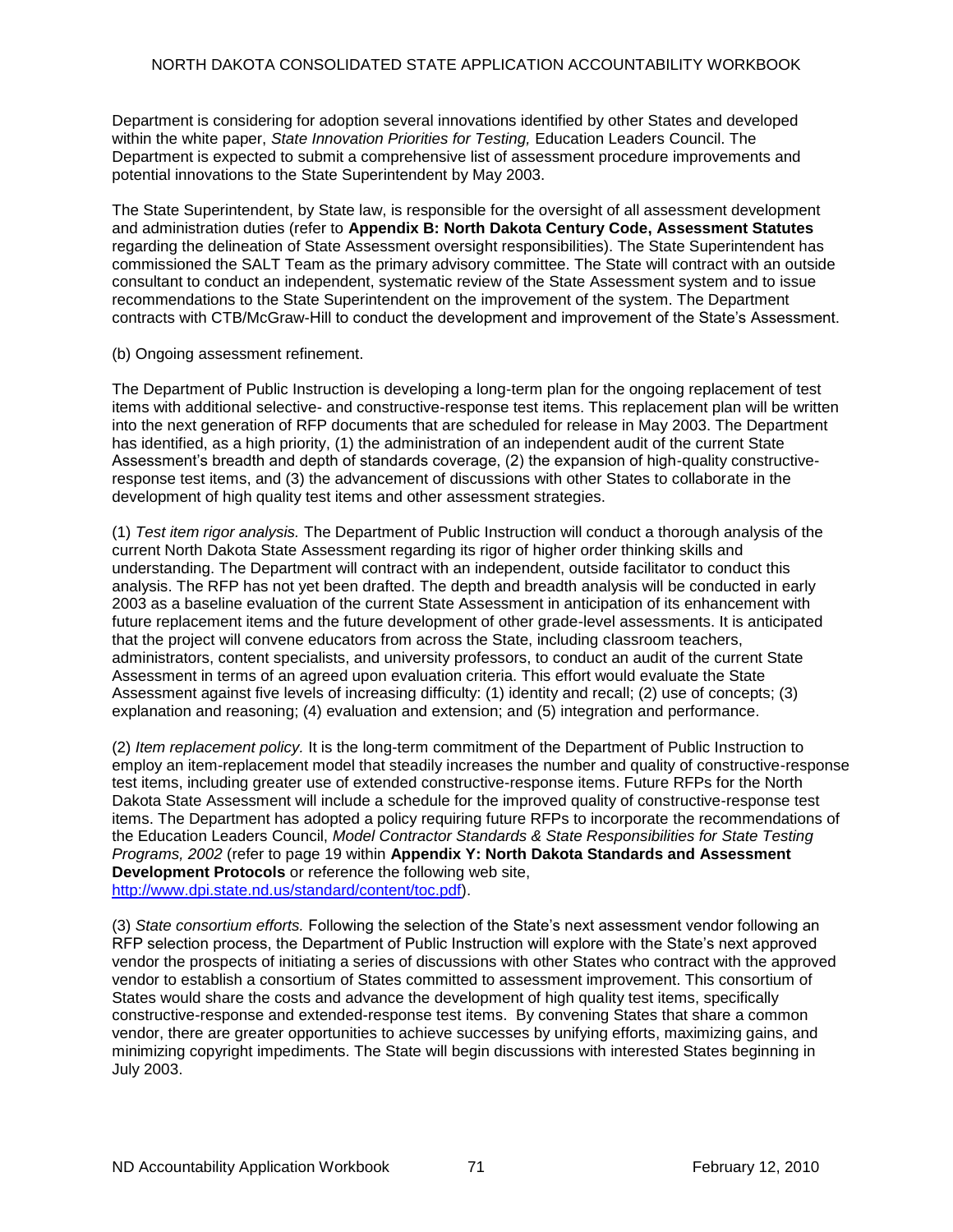### (c) Assessment innovations.

The Department is drafting a series of recommendations regarding the possible adoption of several innovations identified by other States and developed within the white paper, *State Innovation Priorities for Testing,* Education Leaders Council. The Department is expected to submit a comprehensive list of assessment procedural improvements and potential innovations to the State Superintendent by July 2003.

In addition to this anticipated list of improvements and innovations, the Department is considering the integration of two established products into the current State Assessment: (1) test item task banks developed by previous development work, and (2) a web-based scoring application for extendedresponse test items.

### II. Expansion of the State Assessment System

North Dakota, through an agreement with the U.S. Department of Education, has established an assessment waiver plan to bring the State into full compliance with ESEA, Section 1111(b)(1) requirements. . This waiver plan, approved through August 2003, is enclosed as **Appendix A: North Dakota State Assessment Waiver Agreement Plan** and can be accessed at the following web site: [http://www.dpi.state.nd.us/testing/assess/plan.pdf.](http://www.dpi.state.nd.us/testing/assess/plan.pdf) During the 2001-02 school year, North Dakota administered its state assessment and is on schedule to meet fully all provisions set forth within the waiver plan.

State assessments have been developed and adopted thus far in mathematics and reading at grades 4, 8, and 12 in accordance with North Dakota's approved assessment waiver agreement and the *North Dakota Standards and Assessment Development Protocols*

[\(http://www.dpi.state.nd.us/standard/content/toc.pdf\)](http://www.dpi.state.nd.us/standard/content/toc.pdf). North Dakota will proceed to develop state assessments in mathematics and reading at additional grades (grades 3, 5, 6, and 7) by 2005-2006 in accordance with State protocols and section 1111(b)(1) requirements. North Dakota will proceed to develop state assessments in science at grades 4, 8, and 12 by 2007-2008 in accordance with State protocols and section 1111(b)(1) requirements. Additionally, North Dakota will expand its science assessment, voluntarily, at grades 3, 5, 6, and 7 by 2007-2008 in accordance with State protocols and section 1111(b)(1) standards.

North Dakota has submitted its plan to expand the development of grade specific assessments to meet the requirements of NCLBA. This submission was an element of the State's Consolidated Application for ESEA funding, dated June 2002. Refer to **Appendix H: North Dakota State ESEA Consolidated Application**, pages 7-10, or refer to the following web site:

[http://www.dpi.state.nd.us/grants/DOEapp.pdf\)](http://www.dpi.state.nd.us/grants/DOEapp.pdf). The North Dakota State Consolidated Application has since been approved by the U.S. Department of Education.

The North Dakota Assessment System provides for a single, unified, statewide assessment that measures the performance of *all* students in terms of the State's challenging content and achievement standards.

III. Enhancement to the State's Accountability System

The Department of Public Instruction will develop a state-level advisory committee that will advise the State Superintendent on the development and review of all State AYP policies and submit recommendations to the State Superintendent. The State Superintendent will review and approve the disposition of all recommendations. The Department of Public Instruction anticipates the development of this advisory committee by July 2003.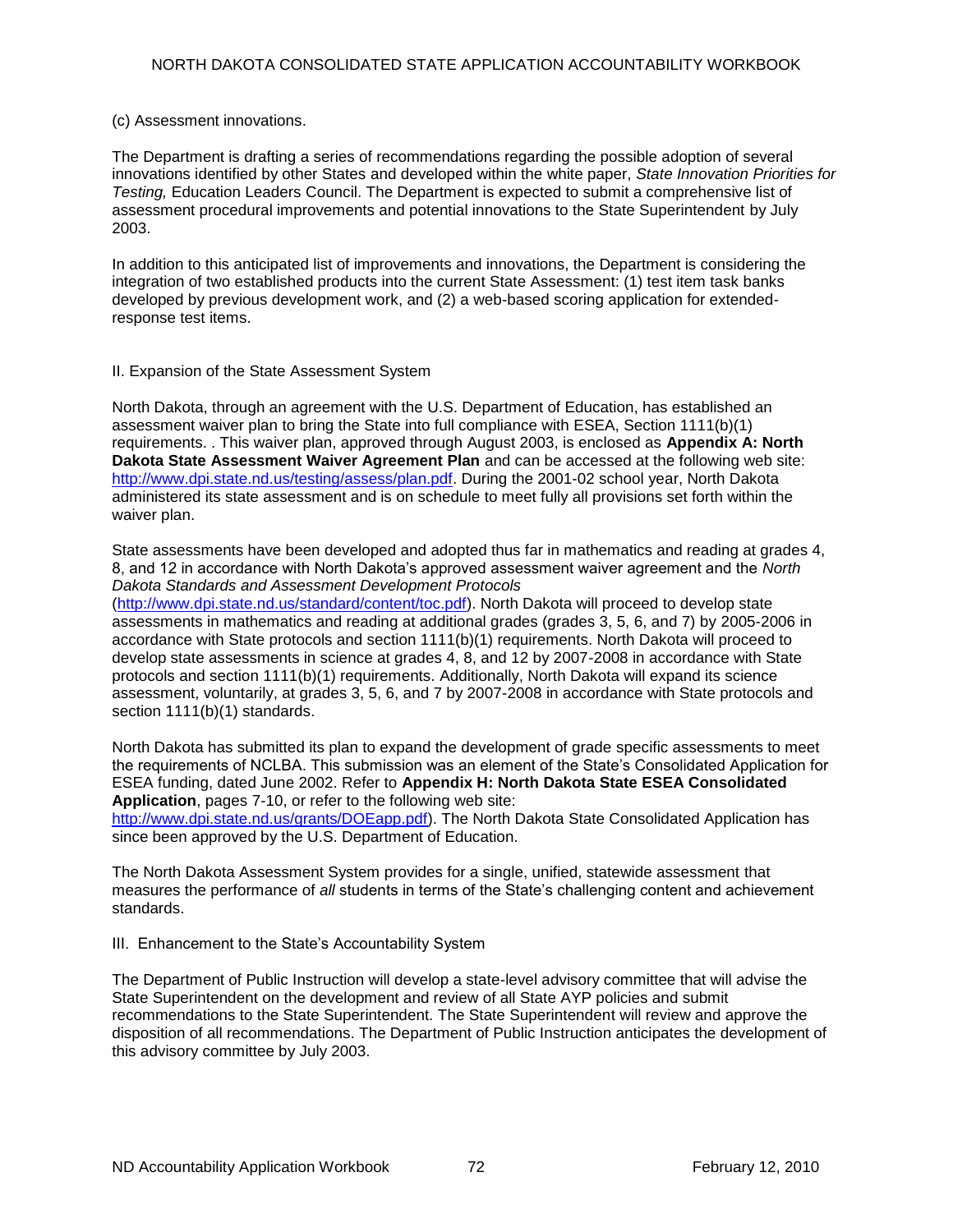# **PRINCIPLE 10. In order for a public school or LEA to make AYP, the State ensures that it assessed at least 95% of the students enrolled in each subgroup.**

| <b>CRITICAL ELEMENT</b>                                                                                                                 | <b>EXAMPLES FOR</b><br><b>MEETING REQUIREMENTS</b>                                                                                                                                                                                                                                                                                                     | <b>EXAMPLES OF</b><br><b>NOT MEETING</b><br><b>REQUIREMENTS</b>                                                                                                                                                                 |  |
|-----------------------------------------------------------------------------------------------------------------------------------------|--------------------------------------------------------------------------------------------------------------------------------------------------------------------------------------------------------------------------------------------------------------------------------------------------------------------------------------------------------|---------------------------------------------------------------------------------------------------------------------------------------------------------------------------------------------------------------------------------|--|
| 10.1 What is the State's method<br>for calculating participation<br>rates in the State<br>assessments for use in<br>AYP determinations? | State has a procedure to<br>determine the number of absent<br>or untested students (by<br>subgroup and aggregate).<br>State has a procedure to<br>determine the denominator (total<br>enrollment) for the 95%<br>calculation (by subgroup and<br>aggregate).<br>Public schools and LEAs are held<br>accountable for reaching the 95%<br>assessed goal. | The state does not have a<br>procedure for determining the<br>rate of students participating in<br>statewide assessments.<br>Public schools and LEAs are not<br>held accountable for testing at<br>least 95% of their students. |  |
| STATE RESPONSE AND STATE ACTIVITIES FOR MEETING REQUIREMENTS                                                                            |                                                                                                                                                                                                                                                                                                                                                        |                                                                                                                                                                                                                                 |  |

The State of North Dakota requires all students enrolled in public schools within North Dakota to participate in the State Assessment system. Refer to **Appendix B: North Dakota Century Code citations** or reference the North Dakota Century Code at the following web site, [http://www.state.nd.us/lr/cencode/T151C21.pdf](http://www.state.nd.us/lr/assembly/57-2001/cencode/CCT15x1.pdf)). All students, regardless of their enrollment status, participate in the State Assessment. This total inclusion policy includes those students who may have enrolled in a district or school after the beginning of a school year. Any student who may have been enrolled in a school or district after the beginning of a school year is identified on their assessment demographic sheet. Students or school personnel mark a special code on the assessment demographic sheet that identifies their late enrollment status. This code is used to identify the student and to remove them from the school's student roll for AYP identification purposes. Refer to page 29 for codes "R" and ―S‖ of **Appendix Q: North Dakota State Assessment, Test Coordinator's Manual 2002-03** for the enrollment code identification fields. A student who has not been enrolled in a school for the entire year but has been enrolled in the district for the entire year will not be included into AYP consideration for the school but will be included into AYP consideration for the district.

All students must be accounted for regarding their enrollment status. This is a required entry on the demographic sheet of all students. Student participation rates will be compared to the school's and district's Average Daily Membership student count used to reimburse school's and district's for their State foundation aid. Therefore, the State references reimbursement census data to confirm student participation rates. Student participation rates may be identified within the aggregate and disaggregated by subgroup.

Refer to page 29 for codes "R" and "S" of Appendix Q: North Dakota State Assessment, Test **Coordinator's Manual 2002-03** for the enrollment code identification fields. Student participation rates will be compared to the school's and district's Average Daily Membership student count used to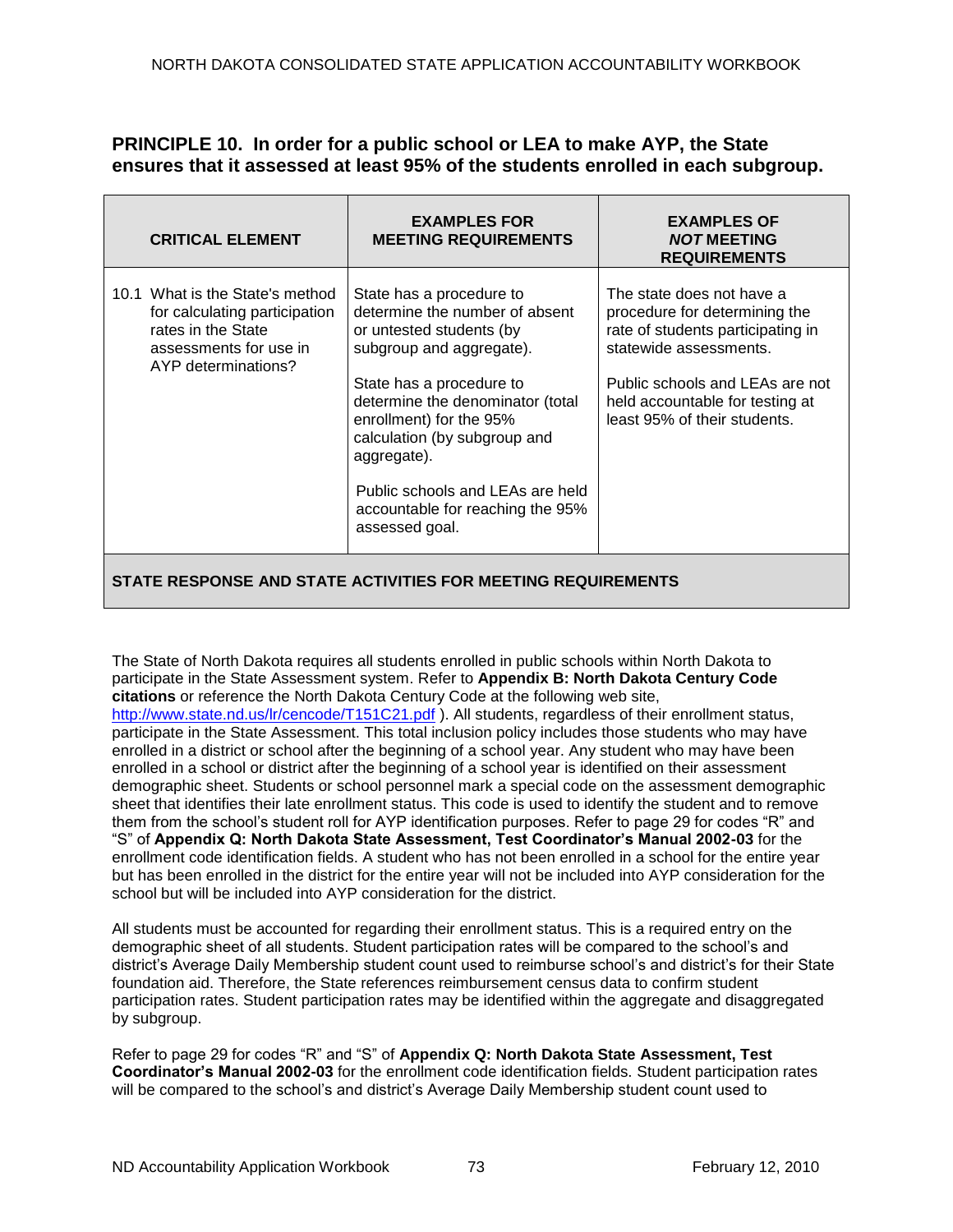reimburse school's and district's for their State foundation aid. Therefore, the State references reimbursement census data to confirm student participation rates.

Participation rates on the North Dakota State Assessment are calculated as follows:

# of students with test results # of students enrolled at the time of test administration

Students participating in the North Dakota Alternate Assessment are included in the numerator and denominator.

The State is developing a statewide student data analysis and reporting system to aid the Sate in monitoring the enrollment patterns and participation rates of students. The TetraData application will allow the State to link district enrollment files with the State's assessment participation files in order to assure that all enrolled students are accounted for in the State Assessment system files. Refer to **Appendix R: TetraData Data Analysis and Reporting System Summary** for an overview of the TetraData system's purpose and design.

The State currently is reviewing its ESEA and accreditation monitoring policies. The State is pursuing an amendment to its monitoring requirements that would mandate districts to produce evidence regarding the enrollment dates of all students. Monitors would check for any students who had enrolled after the beginning of a school year and cross-check their participation status in the State Assessment data file. Any failures to include such students would be identified as a compliance violation of the school's and district's ESEA compliance agreement. Refer to **Appendix S: Consolidated Application Certification and Assurances** for the State assessment requirement for receipt of federal ESEA funding. A school or district may be sanctioned for any compliance violation of their ESEA assurances agreement.

It is the expressed policy of the State of North Dakota to include all students within the North Dakota State Assessment.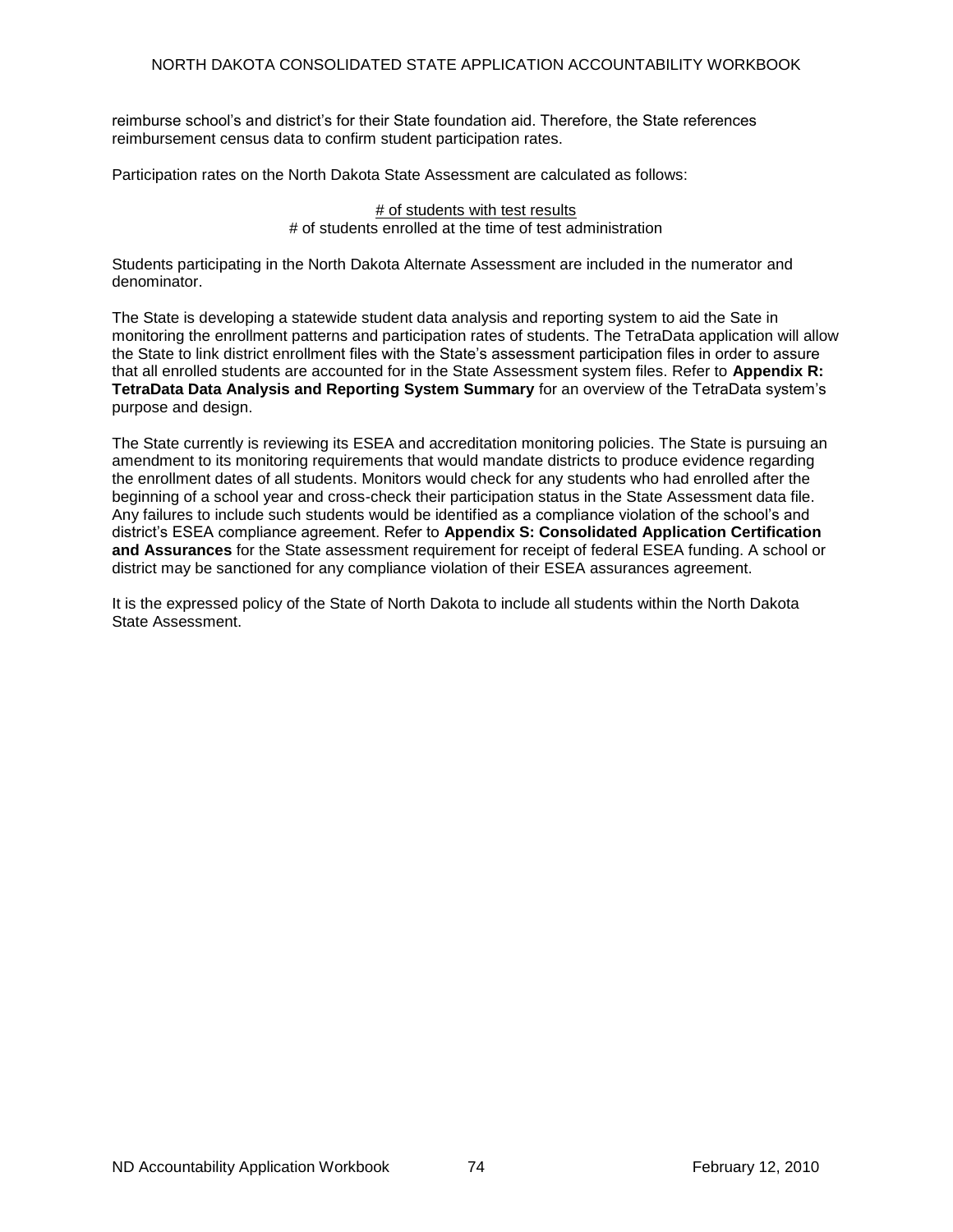| <b>CRITICAL ELEMENT</b>                                                                                          | <b>EXAMPLES FOR</b><br><b>MEETING REQUIREMENTS</b>                                                                                                                        | <b>EXAMPLES OF</b><br><b>NOT MEETING</b><br><b>REQUIREMENTS</b>   |  |
|------------------------------------------------------------------------------------------------------------------|---------------------------------------------------------------------------------------------------------------------------------------------------------------------------|-------------------------------------------------------------------|--|
| 10.2 What is the State's policy<br>for determining when the<br>95% assessed<br>requirement should be<br>applied? | State has a policy that<br>implements the regulation<br>regarding the use of 95%<br>allowance when the group is<br>statistically significant according<br>to State rules. | State does not have a procedure<br>for making this determination. |  |
| STATE RESPONSE AND STATE ACTIVITIES FOR MEETING REQUIREMENTS                                                     |                                                                                                                                                                           |                                                                   |  |

The State of North Dakota has established a definition for the minimum number of students in a subgroup for both reporting and accountability purposes. The definition is consistent with the minimum number identified within Principle 9. The State has established a test of statistical significance for the method of determining a minimum number within a given population and referenced to the established measurable objective, participation rate, graduation rate, or attendance rate. Refer to Principle 9.1 for a detailed overview of this method of statistical significance.

The State will apply the binomial distribution on all school and subgroup participation data to determine the appropriate statistical participation rate. The binomial distribution is calculated with the alpha=0.01, the target set at 95%, and the sample size consisting of all students enrolled at the time of the assessment.

#### *The incorporation of federal guidance regarding the full participation of all students within the State assessment and the restricted omission of certain students with significant medical conditions.*

On March 26, 2004, the U.S. Department of Education released guidance regarding the calculation of adequate yearly progress based on the participation of at least 95% of students in a State's annual assessment of student achievement, measured by a total school population and by subgroups. Full participation within the Act ensures a valid and reliable means of determining accountability for all schools, districts, and the State. The following provisions apply.

a. *Multi-year averaging*. In calculating adequate yearly progress for participation rates, the State will access participation data from the current year, a two-year average, and a three-year average. If any of these accessed data points meet or exceed 95%, the specified school, district, or State will be deemed to meet the requirements of adequate yearly progress.

b. *Significant medical emergencies*. In calculating adequate yearly progress for participation rates, the State will omit, within restricted conditions, any student who has been prohibited from participating in the State assessment during the entire testing window, including make-up dates, due to a significant medical emergency. The Department of Public Instruction will consider only those requests for the omission of a student with a significant medical emergency that have been documented by the affected school. The Department reserves the right to monitor the circumstances surrounding any requests for omission. Students must be enrolled within the affected school during the testing window, as evidenced on the pupil membership files retained within the State Online Reporting System. The State will document the receipt of any omission requests, remove the student from the calculation of adequate yearly progress, and record and report aggregate incidence rates of omissions statewide. The State will not issue student omission reports that might lead to the identification of an individual student.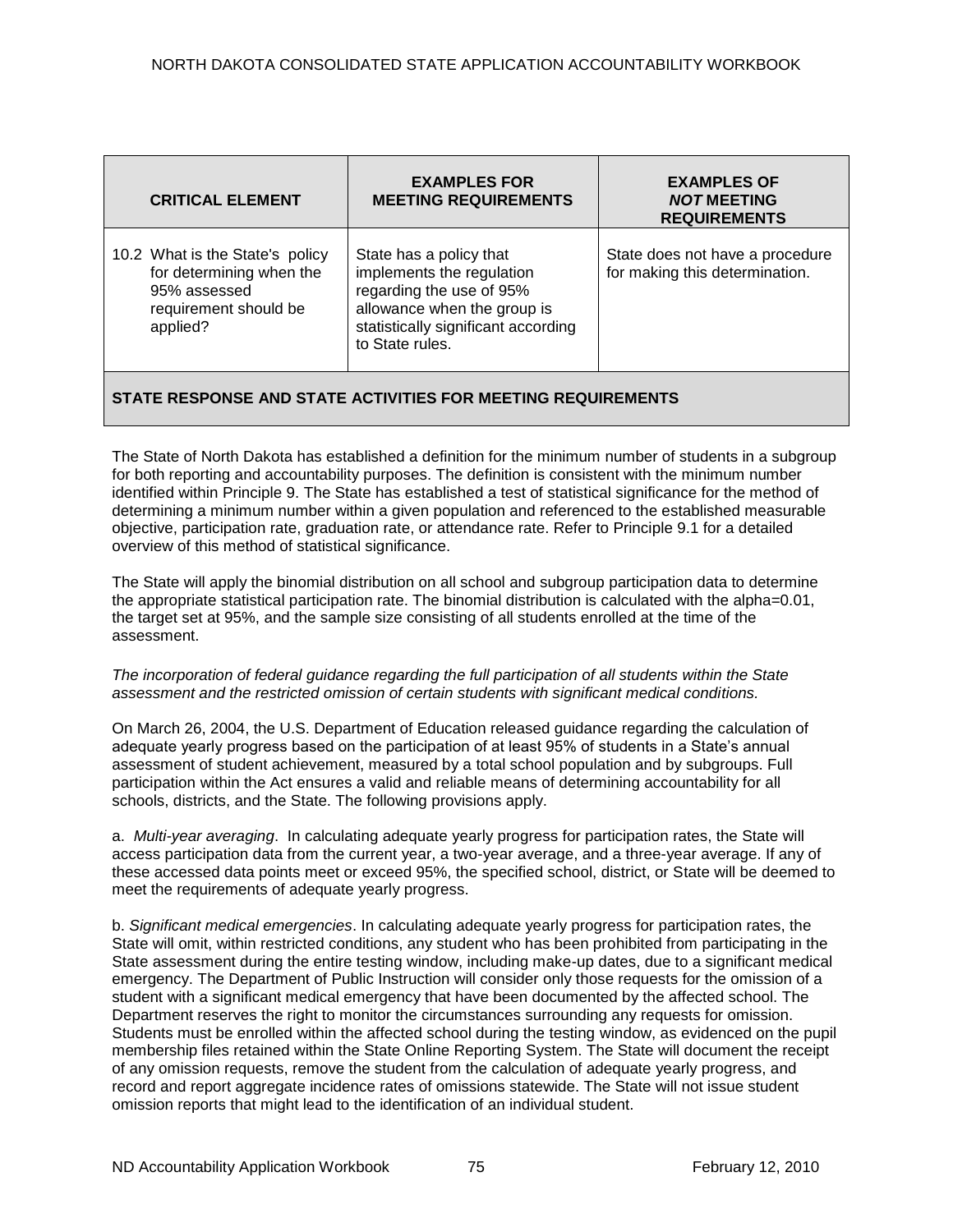# **Appendix A**

Required Data Elements for State Report Card

### **1111(h)(1)(C)**

1. Information, in the aggregate, on student achievement at each proficiency level on the State academic assessments (disaggregated by race, ethnicity, gender, disability status, migrant status, English proficiency, and status as economically disadvantaged, except that such disaggregation shall not be required in a case in which the number of students in a category is insufficient to yield statistically reliable information or the results would reveal personally identifiable information about an individual student.

2. Information that provides a comparison between the actual achievement levels of each student subgroup and the State's annual measurable objectives for each such group of students on each of the academic assessments.

3. The percentage of students not tested (disaggregated by the student subgroups), except that such disaggregation shall not be required in a case in which the number of students in a category is insufficient to yield statistically reliable information or the results would reveal personally identifiable information about an individual student.

4. The most recent 2-year trend in student achievement in each subject area, and for each grade level, for the required assessments.

5. Aggregate information on any other indicators used by the State to determine the adequate yearly progress of students in achieving State academic achievement standards disaggregated by student subgroups.

6. Graduation rates for secondary school students disaggregated by student subgroups.

7. Information on the performance of local educational agencies in the State regarding making adequate yearly progress, including the number and names of each school identified for school improvement under section 1116.

8. The professional qualifications of teachers in the State, the percentage of such teachers teaching with emergency or provisional credentials, and the percentage of classes in the State not taught by highly qualified teachers, in the aggregate and disaggregated by high-poverty compared to low-poverty schools which (for this purpose) means schools in the top quartile of poverty and the bottom quartile of poverty in the State.

The State of North Dakota stipulates that it will include all data elements provided within ESEA section 1111 within the State Report Card and Profile. Refer to **Appendix O: North Dakota State Report Card and Profile.** The State will include attendance rate for elementary and middle schools.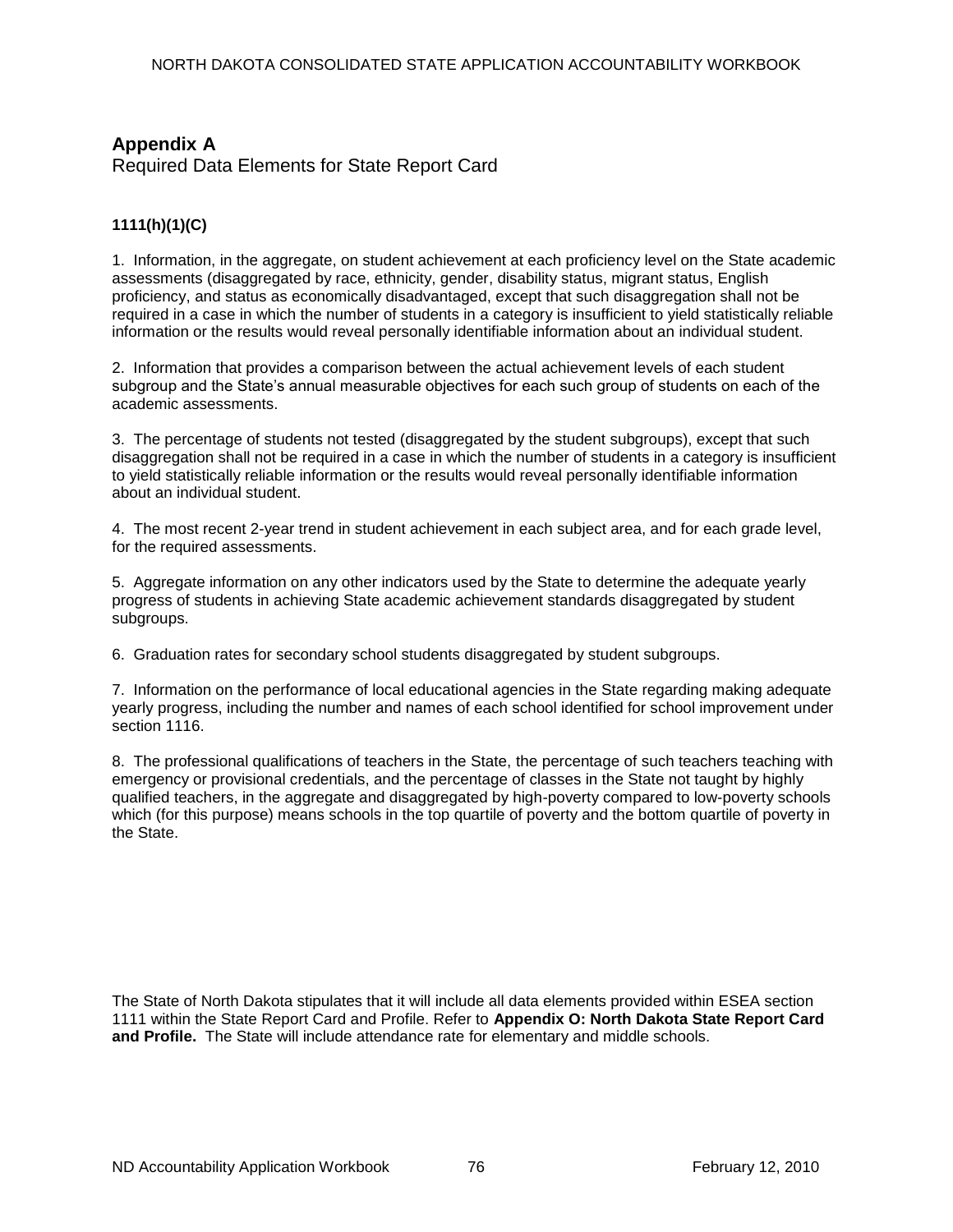# **Table of Appendices**

- **A. North Dakota State Assessment Waiver Agreement Plan**
- **B. North Dakota Century Code**
- **C. North Dakota Standards and Assessment Development Protocols**
- **D. North Dakota Mathematics Content Standards**
- **E. North Dakota Mathematics Achievement Standards**
- **F. North Dakota English Language Arts Content Standards**
- **G. North Dakota Language Arts Achievement Standards**
- **H. North Dakota State ESEA Consolidated Application**
- **I. Schools Falling Outside Assessment System Grade Span**
- **J. North Dakota State Assessment, Bookmark Standards Setting Technical Report, 2002**
- **K. State Superintendent's Approval Notification of North Dakota State Assessment Cut Scores**
- **L. Program Improvement Activities**
- **M. Testimony Before the Education Committee by the Department of Public Instruction, October 10, 2002**
- **N. North Dakota State Assessment, Student Achievement Reports**
- **O. North Dakota State Report Card and Profile**
- **P. State Superintendent's Release of State Assessment Results**
- **Q. North Dakota State Assessment, Test Coordinator's Manual, 2002-03**
- **R. TetraData Data Analysis and Reporting System Summary**
- **S. Consolidated Application Certification and Assurances**
- **T. State Adequate Yearly Progress Computation Rules**